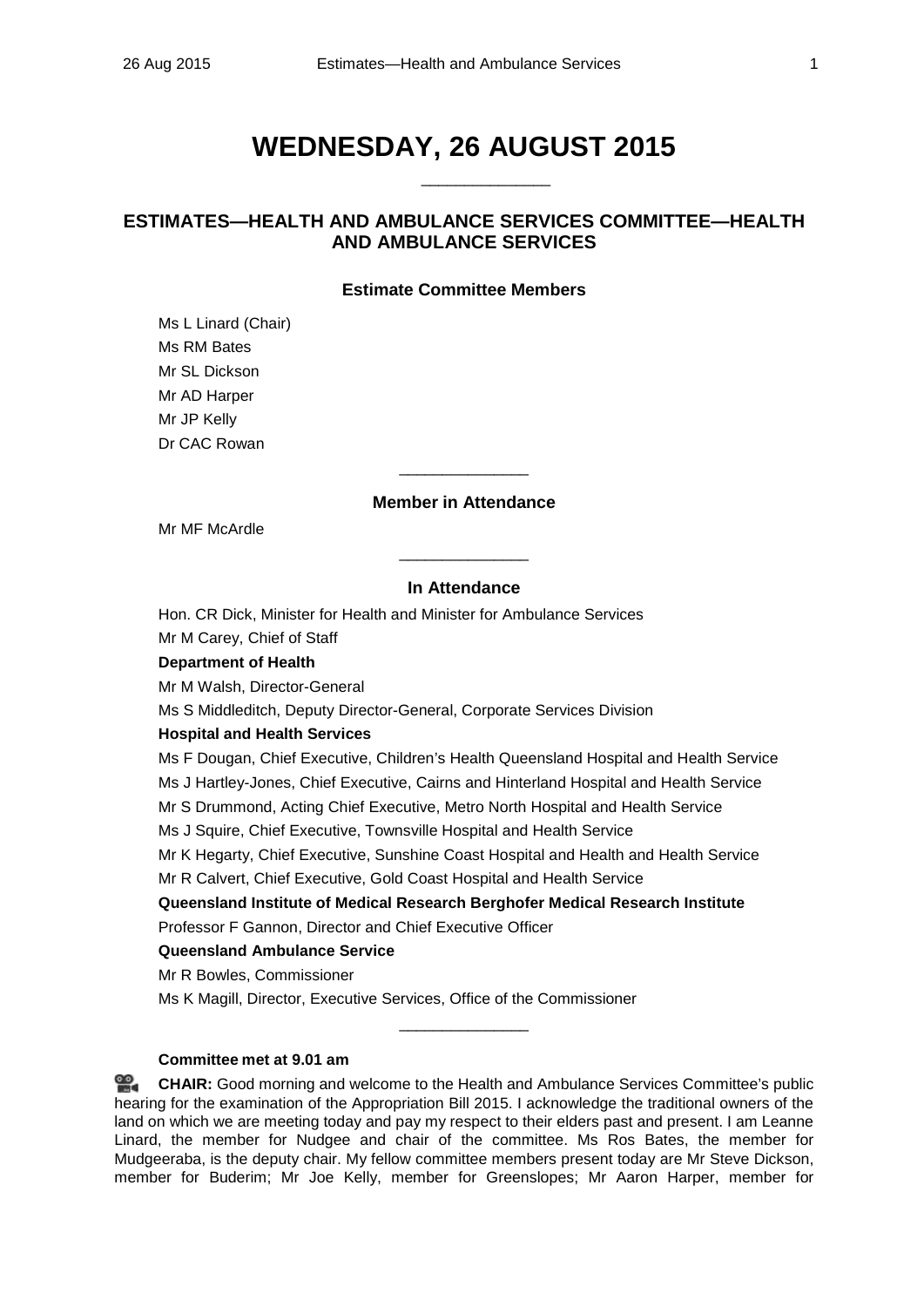Thuringowa; and Dr Christian Rowan, member for Moggill. A number of other non-committee members of parliament have been granted leave to participate in the hearing today. At this stage I welcome Mark McArdle, member for Caloundra, to the hearing.

Today the committee will consider the Appropriation Bill 2015 and the estimates for the committee's areas of responsibility which are health and ambulance services. Estimates hearings are an important feature of the operation of the parliament and provide members with the opportunity to ask questions of ministers and responsible chief executives about proposed government expenditure. We are fortunate enough to have a full day with the minister. I ask members to use the time wisely and ask relevant questions. I remind members from the outset that today's hearing does not provide members with the opportunity to ask any question of the minister at all but, rather, those that are relevant to the Appropriation Bill before us.

I remind everyone present that any person may be excluded from the proceedings at my discretion as chair or by order of the committee. I ask that all mobile phones or pagers be either switched off or switched to silent. On behalf of the committee, I welcome the Minister for Health and Minister for Ambulance Services, the Hon. Cameron Dick, the director-general and officials of the Department of Health, hospital and health service chief executives, the Health Ombudsman and other officials and members of the public. For the benefit of Hansard, I ask officials to state their name the first time they answer a question and to bring their nameplate if they come to the table to answer a question.

I now declare the proposed expenditure for the portfolio area of Health and Ambulance Services open for examination. The question before the committee is—

That the proposed expenditure be agreed to.

Minister, would you care to make an opening statement?

**Mr DICK:** Thank you very much, Madam Chair. It is a great pleasure to be with the committee today to talk about Queensland Health. Queensland is the most decentralised state in Australia, and regional Queensland is very important both to this government and to me as minister. Since I have become minister, I have visited every hospital and health service in the state except for the Torres and Cape Hospital and Health Service, but I will be there soon. What I see is a system which has some heroic people—not just dedicated surgeons such as Bernie Whitfield, who does wonderful work as head of ear, nose and throat surgery at Logan Hospital, but also local workers such as Helen McMonagle, the sole dedicated nurse at the Isisford Primary Health Care Centre in the central west; Darrell Thompson, the paramedic at Ravenshoe in North Queensland who calmly directed the treatment and movement of the 21 people injured in the blast in that town in early June; Ann Aitken, the Director of Nursing at Atherton Hospital who received the first of the Ravenshoe burns victims on that day; Adrian Carson, a great champion of Indigenous health across our state; and Adam Lo, who is reaching out to young people, in particular with mental health issues, in my electorate of Woodridge and the areas around it.

I also had a wonderful afternoon listening to hospital and health service staff on the Gold Coast as they discussed their ideas at a public forum on innovation and for better and more efficient health services in that part of our state. This is the sort of health service I want to lead—one that is engaged with each other, that wants a better system and with an executive which listens to its workforce.

People rarely join our health system in Queensland to make money. They join it because they want to make sick people better. They want to stop people becoming ill in the first place. They want a better and healthier Queensland. I want to encourage this passion and goodwill and build upon it. Health is the biggest department in the Queensland government. We have 72,000 full-time equivalents on staff, or to put it another way nearly 86,000 real people working for Queensland Health either on a full-time or part-time basis, with another 4,000 working for the Queensland Ambulance Service. It is a system which needs leadership.

Since I have become minister there have been changes. I make no apology at all for scrapping the gimmick related to a supposed guaranteed time for surgery put in place by the previous government, as it was addressing a problem which did not exist. The number of people getting their surgery within clinically recommended times within Queensland was sinking rapidly, mainly because of federal government money going into our system, an initiative that was started by the last federal Labor government. But the gimmick did not cover people waiting for a specialist outpatient appointment, and there were over 100,000 of them waiting beyond clinically recommended times for an appointment or for a diagnostic test.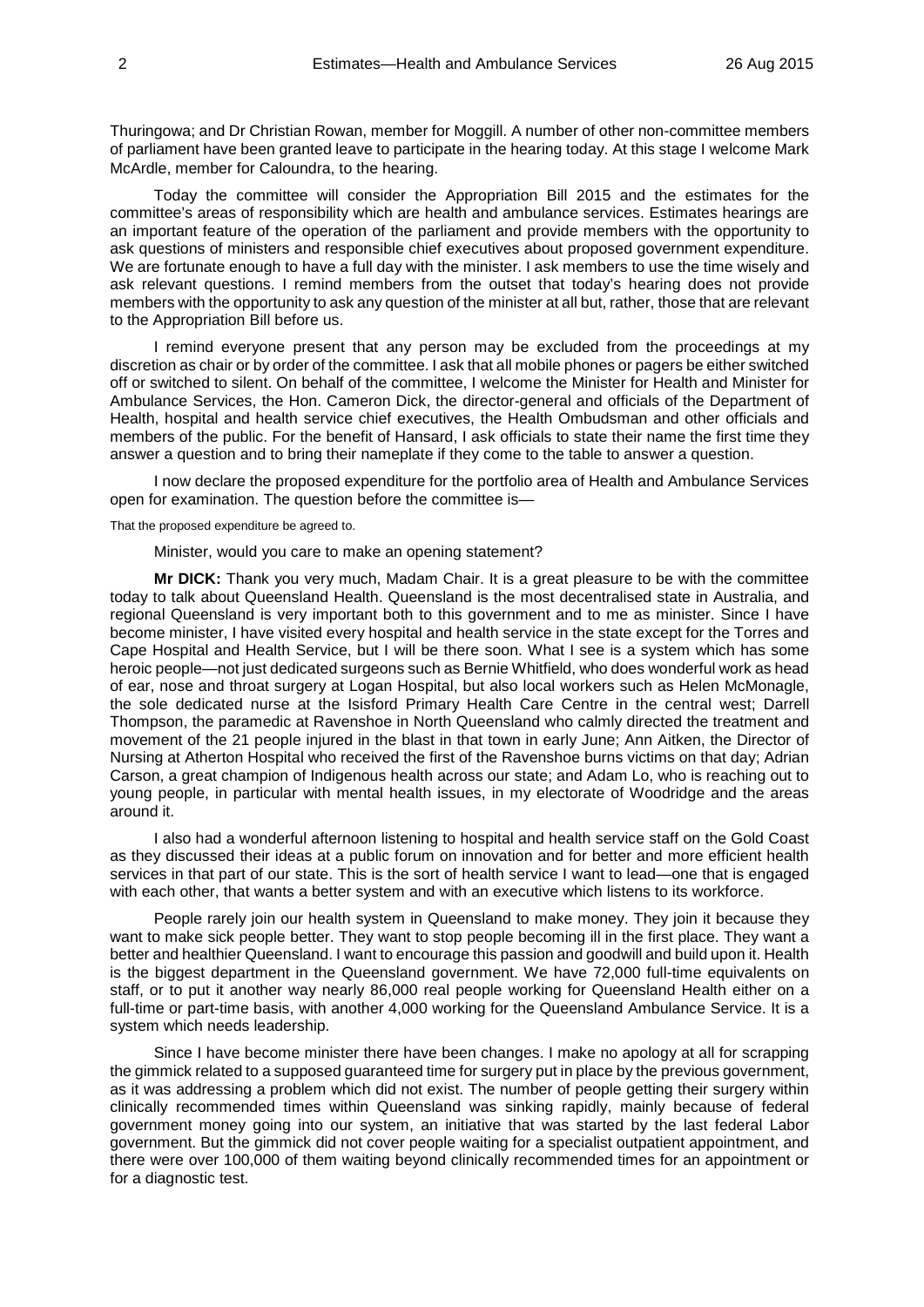We have also reworked the Mental Health Act after the flawed process of consultation from the previous government. The system I want to lead is one where openness and accountability are the hallmarks, people feel that their contribution is valued, and people feel and know they are listened to. That was not the case with the previous government's review of the Mental Health Act. Honourable members have much to examine today, but I am always ready to look at ways of doing things better. This estimates process is designed to allow honourable members to find out more about our system.

I am accompanied today by the director-general of the Department of Health, Michael Walsh; the Commissioner of the Queensland Ambulance Service, Russell Bowles; senior executives of the department and the QAS; and the chief executives of the 16 hospital and health services around the state. I wish to acknowledge not just their work but also the work of the Department of Health and the hospital and health services as well as the QAS in helping me to prepare for today. The process has enabled me to get a better view and understanding of our health system. On that note, I am very happy to take questions.

**CHAIR:** I call the member for Caloundra.

**Mr McARDLE:** Thank you very much, Madam Chair. We have had Labor's Jo-Ann Miller protection racket and now we have Labor's IBM protection racket. We know that we have in this chamber today the former attorney-general, who deferred any decision by cabinet to take action in regard to IBM, and we have the then acting DG, who was there when the payroll debacle went live.

**CHAIR:** Member for Caloundra, do you have a question?

**Mr McARDLE:** I refer to page 8 of the SDS which deals with ICT and infrastructure capital and to page 34 which deals with the number of pays that are made on time. I ask the director-general: you were the acting DG at the time the payroll went live. There were thousands of Queenslanders who did not get paid at all or who did not get paid on time and had to go cap in hand to get a monetary payment. Do you apologise for what happened during that very sad period of time?

**CHAIR:** Member for Caloundra, point of order: do you have a question?

**Mr McARDLE:** I just asked the question, Madam Chair.

**CHAIR:** About the appropriation before the House? I remind you that under standing order 112—

**Mr McARDLE:** At page 34 on-time payments are referred to. Page 8 of the SDS deals with ICT and infrastructure capital. This is a legitimate question in regard to whether or not the now director-general is apologising for what took place back in 2007-08 and onwards.

**CHAIR:** I remind you that we are here to discuss the appropriation for the financial year not for—

**Mr McARDLE:** Madam Chair, that is very clearly the fact when you look at page 8 and page 34. This is a very clear opportunity because I want to know very clearly whether the director-general apologises for what took place to so many Queenslanders over a long period of time.

**CHAIR:** Member for Caloundra, I ask you to ask a question that is relevant, under standing order 181(g), to the appropriation before the House. You have not asked about—

**Mr McARDLE:** Madam Chair, I did ask the question. It is relevant to the SDS—

**CHAIR:** Member for Caloundra, I am speaking. I ask that you give me the respect of finishing my point of order. The point of order is that you have not asked a question that relates to the Appropriation Bill before the House. I remind you that standing order 181(g) relates. Please rephrase your question or I will rule it out of order.

**Mr McARDLE:** Madam Chair, again I make it quite clear: the SDS at page 8 and page 34 deals with payments on time. It is very clearly relevant.

**CHAIR:** Ask a question about the appropriation before the House in the time period before the House, not 2008 to which you refer.

**Mr McARDLE:** Madam Chair, that is my question. You need to make a ruling one way or another.

**CHAIR:** I thank you, member for Caloundra. I rule your question out of order and ask you to ask a question that does adhere to the relevance or rule of standing order 181(g).

**Ms BATES:** Madam Chair, I move a motion to seek the advice of the Clerk in relation to the SDS and the question under the standing order asked by the member for Caloundra.

**Mr DICKSON:** I second that, Madam Chair.

**CHAIR:** I ask the member for Caloundra: do you dissent from my ruling?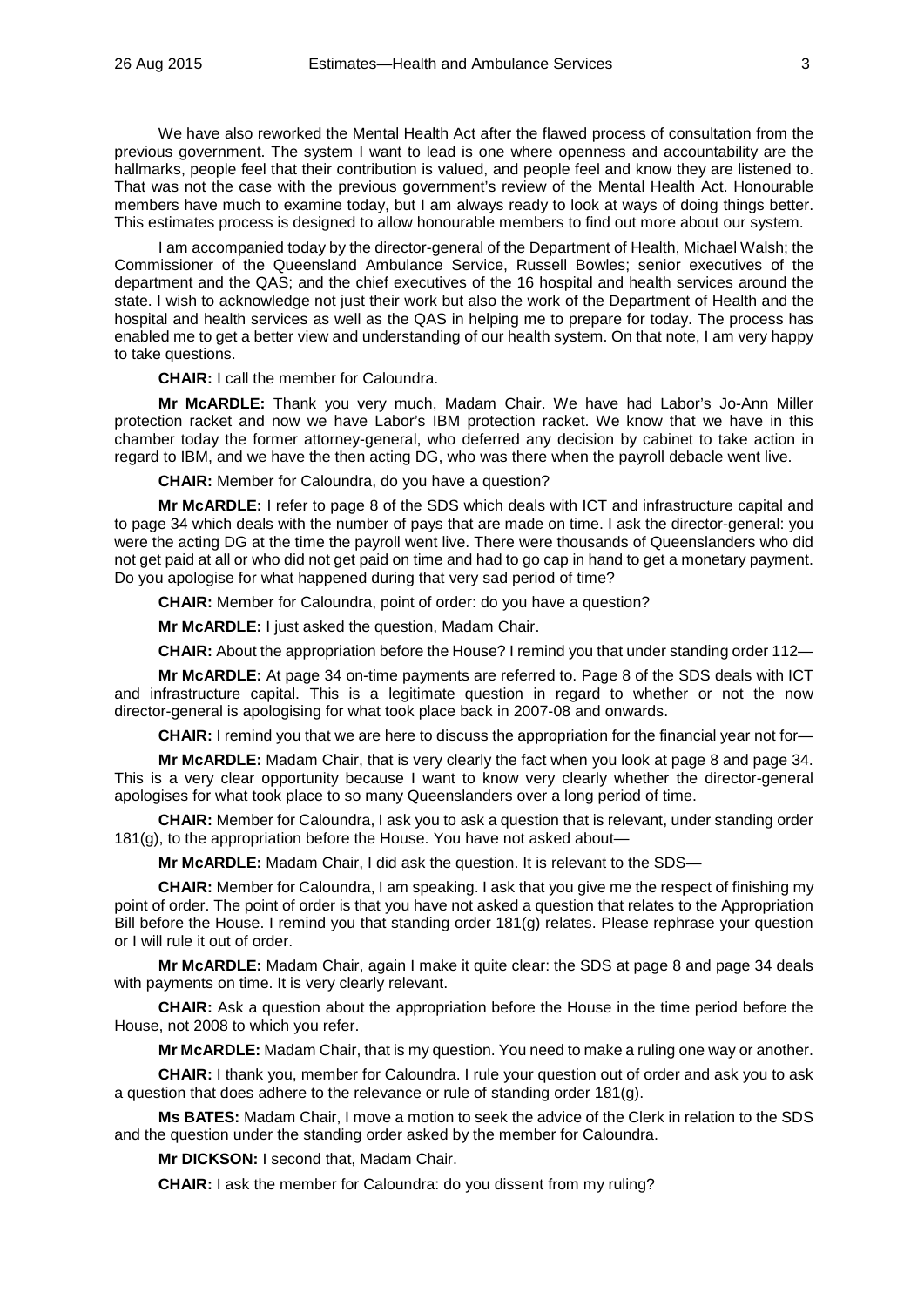**Mr McARDLE:** Madam Chair, the motion has been put. If I may speak to the motion, the advice of the Clerk has been sought—

**CHAIR:** The committee will now adjourn to a private meeting. Member for Caloundra, you are invited to attend if you wish to put your argument to the motion as put.

### **Proceedings suspended from 9.11 am to 9.20 am**

≌. **[CHAIR:](http://www.parliament.qld.gov.au/docs/find.aspx?id=0Mba20150826_092045)** I call the member for Caloundra.

**Mr McARDLE:** Madam Chair, to the director-general: I go to page 8 of the SDS. It refers to \$9 million being reallocated in 2015-16 towards ICT at the Sunshine Coast Public University Hospital. What assurances can you give that that project and the money spent thereon will not be in such a mess as occurred under the payroll debacle?

**Mr Walsh:** The Sunshine Coast has stringent governance procedures in place to ensure that ICT projects are implemented in line with best practice principles. We apply PRINCE2 methodology as well as Managing Successful Programs methodology, which is an international methodology. This clearly outlines a single point of responsibility that is being implemented in relation to the Sunshine Coast ICT projects—in fact, all ICT projects within Queensland Health. This ensures that there is a single responsible owner, a person, an individual, who has the authority to ensure end-to-end responsibility for the delivery of an ICT project. They are supported by people who are delivering the project, a project director, a program manager as well as the supplier if there are contracted people to supply the services. So we are ensuring that by applying these principles we provide for a successful implementation of all ICT projects, including the ICT project at the Sunshine Coast Public University Hospital.

**Mr McARDLE:** Director-General, can I say that in years gone by the chamber down the hallway heard very similar words—very similar words—and you have made an eloquent statement but there is a real fear about what could happen. Can you give a guarantee that what occurred will not occur again with the \$9 million on the Sunshine Coast University Hospital—that we will not be facing the same problems?

**Mr Walsh:** I can guarantee that I am doing everything possible in my power and that all of the people working in the department as well as in hospital and health services are doing everything in their power to ensure successful implementation of ICT projects and all other projects—just as they are doing everything in their power to ensure the safe delivery and the timely delivery of health services. All of us in Health, as the minister identified in his opening statement, are committed to ensuring: that we work to keep people healthy—that is our first intent; that, if people are not healthy, we provide safe and timely services; that we work with partners to ensure we can keep efficient use of our hospitals; that people who do not need to be in hospitals are not; and, finally, that we have a sustainable system that is efficient in the way it is run. So, yes, I can guarantee that everyone is doing everything within their power to ensure the success of projects as well as services within Health.

**Mr McARDLE:** Let us hope we do not sit here in three years time and the LNP has to correct those words by making the changes that are required.

**CHAIR:** Member, do you have a question?

**Mr McARDLE:** I go to my next question. Could I please have the CEO of Children's Health Queensland Hospital and Health Service to the table?

**Ms Dougan:** Good morning.

**Mr McARDLE:** Recently, there was a report published into the Lady Cilento Children's Hospital. Traditionally, what happens is a draft of that report is forwarded to both the executive and the board of the hospital. Did you receive a draft report?

**Ms Dougan:** We had the opportunity to review the draft report and provide feedback and comment.

**Mr McARDLE:** That draft report led to written submissions back to the authors of the report?

**Ms Dougan:** That is correct.

**Mr McARDLE:** Did those submissions come from both the board and the executive team?

**Ms Dougan:** That is correct.

**Mr McARDLE:** Were those submissions forwarded to the department or the minister's office as well?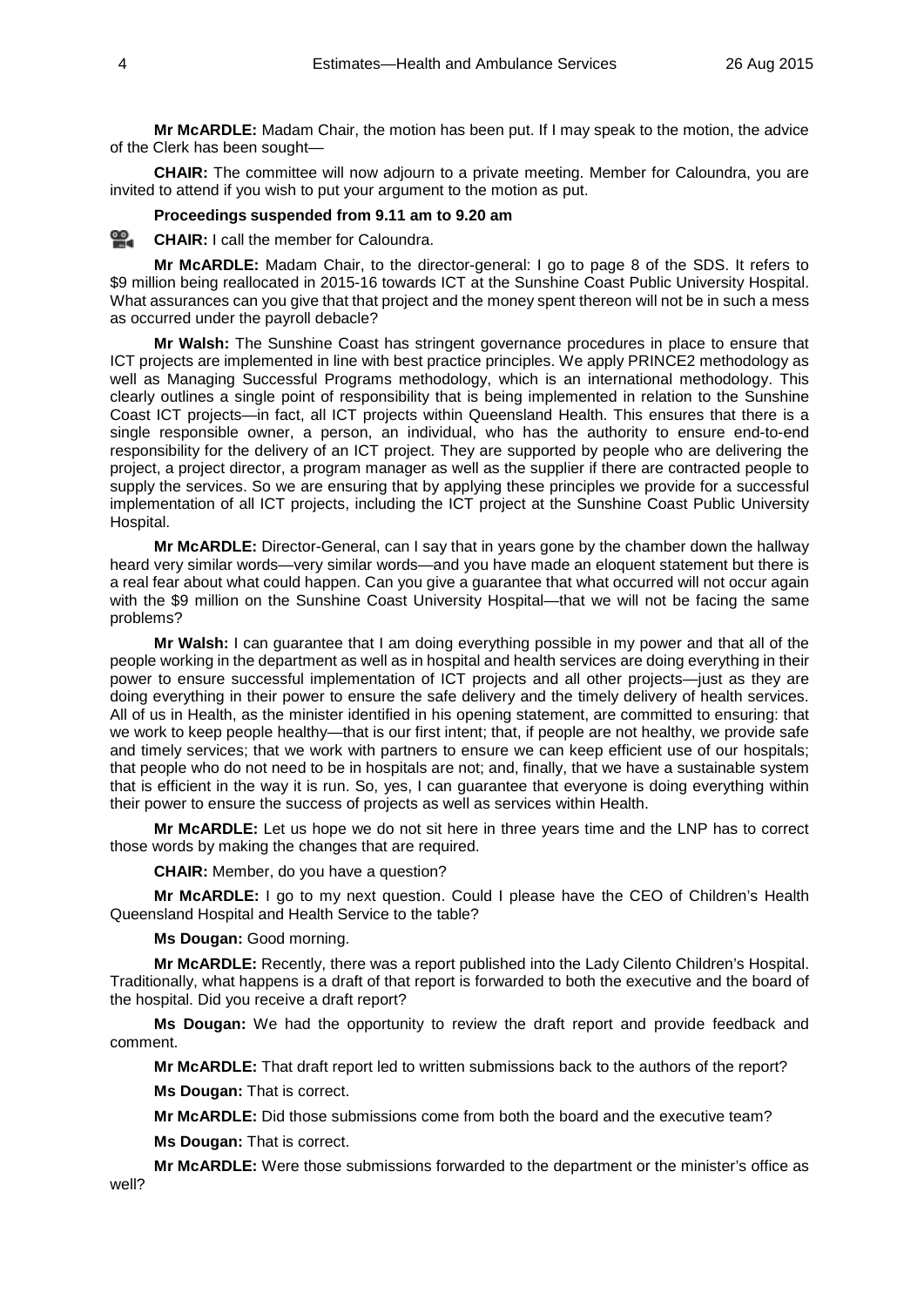**Ms Dougan:** They were.

**Mr McARDLE:** To both?

**Ms Dougan:** Not to the minister's office.

**Mr McARDLE:** They were sent to the department?

**Ms Dougan:** Yes.

**Mr McARDLE:** Do you know who they were marked attention to?

**Ms Dougan:** To the review team.

**Mr McARDLE:** Did you sign, as CEO, one or both of those reports?

**Ms Dougan:** Yes.

**Mr McARDLE:** Are you able to table a copy of the draft report and a copy of the signed submissions by both the board and the executive team?

**Ms Dougan:** I can acquire that for you today.

**Mr McARDLE:** Will you have that tabled before midday today?

**Ms Dougan:** I will go back to my team and get that.

**Mr McARDLE:** Thank you very much. Director-General, the submissions from both the executive and the board were received by your department, I have just been informed. What did you or the department do with those submissions?

**Mr Walsh:** In relation to the review, the draft report was received about a week before the report was finalised. The process that the review panel had agreed to undertake with the people who provided information that they interviewed in relation to the report was that they would provide a draft report, as the chief executive of Children's Health Queensland has indicated, to the board, to the executive of the hospital as well as to Mater services in order to provide feedback on the draft before finalisation. That information was provided back to us and forwarded on to the review panel who took into account that information. It was unedited by us in relation to the information that went back, and the review panel made their decision independently in relation to how they wanted to finalise the report following feedback from people who—

**Mr McARDLE:** You mentioned that you also—

**Mr Walsh:** Can I just clarify?

**Mr McARDLE:** Of course.

**Mr Walsh:** What the review panel had asked people to do in providing that feedback was to correct statements of fact. So the review panel's role clearly was to ensure that it assessed independently and formed a view as to what they concluded and what they found, but they did ask people to correct errors of fact or to clarify that. When the report was provided to people for feedback, it was not on commenting about the review panel's findings; it was about commenting on whether or not the review panel had ensured that the factual things were recorded accurately.

**Mr McARDLE:** We will certainly make that call when we see them today. You mentioned that the Mater was also asked for comment on the report. Will you table that report?

**Mr Walsh:** I am happy to table the feedback from the board, from the executive and from the Mater, yes.

**Mr McARDLE:** By midday today?

**Mr Walsh:** As soon as we are able to get that—

**CHAIR:** Can I just as a matter of information advise the director-general that, in relation to any reports that are requested by any members of the committee, it is at your discretion as to whether you table them. That is just for your information.

**Mr Walsh:** Okay. I need to clarify it too, because it was a report prepared and went to cabinet, so we need to clarify the status of the documents.

**Mr McARDLE:** Did the submissions go to cabinet?

**Mr Walsh**: The—

**Mr McARDLE:** The report went to cabinet.

**Mr DICKSON:** It is not a cover-up?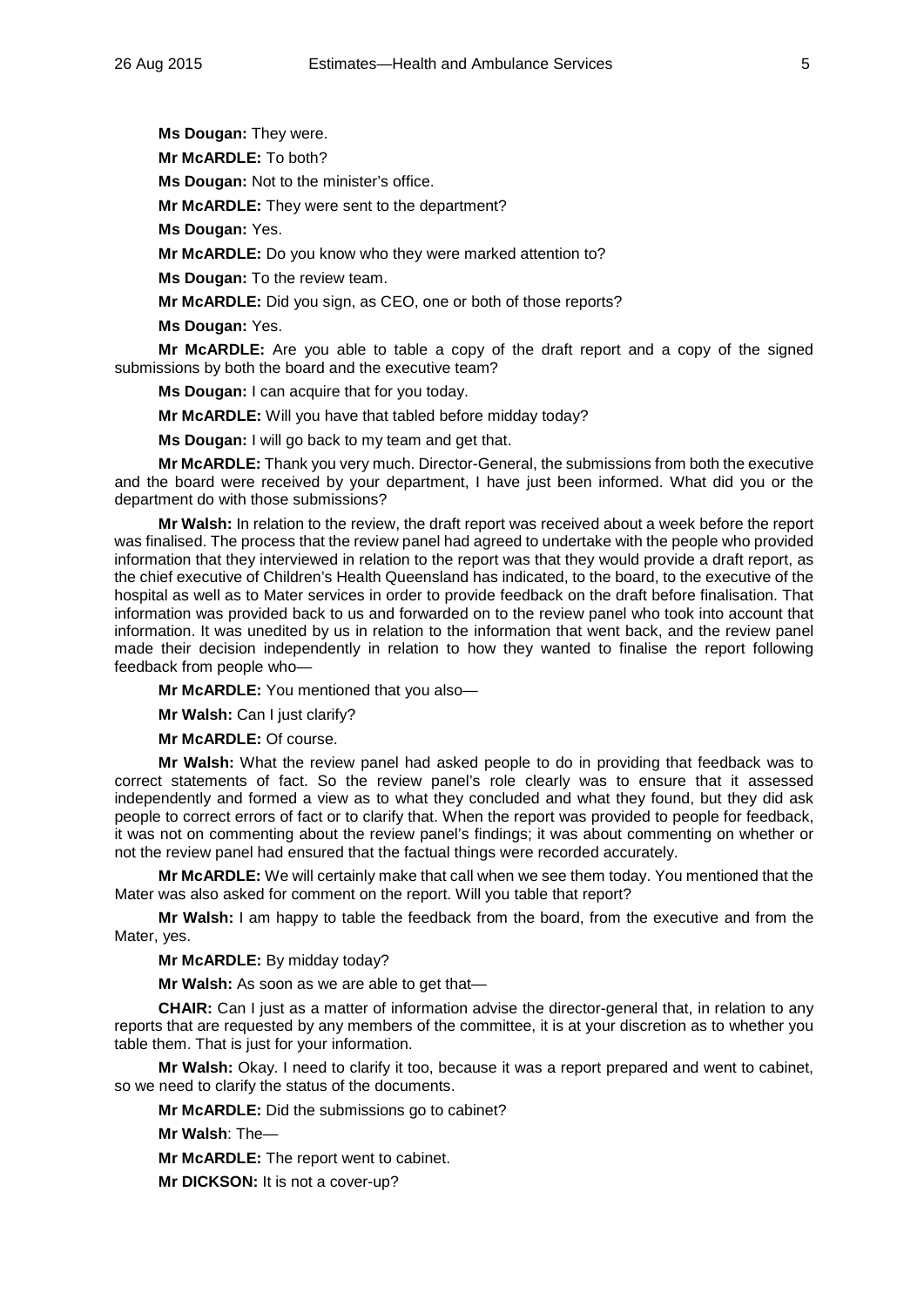**Mr McARDLE:** Just hold on. Did the submissions go to cabinet?

**Mr Walsh:** The final report went to cabinet.

**Mr McARDLE:** But not the submissions?

**Mr Walsh:** They are working documents of cabinet submissions. Not all working documents of cabinet submissions go to cabinet.

**Mr McARDLE:** Did the submissions from the CEO of the board, the Mater and the executive team go to cabinet?

**Mr Walsh:** None of the working documents that the review panel used to undertake its review and prepare its final report went to cabinet. The final report went to cabinet.

**Mr McARDLE:** So they can be tabled.

**CHAIR:** Member for Caloundra, they can be tabled; it is at their discretion. I simply gave the information. The committee itself cannot make anyone table any documents.

**Mr McARDLE:** Both the director-general and the CEO have said they will table the—

**Mr Walsh:** Let me clarify that—

**CHAIR:** That is fine. I was just advising that it is up to them.

**Mr McARDLE:** Director-General, my actual question was: when the department got the documents, where were they sent to? Let me clarify that. They went to the review. Did they go to the minister's office or was a briefing note prepared—

**Mr DICK:** Can I just say that it was an independent review and none of those documents came to me. I did not ask for them and the member should be careful about impugning—

**Mr McARDLE:** With all due respect, Madam Chair, I have a legal right to ask the DG and the minister cannot interfere with that right.

**Mr DICK:**—the independence of three individuals—

**CHAIR:** Sorry, Minister, point of order.

**Mr DICK:**—who are of high standing and that is what you are seeking to do. You are seeking to impugn—

**Mr McARDLE:** I have a legal right to ask the DG.

**CHAIR:** Point of order. I do appreciate, member for Caloundra, that you are asking a question of the DG and that you may do so directly, but if you are asking about any operations within the minister's office, obviously that would be appropriately—

**Mr McARDLE:** No, what I am asking, Madam Chair, is: did the director-general forward a copy of the submissions to the minister's office—I am not asking what he did with them—or was a briefing note prepared by the department for the minister? The director-general can certainly answer those questions.

**Mr Walsh:** No, the documents were not forwarded to the minister's office and, no, a briefing note was not prepared.

**Mr McARDLE:** So the minister had no knowledge of the submissions—is that what you are telling me—based on what you have just said?

**Mr Walsh:** I do not know—

**Mr DICK:** I have not seen any submission. I have not seen any document.

**Mr McARDLE:** Again, Madam Chair, I am going to make the point that I am asking the director-general to answer the question.

**Mr DICK:** I have not seen any document or any submission.

**CHAIR:** Point of order. Member for Caloundra, I appreciate that under standing order 181 you may ask a question directly to the DG, but you cannot ask a question of the DG in relation to what the minister does or does not know. That would more appropriately be directed to the minister, who is present in the room at the moment.

**Mr McARDLE:** But I can ask the question, Madam Chair, that on his knowledge the minister had no knowledge of the contents.

**CHAIR:** That is a matter of opinion and that is in contravention of the standing orders—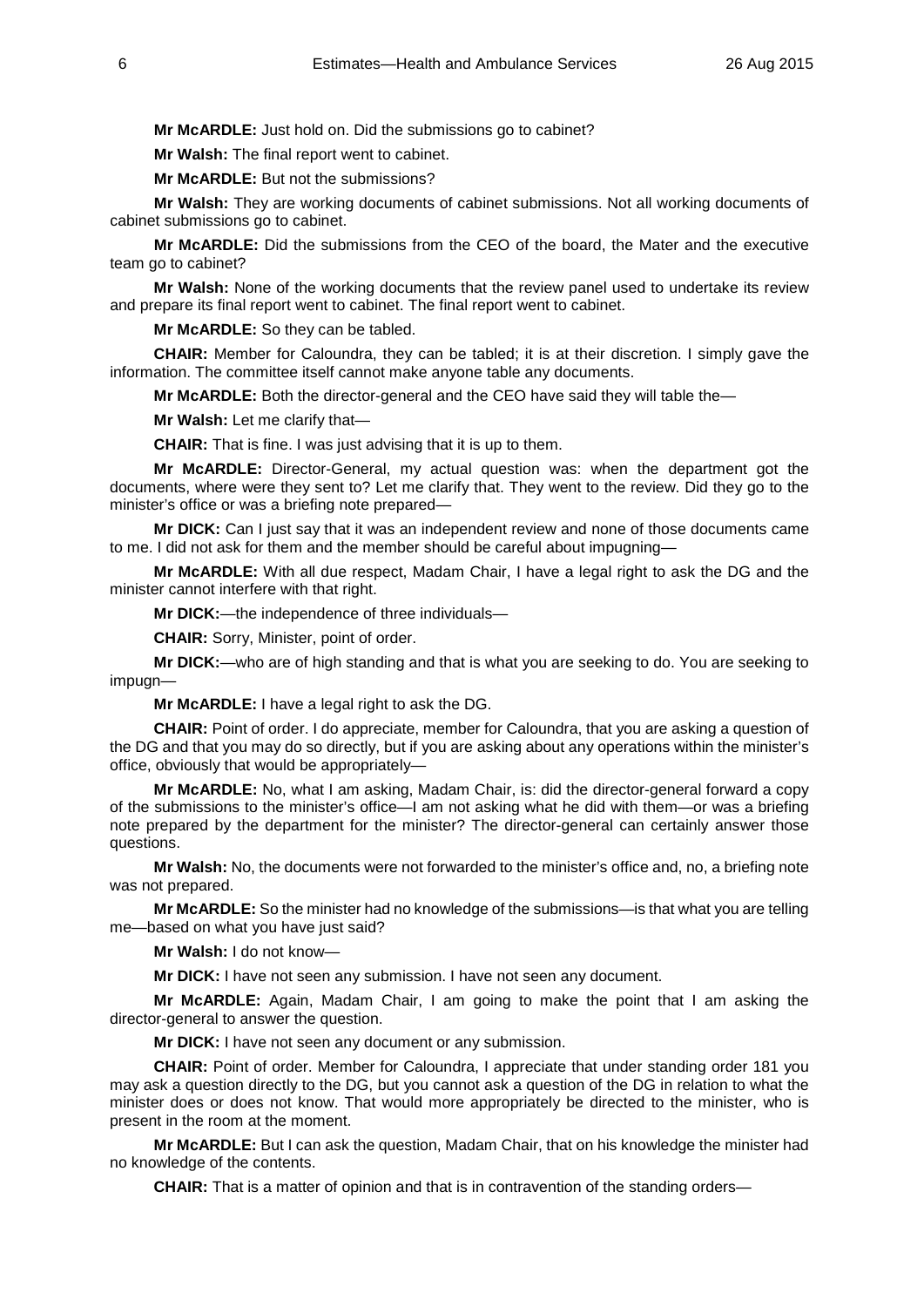**Mr McARDLE:** So we will have those tabled by the end of the day today.

**CHAIR:**—so I thank you to respect my ruling.

**Mr McARDLE:** So we will have the draft report, as I understand the CEO and the DG, and the submissions from the Mater, the board and the executive tabled by midday today.

**CHAIR:** Thank you, member for Caloundra. We have noted your request and those present have noted that it is at their discretion. Can we please move on.

**Mr McARDLE:** Madam Chair, I want to be very clear. They both agreed to table them. I do not want a loophole to be left out there-

**CHAIR:** Member for Caloundra, there is no loophole. I have ruled on this matter. I ask that you move on to a new question or I will move on to somebody else.

**Mr DICKSON:** Point of order. Madam Chair, this absolutely sounds like a stitch-up or a cover-up. These points have been made very clear. The deputy director-general said they would table this report, the DG said they would table this report and, whoop-de-do, then we go and get the minister overpowering them. What are they hiding?

**CHAIR:** Member for Buderim, there is no point of order other than I consider that an imputation and I ask you to withdraw it.

**Mr DICKSON:** I will withdraw.

**CHAIR:** It is simple: if they wish to table it, it is at their discretion. It is simply in accordance with the standing orders. I have stated that information and they have said to you that they will look at the documents and table them if that is appropriate. I do not see that there is an issue. I ask you to move on to the next question, please.

**Mr McARDLE:** I would like, if I could, to have the CEO of the Cairns and Hinterland Hospital and Health Service come to the table.

**CHAIR:** Member for Caloundra, we have time for just one more question.

**Mr McARDLE:** CEO, good morning. With regard to the Cairns Base Hospital, what is the nurse-patient ratio for the acute patients within the hospital—morning, afternoon, evening and weekend if they are different?

**Ms Hartley-Jones:** It depends on the wards, obviously, because in intensive care we have nurse-to-patient ratios of one to one plus extra nurses for support for those nursing staff. On the acute wards they are, I believe—but I would like to, if I may, clarify my facts—in the region of about one to five or seven, depending on the acuteness of the ward.

**Mr McARDLE:** Is that across the full day and night, or does that vary during the time of day?

**Ms Hartley-Jones:** All staffing ratios vary during the time of day—

**Mr McARDLE:** Would you take it on notice?

**Ms Hartley-Jones:**—apart from intensive care. Yes, I am happy to take it on notice.

**CHAIR:** Minister, are you happy to take that on notice? The minister is the only one who can take it on notice.

**Mr McARDLE:** Fine.

**Mr DICK:** I am just waiting for a question.

**CHAIR:** The member for Caloundra has asked if you would take on notice and provide ratios.

**Mr DICK:** I am happy to consider the matter. If I can provide information today that is satisfactory, I will, but I will discuss it further with the chief executive. I may be able to provide the information directly to the committee today. I will consider it and by the end of the day I will provide a response to the committee, either a direct response or I will take it on notice or something. But let us interrogate it. Let us face it, Chair, we have eight hours together today. That is plenty of time to investigate these issues and I am happy to come back to the committee later in the day.

**CHAIR:** Thank you, Minister.

**Mr McARDLE:** I want to be very clear. Is the minister telling this committee here that he may give information on the nurse-patient ratio if he feels it is important or he believes it is competent—

**CHAIR:** No, member for Caloundra—

**Mr McARDLE:**—given that the nurse-patient ratio is one of the cornerstones of the—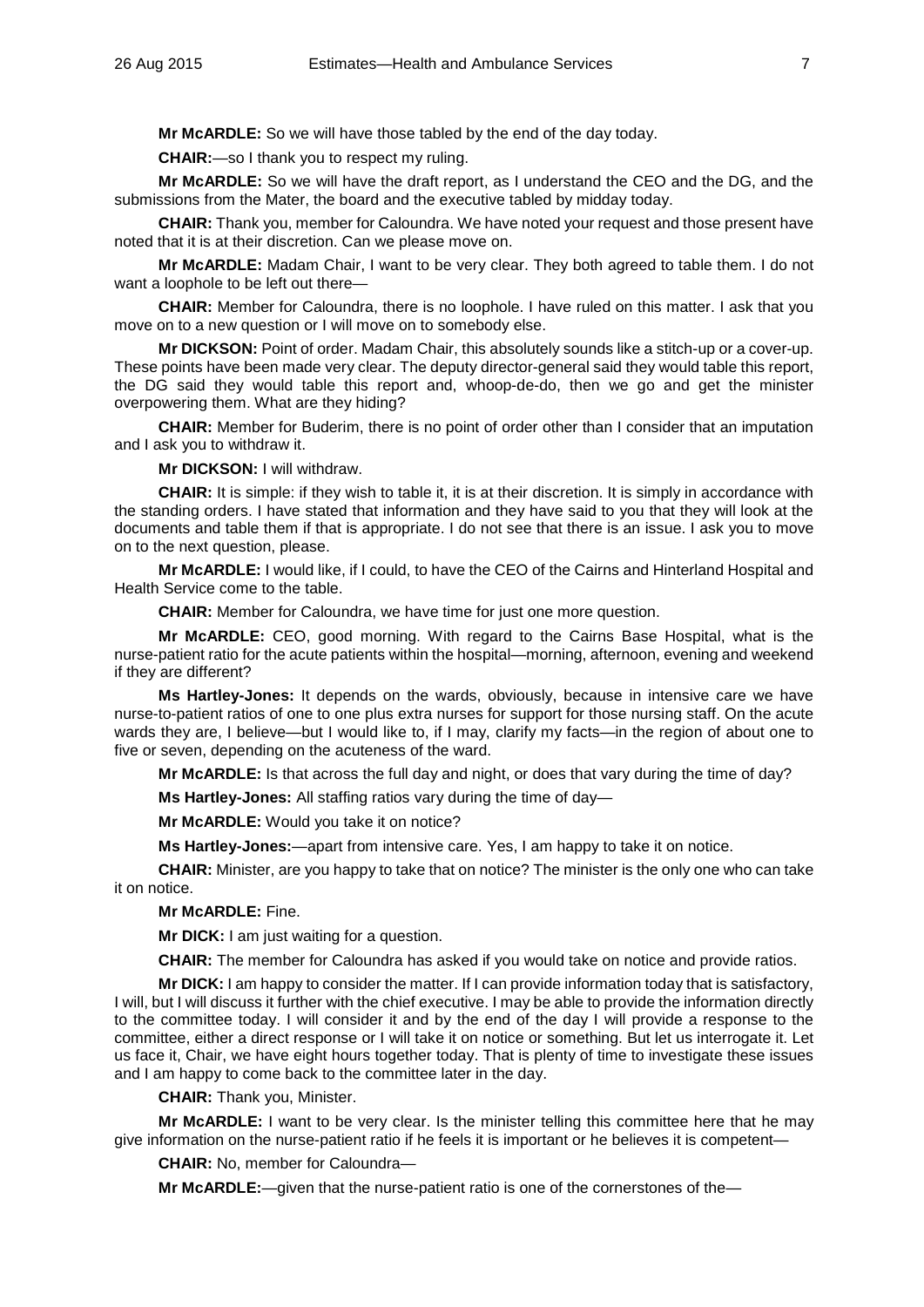**CHAIR:** Member for Caloundra—

#### **Mr McARDLE:** It is unbelievable!

**CHAIR:** Point of order. Member for Caloundra, I allow you the respect of asking your question when it is in order with the standing orders. I ask that you also respect me as chair and that when I am speaking you do not interject. What I understood the minister to say is that he took it on notice but if he can provide the information earlier he will provide it at today's hearing. Can we please move on. Your time has almost expired.

**Mr DICK:** The answer is that I am not taking it on notice. I do not know the answer. I am going to take advice on it. I will consider it. If I can provide a response to the committee today, which I thought might be useful to the member for Caloundra rather than having to wait and go through the process of taking it on notice and giving an answer on notice. I thought it might be more convenient for the committee to give information. Can I say that this is standard process. This is what I did for three years when I was a minister previously. No-one on a committee ever objected to me looking into things and trying to bring something back to the committee on the day. I am very happy to do that. If that does not resolve the issue, I will consider what further action we take including taking it on notice.

**CHAIR:** Thank you, Minister.

**Mr McARDLE:** I will take the minister's comment as, 'I might do something at some point in time in the future.'

**CHAIR:** We will now move on to the member for Greenslopes.

**Mr KELLY:** It gives me great pleasure to be here at estimates today questioning the minister, having formerly worked in Queensland Health. Minister, I refer to page 4 of the SDS. If I can start by asking about the overall Health budget, what are the key overall numbers for this portfolio and how do they relate to key initiatives?

**Mr DICK:** I thank the member for Greenslopes for his question. I do know he is very committed to our public health system in Queensland and health generally and he brings a wealth of experience from his very long career as a nurse and a clinician in our health system in Queensland. I thank him for the question.

The operating budget for 2015-16 will be a record \$14.183 billion. This is good news for the people of Queensland and good news for people all over Queensland who rely on our health system. The Palaszczuk government has sought to restore balance to the health system with significant investments in front-line services, preventive health and patient safety. Our first budget provides additional funding of \$2.3 billion over four years to ensure that Health and Ambulance Services keeps pace with the ongoing growth in demand for services.

The budget also provides additional funding to tackle critical areas like the specialist outpatient waiting list, known as 'the waiting list for the waiting list'. This was an area completely ignored by the previous government and brushed aside by the member for Southern Downs, the opposition leader, when he was the health minister. Our commitment to this issue can be seen in the allocation of \$361.2 million over four years to attack the wait for the wait. We are developing a sensible, phased strategy to tackle the significant number of outpatient long waits, that is, people waiting longer than clinically recommended for treatment or an appointment in the Queensland health system. We are not so arrogant to think that we have all the answers here, but we are undertaking this work in consultation with health experts who deal with waiting lists on a daily basis.

Going back to what the member for Caloundra was talking about, we put our money where our mouth is. The budget also delivers on election promises by the Palaszczuk government to put more nurses into hospitals after 1,800 nurses and midwives were ripped out of our health system during the previous government. It is no wonder that the member for Caloundra does not want to talk about the last three years. If I was the member for Caloundra I would want to airbrush the last three years from history as well. It is nothing to be proud of. They are happy to talk about things that occurred six or more years ago, but there is nothing they can talk about in relation to the budget before the committee.

We are delivering on our election commitment. We have a significant number of election commitments in Health which we will continue to deliver on. We are investing an additional \$212.3 million over four years in important nursing workforce initiatives to improve patient safety and healthcare outcomes in Queensland hospitals. As part of these commitments over the next four years we will employ up to an additional 400 experienced nurses to help patients navigate the health system. We will offer up to 4,000 additional places to new Queensland nurse and midwifery graduates, and the member for Greenslopes will understand how important it is to get those new nurses in and get them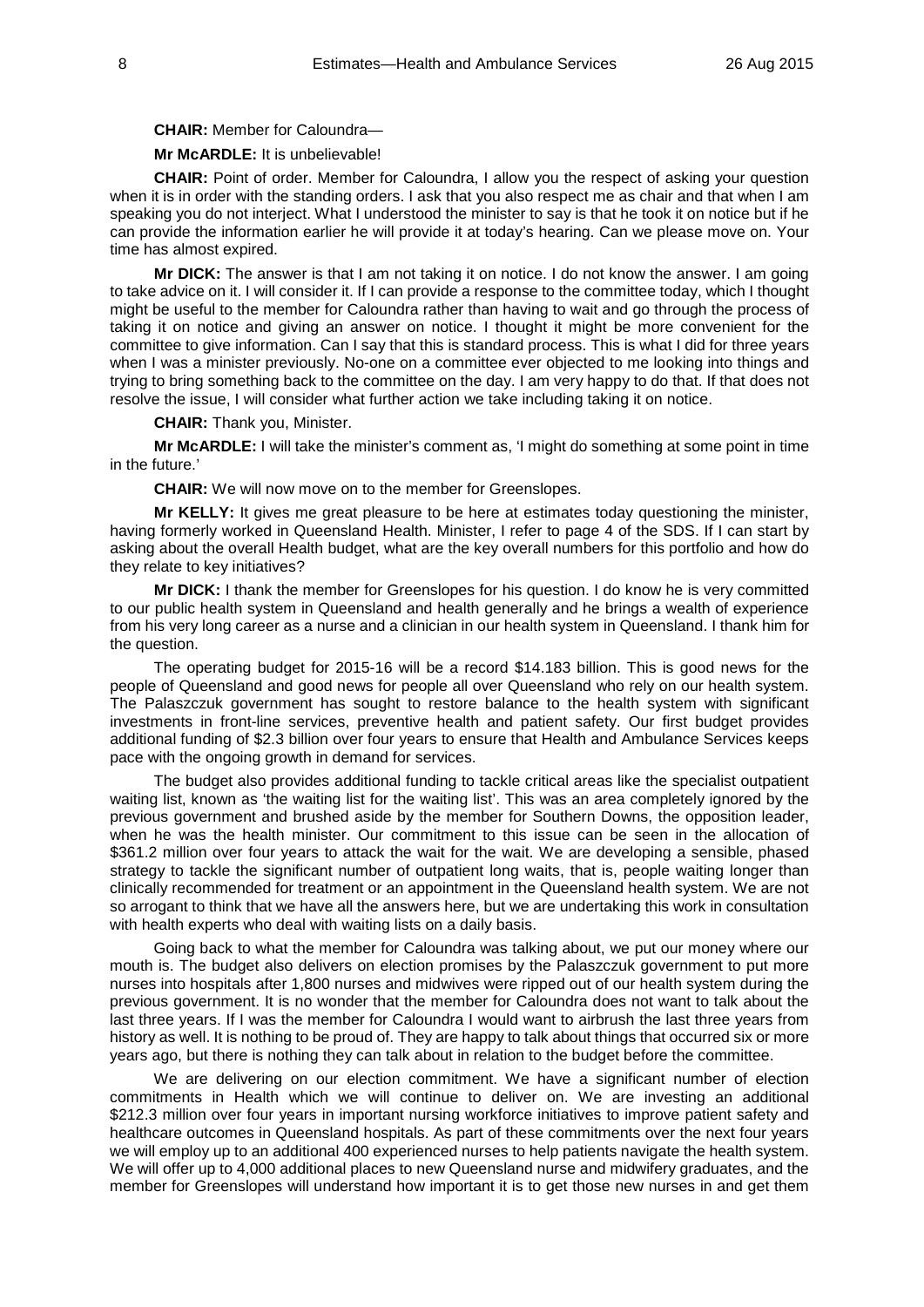trained in our hospital system. Sixteen new nurse educator positions will be established to support these graduates as they enter Queensland's nursing and midwifery workforce, which will support effective local implementation of the graduate program.

For the first time in our state's history and as one of the few jurisdictions in the world, we will legislate mandatory nurse-to-patient ratios in acute wards. I thank all of those stakeholders, including the Queensland Nurses' Union and others who we have worked very closely in a collaborative and open way. We were not demonising them, not excluding them from the minister's office, not excluding them from the department, as happened previously. We are a government that will embrace those individuals to work with them.

Research shows that nurses have the biggest impact on patient safety and better health outcomes for patients. That is why there was so much community outrage about the former government's approach to this critical section of the workforce. We want to strengthen our nursing workforce, which leads to shorter periods of stay in hospitals, improved clinical outcomes, reduced wait times and better access to health care. They are important initiatives. We have a proud tradition in the Australian Labor Party of supporting our public health system, going back to 1938 when we were the first place in Australia to offer access to free public wards, something we are very proud of. I am proud to be a member of a Labor government that is continuing that tradition.

**Mr KELLY:** Referring to page 9 of the SDS and page 60 of Budget Paper No. 3, the Capital Statement, for the benefit of the committee can you provide an overview of the department's capital program?

**Mr DICK:** Thank you, member for Greenslopes. I advise the committee that the total capital investment program for the Health portfolio in 2015-16, including capital grants, is \$1.3 billion. That funding will progress a range of health infrastructure priorities including hospitals, health technology, research and scientific services, mental health services and information technologies.

The Palaszczuk government is investing an additional \$180 million over four years to refurbish and modernise ageing and outdated hospitals in regional Queensland. Our Enhancing Regional Hospitals program will fund vital upgrades and repairs at Queensland Health facilities including at Roma, Hervey Bay, Gladstone and Caloundra hospitals. As part of this investment, structural defects and a range of clinical functionality and backlog maintenance issues will be addressed at the Roma Hospital. Hervey Bay Hospital's emergency department will be expanded to meet increasing demand for services. Gladstone Hospital's ageing emergency department will be upgraded and the Caloundra health service will be refurbished to accommodate service delivery changes associated with the commissioning of the Sunshine Coast Public University Hospital.

I am pleased to report to the committee that these upgrades will drive jobs for regional Queenslanders. We estimate that approximately 940 construction jobs will be created as a direct result of these upgrades over the next four years, which is a great thing for rural and regional Queensland. The capital program in 2015-16 also includes \$179 million to continue the statewide rollout of clinical and administrative support systems and technology equipment replacement, and \$45 million to continue delivering a range of asset renewal and enhancement works across the state under our priority capital program.

**Mr KELLY:** I refer to pages 4 and 8 of the SDS. What additional funding did the 2015-16 budget provide for the Sunshine Coast Public University Hospital?

**Mr DICK:** I thank the member for Greenslopes for his question. The Palaszczuk government's first budget provides over half a billion dollars of the additional funding required in relation to the new Sunshine Coast Public University Hospital. This is in stark contrast to the previous LNP government which did not provide sufficient funding in the outyears in their last budget. The member for Caloundra did not bother to read the budget papers when he made a statement in the House saying that the money was there. I will point out clearly where these measures in Budget Paper No. 4 are clearly locked into the forward estimates without question and without doubt.

Firstly, the budget provides additional operating funds of \$2.3 billion over four years to ensure that health and ambulance services keep pace with the ongoing growth in demand for services. That is at page 76 of Budget Paper No. 4. This measure provides the additional operating funding required for all hospital and health services, including the hundreds of millions of dollars required in relation to the Sunshine Coast Hospital and Health Service. The exact amount of additional funding that will be provided to each HHS will be determined as part of the negotiation of service agreements, but the \$2.3 billion is there. The money has been allocated by the government across the forward estimates.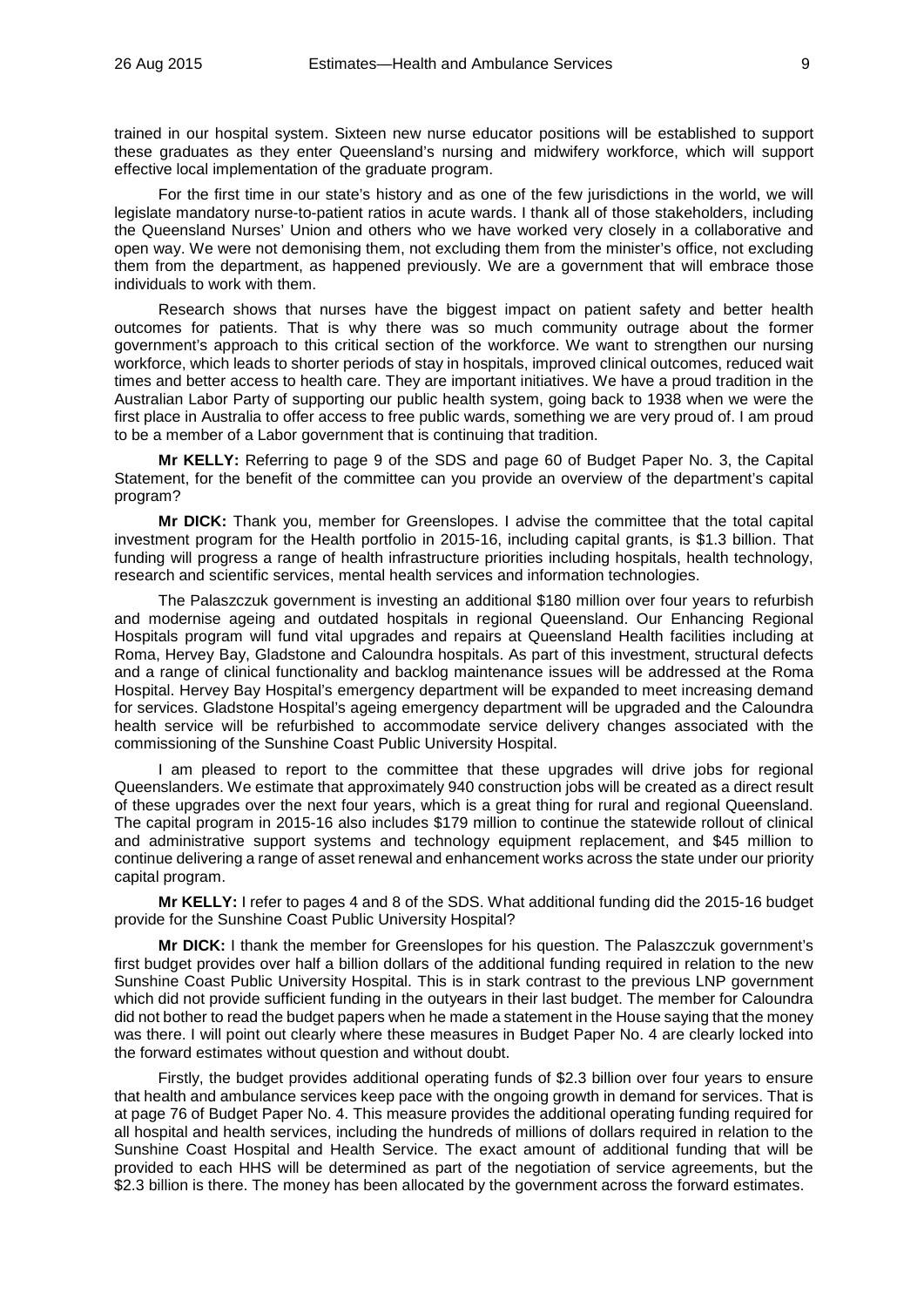The additional funding provided in the budget is consistent with the Health department's estimates of increased activity in the Sunshine Coast Hospital and Health Service—increased activity including, and caused by, the opening of our new hospital. Remember that the forward estimates of the last LNP budget went up to 30 June 2018. It has been left to our government to fill the shortfall in funding, and that is what we have done in our first budget.

In relation to transition funding, our government has provided additional funding of \$193.5 million over four years to support the transition of services across the Sunshine Coast Hospital and Health Service. That is at page 76 of Budget Paper No. 4. This funding will allow the Sunshine Coast Hospital and Health Service to complete the planning and commissioning of services at the Sunshine Coast Public University Hospital. This will ensure its successful opening in November 2016. Importantly, it includes funds to recruit and bring on board the necessary staff ahead of the new hospital opening. This funding also covers all of the change, management and other preparation work required to ensure that from day one the new hospital will provide safe, high-quality patient care and that other hospitals within the Sunshine Coast Hospital and Health Service continue to provide services to their community.

As I have said earlier, the budget provides additional funding of \$180 million over four years for the Enhancing Regional Hospitals Program, which is on page 105 of Budget Paper No. 4. That budget paper states that the capital works required at the Caloundra Health Service will be funded by this program. This funding will enable the Caloundra Health Service to be reconfigured for its role post the opening of the Sunshine Coast Public University Hospital.

When it comes to ICT funding, the budget approves internal reallocation of \$9 million in 2015-16 towards the commencement of a range of ICT initiatives and upgrades in relation to the new hospital. That measure is on page 85 of Budget Paper No. 4, which states—

The full cost of the project and required funding allocation will be determined following the finalisation of the project business case.

We have provided internal reallocation in the budget of \$1.2 million over two years to finalise the planning and refurbishment of Nambour General Hospital, which is on page 4 of the budget paper. Can I thank the chief executive, Kev Hegarty, and the board, chaired by Emeritus Professor Paul Thomas, for the work they are doing to bring that hospital to life. It is a very significant project. It will be informed and I will hopefully say more about that as the hearing continues—about the outcomes of the Lady Cilento Children's Hospital commissioning review. We want to avoid an opening and commissioning debacle at the Sunshine Coast and we are already implementing things. I do want to thank the Sunshine Coast Hospital and Health Service and their leaders for the great work they are doing in keeping a very close focus on the delivery of that project.

**Mr HARPER:** Good morning, Minister. As part of the 4,000 strong QAS health team, it is good to be here today as part of the estimates process. Minister, I refer you to pages 60 to 247 of the SDS which provide details in relation to the hospital and health services. Minister, can you give the committee an overview of what hospital and health services in North Queensland will be receiving in the 2015-16 period?

**Mr DICK:** Thank you, member for Thuringowa. I know that, like the member for Greenslopes, you bring a quarter of a century's experience as a paramedic at the front line of our health services. You bring that experience to our parliament and to the examination of what happens in the Health portfolio, and I know that is of great value to our parliament and certainly to our parliamentary party and our government.

The north of our state obviously plays a very important part as a driver of the state's economic growth. There is a very large population in the north of our state which requires the constant delivery of new and improved services. I would like to touch on some of the funding initiatives in this budget which support people living in the north of our state: \$11.58 billion, or 81.6 per cent of the record Queensland Health budget, goes to our 16 hospital and health services. They deliver those services to Queenslanders and also to other organisations like the Mater Health Service.

The operating budget for the Cairns and Hinterland Hospital and Health Service is \$712.8 million in this year's budget. That is an increase of 7.8 per cent or \$45.5 million this year. Significant investments this financial year include: \$6.8 million to increase hospital capacity to support improved flow from the emergency department; \$2.8 million in recurrent funding for mental health community care services; \$1.3 million to operate the new PET-CT scanner; \$450,000 to enhance public mental health through the Assertive Mobile Youth Outreach Services team; and \$40 million of capital funding to complete the construction of the \$446.3 million Cairns Hospital redevelopment. That project will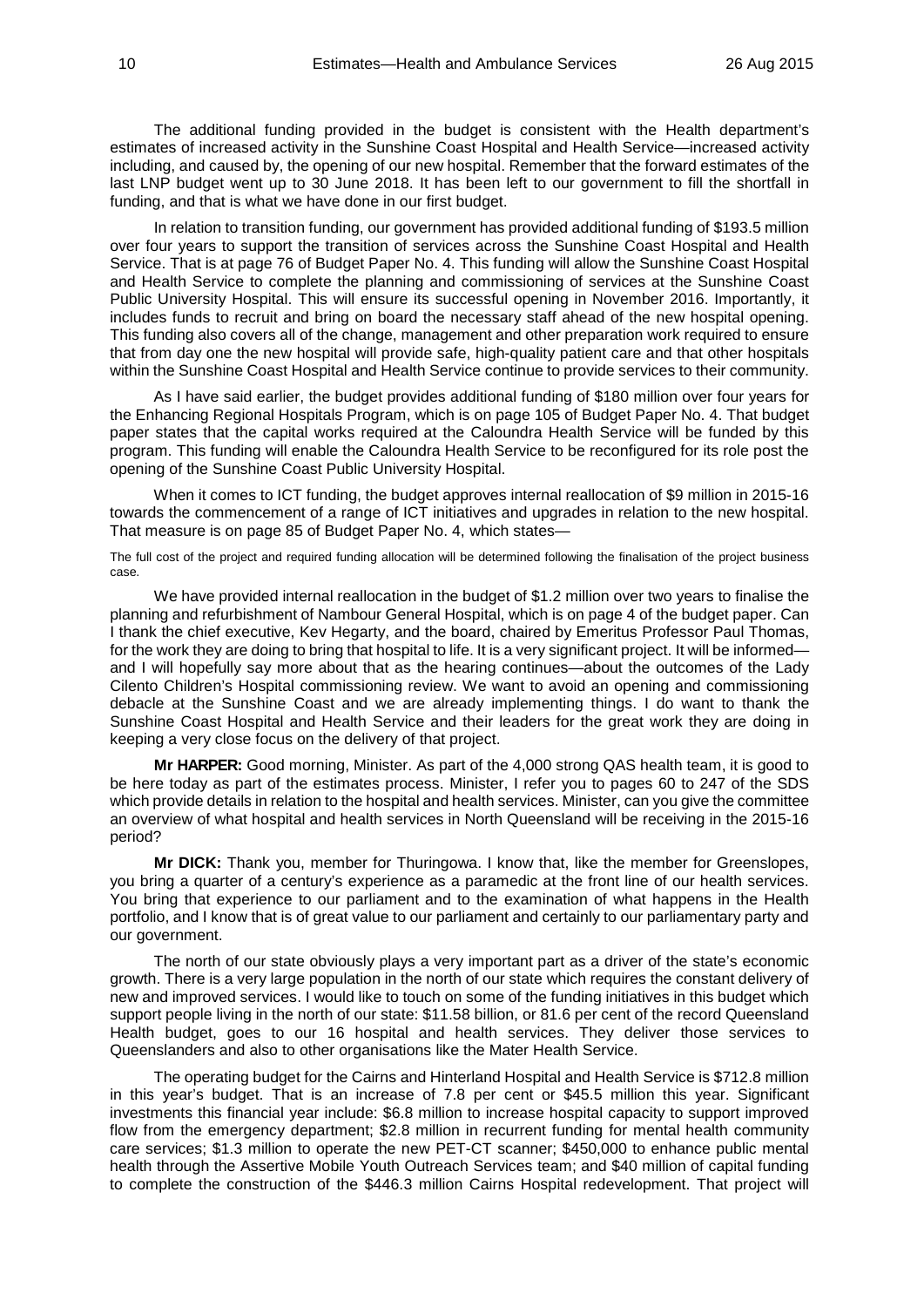deliver an additional 168 beds overall, an ambulatory cancer care centre, new pathology facilities and a new low-risk family birth centre. The additional capacity will enable the Cairns Hospital to increase services including surgical intensive care, birthing, rehabilitation and mental health services.

Again can I thank the staff of the Cairns and Hinterland Hospital and Health Service for the work they did in responding to the tragic events of the accident at Ravenshoe. Everyone in the north of our state did a magnificent job in responding to that, including the team at the Cairns Hospital, Innisfail Hospital, Ravenshoe and other places. I just want to commend them again.

Mackay Hospital and Health Service has an operating budget of \$327 million this year, which is a \$6.9 million increase. That will include \$8.5 million to finalise the \$408 million Mackay Base Hospital redevelopment, an initiative and vision of the previous Labor government in Queensland that has now come to fruition. What a great privilege it was for me as Minister for Health to open that facility, which will serve Mackay city and surrounding districts and areas for many years to come. It is an outstanding facility and it was such a great privilege to be able to open that. That completed redevelopment will provide 318 beds and offer the local community a wider range of public health services. It will be equipped to offer additional and extended specialised services, enabling more patients to be treated locally. In addition, there is \$5.3 million for the priority capital program to refurbish and replace infrastructure at Bowen Hospital.

In the north-west of our state there is \$148 million in this year's budget, an increase of \$8.3 million or 5.9 per cent, and \$10 million to finalise the Mount Isa Health Campus. In terms of the Torres and Cape Hospital and Health Service there is: \$179.5 million, an increase of \$7.8 million or 4.5 per cent this year; \$3.8 million total funding for the Cooktown maternity service in this budget this year; \$1.3 million for additional staff accommodation at the Kowanyama Primary Health Care Clinic; Townsville—which is something of great interest to you, member for Thuringowa—\$804.6 million this year, an increase of \$46.5 million or 6.1 per cent; \$5.4 million for ongoing support for the Medical Clinical Decision Unit; and a \$2.8 million increase in funding for the reintroduction of maternity services at Ingham Hospital, something which is very important for that community.

There are capital funds to complete the new \$334 million Townsville Hospital expansion another significant project for that community—\$18.4 million with a whole range of significantly expanded facilities; \$9 million to complete a planned \$12.1 million clinic for elective surgery funded by the Commonwealth government under the Health and Hospital Fund regional priority round—so that is our contribution to that initiative—\$2.8 million to rebuild intensive mental health care, and I know that is an important item for the member for Thuringowa and we have talked about that before. That will help rebuild mental health care for young people, including additional day services and an expanded youth residential mental health service, which was something that we promised in the election for the people of Townsville. There are significant investments going into the north of our state, as there are in other parts of our state.

**CHAIR:** Thank you, Minister. I think we have time for one more question.

**Mr HARPER:** In a similar vein, could we also get an overview of the Central Queensland and Wide Bay area in the 2015-16 budget?

**Mr DICK:** Thank you, member for Thuringowa. I will try and quickly get through these important initiatives in the central part of our state. For the Central Queensland HHS there is \$448 million, which is a 4.7 per cent increase, an increase of \$22 million; \$2.8 million for the operation of the 20-bed mental health community care unit in Rockhampton, bringing total recurrent funding to \$3.9 million; \$2.2 million for the operation of an eight-bed older persons mental health unit. Capital projects for this financial year include: \$6.5 million to complete the new intensive care unit, which is an important thing for Rockhampton; \$5.1 million to complete the final stage of the Rockhampton Hospital expansion; and \$2.5 million to complete the new rooftop helipad, which I have inspected with the member for Rockhampton. That will be a very significant improvement for Rockhampton and Central Queensland. Instead of patients having to be medivaced to the airport and then driven up the hill to the hospital, they can now be flown straight into the hospital. That will help all of Central Queensland—for example, road accident patients and people working in the mining industry who may be injured and need to be medivaced to Rocky. That will be a great thing for the major regional hospital in the centre of our state.

For the Central West Hospital and Health Service there is an operating budget of \$62 million. I am pleased to say that is an increase of 7.8 per cent in this year's budget, an increase of \$4.5 million. That includes \$1 million to enable increased operating time in Longreach for the Flying Surgical Service and Flying Obstetrics and Gynaecology Service in addition to the provision of increased surgical and orthopaedic services. Capital funding of \$14.4 million will be provided to continue the \$17.5 million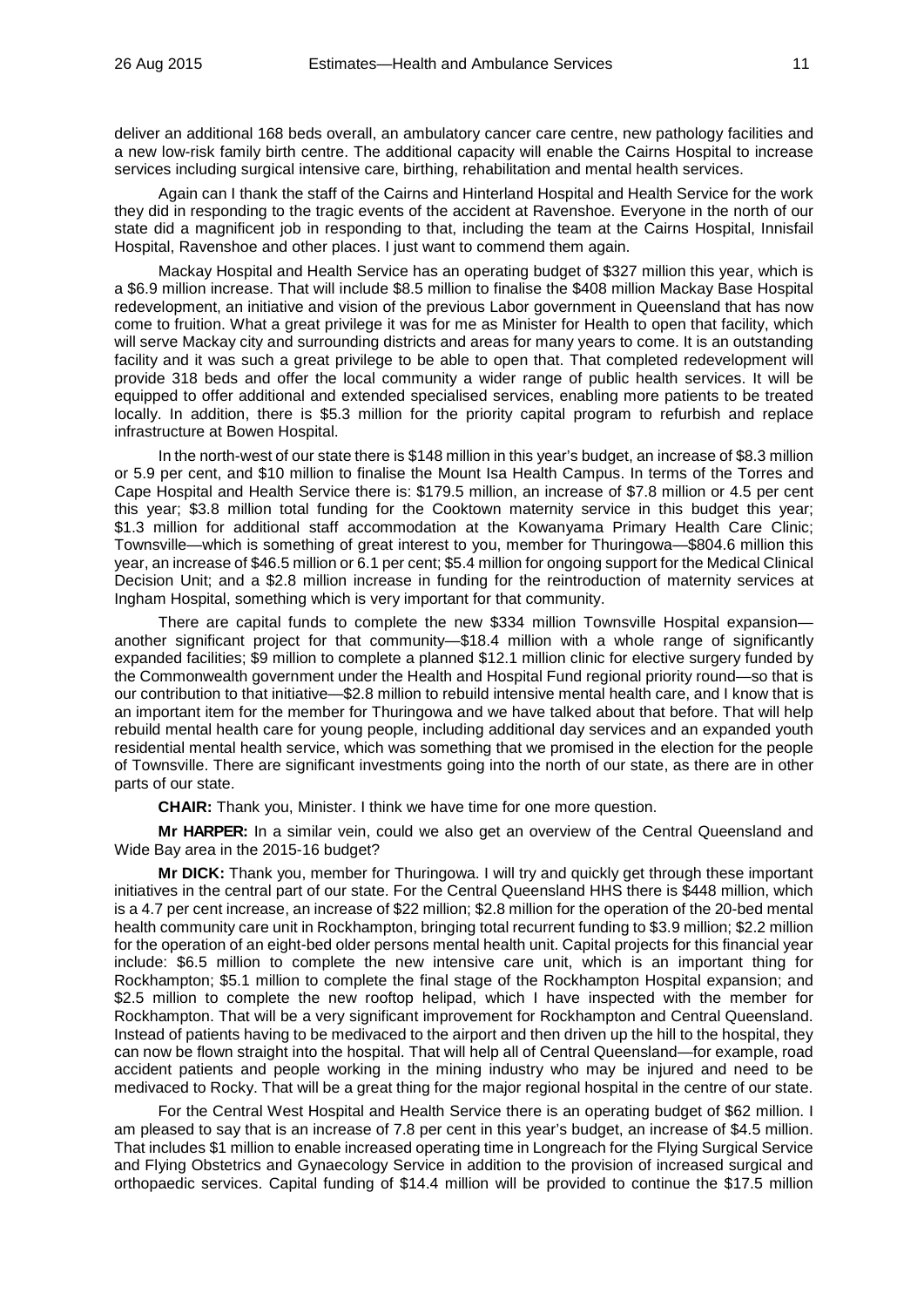Alpha Hospital and collocated emergency services project. I know this is a very significant project that has been embraced by the community of Alpha and other communities in the central west of our state. It is a pilot project which will collocate hospital, ambulance, police, fire and emergency services, and I am happy to support this terrific initiative.

With regard to the Wide Bay Hospital and Health Service there is \$488.9 million this year, an increase of 6.7 per cent or \$30.6 million. This includes: \$4.9 million to establish an ophthalmology service which allows patients to be treated within the HHS area rather than having to leave their community and travel elsewhere; \$2.2 million to establish cardiology services, again allowing patients to be treated within the hospital and health service area; and \$1.3 million to replace existing CT units at Hervey Bay and Bundaberg hospitals to provide up-to-date CT services for those communities so people can be treated in their local community, which I think will be a significant thing. The Hervey Bay emergency department will be upgraded as part of our regional hospital enhancement project.

**CHAIR:** Thank you, Minister. I call the member for Caloundra.

**Mr McARDLE:** I would ask the CEO of Townsville Hospital and Health Service to come to the front desk, please. Ms Squire, you heard me ask a question of the CEO from the Cairns HHS. Can you advise the committee what the nurse-patient ratio is at the Townsville Hospital for acute patients across the seven days of the week, morning, afternoon and evening, and the various levels of acute patients?

**Ms Squire:** I cannot give you the precise numbers at the moment, Mr McArdle, but what I can tell you is that we work on a business planning framework which provides four hours per patient day across our hospital and health service in all of our facilities. Again I would refer to the minister, but if you require further information I can provide that if agreed.

**Mr McARDLE:** Minister, will you take that question on notice and supply the answer in the time frame allocated by this committee?

**Mr DICK:** I am happy to try and get you an answer today if I can, member for Caloundra. If we cannot, then I will consider what further steps we need to take.

**Mr McARDLE:** Thank you very much indeed. I would like to call to the table the CEO of the Metro North Hospital and Health Service, please.

**Mr DICK:** There is an acting CEO for Metro North today. The CEO is currently on family leave.

**Mr McARDLE:** Good morning, Mr Drummond, and thank you very much. You heard me ask questions in a similar vein to Cairns and Townsville. With regard to the RBWH, can you supply the nurse-patient ratio for acute patients throughout the hospital of varying degrees and across the seven days of the week for morning, afternoon and evening?

**Mr Drummond:** At the Royal Brisbane and Women's Hospital we operate on the business planning framework, so we work a nursing-hours-per-patient-day model which varies across all of the different acute areas. Again, I will defer to the minister about the supply of that information.

**Mr McARDLE:** And I will again ask the minister, as they are similar questions, would he undertake to supply that information in the time line?

**Mr DICK:** I am happy to look at that, member for Caloundra, and see what we can do today.

**Mr McARDLE:** Thank you very much, Mr Drummond. I would ask the CEO of the Sunshine Coast Hospital and Health Service to come to the table, please. Mr Hegarty, thank you for coming today. Mr Hegarty, under Labor in years gone by, did they outsource any services on the Sunshine Coast for the health department?

**Mr Hegarty:** Yes.

**Mr McARDLE:** What were those services?

**Mr Hegarty:** We currently have an outsourced radiation oncology service.

**Mr McARDLE:** And Ramsay?

**Mr Hegarty:** And of course a relationship with Ramsay both at the Noosa Hospital and more recently at the Sunshine Coast University Private Hospital.

**Mr McARDLE:** So public patients are being treated at Ramsay under a Labor contract for outsourcing plus oncology under a Labor contract for outsourcing?

**Mr Hegarty:** Yes. One of those contracts was signed during the immediate preceding government's time, but the initiative was under a Labor government, yes.

**Mr McARDLE:** And they were put in place by a Labor government?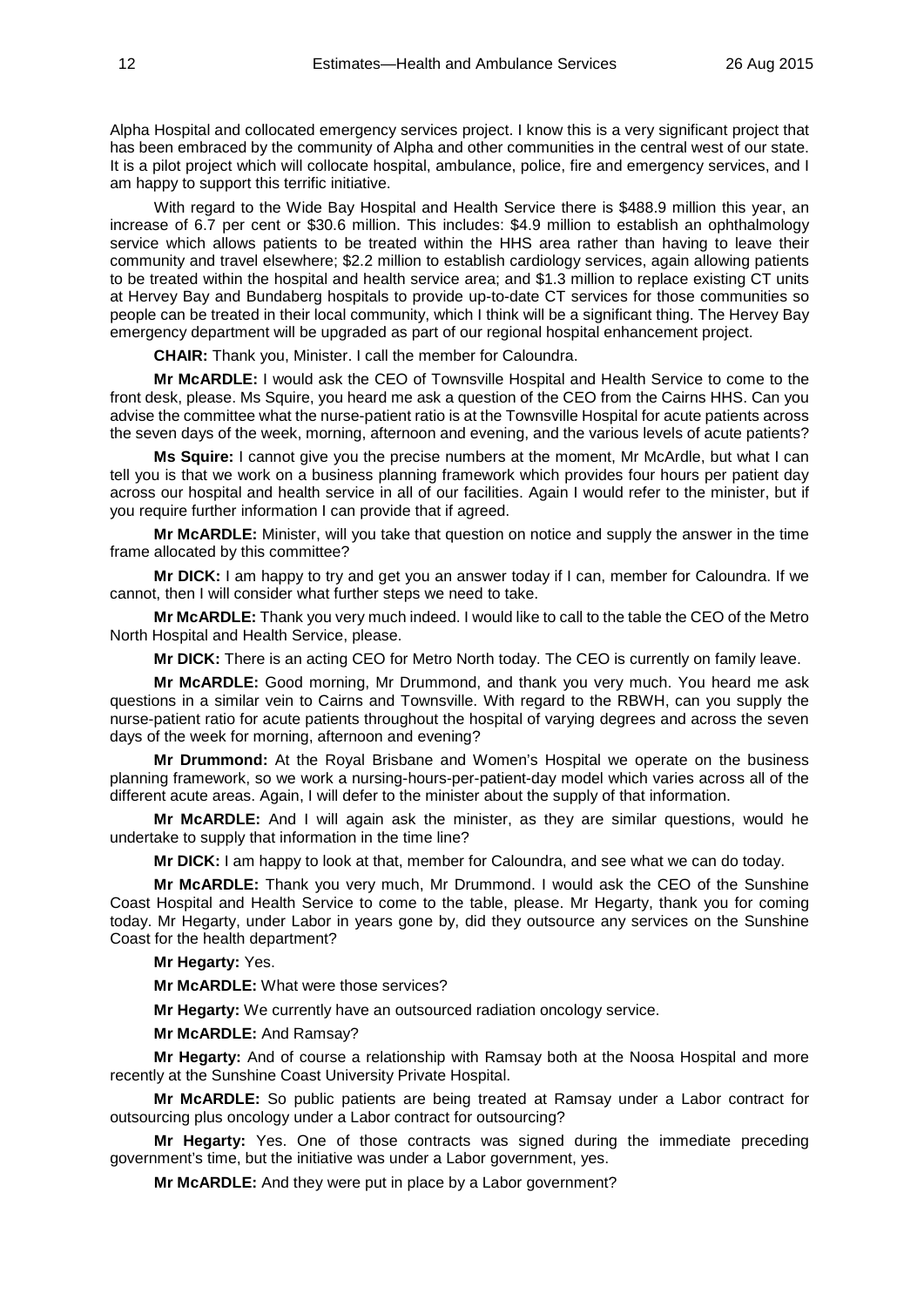#### **Mr Hegarty:** Yes.

**Mr McARDLE:** Thank you very much indeed. Minister, a letter dated 5 February 2015 from the Premier to Peter Wellington on page 2 under the heading 'Public Service' states—

Previously in government, Labor had a policy of employment security and no-contracting-out provisions. Labor will restore this policy.

You have just heard the CEO of the Sunshine Coast HHS say that there are two clear instances where outsourcing under the Labor government did occur—one is public patients to Ramsay and oncology as well. Would you agree with me that that statement that I read out is not correct in that Labor did in fact contract out services to the private sector and the letter in that sense is in error? I will table the letter. I seek leave to table the letter.

**Mr DICK:** I think I have read the letter, Madam Chair, but I am very happy for him to table it.

**CHAIR:** Is leave granted? Leave is granted.

**Mr DICK:** I think it is a public document and it does not come as a surprise. In relation to contracting out, I want to say a number of things. We will continue to deliver health services to Queenslanders in a safe, efficient and clinically effective way for the benefit of Queensland communities. We have done that previously as a government. We have a very longstanding relationship with Mater Health Services across Queensland. That is something that all governments have supported and something that Labor has supported and we do continue to support those sorts of arrangements.

We made a number of commitments relating to outsourcing. There are a number of recent examples, both in Queensland and other states, where contracting out has seriously impacted on the ability of hospitals to deliver quality health care. You only have to look across the river to see this. It is a great pity that the former health minister could not take the 20-minute walk from his office to Lady Cilento to see the problems that happened at that hospital as a direct result of contracting out—a direct result—including the delivery of food services. Very basic services were unable to be delivered from day one by the contractor when that hospital was opened, causing great distress to families who had children in that hospital. I find it extraordinary that he failed to properly supervise and exercise any oversight over the commissioning and opening of that hospital.

We of course have stopped the sale of Pathology Queensland. That was on the selling block. We know that the previous government had that ready to go to contract out and to sell Pathology Queensland. At the Sunshine Coast Public University Hospital pathology will be delivered through the public system. Other services earmarked by the Newman government included catering, cleaning and porterage as well as pathology and radiation oncology for privatisation. In line with our election commitments, we have overturned this decision, returning catering, cleaning and porterage, pathology and radiation oncology services to the public system at the Sunshine Coast Public University Hospital.

I went to the Nambour Hospital and spoke to staff there. I go all through the hospital. I really like to find the operational services team, in simple terms and non-bureaucratic terms: cleaners, cooks, wardsmen—the people who do such vital work. I met two cooks who had worked in Queensland Health—one from 1976, so a period now of almost 39 years, and another one standing right next to her who had worked for us for 28 years—and they said to me, 'Thank you for saving our jobs.' A number of staff said that to me. We are going to keep those people because they bring such incredible and important value to our health system.

We are going to restore fairness and decency. We will do that. We are not going to take an ideological approach like the LNP, which was to put it all on the selling block and to put it all out. We are not going to do that. We have made commitments. We will continue with the contracts that we have and we will continue to consider those as a government as they come up from time to time. What I will not do is contract out our staff workforce. I will not be sacking more than four staff a day, which is the rate that staff went out the door when the member for Southern Downs was the minister for health for 1,047 days. He sacked more than four Queensland Health staff a day. I am not going to contract out their jobs. I am not going to lose 12 nurses a week, which happened under his stewardship of the portfolio. I am not going to sack nine allied health workers each fortnight. I am going to support our staff. They are the heart and soul of our health system. They will have my support and I admire them— I can say that very genuinely to this committee—greatly for the work that they do and I am always impressed and sometimes in awe of the work they do in public hospitals across our state.

**Mr McARDLE:** I thank the minister for, in essence, agreeing with my question. I want to call the CEO of the Gold Coast Hospital and Health Service to the table, please. Thank you very much indeed, Mr Calvert. I want to talk about code black and code black in the sense of threats or acts of violence to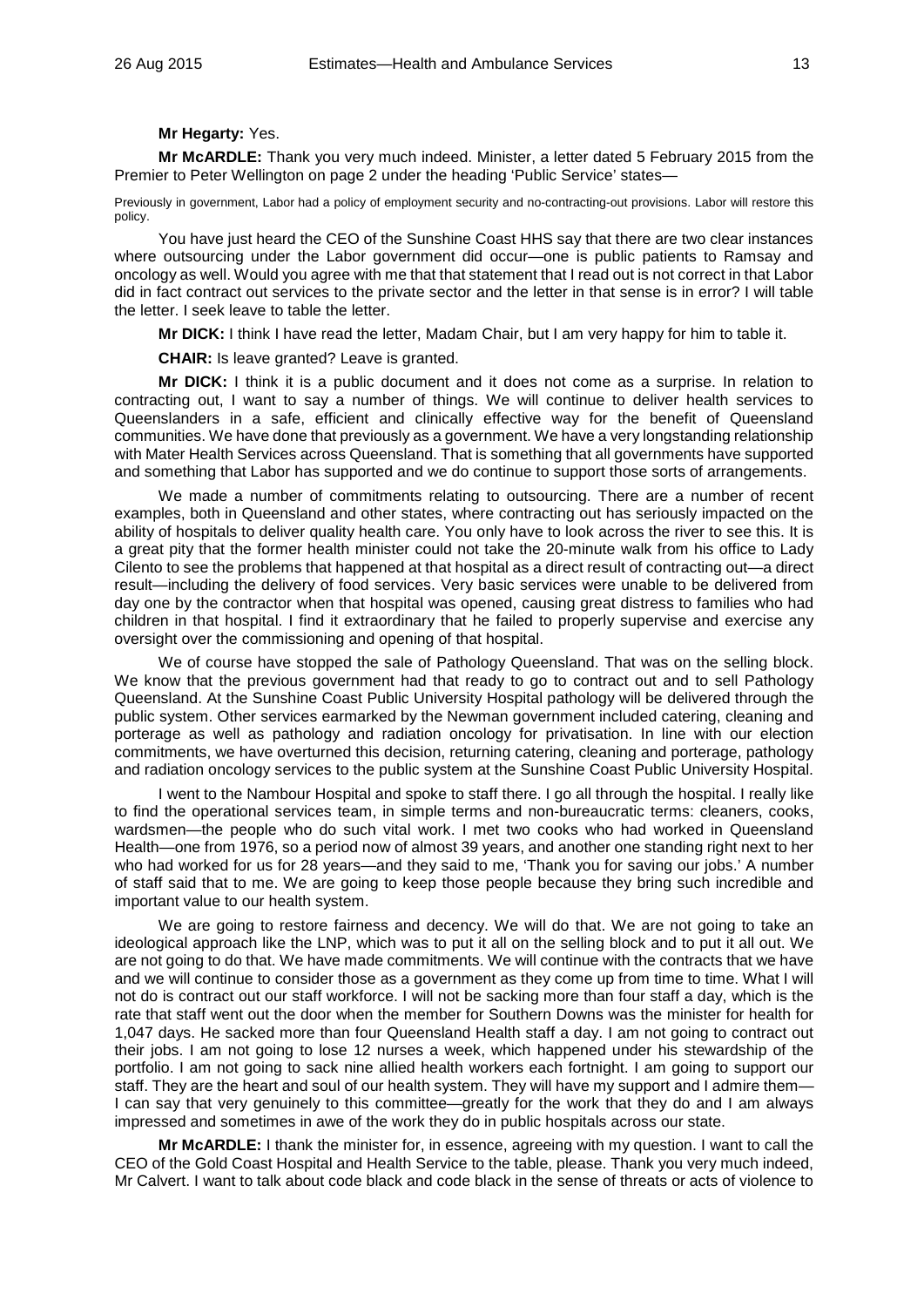staff, patients or visitors as the case may be. As I understand, there are three levels of code black at the Gold Coast Hospital. That is correct, is it not—level 1, level 2 and level 3? You have to answer yes or no. You do not know?

**Mr Calvert:** I will check, but code black is a code black. We have a response to code blacks.

**Mr McARDLE:** I beg your pardon?

**Mr Calvert:** A code black in our hospital is a code black and that draws a standard response.

**Mr McARDLE:** In terms of that standard response, can that vary based upon the level of threat it is assessed at? For example, would you call in police on every occasion or not?

**Mr Calvert:** No.

**Mr McARDLE:** No, so there might be various levels of code black. Code blacks are reported to a central system; is that right?

**Mr Calvert:** In the hospital?

**Mr McARDLE:** Correct.

**Mr Calvert:** Yes.

**Mr McARDLE:** That central system collates each hospital's data on a weekly, daily, monthly basis; correct?

**Mr Calvert:** Yes.

**Mr McARDLE:** You could access that data quite readily to advise this committee of the number of code blacks and the break-up on a daily basis, couldn't you?

**Mr Calvert:** No, not readily. Obviously in the hospital we have a number of operational areas which deal with many things that present risk to staff and patients, and a variety of operational scenarios can happen in the course of any year and they are all given a colour code. The collective aggregate of those codes is not routinely aggregated and reported on in any way to any of our performance report committees, so it is not something I can easily just tell you straight here from my iPad.

**Mr McARDLE:** No, not from your notes here, but the data goes to a central system as you said earlier, if I recall correctly.

**Mr Calvert:** I am happy to look into what information I can access easily and if the minister is happy—

**Mr McARDLE:** The point is this: code blacks are recorded by the Gold Coast Hospital, are they not?

**Mr Calvert:** Yes.

**Mr McARDLE:** Okay. They are recorded at a central database. They are not recorded all over the place, are they? There is some place that they go to. There is some number that is telephoned. There is somebody who is put in motion to deal with this matter.

**Mr Calvert:** There will be, yes.

**Mr McARDLE:** Okay, but are you saying to me that that data is never collated and never acted upon?

**Mr Calvert:** It is acted upon at the time. It is not something we routinely monitor as part of our performance monitoring system.

**Mr McARDLE:** Are you saying that you do not review that data to assess the level of risks and what should happen in a set of circumstances?

**Mr Calvert:** I am not sure I understand your question.

**Mr McARDLE:** If you have 100 code blacks in a month—and they could be various things—are you saying that no action is taken on the fact that we have 100 code blacks in a month and we need to put in place processes?

**Mr Calvert:** No. If we had a set of things going on in the hospital that were departing from normal experience and they jumped to a level in the way you are describing, then, yes, we would take action because it would be something that was operationally a problem and we would respond accordingly. But it is pretty constant throughout the year in that it is just a handful of incidents in a week perhaps, or not even that.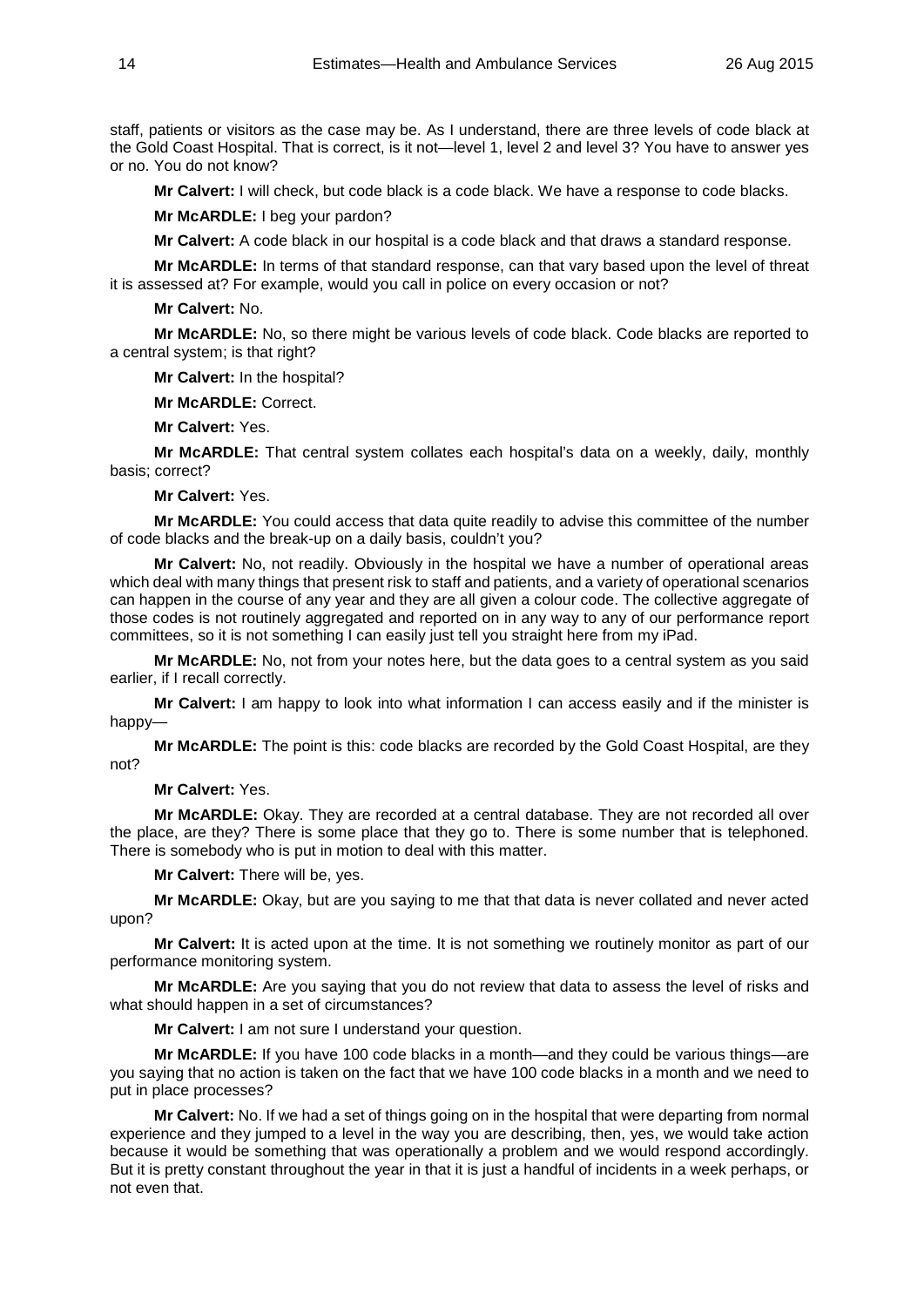**Mr McARDLE:** All right. Can you describe for me what a code black is?

**Mr Calvert:** It is an incident—sorry, I should read this, should I? I refer to Budget Paper No. 4 at page 10—

**Mr DICKSON:** I raise a point of order. Are witnesses supposed to actually answer questions themselves or are they held on puppet strings and somebody else gives them the answer?

**CHAIR:** Sorry, member for Buderim, but there is no point of order. The question was asked and Mr Calvert is seeking to answer that question and may do so as he sees appropriate.

**Mr DICKSON:** The gentleman is reading something that somebody just handed to him for a simple question.

**CHAIR:** Member for Buderim, may I repeat there is no point of order.

**Mr DICKSON:** This does not—

**CHAIR:** Member for Buderim, I ask that you hear my ruling. There is no point of order. A question has been asked. Mr Calvert is able to respond in whichever way he deems proper, and if he wishes to read from a document then he can.

**Mr DICKSON:** Happy to hear the answer.

**CHAIR:** Thank you.

**Mr Calvert:** So—

**Mr McARDLE:** Mr Calvert, I will repeat the question, sorry. What is a code black?

**Mr Calvert:** A code black is a violent incident demanding a response from the security services.

**Mr McARDLE:** I want to look at this document, Gold Coast Health Service District Procedure Document GCDPRO0738V2, and I seek leave to table the document.

**CHAIR:** Is leave granted? Leave is granted.

**Mr McARDLE:** Thank you. Just look at that document. The document in fact details a procedure as to what is to occur when a code black happens. If I recall the document, it refers to dialling 222 and I think that goes to a central bank, wouldn't it?

**Mr Calvert:** Yes.

**Mr McARDLE:** Right. So therefore there is a central bank of data in the hospital. Do you know if that data is then sent on to Queensland Health for assessment by them or not?

**Mr Calvert:** I do not know.

**Mr McARDLE:** You do not know?

**Mr Calvert:** 222 is the central phone bank.

**Mr McARDLE:** Correct.

**Mr Calvert:** We deploy security guards or whatever is appropriate depending upon what happens. The incidents are relayed by the operational manager on call and a judgement is made about the grade of response. It can be anything from an immensely unwell patient displaying violence through to a violent altercation in the emergency department requiring police presence. The range of circumstances is very wide.

**Mr McARDLE:** Absolutely. I do not doubt that for a second, Sir. You are absolutely right. But my point is this: I would have thought that this data would be kept somewhere. Do you recognise that document?

**Mr Calvert:** Yes, it is one of our procedure documents.

**Mr McARDLE:** Good. So you see that 'in emergency situation, all staff dial 222'.

**Mr Calvert:** Yes.

**Mr McARDLE:** So the data must be collected. That is my premise. Is that right?

**Mr Calvert:** Yes, I am sure the data will be collected. It will not be collected by dialling 222.

**Mr McARDLE:** No. I accept that.

**Mr Calvert:** Dialling 222 just generates the response.

**Mr McARDLE:** Otherwise why do it? The next point is: is that data collected at a central point?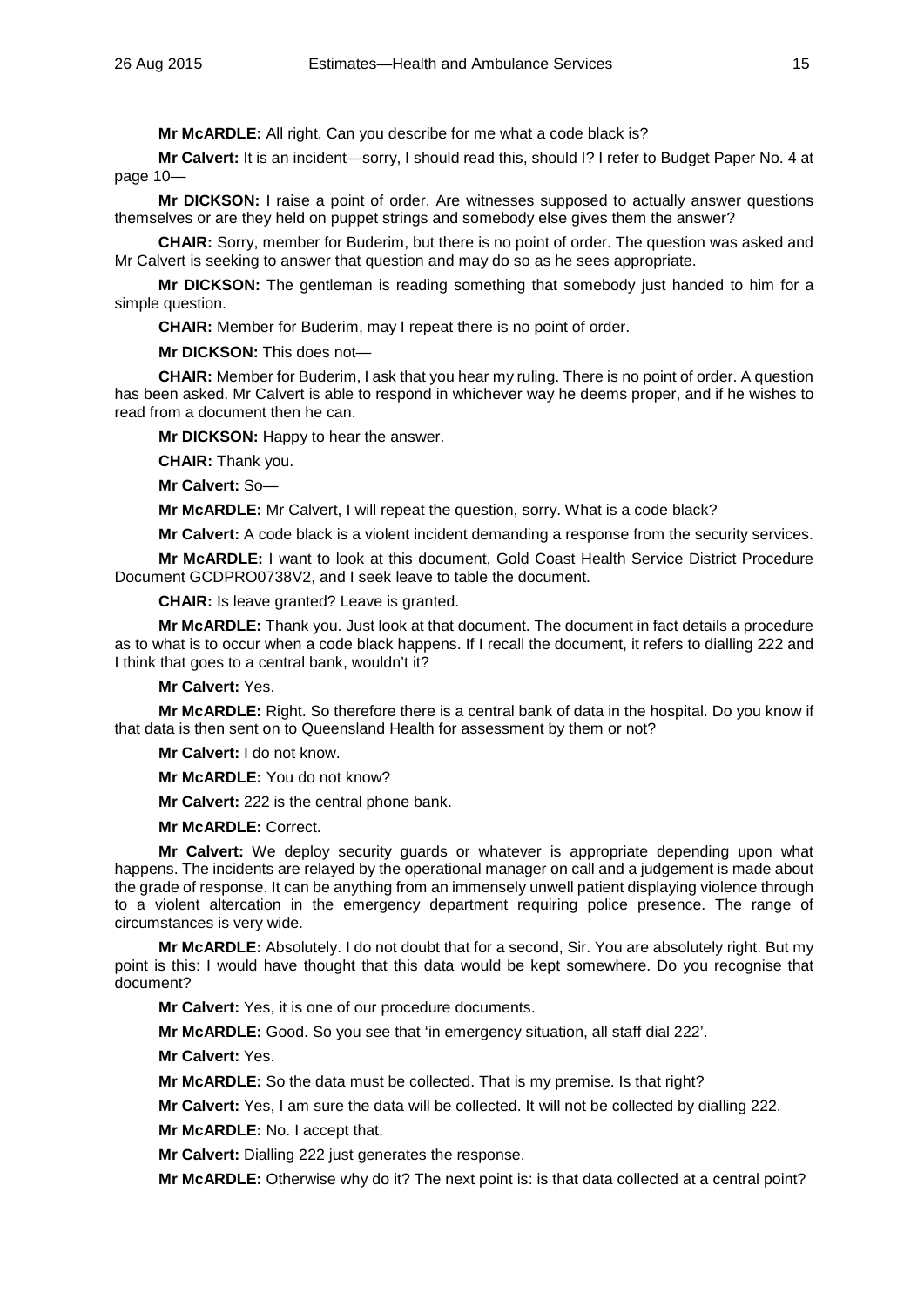**Mr Calvert:** When you say 'a central point', do you mean a central point for the Gold Coast Hospital and Health Service or do you mean a central report and reported to Queensland Health?

**Mr McARDLE:** For the Gold Coast hospital itself.

**Mr Calvert:** I am sure it will be but it is not a report that is generated in a way that I examine on a regular basis.

**Mr McARDLE:** Okay. Are you able to provide that data to this committee?

**Mr Calvert:** I will check.

**Mr McARDLE:** I will ask the minister. Minister, will you undertake to provide the code black data for the Gold Coast hospital for the period 1 February 2015 to the date hereof?

**Mr DICK:** I will have to defer to the executive of the hospital as to what data they have and what they can provide. I will talk to Mr Calvert at a break to see what information he has. If we can provide the information, we will provide it. We will see what they keep at the hospital. You have had the opportunity to ask him directly. He has given you direct answers. I have not spoken to him. I am listening to your questions and listening to Mr Calvert's answers. I am happy to talk to him in the break and see what information is available.

**Mr McARDLE:** That is fine. Director-general, do you know if the code black data—

**CHAIR:** Member for Caloundra, just so you know, this is the last question.

**Mr McARDLE:** Yes. Director-General, are you able to advise the committee whether code black data that is identified in that document—and I accept that it is a wide scope; it has to be by definition; you cannot narrow that scope—is collected anywhere in Queensland Health because it deals with here threat or act of violence with or without a weapon due to acts of terrorism, illegal entry, vehicles or mail threats? Is that collected anywhere in Queensland Health?

**Mr Walsh:** The system of Queensland Health where we have the department as assistant manager and the hospital and health services as statutory bodies running health services, each health service is responsible for ensuring that they have a policy to be able to respond to incidents that occur in their facilities. That is a structured policy. But the data, if there is any data collected from those responses that is aggregated or collected is not provided to the department or aggregated at a central point. But they are required to ensure they have policies and comply with those policies.

**Mr McARDLE:** Thank you very much.

**CHAIR:** I call the member for Greenslopes.

**Mr KELLY:** I refer to pages 60 to 247 of the SDS, which provide details in relation to each of the hospital and health services. Minister, can you give the committee an overview of what hospital and health services in the southern part of Queensland, including South-East Queensland, will be receiving in 2015-16?

**Mr DICK:** Thanks very much, member for Greenslopes. I appreciate your question and thank you for it. Can I just say in response that I will ascertain what the policy position is in relation to serious incidents, code black incidents, at the Gold Coast hospital and whether there has been any change to the policy since the government has changed. I have not directed hospital and health services to change any policies or procedures in relation to those sorts of serious incidents that may have been in place under the previous three years of the LNP government. So I will ascertain what the policy framework is. I, of course, expected coming to office after a period of heightened security, tensions across Queensland—you may recall the previous Premier changed a whole range of security status and security response positioning for a whole range of government buildings, including this parliament and others—my expectation is that the previous minister would have in that context ensured that there were appropriate security and safety policies in hospitals. I will see what they are when I report back on this issue. If there is anything that has not been done, if there is anything that needs to be improved because of any lack of action by the previous government, I can certainly commit to this committee that I will be looking at that.

In relation to your question, the operating budget in the Darling Downs region, for example, in the south-west of our state is \$637.8 million a year. That is an increase of \$21.3 million. Money in that budget allocation will go to the mental health community care unit. There are a number of those throughout Queensland. I opened the new community care unit in Toowoomba a few months ago. There is \$3 million to operate that facility. There is \$1.7 million, one-off operational funding for the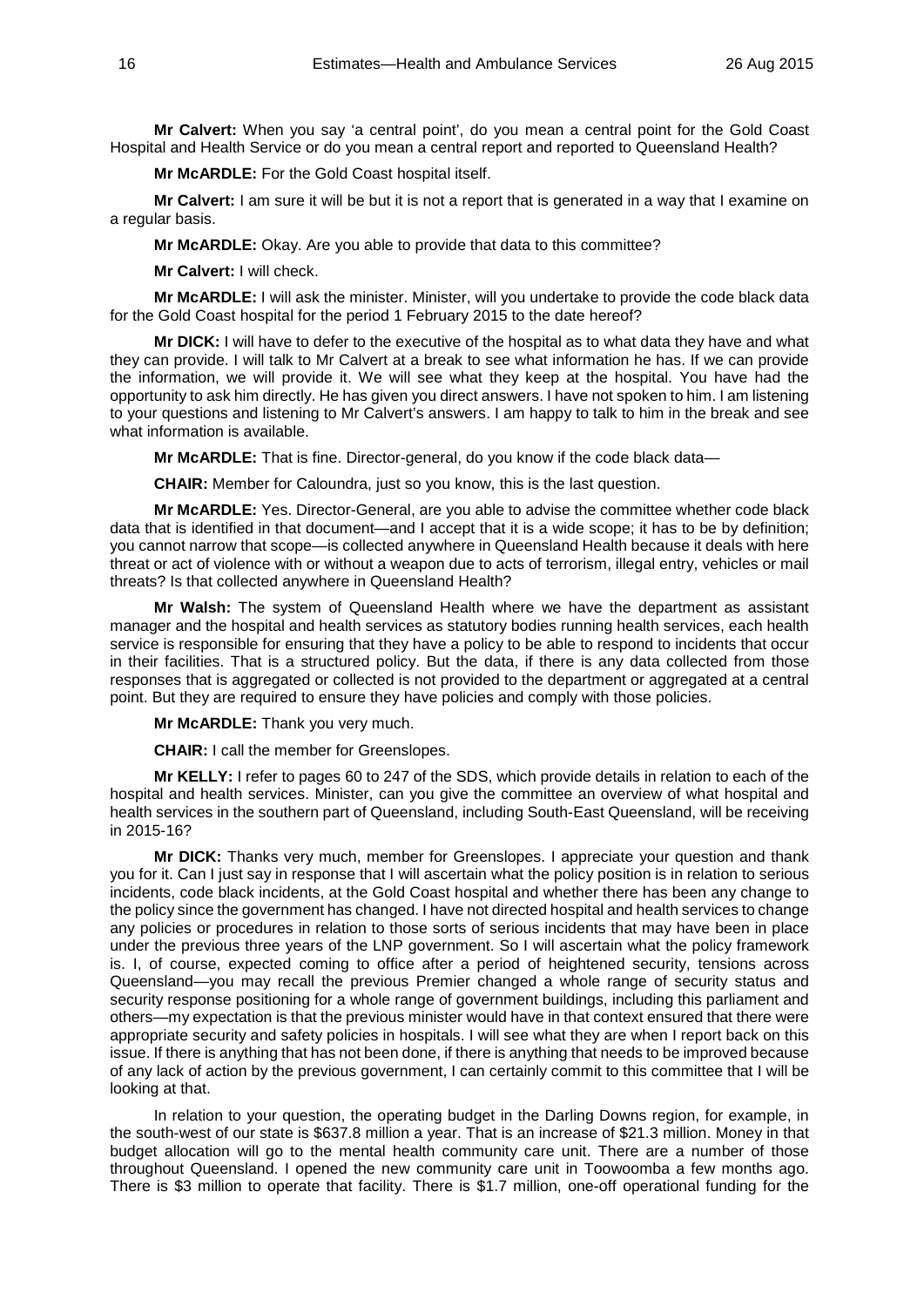\$9.6 million equity funding establishment of a magnetic resonance imaging service in Toowoomba that is, a new MRI going into Toowoomba to support the city of Toowoomba and the Darling Downs region.

For the Gold Coast Hospital and Health Service, one of the biggest in our system, there is \$1.19 billion this year—an increase of 12.1 per cent on the Gold Coast or \$128.8 million. That is a growing part of our state and significant investments include \$9.3 million for an integrated care service to improve patient outcomes, \$2 million to increase access and meet the ongoing demand for acute mental health services and ongoing community mental health care. In addition, there is capital funding of \$31.8 million to finalise the Gold Coast University Hospital. Construction is largely complete.

I move on to two big hospital and health services. For Metro North, there is funding of \$2.17 billion this year, an increase of \$84.8 million or 4.1 per cent over last year. There are significant investments there: \$13.4 million to restore services at the Biala sexual health clinic, with total funding of \$3.2 million over four years. Again, that is a commitment, as you know. We have discussed previously, member for Greenslopes, the challenge of ensuring that we have an effective sexual health service delivered across our state. Biala was something that was axed by the previous government—all but closed—a very, I think, significant loss. But we have reinstituted Biala. We will re-fund it with \$13.2 million over four years. There is \$1.6 million in increased funding for community mental health initiatives in Metro North. In terms of capital projects, there is \$7.8 million for the expansion of the intensive care units—so more intensive care unit beds at Redcliffe Hospital and the establishment of an intensive care unit at Caboolture Hospital. There is \$2.6 million to expand the Prince Charles Hospital rehabilitation unit by eight beds.

For Metro South—something very close to your heart, somewhere where you worked previously, member for Greenslopes—there is an operating budget of \$2.2 billion this year, an increase of 6.8 per cent or \$127.9 million. Funding for capital projects includes \$19.8 million for the PA Hospital to undertake a major transformation change in relation to digitising that hospital, leading the way as a digital hospital. I know Terry White, the chair of the board, and Dr Richard Ashby, the chief executive, are very keen to ensure that that project is effectively implemented. There is \$8.9 million to complete stage 2 of the \$10 million Southern Queensland Centre of Excellence in Indigenous Primary Health Care—something that we will continue to fund. The majority of that money has been provided by this government. I think it is an initiative that started under the previous government. I fully support it. That will be situated at Inala. I know that Metro South is very proud of that initiative.

There is \$6.9 million to finalise the \$145 million jointly funded Logan Hospital expansion program—something that I am very proud of and an expansion funded by the federal Labor government, supported by our state Labor government now. That is making a huge difference in what happens to communities in the city of Logan, including the electorate of Woodridge. That project has delivered a new emergency department, increased treatment spaces for adults and children as well as a new day surgery unit, rehabilitation ward and simulation and improved staff facilities.

In the south-west of our state, there is funding of \$126.9 million this year, an increase of 6.7 per cent or \$7.9 million. There is \$430,000 for additional urology and ophthalmology services, which is a great thing for the very broad region of the South West Hospital and Health Service. It covers a large part of our state—a lot of small communities that need support. It is good to know that they will be supported with additional urology and ophthalmology services. Roma Hospital will be upgraded, of course.

The Sunshine Coast Hospital and Health Service, I touched on previously. It has an operating budget of \$752.7 million this year, an increase of \$57.2 million or 8.2 per cent. I have mentioned the investment of more than half a billion dollars into the Sunshine Coast Public University Hospital in this budget alone, with more to come.

The West Moreton Hospital and Health Service services Ipswich and the districts west of Ipswich. It has an operating budget of \$469.8 million, an increase of \$12.6 million. That includes \$18.6 million growth for a broad range of public hospital services spanning in-patient, outpatient and emergency department services. So there is a lot happening in the southern part of our state.

**Mr KELLY:** Thank you very much. In a similar vein, Minister, can you give the committee an overview of what Children's Health Queensland will be receiving in 2015-16?

**Mr DICK:** Thank you, member for Greenslopes. Thank you for the question. The operating budget for Children's Health Queensland is \$612.3 million this year. That will be an increase of \$151.5 million or 32.9 per cent from the 2014-15 operating budget. That increase reflects the amalgamation of the Mater Children's Hospital and the Children's Health Queensland Hospital and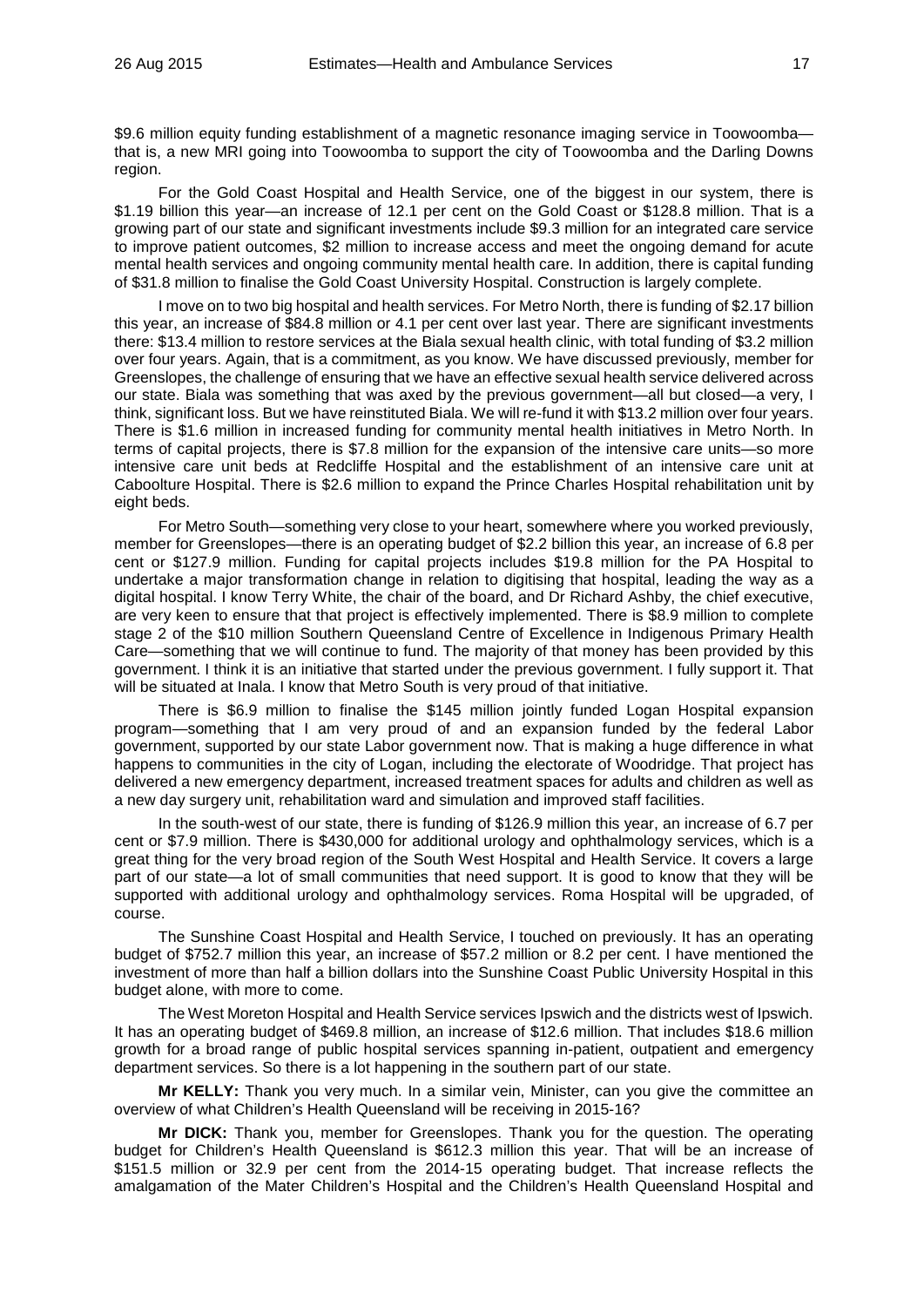Health Service—the combination of the Mater coming in with the Royal Children's at Lady Cilento. So there is a significant increase for the Children's Health Queensland Hospital and Health Service. That is a network of hospitals.

All public hospitals in Queensland have the capacity to treat children. Children should be treated close to their community if they can be. That is my view. So if there is an injured child or a child who might be sick in Townsville, if they can be treated there then they, of course, should be treated closer to their family and their community. That is my view as an example. Lady Cilento, of course, is a large tertiary hospital that is designed to treat very serious or chronically ill children. We have world-leading experts in so many areas at that hospital. That is the major large tertiary hospital and children can be referred to and treated at that hospital from anywhere around Queensland, particularly where they have chronic conditions. That was the piece that was missing in the puzzle, I think—or the mosaic—of Queensland children's health treatment previously and that is the purpose of Lady Cilento. That hospital is doing wonderful work with some extraordinary staff, who I cannot praise highly enough for the work that they do there. So there are significant investments for Children's Health Queensland this year, our Hospital and Health Service for children.

There is \$2.7 million for our government's election commitment to re-establish and expand the school-aged nursing service, with total funding of \$11.4 million over four years and \$700,000 to strengthen the persistent pain service at Lady Cilento Children's Hospital, with total funding of \$1.7 million over three years—a new service announced, a new initiative of this government to help children with chronic pain problems. That is part of a broader commitment that we have made to refresh our commitment to Queenslanders who have chronic pain to try to help them. It is another election commitment that we made that we will be delivering. But the first piece is to look at paediatric chronic pain to help children who have chronic pain. I met a young girl at the hospital who had referred pain really after a simple thing like a sprained angle. Now, she has chronic pain as a consequence. Those chronic conditions can sometimes develop from simple injuries. She has been on the path to recovery now because of this new initiative, which I am very pleased to say. There is capital funding of \$51.5 million to be provided to finalise projects in relation to the Lady Cilento Children's Hospital. Can I say that the Centre for Children's Health Research will be a significant research institute in our state focusing on young children and children and paediatric health care.

**CHAIR:** Member for Greenslopes, we have about three minutes left before the break. So there is time for one last question.

**Mr KELLY:** I refer to page 5 of the SDS. Can the minister explain how the structure of the department impacts on its budget in that context and what was the Hunter review?

**Mr DICK:** Thanks very much, member for Greenslopes, for your question. The Hunter review was commissioned by the acting director-general of the department and completed the work of the future state realignment team commenced by the former government. The review incorporated extensive consultation with staff and senior executives in the Department of Health as well as hospital and health services. I have always said that the review was about getting stronger, making sure that the Department of Health was stronger to support our hospital and health services, not smaller.

One thing that I am really delighted about is that there was a very high level of staff input—over 1,000 submissions from people within the department about what the Department of Health should be doing in the future. As we know, under the previous government, the voices of staff were closed. They were shut down. The previous government did not want to listen to them, but we had 1,000 people. I think what that demonstrates is this uncapping of commitment, the removal of the gag that was on staff in the health system previously, who felt threatened. They have told me that directly. They felt threatened and they felt that they had to be silent under the previous government. I am happy for them to be able to contribute. I think 1,000 submissions demonstrates that. It was a very supportive and consultative approach, which I believe was very well received by the department compared to previous attempts at restructuring the department.

We have made it clear that we are a government that listens to its workforce. The review recommended revised structural and governance arrangements for the Department of Health. The recommendations also included: the development of a charter of responsibilities between the Department of Health and hospital and health services to set agreed roles and responsibilities for each; the creation of a clinical excellence division; the elevation of the position of the Chief Health Officer to deputy director-general by creating a new prevention division; and the creation of a public health manual, which sets out clear roles and responsibilities for statewide public health priorities, including instances where the Health Protection Division will step in to coordinate issues of statewide significance.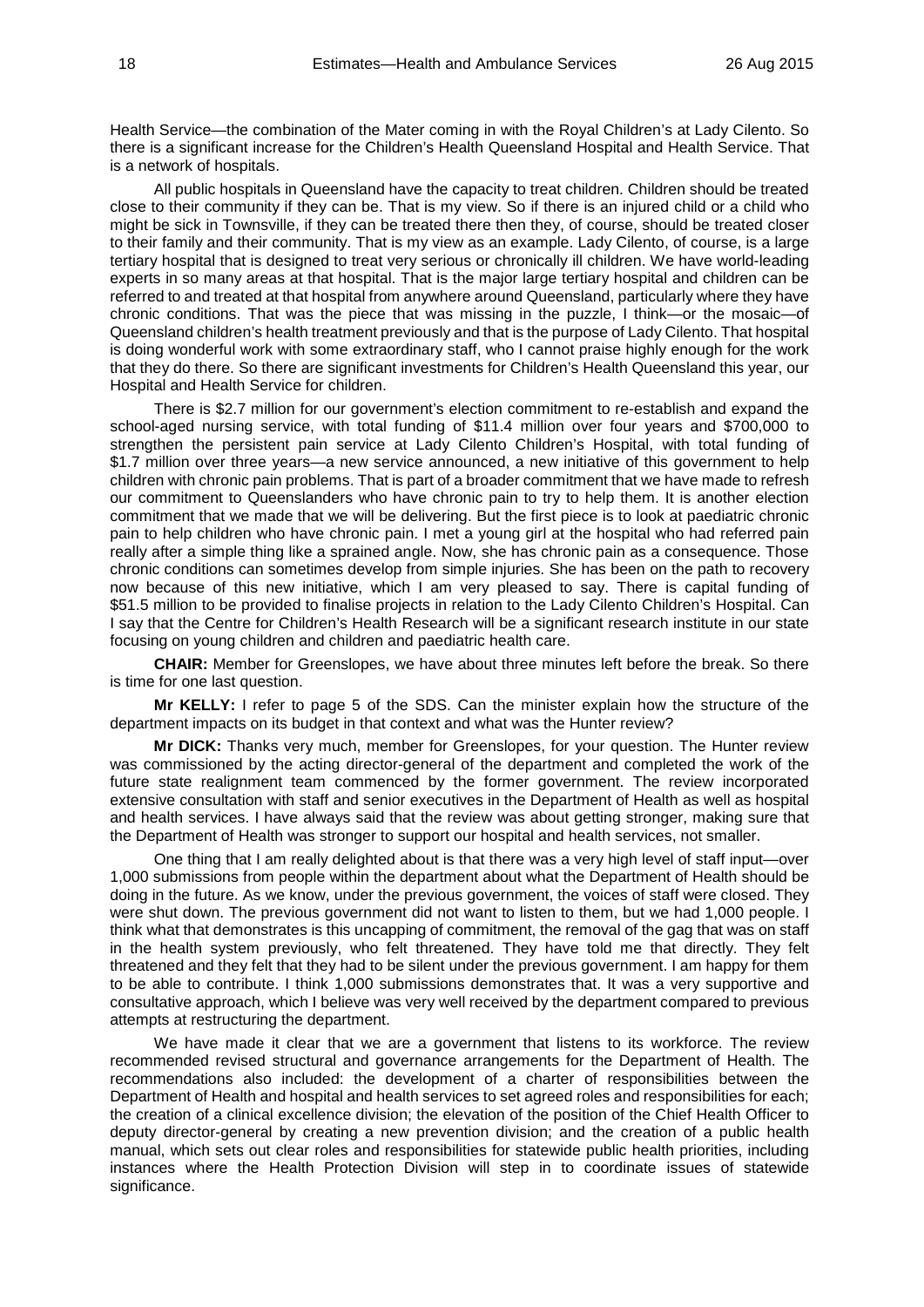The new Department of Health organisational structure was implemented on 3 August. There have been no forced redundancies through the implementation of the new scheme. I think that it has been very well accepted. I want to thank the department and the leadership team for the high level of commitment they have made to implementing it. I think it will significantly strengthen the department and what it can do in the future.

**CHAIR:** The committee will now take a break for a short period and resume at 10.45 am.

#### **Proceedings suspended from 10.30 am to 10.46 am**

**[CHAIR:](http://www.parliament.qld.gov.au/docs/find.aspx?id=0Mba20150826_104655)** Welcome back, Minister and officials. The committee will continue with its examination of the estimates for the Department of Health, hospital and health services and the Health Ombudsman. I also now welcome the Queensland Mental Health Commissioner.

**Ms BATES:** My question is to the CEO of the Gold Coast University Hospital. Mr Calvert, you struggled a little bit before about a code black. Obviously they are very serious armed or unarmed threats and injuries to staff and the public as well as hostage situations et cetera. You also mentioned that it was difficult to get the information on the data. I can tell you that on average you have about 60 code blacks a month at the Gold Coast University Hospital. The vast majority of those are unarmed. The latest one was about six weeks ago when a patient grabbed some trauma shears out of the pocket of a nurse and tried to stab the nurse. Will you be able to provide this data, because obviously it is out there, it is not terribly difficult to get, and my understanding is that it is collated on a weekly basis? I would like to know if you would be able to provide that.

**CHAIR:** Member for Mudgeeraba, just a point of clarification: do you have a new question because that question has already been asked?

**Ms BATES:** It is further from the first question. It is asking a little bit more about it. Would you be able to provide the data for the Gold Coast University Hospital based on the fact that it is well known that your data is available?

**CHAIR:** Member for Mudgeeraba, that is the same question that was asked before the break. The minister mentioned that he was considering it. Did you have a further question?

**Ms BATES:** No, thank you.

**Mr McARDLE:** Director-General, I want to talk about the nurse-patient ratio and the QNU involvement. It is clearly a cornerstone of the government's policy. Are you able to indicate whether there is a separate branch or sub-branch within your department that is dealing with the nurse-patient ratio in relation to talking to and acting with the QNU? Is there a body that does that?

**Mr Walsh:** The work in relation to nursing and nursing practice, including the nurse-to-patient ratio development in relation to implementing the election commitment of the government, is undertaken by the Office of the Chief Nursing and Midwifery Officer, which was an existing entity within the organisation and took on the work to undertake the implementation and implement the election commitment.

**Mr McARDLE:** We understand that there have been a number of occasions when departmental staff and consultancy staff have actually gone to the QNU headquarters and sat down with them to work through this process; that would be right?

**Mr Walsh:** I commenced in the department on 6 July. I am not aware of any—

**Mr McARDLE:** Can you take advice from someone behind you who may well know that?

**Mr DICK:** I know.

**Mr McARDLE:** Thank you. You have agreed with it.

**Mr DICK:** No. I know the answer. Do you want to ask me a question? Would you like me to answer it?

#### **Mr McARDLE:** No.

**Mr DICK:** Yes, I know. We have gone to the QNU. We have gone to a number of stakeholders. We are very happy to do that.

**Mr McARDLE:** Thank you. Director-General, there would be a record kept of attendances at the QNU—how many times you have been there. There would be time sheets, there would be agendas, there would be minutes of meetings, there would be emails, there would be data in relation to who went there, how long they were there for. That would be right, wouldn't it, because you would need to have that information readily available in formulating a policy of this nature?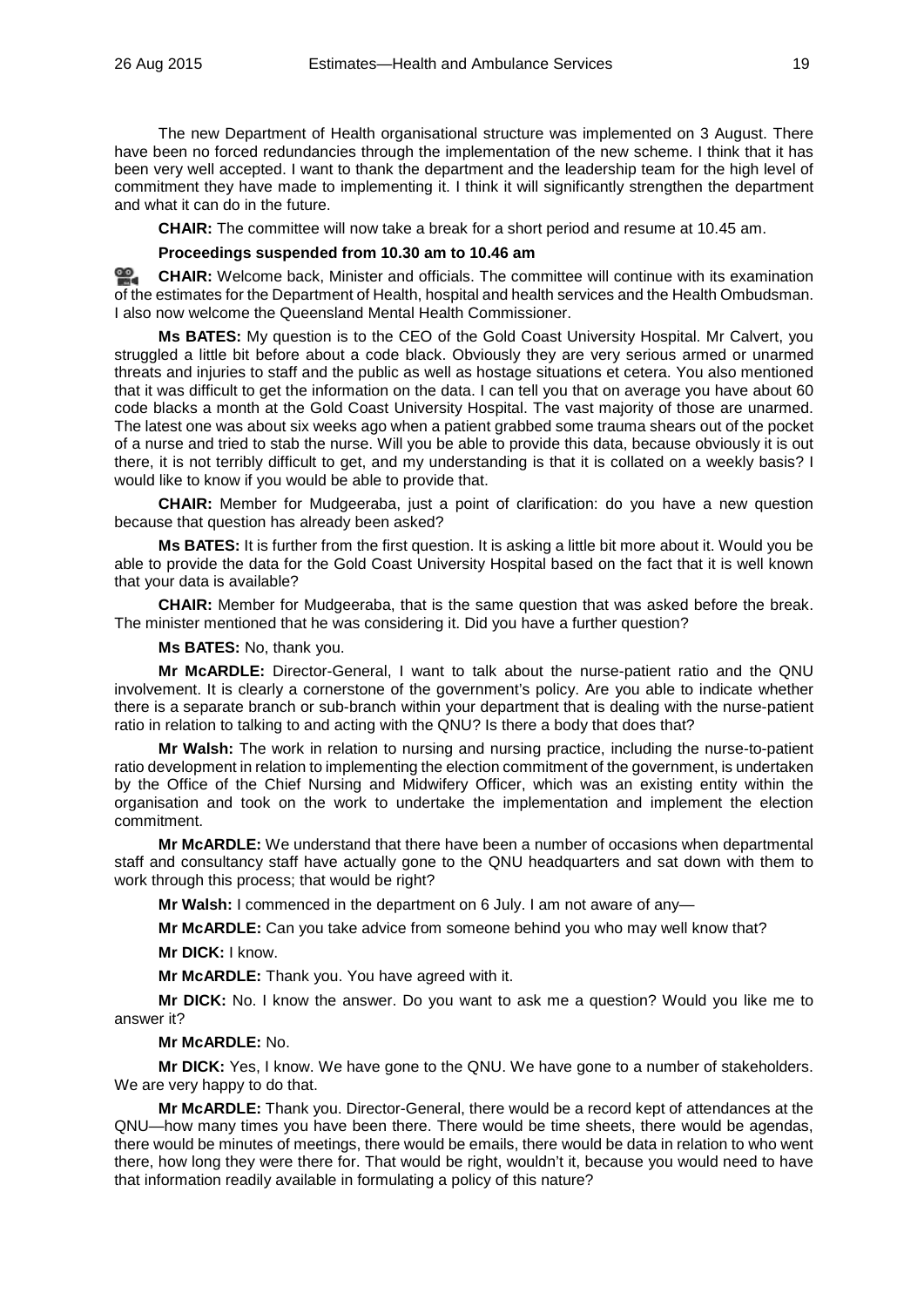**Mr Walsh:** I am not aware of that data being available in the department. If the QNU have records of attendance of people then they are not our records.

**Mr McARDLE:** You would have a record of going there yourself. The department would keep records of that. There would be minutes of meetings, wouldn't there? There would be agendas prepared; there would be communication between the QNU and the department about what is being discussed.

**Mr Walsh:** There would be documentation that would be prepared in relation to identifying and developing draft legislation that is provided through the entity—Office of the Chief Nursing and Midwifery Officer—to prepare documentation. Yes, there would be lots of documentation, yes.

**Mr McARDLE:** There would also be documentation in relation to how many times departmental officers, the chief nursing midwife, attended the QNU, wouldn't there? Surely you would keep records of that. The Auditor-General would want to know because he would be keen to understand how a policy was formulated. He would be looking for that data, wouldn't he? You would keep those records?

**Mr DICK:** Is this a question about the number of taxi vouchers used in the budget or the cost of petrol or the cost of vehicles?

**Mr McARDLE:** When I want to ask the minister a question I will put a question to the minister, thank you very much.

**Mr DICK:** I am just interested.

**Mr McARDLE:** Director-General, would you answer the question?

**Mr Walsh:** I am not aware of any data that is collected routinely about all of the activities that individual staff members undertake. If the question is, 'Do we have data collected to identify every single thing an individual did at every particular point in the day?,' then, no, we do not have that data.

**Mr McARDLE:** No, but, formulating this very important policy, one would anticipate that the relevant section would keep that record.

**Mr Walsh:** Keep what record? I am not understanding—

**Mr McARDLE:** Keep record of who went to the QNU, when they went there, how many times. Surely that is the process in the department, because you still have to work out how policy was formulated, who attended these meetings, whether there were email transactions. Wouldn't that be normal procedure for the department?

**Mr Walsh:** There would be certainly documentation around all of the consultations and stakeholder engagements that happened.

**Mr McARDLE:** Excellent. That is my question.

**Mr Walsh:** Whether that documentation captures all of the information that you have identified I do not know because it is not collected centrally and it is not reported. It is the daily workings of the activity of doing the business.

**Mr McARDLE:** You have already said that it is controlled by a separate body or looked after by a subdepartment. That department would keep that record, surely. Put it this way: can that data be tabled? I am very keen to understand how many times—

**Mr DICK:** If you want the papers, put a right to information request in. This is what public servants do every day: they talk to people; they spend hours developing policy.

**CHAIR:** Point of order. Thank you, Minister. Member for Caloundra, you have asked the question and the question has been answered.

**Mr McARDLE:** The minister cannot answer the question at this point in time.

**Mr DICK:** I am just trying to assist the committee.

**CHAIR:** Thank you, Minister. The director-general answered.

**Mr McARDLE:** You are formulating—

**CHAIR:** Member for Caloundra, point of order. I addressed this before the break. I do not interrupt you when you are asking a question unless you are not asking a question consistent with the standing orders. I ask that you allow me to rule without an interjection. I say again, the director-general has answered the question. Please move on to a new question.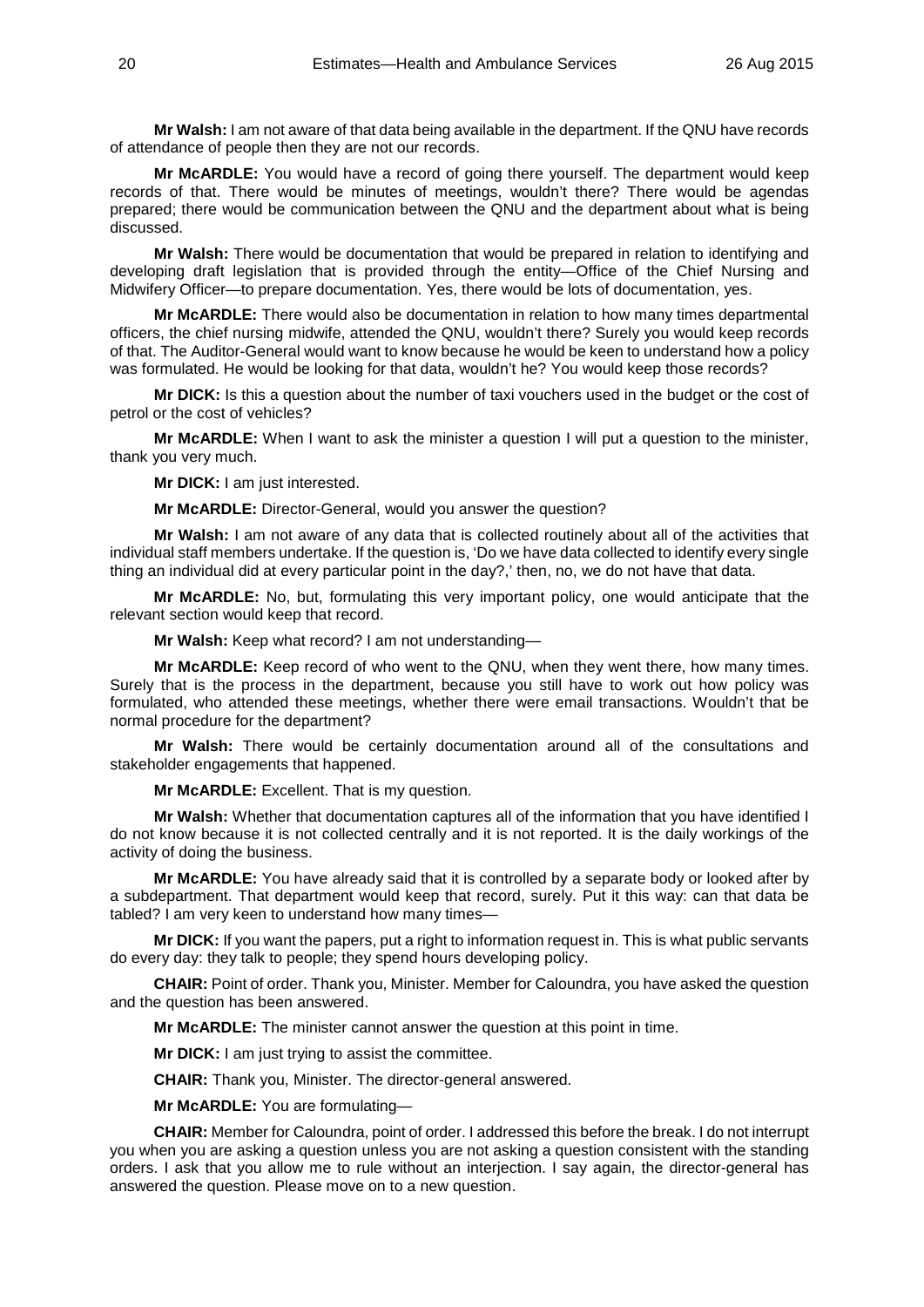**Mr McARDLE:** Madam Chair, thank you. Director-General, are you saying that there was no record of any attendance at the QNU by any member of your department in relation to formulating one of the cornerstone policies of the ALP? There is no documentation, even though quite clearly the minister on ABC Radio made the comment that there were people going to and from. Are you saying that no records are kept about the QNU formulating the policy for the ALP?

**Mr Walsh:** No, I am not saying that.

**Mr McARDLE:** Okay. Then what are you saying—that there are records? If there are records, I would like to know what they are.

**Mr Walsh:** I am saying that in undertaking policy development we engage with stakeholders. Clearly in relation to nursing staff ratios one of the stakeholders is the QNU, along with other stakeholders. The team that would be developing that policy would certainly be documenting and recording the stakeholder consultation that they have.

**Mr McARDLE:** Excellent. So there is a team that does this. You have just said that there is a team that does this. Can you identify who the team is, how many times they have been to the QNU, or papers or emails or minutes or agendas, or is it simply something that was not done?

**CHAIR:** Member for Caloundra, can I draw your attention to standing order 115. The questions should relate to one issue and be brief. Then when you ask a question you allow the director-general the opportunity to respond rather than interjecting.

**Mr McARDLE:** Thank you, Madam Chair. We have a team that does it; you have admitted that. You said the team does it. That team must have correspondence, emails, rosters, briefing notes, meeting notes, facsimiles going back and forth, agendas, minutes of meeting in relation to what is a very important outcome for the ALP. That would not be an unrealistic expectation, would it?

**Mr Walsh:** As I explained before, the Office of the Chief Nursing and Midwifery Officer undertake a range of policy development issues including the nursing staff-patient ratios. In undertaking that policy they would be ensuring that they are documenting consultations with all stakeholders in order to formulate the policy. The documentation of that would be in a whole range of areas. It is not collected centrally. It is not reported. To actually identify all of the possible documentation that maybe existed in the development of the policy would take an enormous amount of time to actually collect. I cannot answer the question here because it is something that I need—I have not seen the documentation, I have not reported or collected it myself, so I would also be challenged to get that documentation in a very quick time. It just would not be possible.

**Ms BATES:** Madam Chair, I move that the committee calls on the minister to provide the committee with all correspondence, emails, rosters, briefing notes, meeting notes, facsimiles and other documents requested relating to public servants and publicly funded contractors developing QNU and/or Labor policy at non-government premises.

**Mr DICKSON:** I second that.

**CHAIR:** I draw the committee's attention to the fact that the committee cannot require the minister to table anything—it is at his discretion—but we can adjourn to a private meeting downstairs and discuss the motion should you wish.

**Ms BATES:** Thank you.

**CHAIR:** We will now adjourn for a short time. Thank you.

#### **Proceedings suspended from 10.58 am 11.04 am**

**[CHAIR:](http://www.parliament.qld.gov.au/docs/find.aspx?id=0Mba20150826_110416)** Thank you. The committee adjourned to consider the motion. The motion failed under the Parliament of Queensland Act. We will move on—

**Ms BATES:** I move that—

The result of the committee's deliberations and how the members voted be made public.

**Mr DICKSON:** Seconded.

**CHAIR:** In accordance with the Parliament of Queensland Act, the vote was tied 3-3 and failed.

**Mr DICKSON:** Thank you.

**CHAIR:** Member for Caloundra.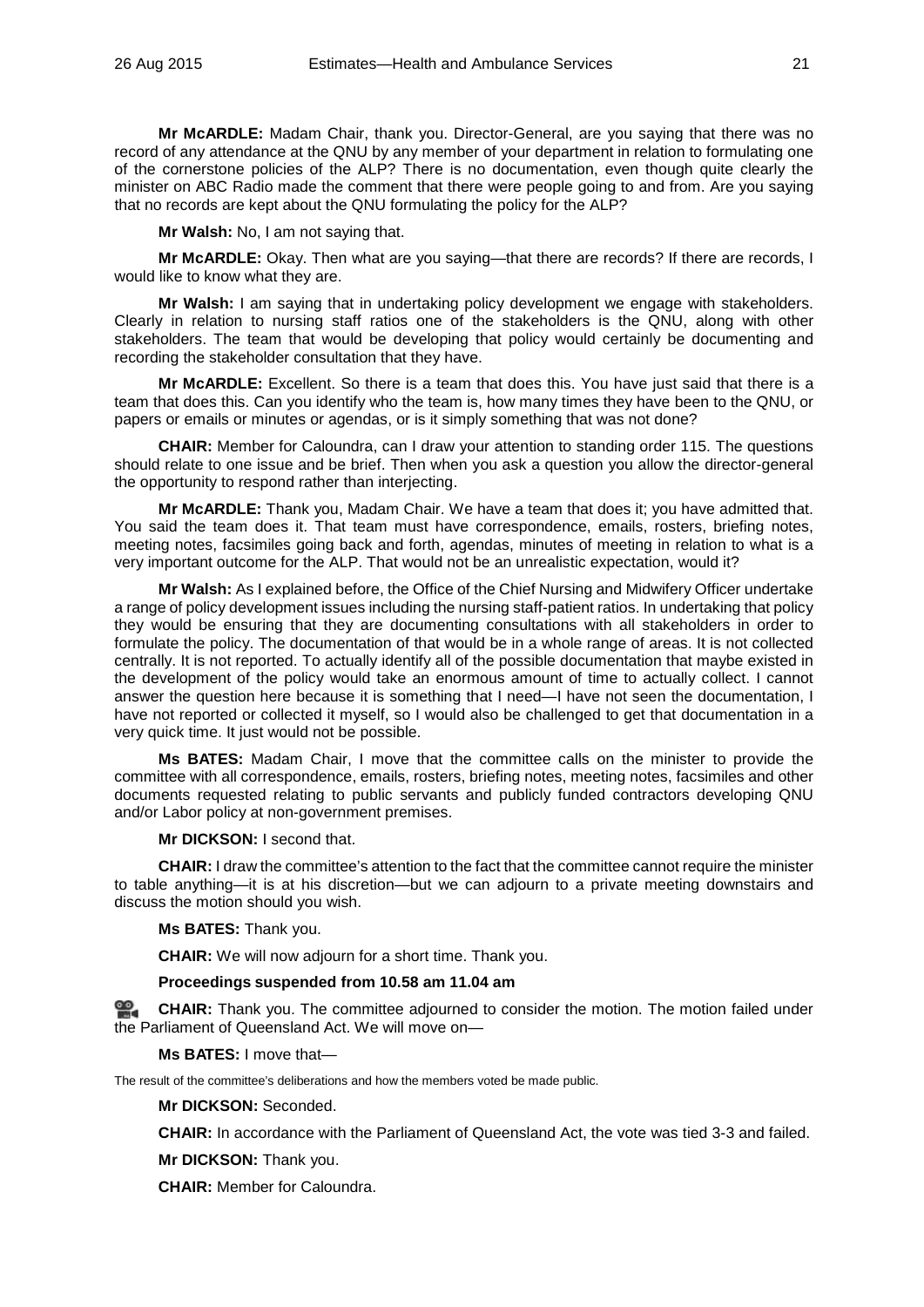**Mr McARDLE:** Madam Chair, I certainly understand the outcome of the vote. Of course, the concern here is that an open and transparent government is accountable for what they do and looks like a government that is engaging. Here we have an opportunity to ascertain exactly the QNU involvement, which really is the mainstay of the ALP in this matter, and it was turned down. It is a very frustrating exercise and one that I think is very regrettable for this form of government.

**Mr DICK:** But the legislation enabling and enacting nurse-to-patient ratios will come to this committee—

**Mr McARDLE:** Anyway, as the minister has not been—

**CHAIR:** Thank you. Member for Caloundra, do you have a question or do you wish to—

**Mr DICK:**—including from the Queensland Nurses Union and you can ask them directly.

**CHAIR:** Order! I call the committee to order. Member for Caloundra, do you have a question?

**Mr McARDLE:** I have several, I can assure the chair of that. I want to talk about the issue of the emergency departments. I would like to ask the director-general a couple of questions. Director-General, on August 14 this year you issued the patient centred emergency access directive, if I recall correctly—the MEDAI?

**Mr Walsh:** The policy commenced from 4 August.

**Mr McARDLE:** Do you have a copy of the document in front of you?

**Mr Walsh:** Did you want to table that document?

**Mr McARDLE:** I seek leave to table the document, Madam Chair, which is the patient centred emergency access directive.

**CHAIR:** Leave is granted.

**Mr McARDLE:** Director-General, when you look at that document, in the top right-hand corner there are four lines. The fourth line says 'Supersedes: QH-GDL-956:2014'. Do you see that?

**Mr Walsh:** Yes.

**Mr McARDLE:** What is that document?

**Mr Walsh:** I will have to find out what that document is.

**Mr McARDLE:** I will table a document for you dated December 2014, entitled 'Emergency department access'.

**CHAIR:** Member, do you seek leave to table the document?

**Mr McARDLE:** My apologies, Madam Chair; I seek leave.

**CHAIR:** Leave is granted.

**Mr McARDLE:** I will give you a chance to look at that document. I understand that you were not the DG at the relevant time. I get that quite clearly. The document, on my understanding, was issued to all HHSs.

**Mr Walsh:** I do not have the document, yet.

**Mr McARDLE:** Of course. I comment that when I looked for this I could not find the document on the website. This document was issued on 1 December 2014 by the date at the bottom of page 1 effective 1 December 2014. The document of August 2015 supersedes that, is that correct?

**Mr Walsh:** That is what the directive says, yes.

**Mr McARDLE:** That directive of 2014 was issued to the HHSs. Am I right in saying that what it did was request the HHSs to put in place the MEDAI that suited their location—that is, there was a gifting of the power by the then minister to the HHSs to put in place MEDAI, is that right?

**Mr Walsh:** In relation to the two documents, one is a guideline, so there is no transfer of power or requirement to comply with the guideline. It is simply a guideline.

**Mr McARDLE:** But you agree with me that there was the—

**Mr Walsh:** Can I finish the comparison?

**CHAIR:** Member for Caloundra, you have asked the question. I ask that you let the director-general respond.

**Mr Walsh:** The document that it superseded was a guideline, as I have explained. A guideline is not required to be implemented; it is a guideline. The directive is a directive. All HHSs have to comply with a directive. The strength of the document that the directive provides says that HHSs do have to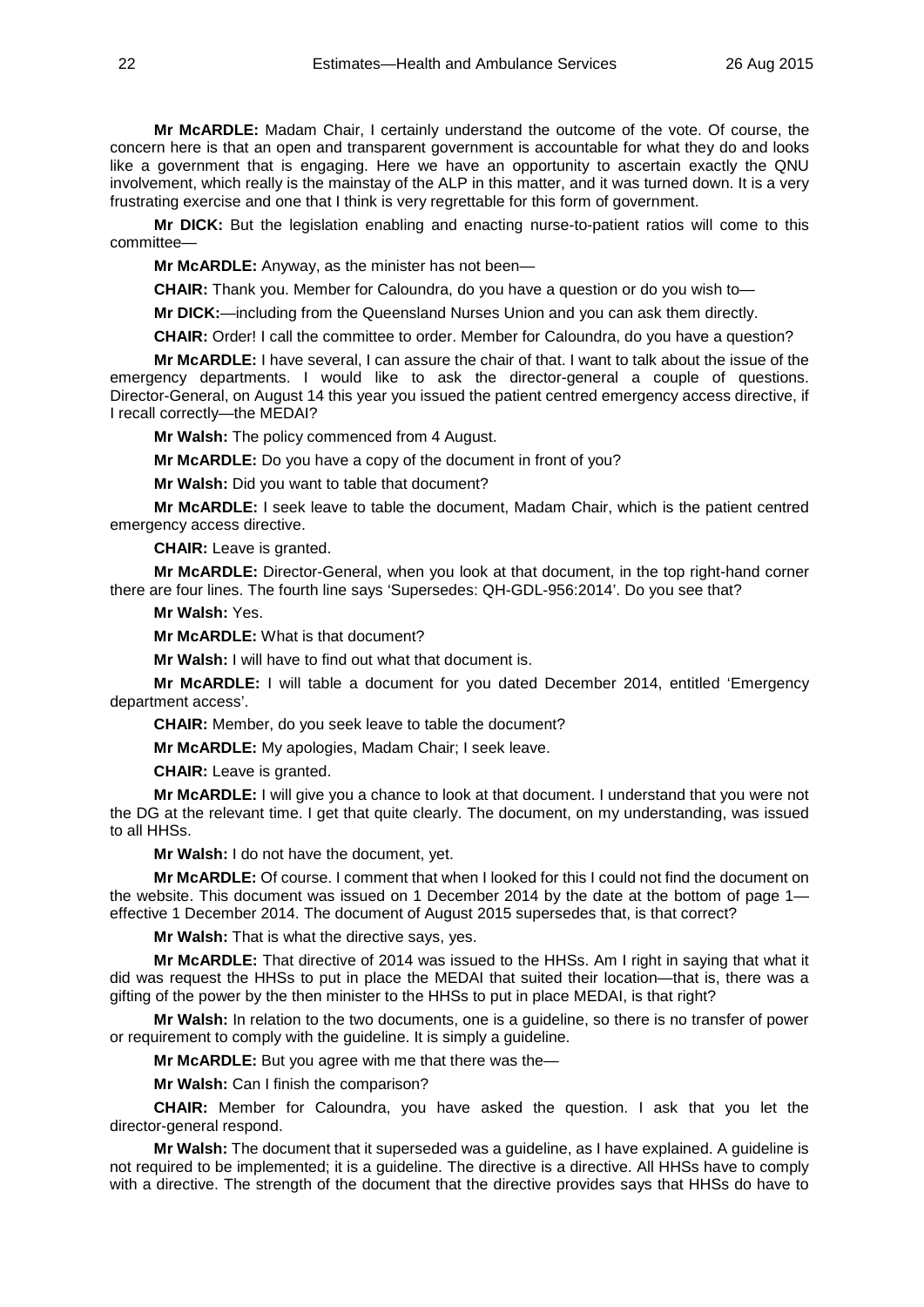ensure that they provide access, integration, safety, efficiency and collaboration and the steps that they need to take in relation to the mandatory requirements, as are stated in the directive, whereas the guideline does not have mandatory requirements. It is simply a guideline, so no-one is required to have to comply and demonstrate that they are complying with the guideline. It is providing assistance for people to guide the types of strategies and systems and operations they put in place.

**Mr McARDLE:** I hope you are not saying that the HHSs could not be trusted to look after the emergency department? I hope you are not saying that the HHSs—

**CHAIR:** Member for Caloundra, I hear an imputation in your question. I ask that you rephrase it, please.

**Mr McARDLE:** Director-General, are you saying that the guideline was such that you believe HHSs would not comply with it?

**Mr Walsh:** The use—

**Mr McARDLE:** That is a question. Do you believe they would not comply with it?

**Mr Walsh:** Can I answer the question?

**Mr McARDLE:** Certainly.

**Mr Walsh:** The legislation that exists to establish the Department of Health and the hospital and health services has an instrument in that legislation, which is a health service directive. The use of a health service directive is to support and ensure and manage the system. When developing directives, the department does not sit and do that in isolation with the entire system. We work with the hospital and health services, we consult with the hospital and health services and we collectively look at whether putting in place a directive is going to improve the operations of the system or not improve the operations of the system. It is there to support HHSs deliver safe and timely services. In the development of this directive, consultation occurred with all of the HHSs to ensure that the directive was clear, that people were able to implement it and then the directive was issued.

**Mr McARDLE:** Are you saying that there was no HHS that put in place the guideline?

**Mr Walsh:** I do not have any information about data collected in response to the guideline, no. If HHSs were undertaking strategies and processes and systems in relation to the guideline, that would be something that they would know about. There was no recording or central reporting of the guideline.

**Mr McARDLE:** Madam Chair, I call the CEO of the Townsville Hospital and Health Service to the table, please.

**CHAIR:** Member for Caloundra, we might come to that because, if you are pursuing a new line of questioning, we will move to the member for—

**Mr McARDLE:** No, definitely not.

**CHAIR:** It is the same line of questioning?

**Mr McARDLE:** It is the same line of questioning.

**CHAIR:** Thank you.

**Mr McARDLE:** I seek leave to table a document.

**CHAIR:** Leave is granted.

**Mr McARDLE:** While that is being copied, I point out that the guideline was issued. I do not know whether you were the CEO at the relevant time—that is, back in December last year?

**Ms Squire:** Yes, I was.

**Mr McARDLE:** On my interpretation, that guideline followed MEDAI quite closely in regard to—

**Ms Squire:** Yes.

**Mr McARDLE:** As a CEO of a HHS, you have a multitude of responsibilities?

**Ms Squire:** That is right.

**Mr McARDLE:** One of them is to ensure the ED functions properly, that the NEAT figures are moved, the patients are moved out onto the wards, the ICU functions, surgery occurs et cetera.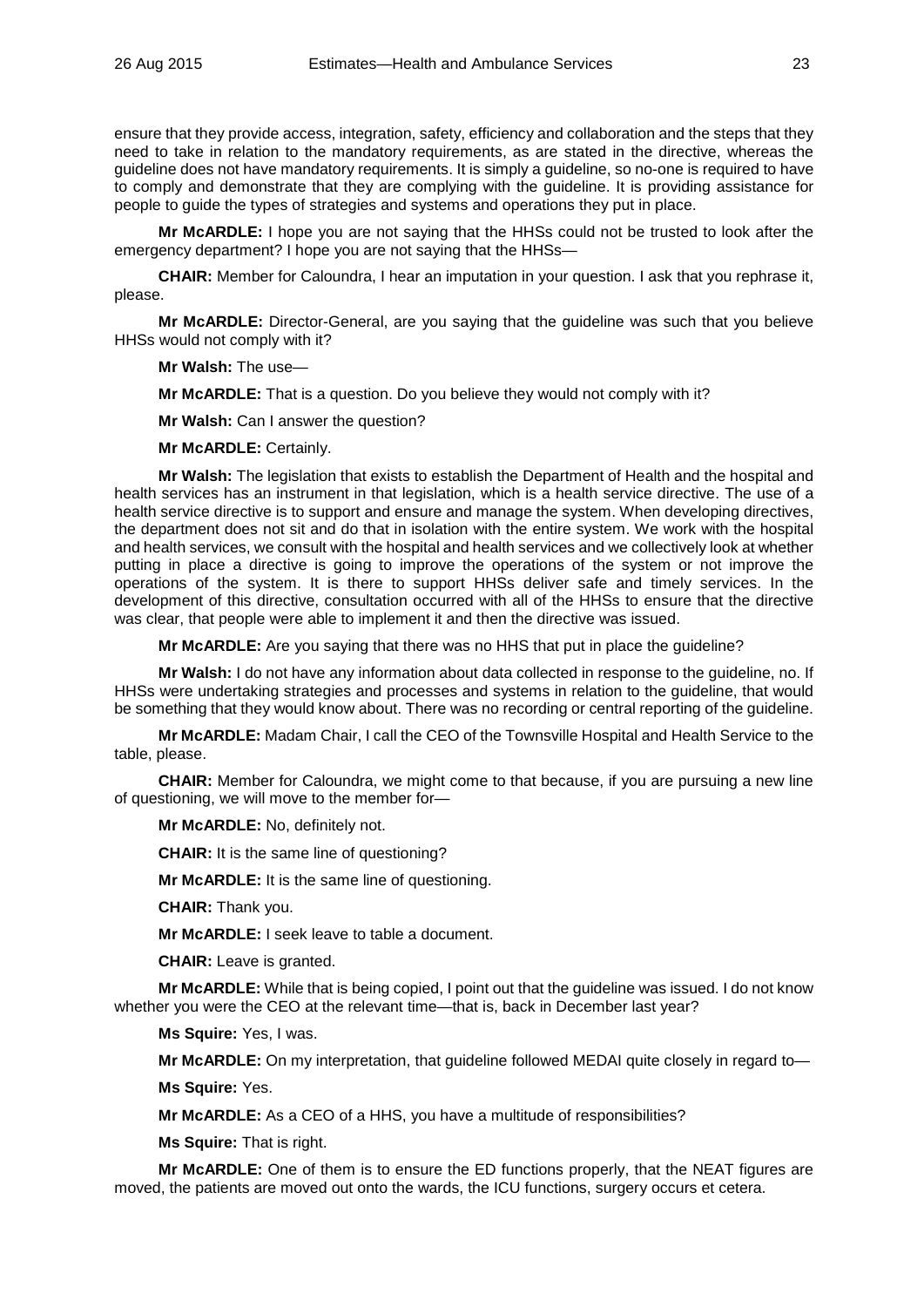**Ms Squire:** That patients are cared for appropriately and quickly, yes.

**Mr McARDLE:** So you would take this guideline very seriously, would you not, because it is part of the procedure to ensure patient safety?

**Ms Squire:** Absolutely, yes.

**Mr McARDLE:** In fact, if I am not mistaken, you prepared a document conforming to the guideline request?

**Ms Squire:** I cannot recall personally preparing a document. My health service would have looked at the guideline and made sure that we were accommodating it where we felt it was appropriate.

**Mr McARDLE:** Exactly. In fact, that would be a very important thing for you to do, would it not?

**Ms Squire:** We look at guidelines and we also comply with directives.

**Mr McARDLE:** When the document comes back, I want you to look at it for me. The other issue is that you were consulted about the directive, I understand, issued in August of this year?

**Ms Squire:** There is a well-established process to consult HHSs before directives are finally issued.

**Mr McARDLE:** How does that process work?

**Ms Squire:** The answer is that it depends. The health service chief executives will generally look at those things at their chief executives' forum meeting, which meets every month, or individual chief executives will be asked separately.

**Mr McARDLE:** I apologise for the quality; it is quite difficult to read. You are aware of that document?

**Ms Squire:** I recognise it.

**Mr McARDLE:** That is in essence the document that follows the guideline issued, which I think you said is a very important step in relation to patient care and patient safety

**Ms Squire:** Yes.

**Mr McARDLE:** That is right, is it not?

**Ms Squire:** Yes, absolutely.

**Mr McARDLE:** Thank you very much for that. I appreciate that. Minister, we finally get to talk to one another! In your media release of 13 August 2015 you said that you 'reinstated the directive that had been rescinded by the LNP'—your words. Why did you not say that the guideline had been issued by the LNP and that that had also been taken up by a number of hospitals, certainly Townsville, just for the sake of being complete, or was the statement simply a political statement to make a point in regard to your ongoing assault on the LNP? Why was that left out?

**CHAIR:** Can you ask a question and cease with the lengthy preambles, please?

**Mr McARDLE:** Why did you not simply put the full statement in there? Why did you leave it hanging, as though everything bad had been done by the LNP?

**Mr DICK:** I will ensure that I run all my media releases past you before I put them out into the public domain in the future!

**Mr McARDLE:** Wonderful, I appreciate that.

**Mr DICK:** The reason we implemented the directive was that the guideline had failed. From the repeal of the directive in 2014, ramping incidences doubled. That is the legacy, as much as the member for Caloundra wants to deny what his government did—and I know that he has the questions written for him by the member for Southern Downs, desperate to protect his shoddy and shabby legacy as the health minister. The directive failed. Going to the guideline was ineffective and resulted in a doubling of ramping. That is the reality. That is the reality for patients, for emergency departments and for hospitals, and the government had to act.

Let us get some background on the record. MEDAI, the Metropolitan Emergency Department Access Initiative, was established in October 2011 under the Bligh government to establish solutions to ambulance ramping in Queensland metropolitan hospitals. In August 2012, the Metropolitan Emergency Department Access Initiative report was tabled in parliament following project work undertaken between October 2011 and May 2012. I am sure there are a lot of public servants who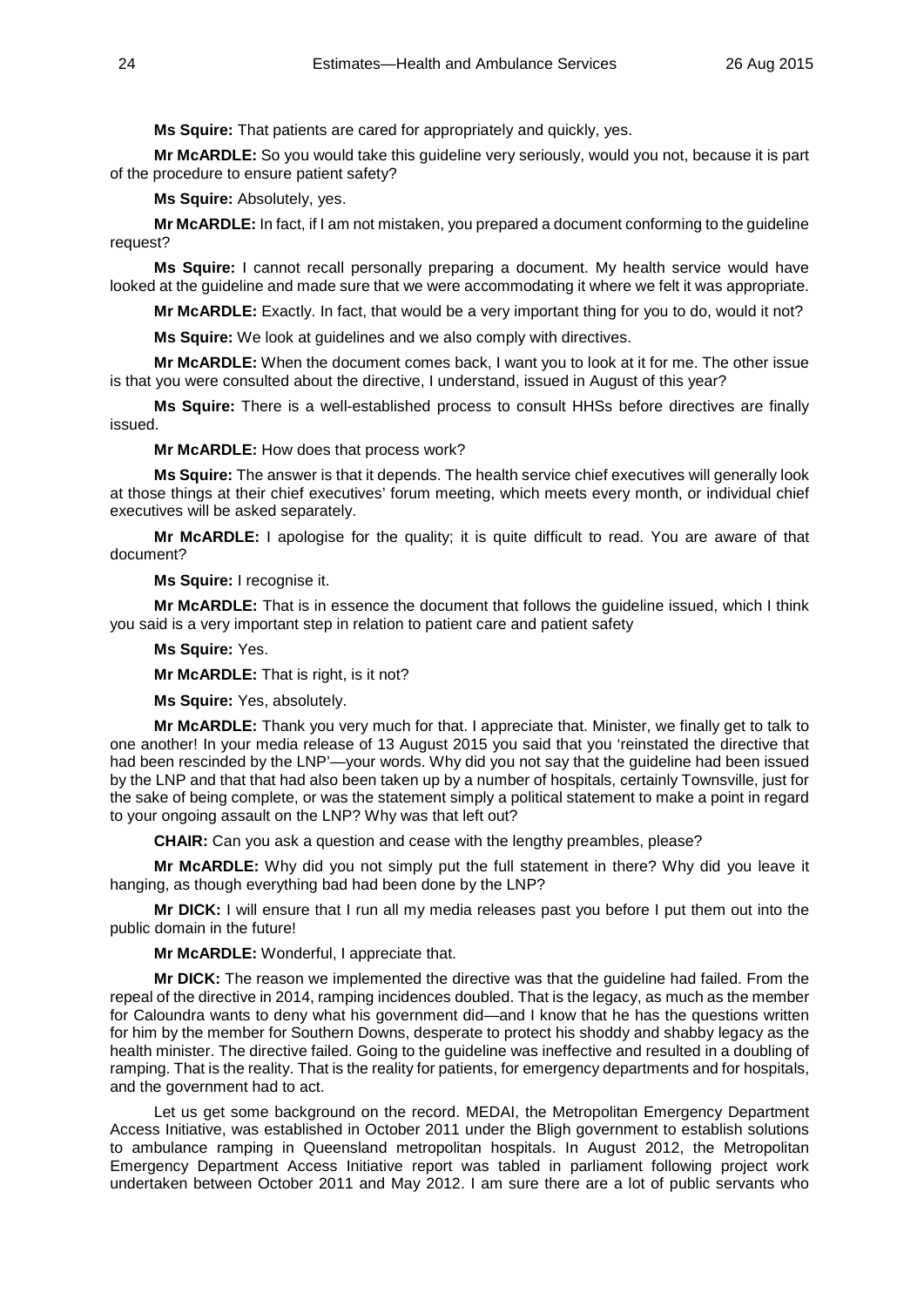drove to a lot of places to talk to a lot of people. They might have even talked to the union representing ambulance officers, United Voice, about developing policy, because our government and previous Labor governments do not shy away from or apologise for consulting with representatives of our employees or with employees directly. There were 1,000 submissions to the Hunter report.

If the member of Caloundra is in any doubt he need just talk to Rob Borbidge and Joan Sheldon, who absolutely condemned and eviscerated the previous government for their complete failure to consult with anyone in Queensland about decision-making before they did it. He need not listen to me or to the Labor members of the committee; he needs just to listen to Rob Borbidge and Joan Sheldon about the abject failure of that government to consult. I will not apologise for talking to unions, workers, their representatives, stakeholders or to anyone who has an interest in getting policy right.

Minister Springborg accepted the MEDAI recommendations and implemented them on 1 January. Many of the recommendations were implemented through the patient access and flow directive. Once implemented, hospitals could not initiate ambulance bypass; that was the nature of that directive. QAS had a key contact at hospitals that could raise issues. On 22 August 2014 the previous director-general rescinded that directive, and we have seen an increase in ramping—nearly doubling in the recent financial year.

There is this chain of lack of diligence, of lack of oversight, by previous ministers. Lawrence Springborg, the member for Southern Downs, failed to oversight this properly. He allowed the decision to be rescinded. He allowed the Lady Cilento Children's Hospital to open when it was not ready to open. He delegated his responsibilities to others. Tim Nicholls, the member for Clayfield, was too lazy to chase Gordon Nuttall's superannuation, and John-Paul Langbroek was disinterested and too lazy to oversight the implementation of an ICT system to protect children in Queensland schools. There was a pattern of disinterest, disengagement and a lack of responsibility by previous ministers, and that is the reality.

We have reinstituted and implemented the directive, because the directive is more powerful than a guideline. As the director-general said in his evidence, guidelines do not have to be complied with. The directive says that you cannot bypass—or only in exceptional and extreme circumstances—and that, member for Caloundra, is the difference.

This is only the first step. We will be working with the department, unions and the Ambulance Service to look at other initiatives that can improve the operation of emergency departments. This could include greater use of telehealth services and access to better referral options for GP services where it is safe to do so. We are in the grip of a difficult flu season that is creating pressure on our hospitals, but we need to get patients through. We need to get ambulances back into the community. The way to do that is by implementing a directive like this. It was a very good piece of work by the previous Labor government. It was implemented by the previous government. The former director-general rescinded it, and now we have had to reimplement it to rebuild and to make more effective what is happening in our hospitals and our Ambulance Service.

**Mr HARPER:** I refer to page 5 of the SDS which states that the Department of Health's productivity dividend in 2015-16 will be achieved by reducing the use of contractors and consultants through other sensible saving measures. What amount of money was spent by the Department of Health on contractors in 2014-15?

**Mr DICK:** The Department of Health spent an estimated \$126.1 million on contractors in 2014-15. This was an increase of 25.9 per cent on the amount spent on contractors in 2013-14, estimated to be \$100.2 million. The department increased the use of daily rate contractors without following any merit selection processes, without consideration of the significant daily rate fees, up to \$7,000 per day, and sometimes duplicating existing Public Service expertise. One of the largest increases in expenditure for daily rate contractors occurred in the office of the director-general, where it increased from \$700,000 in 2013-14 to \$6.6 million in 2014-15.

As committee members would know, there are a number of valid reasons why contractors might be used. This includes the ability to attract specialist and technical skills to the department to progress areas of priority. However, it is important to ensure that contractors are used only when necessary. To ensure that contractors are used only when necessary, and to assist in the achievement of the department's 2015-16 productivity dividend, since 30 April 2015 the department has implemented a number of controls to actively reduce the use of daily rate contractors.

Since taking up government and since I have become the minister, in trying to deal with this explosion in funding of contractors, since the beginning of May the implementation of the first stage of this strategy has resulted in estimated savings of approximately \$541,000 per fortnight through not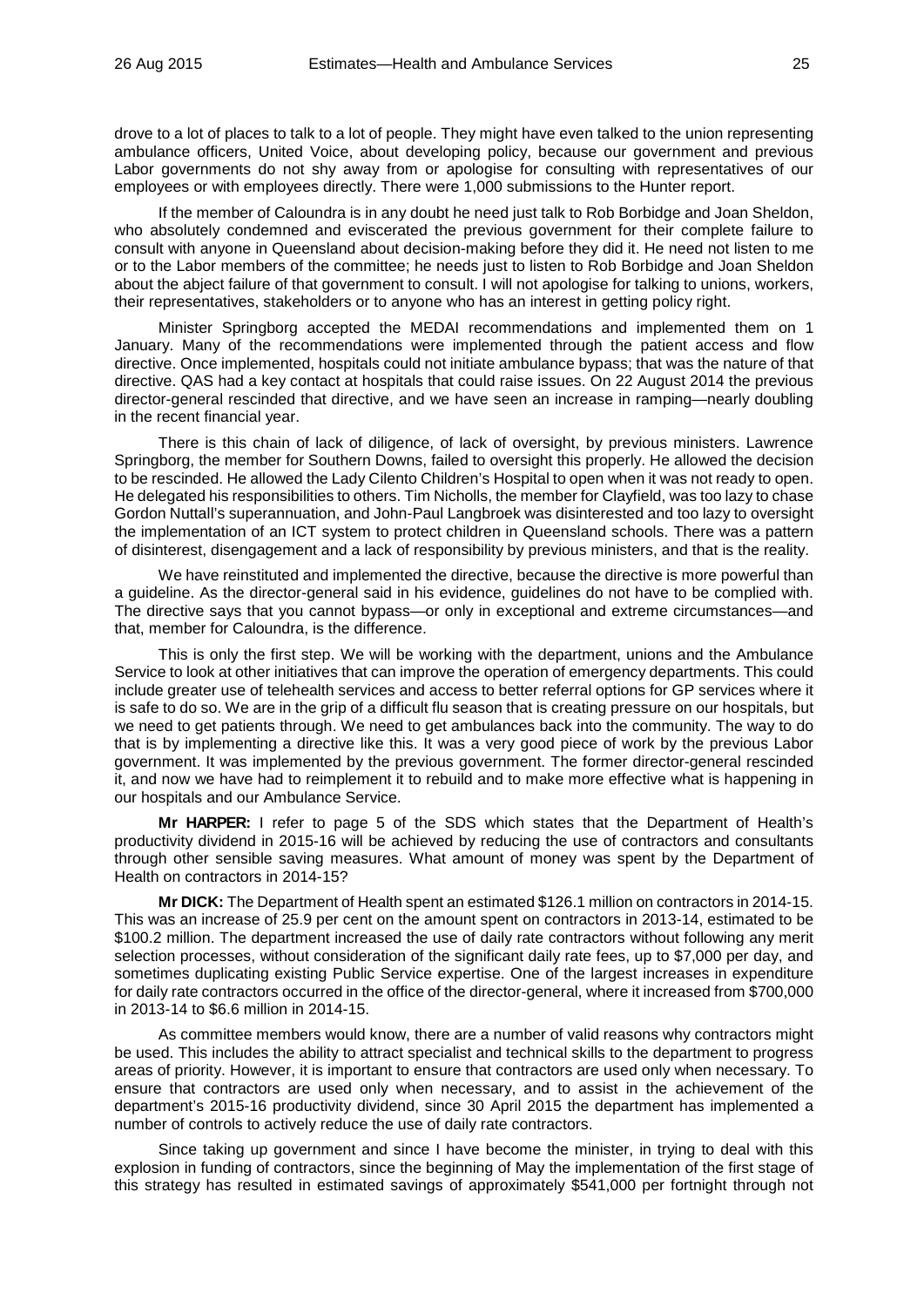renewing or through ending a number of contractors. What does that mean in terms of trying to deal with the explosion in contractors under the previous government that I inherited? What would \$541,000 buy each fortnight? It would buy 30 knee replacements, 29 hip replacements, 18 cochlear implants, 166 tonsillectomies, 100 appendectomies, 68 normal birth deliveries. Those sorts of things could be covered by that waste of public money.

I repeat: there was a lack of due diligence, oversight and responsibility by the previous minister, who thought it appropriate that contracting should explode in the department, often duplicating services already being provided by the Department of Health. I think that sort of waste of public money is completely unacceptable. We have taken action to stop it. The department has my full support. Shocked as I was by this waste of public money, we will use contractors—I am not going to deny that—but in a prudent and sensible fashion. Saving \$541,000 a fortnight is a significant thing for our public health system, putting it back into front-line service delivery, which is what we committed to the people of Queensland at the last election, and we will continue to do that.

The department has commenced a second phase of this strategy, again with my full support, which involves reviewing approximately 340 contractors and assessing the necessity of their continuation as contractors. Policy and procedures have been reviewed and a robust system is being introduced to ensure all contractors are easily identified and can be regularly assessed with respect to value for money and whether the use of a public servant instead of a contractor is warranted. These are basic protocols. I am surprised they are not implemented. You do a basic value-for-money test—a basic check of whether a public servant is doing the work and whether a contractor is warranted. I know that people of Townsville, member for Thuringowa, and employees in the Ambulance Service, when we are struggling to deal with a significant flu season, want those resources going into front-line service delivery and not into contractors' pockets.

**Mr HARPER:** I refer to page 10 of the SDS. How many people are currently waiting longer than clinically recommended for elective surgery?

**Mr DICK:** Elective surgery data is reported monthly, so the most recent data available is as at 1 August 2015. There were 182 ready-for-surgery patients waiting longer than clinically recommended for elective surgery on that date. The notion of long waits can also be considered from the opposite point of view—that is, the percentage of patients on the waiting list who are within the clinically recommended time. The percentage of ready-for-surgery patients on the elective surgery waiting list who were within the clinically recommended time for surgery was 99.4 per cent as at 1 August 2015.

Broken down into the three urgency categories, the figures were 99.9 per cent for category 1 patients, 98.3 per cent for category 2 patients, and 99.9 per cent for category 3 patients. I again commend the staff of our hospital and health services for that outstanding result. The member will recall that we were criticised by the opposition for implementing targets of 98 per cent for category 1, 95 per cent for category 2 and 95 per cent for category 3. These are realistic and genuine targets that did not have exemptions or exclusions, as did the wait-time gimmick, and now we are performing at a level of 99.9 per cent for category 1 patients, 98.3 per cent for category 2 and 99.9 per cent for category 3.

I think that is a significant achievement. Lists will go up and down. I cannot promise that lists will always go down. There will be growing pressure on our health system, particularly as the Abbott federal government strips \$11.8 billion out of our health system for 2017 onwards for the next seven years after that. That will put increasing pressure on our health system. But this is a demonstration of the outstanding leadership we have in our hospital and health services—many of the leaders are here today—and also the brilliant work by our clinicians, nurses, administrators who deal directly with patients and others who are working very hard to ensure that we deliver on our targets for elective surgery.

**Mr HARPER:** I refer to page 10 of the SDS. In relation to the number of people waiting longer than clinically recommended for elective surgery, the member for Southern Downs stated in the parliament on 19 May 2015, 'At the change of government, that was reduced to 73.' Is this true?

**Mr DICK:** Thank you, member for Thuringowa. The answer to that question is no. It has never been 73. I am advised that the number of ready-for-surgery patients waiting longer than clinically recommended for elective surgery was 290 as at 1 January 2015, when the member for Southern Downs was the minister; 324 as at 1 February 2015; and 250 as at 1 March 2015. However, these were not the figures reported on the hospital performance website. This is because the member for Southern Downs had mandated that the elective surgery long waits at the Lady Cilento Children's Hospital be excluded from the published figures during that period. This meant that the hospital performance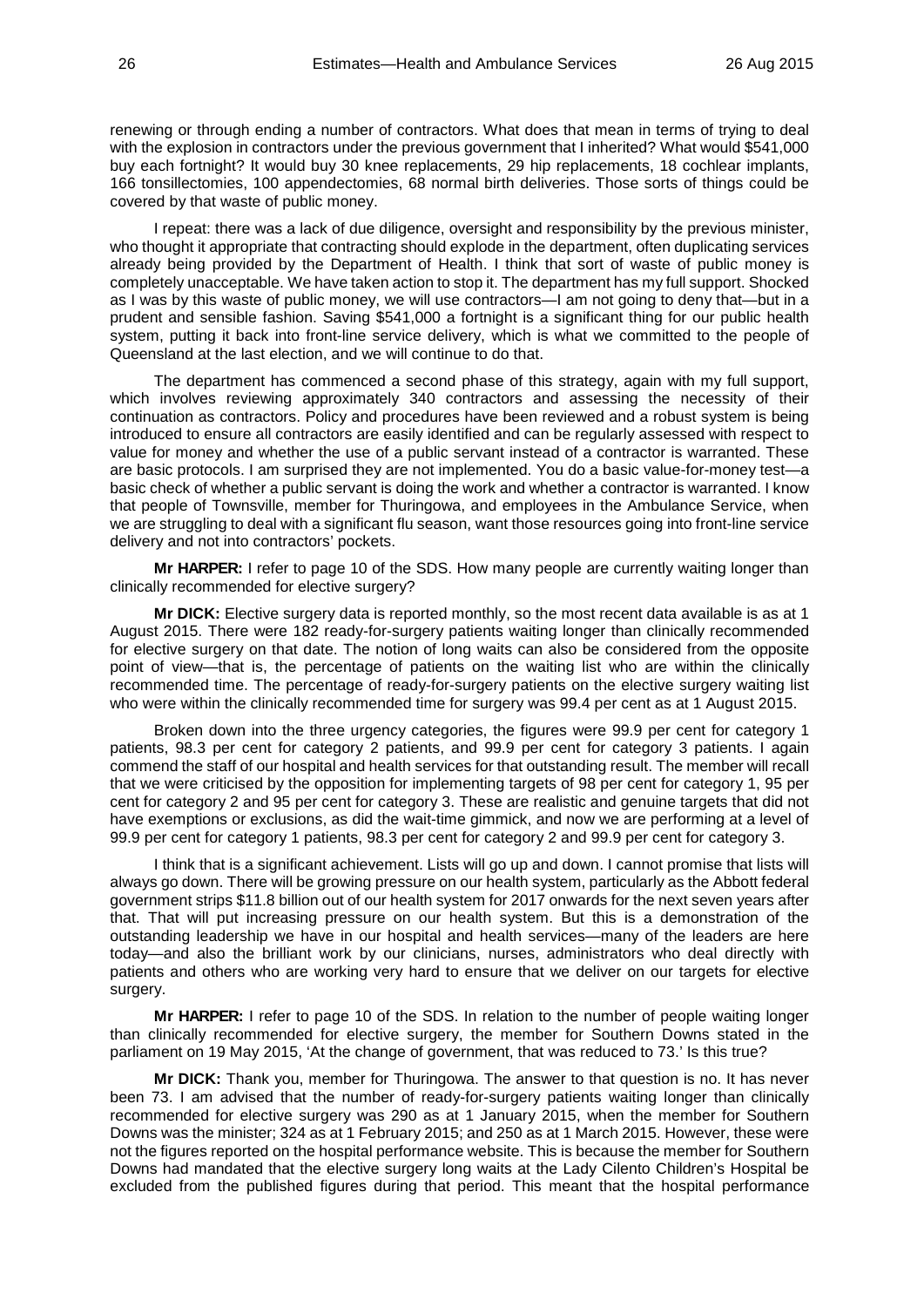website reported 15 instead of 290 long waits as at 1 January 2015—and can I observe, member for Thuringowa, wouldn't that look like a nice figure in the lead-up to a state election?—102 instead of 324 long waits as at 1 February 2015 and 73 instead of 250 long waits as at 1 March 2015.

There has never been 73 long waits at any time, and the member for Southern Downs, I believe, should have properly known that. The lowest number of long waits that has been recorded was 179, which was recorded on 1 July 2015 this year, since Labor began administering the health system in Queensland. The longest number of long waits under the member for Southern Downs was 210, which was recorded on 1 December 2014. That was two months before the discredited wait-time gimmick was due to commence. The member for Southern Downs now is on notice that it never was 73. I ask him, because he will be observing these proceedings no doubt or reading the transcript at a later time, to properly correct the record of the parliament at the earliest available opportunity.

**Mr HARPER:** Did the member for Southern Downs's wait-time gimmick have any effect on the number of people waiting longer than clinically recommended for elective surgery?

**Mr DICK:** Thank you, member for Thuringowa. The answer to that question is no. We all know that the member for Southern Downs likes to take credit for the reduction in the number of elective surgery long waits. Of course he has described himself as the 'fixer' of the Queensland health system. However, the reduction in the number of people waiting longer than clinically recommended for elective surgery had nothing to do with his discredited wait-time gimmick. The reason for this is simple: he announced his wait-time gimmick on 23 November last year and it was not due to commence until 1 February this year. Again, perhaps it is just coincidence, member for Thuringowa, that that was the day after the state election.

The number of elective surgery long waits had already fallen to 253 as at 1 November 2014. As I have said consistently, the steady improvement in elective surgery wait times over recent years has been delivered as a result of increased federal funding and national partnerships which significantly targeted and funded elective surgery. So, if the 'fixer' of the Queensland health system wants to take credit, he should give credit where credit is due and give credit to the former federal Labor government. As I have said before, the national partnership agreements are now being repealed or not renewed by the federal LNP government. Again, this will put more pressure on the state system that will make it more difficult for us in the future because this federal funding, which has helped us in the past, is being denied to Queensland.

**Mr HARPER:** How did the National Partnership Agreement on Improving Public Hospital Services, which concluded on 30 June 2015, help to improve elective surgery wait times in Queensland?

**Mr DICK:** Thank you, member for Thuringowa. That is a very important question because that national partnership agreement had a very significant impact. Over the 4½ years to 31 December 2014, Queensland spent \$133.1 million of federal funding on improving elective surgery wait times under the National Partnership Agreement on Improving Public Hospital Services. The funding was delivered by a reforming federal Labor government, led by then prime minister Julia Gillard and then prime minister Kevin Rudd.

If you consider the national partnership payments more broadly, and consider those that either directly or indirectly supported the delivery of public hospital services, the last Queensland Labor government received an average of \$146 million per year under those national partnership agreements over the four years from 2007-08 to 2010-11, but the Queensland LNP government received on average \$303 million per year—more than double—under those national partnership agreements over the two years from 2012-13 to 2013-14.

In addition, from 1 July 2014, the funding model in the National Health Reform Agreement started to apply. Under this funding model, the Commonwealth funds 45 per cent of what is called the 'efficient price' of additional activity performed in public hospitals. It was these increases in federal funding delivered by the previous federal Labor government which delivered the reduction in elective surgery long waits in Queensland.

Under the National Health Reform Agreement for public hospitals, that contribution was to increase from 45 per cent of the efficient price to 50 per cent which would have had a significant impact on maintaining those sorts of waiting list outcomes and those sorts of elective surgery outcomes that we have discussed today. All of that will now be put in jeopardy as the Commonwealth withdraws from this space. As Joe Hockey said, if states want to run public health systems, they will have to fund them.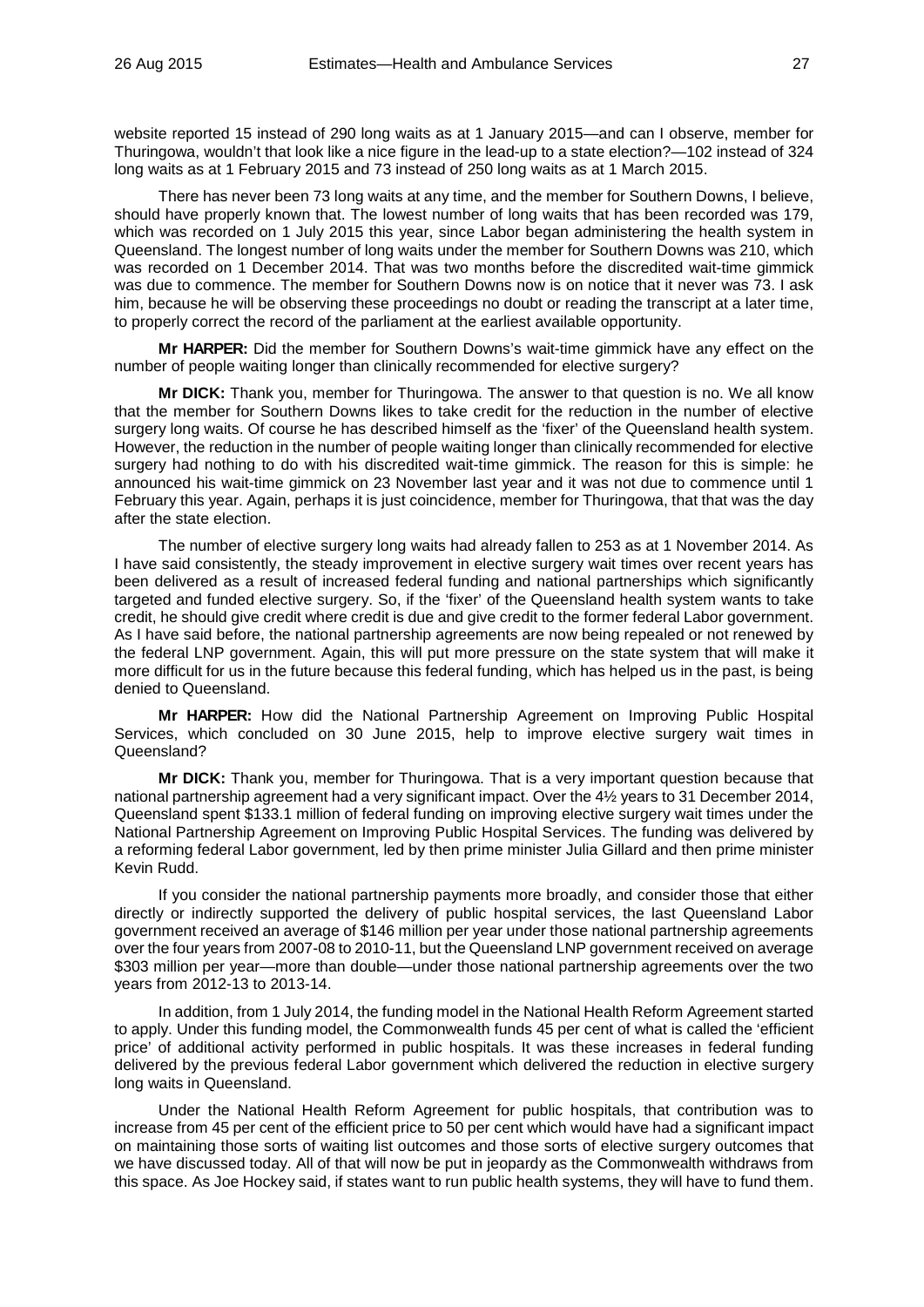I do not think it is fair. I do not think it is appropriate. I do not think it is right. The Commonwealth has been a major player in respect of public health service delivery and public hospital delivery since the Chifley government. That is when it started. For the Commonwealth to withdraw, it will put very significant pressure on our state health system.

**Mr HARPER:** I refer to page 10 of the SDS. The member for Southern Downs stated in the parliament on 19 May 2015 in regard to his wait-time gimmick, 'The program was a \$500 million program and it was properly costed; the money was there.' Is that true?

**Mr DICK:** Thank you, member for Thuringowa. The Palaszczuk government has been open and transparent about our budget and our priorities—when we say we are spending \$500 million, we have gone to the trouble of writing it down and publishing what we are going to spend it on. I know it is a minor detail for the member for Southern Downs, but I think it is important to comply with budgetary and cabinet processes in Queensland.

It has now been 85 days, member for Thuringowa, since I asked the member for Southern Downs to meet the same standard, to release the cabinet documents which support the claim he made in the House on 19 May this year. Since my request I have been asked to produce documents by the member for Southern Downs. He has asked me to produce documents! I tabled for the parliament the document provided to me by the Department of Health. It shows the money allocated to the program and the things it was to be spent on. Still all we hear from the member for Southern Downs is deafening silence—not one word or document to support a very significant claim made in the parliament.

The wait-time gimmick, I believe, was just an excuse for the member for Southern Downs, as he was the then minister for health, to spend millions of dollars on advertising in the lead-up to the state election. He was very focused on spending money on advertising but his eyes were completely off the ball when it came to the explosion in the cost for contractors in the Department of Health. His pet project provided \$77 million over three years for consultancies, advertising and bureaucracy. Out of the \$77 million to be spent on the program, \$15 million was to be spent on advertising alone. Yet the program did not provide a single cent for the provision of additional services in any Queensland hospital.

I do not think you can have a better illustration of the differences between Labor and the LNP when it comes to health policy. While the member for Southern Downs's priority was to spend \$77 million on self-promotion and bureaucracy, the priority of this government, the Palaszczuk Labor government, and the former federal Labor government was to put money into front-line services. I call on the member for Southern Downs again to release the cabinet documents, to release the Cabinet Budget Review Committee documents, that demonstrate his claim that the wait-time gimmick was costed at \$500 million, it was fully funded and the money was there.

**CHAIR:** Minister, I refer to page 12 of the SDS and the performance measures for specialist outpatient waiting times. How many people are currently waiting longer than clinically recommended for specialist outpatient services?

**Mr DICK:** Thank you, Chair. Specialist outpatient data is reported quarterly, so the most up-to-date data is for 1 July 2015. The hospital performance website reports some information in relation to the specialist outpatient waiting list. However, it does not report the number of patients waiting longer than clinically recommended. But I am pleased to reveal to the committee today that the number of patients waiting longer than clinically recommended for a specialist outpatient appointment as at 1 July this year was 82,088 Queenslanders. You may recall when we came to government, Chair, that there were over 100,000 Queenslanders waiting longer than clinically recommended for a specialist outpatient appointment. Since we took office in the middle of February, through again the very great diligence and hard work of our staff in the hospital and health services, oversighted and supported by our Department of Health, we have been able to reduce that list from over 100,000 to 82,088 as at 1 July this year. While there is still much more to do this in area, this does represent, I believe, a significant reduction compared to the number that we inherited when we came to office.

As I mentioned previously, the notion of 'long waits' can also be considered from the opposite point of view—that is, the percentage of patients on the waiting list who are within the clinically recommended time. The percentage of people on the specialist outpatient waiting list who were within the clinically recommended time as at 1 July was 60.4 per cent. Broken down into three urgency categories, the figures were: 61 per cent for category 1 patients; 49.3 per cent for category 2 patients; and 70.7 per cent for category 3 patients. In comparison, the percentage of people on the specialist outpatient waiting list who were within the clinically recommended time as at 1 January was 50 per cent. So we have gone from 50 per cent to 60 per cent since we came to office. I think that is a significant improvement.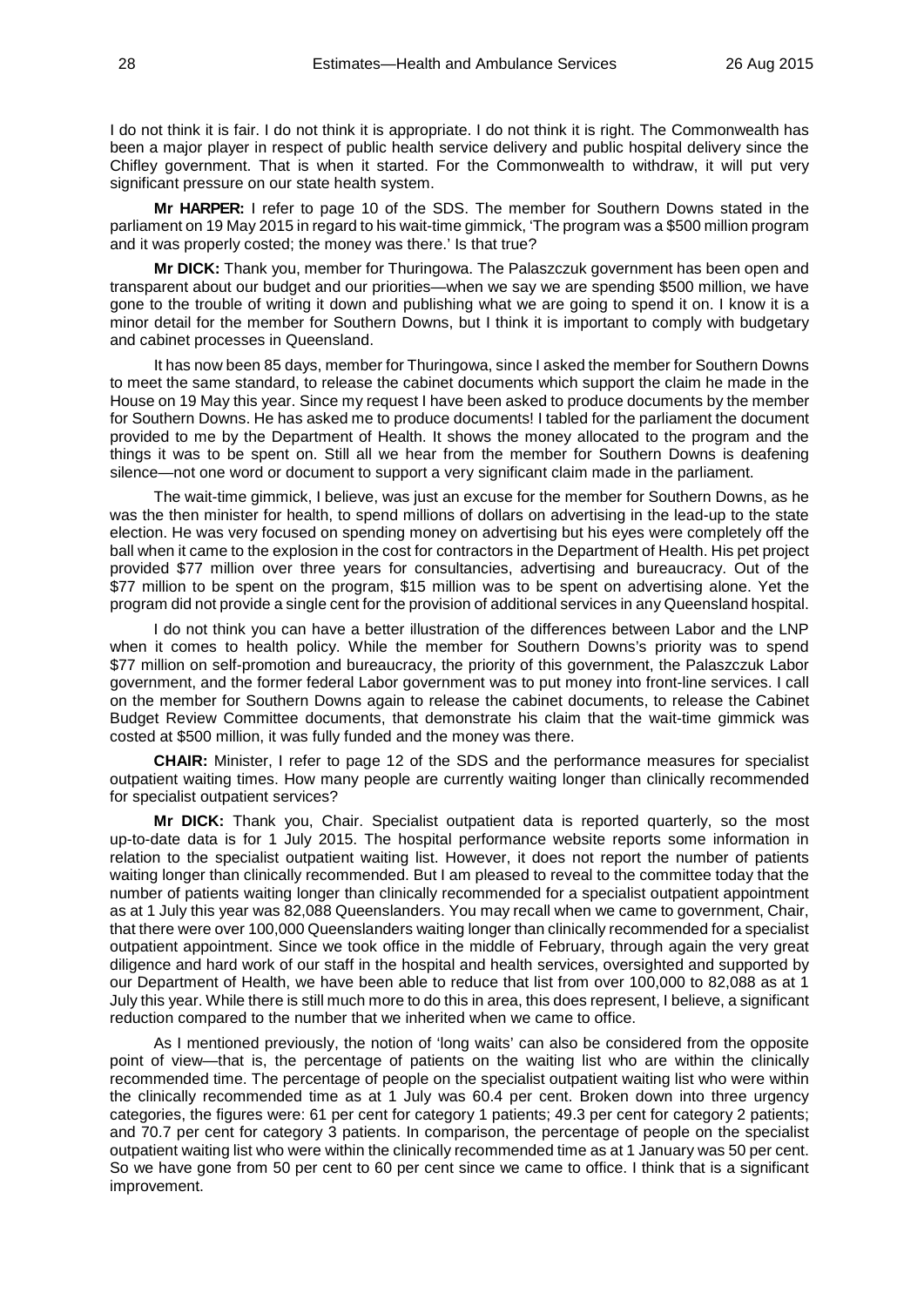On 1 January, when the previous minister held office when the LNP was in power, the urgency categories can be broken down as follows: only 55.8 per cent of category 1 patients were being treated within the clinically recommended time; only 39.6 per cent, less than 40 per cent, of category 2 patients—we have increased that by 10 per cent to almost 50 per cent—and, again, only 60.4 per cent of category 3 patients were coming into the system within the clinically recommended time. So let us look at the comparisons: 55.8 per cent to 61 per cent under our government for category 1 patients; 39.6 per cent to 49.3 per cent for category 2 patients; and 60.4 per cent to 70.7 per cent for category 3 patients. So we have had 10 percentage point increases in the number of patients coming into our system as outpatients within clinically recommended time since 1 January to 1 July. That is a significant achievement and, again, I commend all of the staff of the hospital and health services for their work in bringing those lists down.

It is not a magic bullet. Lists will go up and down. But what we have tried to do as a government is focus on front-line service delivery, focus on the things that matter to people. All of the members of this committee, regardless of what side of the House you sit on, will have story after story of people coming to them saying, 'I cannot get into a hospital.' They told me that on Station Road in Woodridge and on Wembley Road at Logan Central Plaza. They did not believe the wait-time gimmick because they could not get in. We have to be realistic and genuine about it. Are we going to bring it to zero? It will always be very hard to bring lists down. It will always be a challenge and I am not going to promise things I cannot deliver. But what I will promise—and this government will promise—is being realistic and genuine and maintaining a strong focus on it, as we have done in this budget with \$361 million allocated over four years to help address the waitlist for the waitlist.

**CHAIR:** Minister, I thank you for your answer. I do have one follow-up question. With reference to pages 7 and 8 of the SDS, what actions has the government taken to reduce the significant number that you spoke about of people waiting longer than clinically recommended for specialist outpatient services?

**Mr DICK:** Thank you, Chair. I have touched on that briefly. There is \$361.2 million allocated in this budget over four years for specialist outpatient long waits. We cannot do this on our own, so we have made a commitment to work with health professionals to develop a genuine, balanced and realistic approach to waiting times at all points of the patient journey—so from when they go to see a GP all the way through to the process for a specialist outpatient appointment and how that works, through to treatment—and that may be surgery or otherwise in a public hospital; we have good results there on our focus on elective surgery—and then through to recovery.

We will work with leaders in the hospital and health services in the department and in the broader health space to improve what we are doing there. We announced a number of initiatives in the budget, as I have said, and we made commitments before that. On 10 March this year I committed \$30 million to be made available to hospital and health services. That funding was made available from existing resources to deliver additional activity by 30 June. So we have seen the benefits of that, and I am informed that has delivered more than 10,000 additional specialist outpatient appointments in that period.

On 29 April this year I convened a wait-time summit which brought together health professionals from all parts of the state who deal with waiting lists on a daily basis. The purpose of that summit was to commence discussions and build consensus on how to address the challenge of wait times at all points in the patient's journey—an example of how the department will work effectively, because the department can bring that skill, as the central agency, to bring together all of the work and oversight, working in partnership with hospital and health services to deliver better outcomes. That is why we need a strong centre.

On 4 May the government announced that an additional \$30 million would be provided from existing resources over the next two years to clear the backlog of patients waiting longer than clinically recommended for an outpatient appointment with an ear, nose and throat specialist by 30 June 2017. That has been informed by working with people like Dr Bernie Whitfield, a significant leader in ENT surgery and treatment in our state. We are listening to people like Dr Whitfield. He is looking at ways to train up GPs in the community so that some of the basic treatments that can occur in hospital can occur in the community so that people do not have to go on a waitlist. They do not have to come into a hospital; they can be treated by a GP. I really commend that sort of innovation, and I thank people like Dr Whitfield for his contribution. He, like so many others, is trying to address this problem. As I mentioned previously, there is \$361.2 million over four years to tackle that specialist outpatient waiting list. We have a long way to go, but we are working with diligence and enthusiastically to try to address these issues, with further work to come following consultation with the health sector.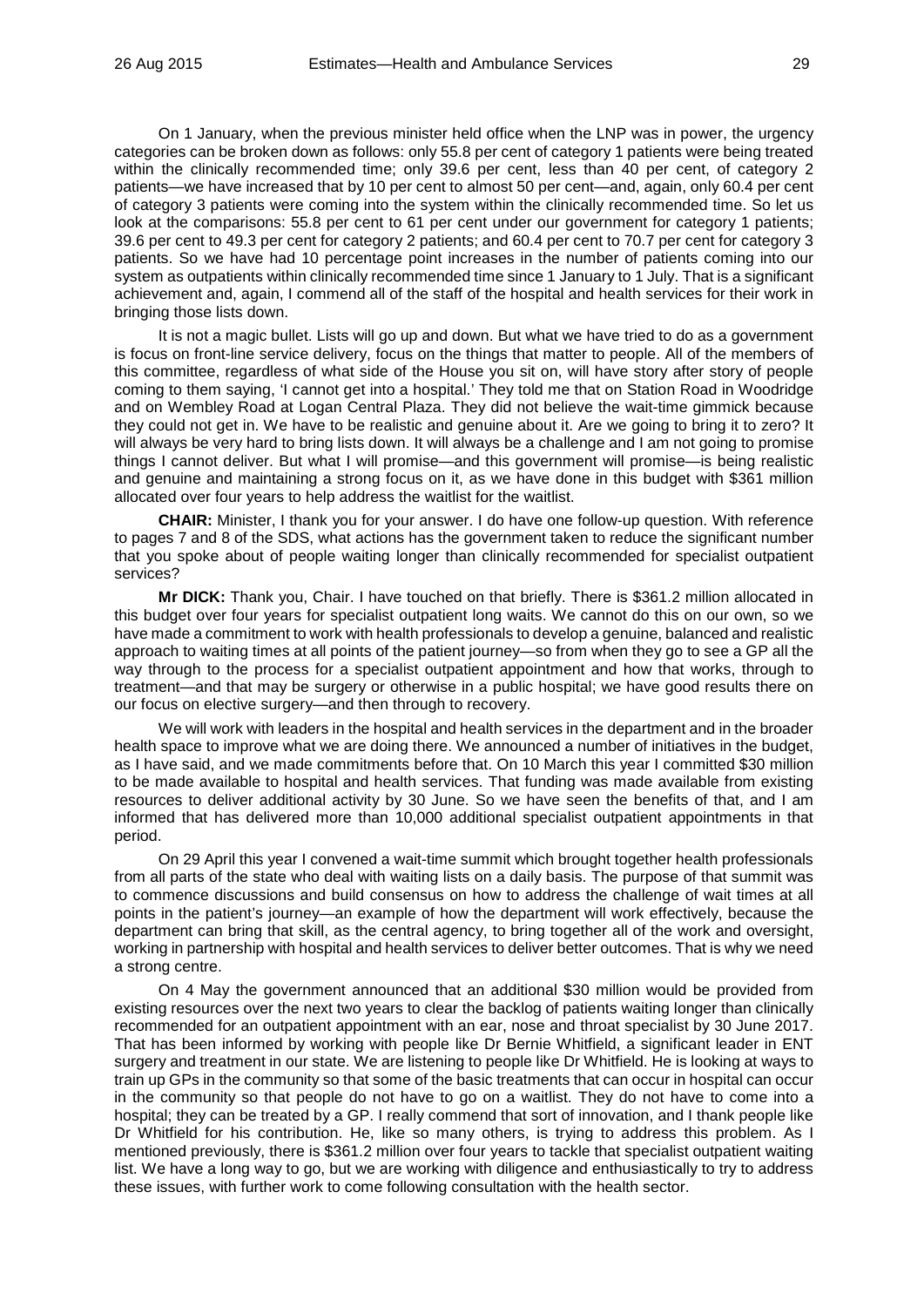**Mr McARDLE:** Minister, I want to go back to the MEDAI and the guideline. The phrase you used was 'the guideline has failed'. The guideline was issued to HHSs, and we have in the room today 16 CEOs or acting CEOs of HHSs. The guideline would only fail if it were not put in place by the HHSs. Who of the CEOs of the HHSs do you say failed, to warrant the directive going back in? They are all here. Who failed? You also made the comment that ramping has doubled, so who failed?

**Mr DICK:** The reality is that ramping doubled following the removal and rescission of the directive in August last year. That is the reality.

**Mr McARDLE:** It implies you do not trust them.

**Mr DICK:** I hope you have been listening to my evidence today, member for Caloundra. I think on a number of occasions I have praised the leadership of hospital and health services.

**Mr McARDLE:** That is my exact point, Minister.

**Mr DICK:** I have met every one of those chief executives. I have been to meetings with them. The reality is that the numbers went up. The directive had been effective. It is for the member for Southern Downs to explain why he decided to oversight the decision of the director-general to remove the directive when we have seen a doubling in that. It is beyond me. He implemented it, it was working well and then he took the foot off the pedal.

**Mr McARDLE:** He gave the power to the HHSs.

**Mr DICK:** He was distracted, not providing due diligence—

**Mr McARDLE:** Who do you not trust, Minister? Which of the CEOs do you not trust?

**CHAIR:** Member for Caloundra, you have asked a question. Please allow the minister to finish answering the question.

**Mr DICK:** I would say that it is a more detailed document, too. The reality is that the directive is a more detailed document that contains more strategies than a guideline, and I think that is important. It is not as though we ignored hospital and health services in developing the directive. The evidence today from a chief executive very clearly was that we work in partnership to develop these things. I did not implement it immediately because we had to work with hospital and health services, we had to work with the Ambulance Service, we had to work with—shock, horror—unions and talk to them about their members—those men and women at the front line driving ambulances, treating patients, senior paramedics in the back of ambulances and our emergency department specialists. That is what we do. We talk to people to get it right, but it contains more strategies than the guideline.

I do not blame anyone in our hospital and health services, but leaders need to take responsibility. The member for Southern Downs oversighted a department that rescinded that directive, and we have had a doubling in ramping since. Action had to be taken. We have consulted with our hospital and health services. We listened to our leaders such as the chief executives. We have now implemented the directive, and I look forward to addressing those issues going forward with new mechanisms as well over time.

**Mr McARDLE:** Minister, it was a political stunt and you know it. It is as simple and as straightforward as that. You took the opportunity and you did something because you thought you could hurt the Leader of the Opposition.

**CHAIR:** Member for Caloundra, is there a question?

**Mr McARDLE:** That is the only issue that drove you. You spent all day on that exact topic, and that is the truth.

**CHAIR:** Member for Caloundra, I remind you again under standing order 115 that the rules are quite clear as to asking a question. Is there a question, or are you making a statement which would not be consistent with the standing order?

**Mr McARDLE:** I want to move on to medical cannabis, Minister. The media release of 19 April this year was I think the first release issued by you and the Premier in regard to medical cannabis. I will table a copy if I get consent shortly. About halfway down it states—

Ms Palaszczuk said Queensland's trial would be coordinated by NSW Health, and would allow Queensland and national experts to look deeper into the issue.

Do you remember that? It then goes on to state—

By broadening the trial to beyond New South Wales, we will get an even better picture of what benefits this treatment can provide, and what conditions respond favourably and unfavourably.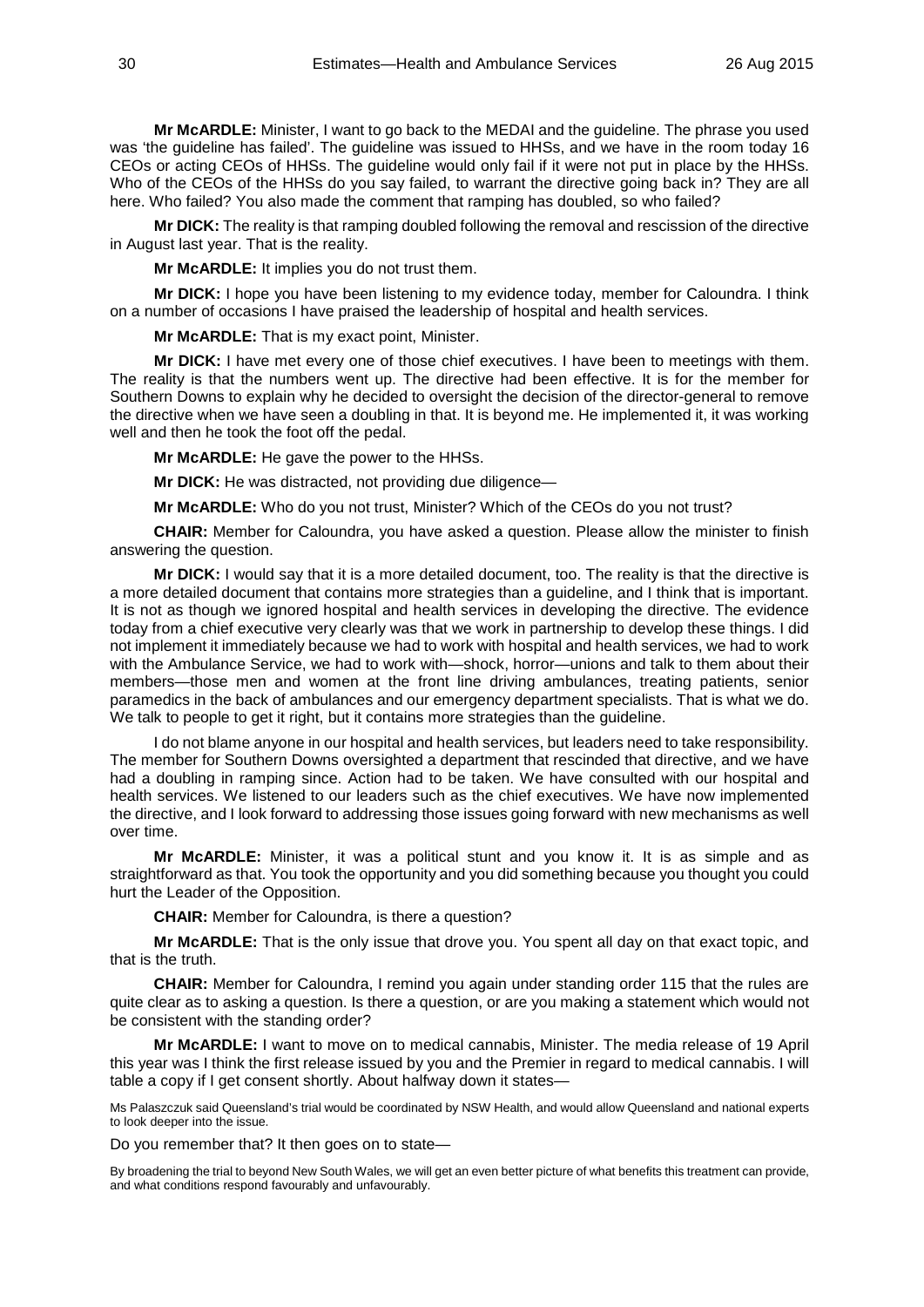You are then quoted in the *Courier-Mail* of 27 July—

Mr Dick said the government hoped to begin trials in Queensland in 2016 off the back of the New South Wales trials which are expected to report back by the end of next year.

At this point in time those statements are in conflict. Are we doing our own trials here in Queensland or are we linking into New South Wales? If we are linking into New South Wales, what monetary commitment have we made to New South Wales to assist in those trials if they engage Queenslanders?

**Mr DICK:** Thank you, member for Caloundra, for your question. Can I clarify something you said by way of comment. I think it is offensive to say that I implemented a directive for political purposes. We had a significant problem—and we continue to have problems—in relation to ramping at hospitals. Patient care and safety are very important to me.

**Mr McARDLE:** You have made your point, Minister. Medical cannabis—

**Mr DICK:** I gave you the opportunity to have a good go, member for Caloundra. Having recent experience of emergency departments personally, I know what happens in emergency departments. In relation to medical marijuana let me say this—

**Mr McARDLE:** Minister, you have had your crack. Are we doing trials up here or is New South Wales doing the trial, because the statements are inconsistent?

**CHAIR:** Please let the minister answer the question.

**Mr DICK:** We will work in partnership with Victoria and New South Wales on medicinal cannabis. This is the first trial conducted into the possible benefits of medicinal cannabis in Queensland's history. For a government that did nothing for three years to criticise a government that has made a commitment to explore this for families who are looking to medicinal cannabis as a way forward I think is extraordinary. We are currently in discussion with New South Wales counterparts to collaborate on research design in establishing a process for Queenslanders to participate in trials. The New South Wales government has announced a commitment, and we are going to work with them. We will commence trials—that is our aim—in 2016 as details are finalised, and further updates will be provided to the community. There is a difference between trials for adults and trials for adolescents. Adult trials are continuing in New South Wales, but the trials in relation to children have not started. That is the commitment the Premier and I made.

The Premier and I made a commitment on behalf of the government that we would work in relation to the use of medicinal cannabis for paediatric purposes. There is one area of interest for uschildren with severe drug resistant epilepsy. That is an important thing for our government. That is our commitment. We are developing that. I know that the Chief Health Officer in Queensland is talking to the Chief Health Officer in New South Wales regularly, and we are trying to develop how we will work with that.

There are other things that we are considering as a department. It is a complex issue, but we are not afraid to engage with complex issues. That is what our government is doing. We have done it in a number of ways over time and we will continue to do that, but there is a great call for this in the community. We do have clear parameters and boundaries, which for us are clinical trials for the use of medical cannabis for paediatric use, particularly for children with drug resistant cases of epilepsy. I have met a number of parents to try to explain what we are doing. We are committed to it but we want to get it right. It has to be safe and effective. We have to have the right partners to deliver it. We are not deaf to the pleas of those families—I want to make that clear—and we will continue to work closely in developing this policy.

**Mr McARDLE:** Minister, you say that the trials commence next year in New South Wales. What is the financial commitment Queensland has made to contribute to the cost involved if Queensland citizens are going to be part of that trial? What is the financial contribution we have made? It might well be that you have done so, but what is it?

**Mr DICK:** No, what we will do is scope out what we are going to do as part of the trials first. That makes sense to me, that we work out—

**Mr McARDLE:** Scope out?

**Mr DICK:**—what our involvement is going to be in the trial.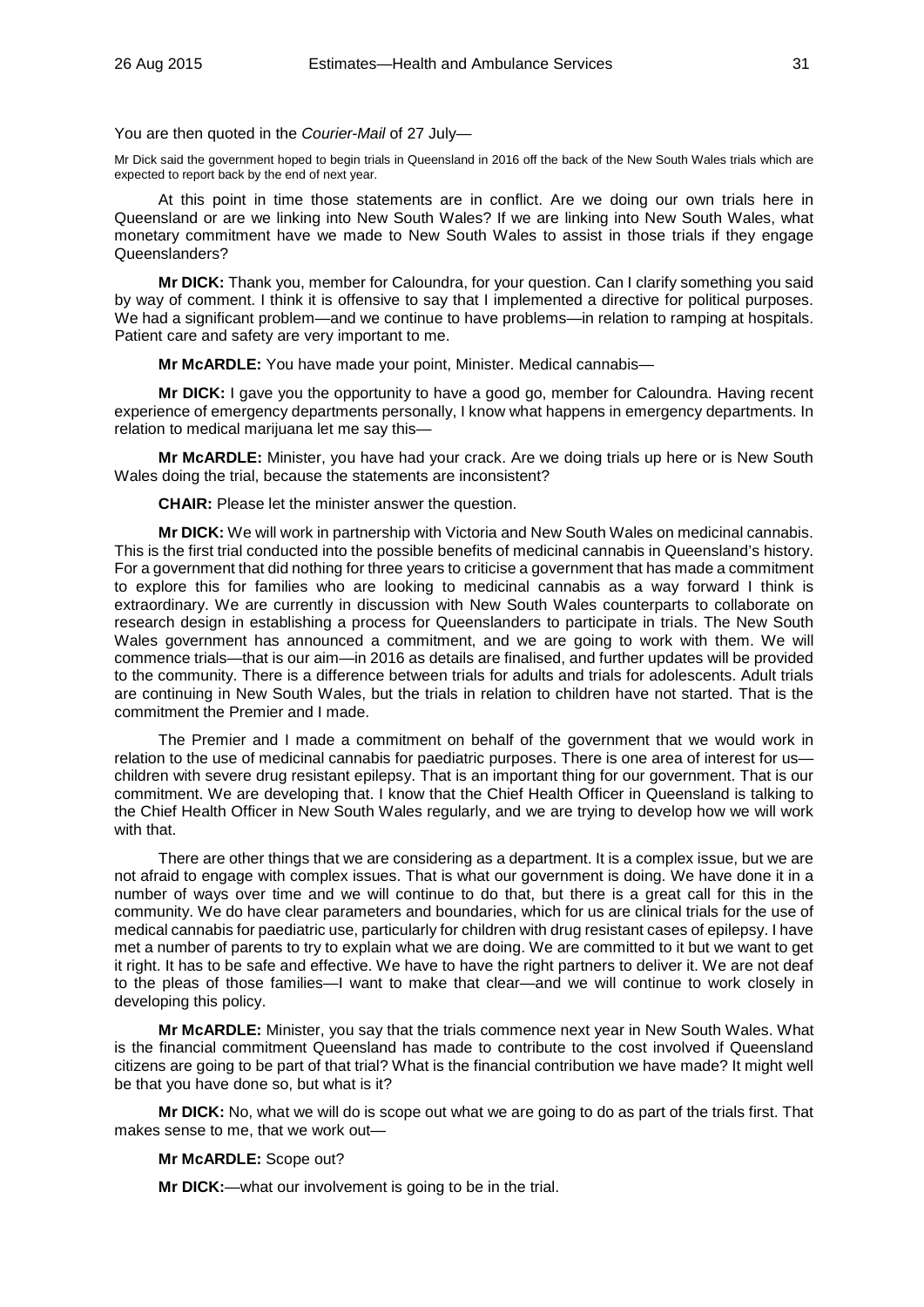**Mr McARDLE:** So you do not know? Who is doing the trials in New South Wales? Do you have any idea? Which organisations have been selected?

**Mr DICK:** We are working in collaboration with the New South Wales government to develop the nature of clinical trials. That is what we do. I anticipate it will be about the same investment as New South Wales.

#### **Mr McARDLE:** Which is how much, Minister?

**Mr DICK:** Probably \$3 million, but I am not going to commit public money until we know the nature of the trial to be conducted. I think that would be foolish but we are committed—

**Mr McARDLE:** Is Queensland on the oversight body? There is an oversight body associated with the New South Wales trials. There always is. Are we on that body?

**Mr DICK:** We are working closely with New South Wales to develop the parameters of a clinical trial. It will not just be us. We will be working with scientific specialists. We will be working with leading clinicians to develop it. It will not just be government. That is what we do: we talk to people. But we have said that 2016 is our target. We anticipate spending about the same amount as New South Wales, and that will come from within existing budgets. We will find the money; there is no question about that. We will find the money. We are committed to it, and I hope this has bipartisan support. I certainly hope it has bipartisan support after three years of inactivity and a lack of diligence and oversight by the previous health minister, who said no consistently to people. We have said yes. There is a range of challenging issues that come out of saying yes, but it is the right thing to do. We are going to do that for Queensland families and deliver that in the future, but we have to get it right—the right clinical trial, make it safe and make it effective—

**Mr McARDLE:** Minister, you cannot tell me how much. You cannot tell me who is going to run the trials. You cannot tell me whether we are on the oversight body in New South Wales in regard to the trials. What you are simply saying is that something is happening somewhere. Queenslanders deserve better than this because, with respect, you and the Premier made this a very big announcement. Today you have failed miserably in answering what I would have thought are pertinent questions. Then you go on in the *Courier-Mail* to look at research to 'see if we can accelerate the process'. Again, it appears that we are going out on our own. I am dismayed that you cannot provide basic answers to basic questions.

**CHAIR:** Is there a question?

**Mr McARDLE:** Madam Chair, I will stop there and I will pass my question over to the member for—

**Mr DICK:** No, I will take that as a question. You cannot speak for two minutes and then just say, 'I'll pass it over.' From a government that did nothing to a government that is engaged with the issuethat is what Queenslanders have seen. What I have said also publicly in response to that issue you quote from the *Courier-Mail* is that we will look at work that has been done overseas, we will look at clinical work that has been overseas. Why? To see if we can shorten or otherwise truncate the process. So if work has been done in other places around the world that does not need to be replicated, then we are not going to replicate it here, but we do have standards in our nation that we seek to apply to the use of a range of medicines and pharmaceutical products, and we will continue to scope the trial to get it right.

#### **CHAIR:** I call the member for Moggill.

**Dr ROWAN:** I refer the minister to pages 73 and 145 of the SDS which outline the opening of new medical services and the recruitment of additional doctors. I ask: does the health minister support the comments by the member for Bundamba, Jo-Ann Miller, on 20 August 2013 when Mrs Miller said—

What the minister has is Tahitian doctors ripping off the system in the form of VMOs. We have a situation whereby VMOs have been ripping the guts out of the health system to the tune of hundreds of millions of dollars ... What we have here is white-collar crime.

I ask: does the minister support those comments?

**Mr DICK:** I think it is interesting that the member for Moggill would ask about the treatment of VMOs in our public hospital system. You do have more front than David Jones—I will give you that much, member for Moggill.

**Dr ROWAN:** I do take offence and I ask him to withdraw.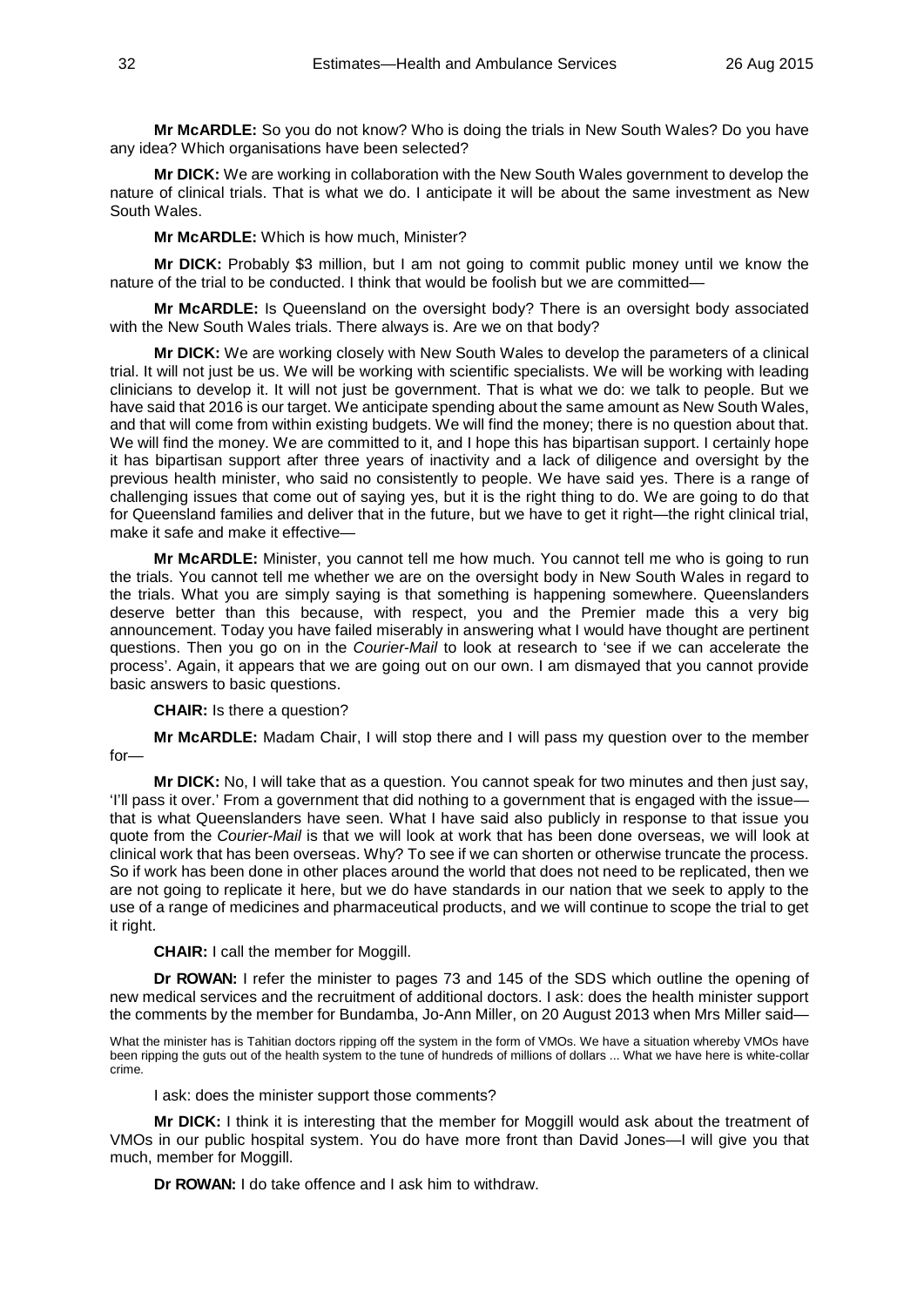**Mr DICK:** What? That you have got more front than David Jones. I thought that was a compliment.

**CHAIR:** Minister, I ask you to withdraw.

**Mr DICK:** I withdraw—completely and utterly. Can I say in relation to VMOs that we have worked extremely closely with them—something that is completely opposite to what happened in the last three years. Again, perhaps this is why there was no diligence by the previous minister—because he was too busy trying to force them on to Work Choices style contracts and there was a demand of the previous government that all should comply. There was no engagement. Thousands of doctors in the public health system—the people we rely on every day to deliver important critical health services to Queenslanders—were abused and vilified by the previous government. Leaders in the health system and leaders of professional organisations were not willing to stand up for their members and have their voice heard, and there were many of those.

So in relation to VMOs and to all of our doctors what I say is this: we will work with you, we have reached an in principle agreement, as all members know, in relation to an enterprise bargaining framework. We have got a new agreement, 2½ per cent wage increases for the next three years, improved professional development for junior doctors. We have had 15 meetings. Again, shock horror, I do not know where they were—maybe at their office, maybe at ours. But we make no apology—

**Dr ROWAN:** Madam Chair, I raise a point of order.

**Mr DICK:** We have had 15 meetings with ASMOF Queensland and Together Queensland to get this right.

**CHAIR:** Minister, I will hear the point of order.

**Mr DICK:** So we are going to work closely with our doctors. We are going to respect them—

**CHAIR:** Order! Minister, there is a point of order. I will hear the point of order.

**Dr ROWAN:** The question specifically was: does the minister support the comments of the member for Bundamba and Minister for Police, Jo-Ann Miller, in relation to her comments about VMOs?

**CHAIR:** Thank you, member for Moggill. There is no point of order. The minister can answer the question as he deems appropriate. I hand back to the minister.

**Mr DICK:** I think I have answered the question.

**Ms BATES:** I raise a point of order, Madam Chair.

**CHAIR:** Obviously, as long as his answer remains relevant.

**Ms BATES:** Point of order, Madam Chair. The current Speaker has made it very clear under standing order 118 that a minister's response should be answering the question. On behalf of the member for Moggill, I ask the minister to answer the question.

**CHAIR:** Minister, I take you back to the original question and ask you to remain relevant under 118.

**Mr DICK:** Thank you. I support all of our doctors. I support all of them. I support all of my cabinet colleagues—can I make that clear. I support all of my colleagues in the cabinet. That is my responsibility as a line minister.

**Dr ROWAN:** Minister, thank you for answering the question, that you agree with Jo-Ann Miller in relation to her comments about VMOs.

**Mr DICK:** Every member of this parliament is entitled to their own view. They are entitled to their own view about issues. Can I say since 2013 that things have moved on significantly—certainly since we have come to power. My view is that our doctors are worthy of support. I will go through some of the things you have said, member for Moggill, over time and I wonder whether your position will remain consistent or whether that will change over time as well.

**Dr ROWAN:** I refer the minister to page 6 of the SDS where the Alcohol and Drug Information Service and Drug and Alcohol Advice and Referral Service is also mentioned. I also refer to page 83 of Budget Paper No. 4 which references the Alcohol Fuelled Violence Program, with \$32.1 million over four years. What specific new alcohol and drug services will be opened in 2015 to directly assist those with drug and alcohol disorders, such as ice, and where will they be located?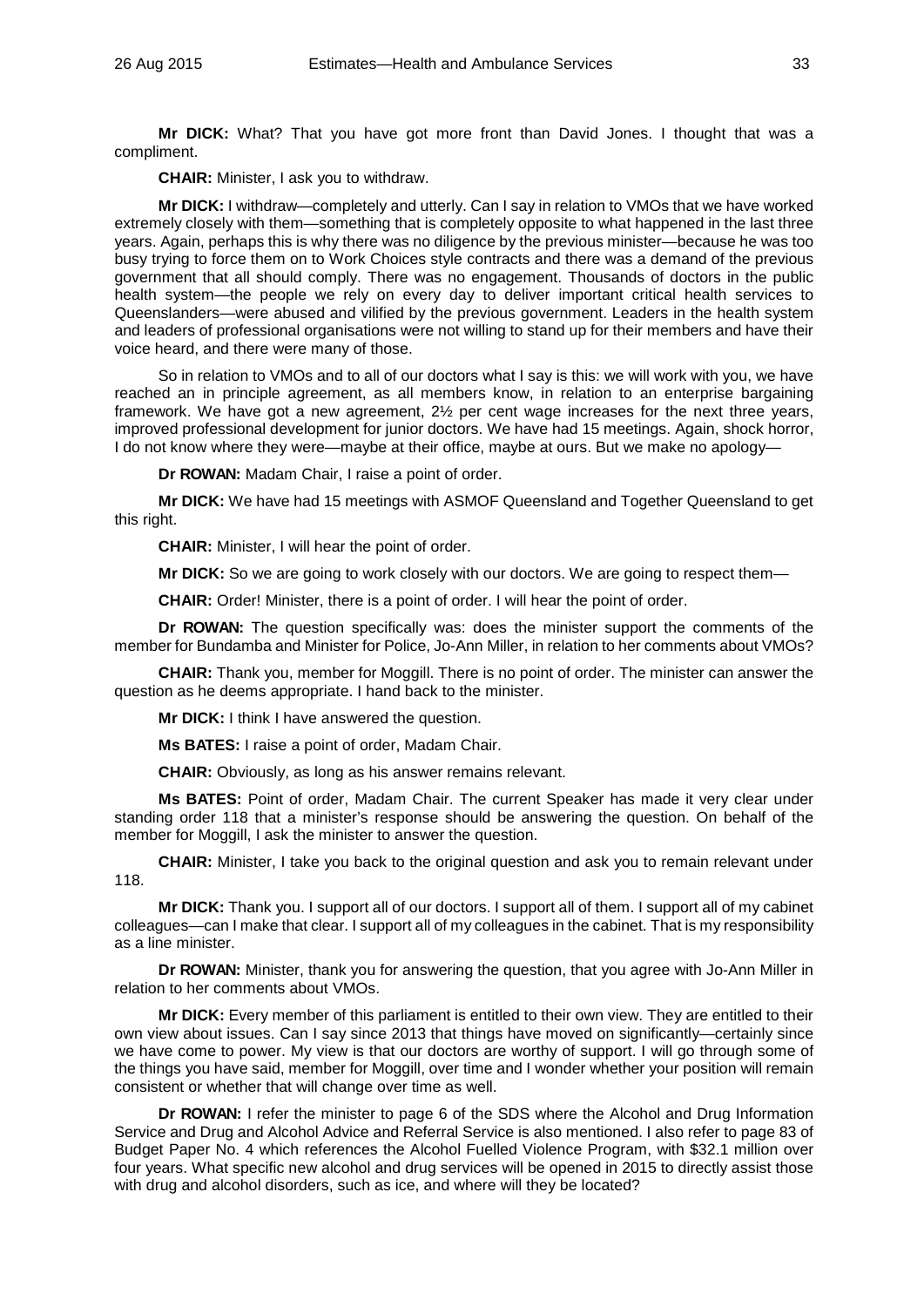**Mr DICK:** So the question relates to ice as well as to alcohol related violence. I will acknowledge the National Ice Taskforce. I will get you some more information about what we are committing in this budget, but we are working closely and we are awaiting the outcomes in relation to the use of ice in our community and the national task force. It is something that was discussed by health ministers at the previous health ministers meeting. I raised it as an issue. I put it on the agenda for discussion by colleagues.

We have done a lot of work already, but we are not going to rush to investment until we know the outcome of the National Ice Taskforce. It would be I think remiss of us as a government not to look at that overall work. There are people involved like Professor Richard Murray, who is the dean of medicine at James Cook University, and Ken Lay, who is the former Chief Police Commissioner in Victoria. We want to look at all of that before we make a complete investment. We do invest significant sums in response to alcohol and drug problems. As you have identified, we have allocated \$5.3 million to 2018 to fund the delivery and coordination of one project—the drug and alcohol assessment and referral course.

We have a strong position on alcohol related violence; you asked that question as well. We will implement our election commitments that will include legislation dealing with these measures: 1 am lockouts and stopping the service of alcohol at 3 am; reinstating the moratorium on very-late-night/earlymorning licensed trading; banning the sale of high-alcohol content drinks after midnight; and conducting an education and awareness program. We have already done some work there and we will commit funds to that as necessary.

**Dr ROWAN:** In relation to an earlier question in relation to code blacks at the Gold Coast Hospital and Health Service, do you know how many are related to ice related episodes presenting at the emergency department there? Is that information available?

**Mr DICK:** I do not know whether it is available. I do not know the answer, but I do know that, at every hospital I go to, I go the emergency department and I do not think there has been a hospital in Queensland—I cannot recall a hospital that I have gone to—where it has not been raised by me, by emergency department intensivists and specialists. It is a problem in our hospitals. It continues to be a problem in our community. It requires a community response. We cannot just fix it in Health. It cannot just be a policing response. It has to be a community response, and governments need to work together at various levels and we need to work across government. We take it very seriously. We have already got an advertising campaign out there in the community. I have spoken to the director-general before about it—about ensuring that hospital and health services are supported. I will continue to work with the chairs of our hospital and health services when we meet regularly about issues relating to ice. But it remains a problem.

I will give you some statistics here which I think demonstrate the gravity of the problem. The reported use of ice by existing methamphetamine users has more than doubled in recent years, increasing from 22 per cent in 2010 to 50 per cent in 2013. People who use ice are reporting that they are doing so more frequently. In 2013 there were approximately 87,000 Queenslanders who had used methamphetamines at least once in the previous 12 months. That is a lot of Queenslanders when we consider that. So our hospitals are at the front line. We will support them and we will continue to do so.

**Dr ROWAN:** Madam Chair, given that it is such a significant public health issue, could I ask the minister to take on notice in relation to code black incidents not only in the Gold Coast Hospital but across Queensland—as we have previously asked in an earlier question today—and if there is information relating to the number of those incidents that are related to people affected by ice and what risk that means that we have that information tabled for the committee.

**Mr DICK:** I will consider it. Firstly, I will take advice on whether that information is available. It may not be broken down by drug or alcohol. I do not know the answer to that. I am happy to consider it if there is further information we can provide to the committee. But I am not going to task hospital and health services to do something they do not do if it is going to waste resources and waste time diverting them away from front-line service delivery. So I will consider before the end of the day what is available and I will come back to the committee.

**CHAIR:** Thank you, Minister. I call the member for Greenslopes.

**Mr KELLY:** I refer the minister to page 18 of the SDS. How many people are currently waiting longer than clinically recommended for dental services?

**Mr DICK:** Thank you, member for Southern Downs—sorry, I have just promoted you then. That is not a job you want, I do not think. Member for Greenslopes, you are doing a fine job in the capacity that you are working in at the moment.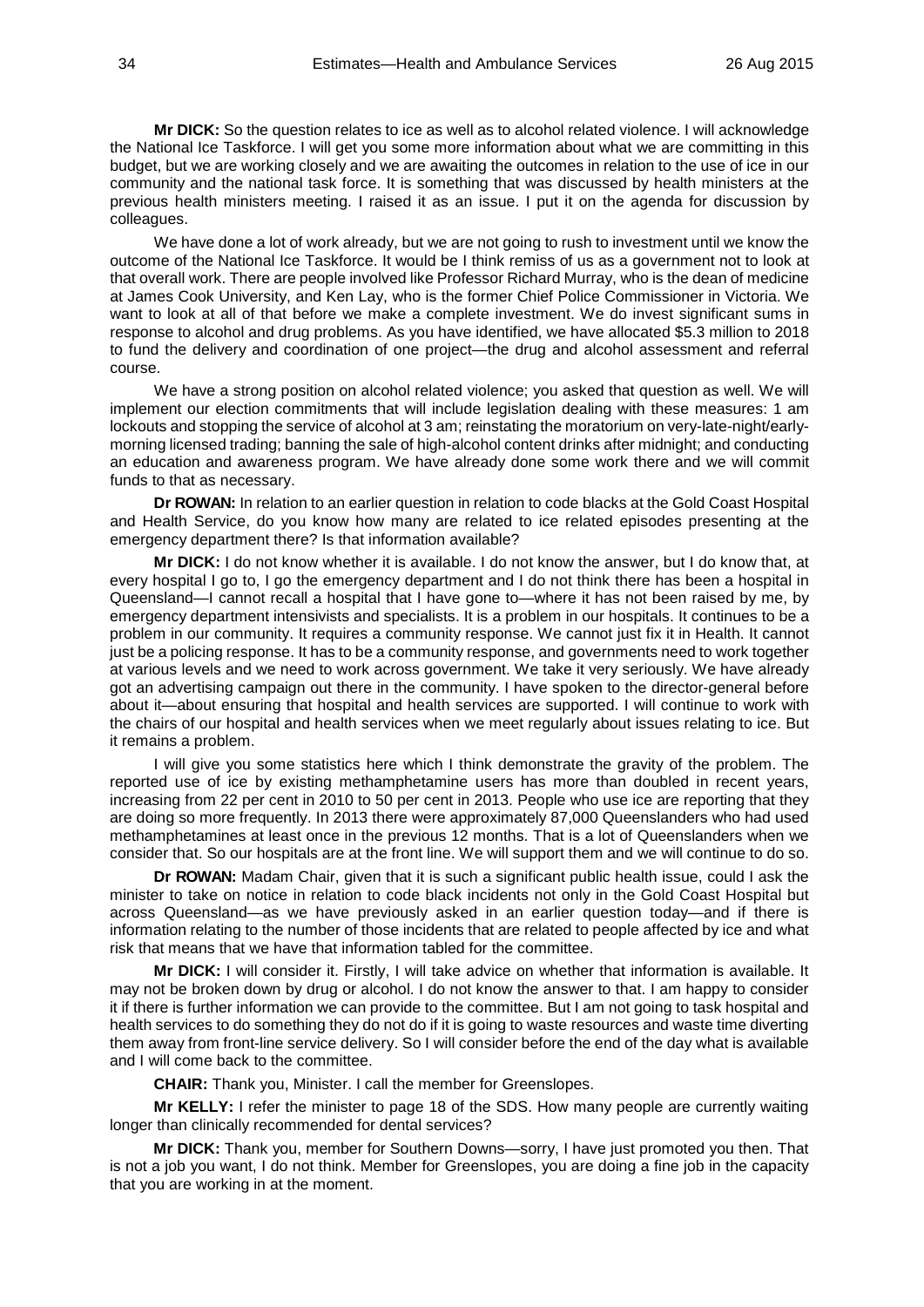Can I indicate to the committee that the clinically recommended wait time for the dental waiting list is within two years, and I am advised that there are currently zero people waiting longer than clinically recommended on the dental waiting list in Queensland. So we have made significant strides there. I know a lot of investment has come through previously, but that has had an impact on where we stand today.

**Mr KELLY:** Again, with reference to page 18 of the SDS, how did the National Partnership Agreement on Treating More Public Dental Patients help to improve dental wait times in Queensland?

**Mr DICK:** Again, this is an important national partnership agreement that was developed and delivered by the previous federal Labor government and agreed to by Queensland, and it has had a big impact. The number of people waiting longer than clinically recommended on the dental waiting list known as dental 'long waits'—did not start to decline until February 2013. At that time, the member for Southern Downs had already been the health minister for 11 months. However, that same month— February 2013—was the month that the National Partnership Agreement on Treating More Public Dental Patients commenced. It is a very clear document. You are not in any doubt of what the document was designed to do by its title—the National Partnership Agreement on Treating More Public Dental Patients.

That national partnership agreement was announced by the federal Labor government in May 2012. It recognised that dental long waits were an issue for all state governments and that the federal government needed to step in and share some of the burden. It was structured so that the states had to meet performance targets in order to receive most of the federal funding. So it was performance based. During the member for Southern Downs's time as health minister, Queensland was eligible for \$62.6 million in federal funding under the national partnership agreement.

Before the member for Southern Downs became health minister, there was no national partnership for dental services. This means the previous Queensland Labor government did not receive a single cent for dental services under a national partnership agreement. When you see that federal money coming into Queensland, you see the impact, you see the benefit it can have. I call on Tony Abbott to reverse his decision to rescind or to terminate or to not renew national partnership agreements because it has an impact on what we can do. More importantly, it has an impact on patient care and treatment around the nation, and I think they have been very significant measures.

**CHAIR:** We have time for one more question.

**Mr KELLY:** It is interesting you bring that up, Minister, because my next question is about those cuts. What cuts has the Abbott government made to the National Partnership Agreement on Adult Public Dental Services?

**Mr DICK:** Thank you, member for Greenslopes. I will give you an overview and an outline briefly of where the money is going and how it has stopped coming to Queensland. Very regrettably, the Abbott government has cut the funding to be provided under the National Partnership Agreement on Adult Public Dental Services. The national partnership agreement was announced by the federal Labor government in December 2012. Under that national partnership agreement, Queensland was to receive funding of \$177.6 million over the three years from 2014-15 to 2016-17. But in last year's federal budget, the Abbott government deferred the start date from 1 July 2014 to 1 July 2015. Then in this year's federal budget, the Abbott government reduced the funding in the first year from \$40.1 million to \$30.3 million—almost a \$10 million cut—and claimed that funding after this was 'subject to negotiations with the states'. So three years of certainty and \$177.6 million has become just one year and \$30.3 million. It is not the way to run federal-state relations when it comes to funding our public hospitals and important services like dental health services.

We all know the impact that good oral care has on general health. I have been to the Browns Plains health clinic with the member for Logan. I have met the dentists there who are doing extraordinary work and thinking innovatively about new ways to improve dental care for children in particular. There is a process whereby if children can sleep with their mouth closed it changes the way their mouth, their palate and their teeth form in a more regular fashion. There are simple methods like that. That is world research in Finland that is being considered for application in Browns Plains in the city of Logan, including for constituents of mine who go to that community centre for treatment and for constituents from the member for Logan's electorate.

But we cannot do that if the money dries up. I call on this committee as part of your report to call on the federal government to reinstate these national partnership agreements. This is too important for politics; we have got to put the politics aside. This is too important for the members of this committee,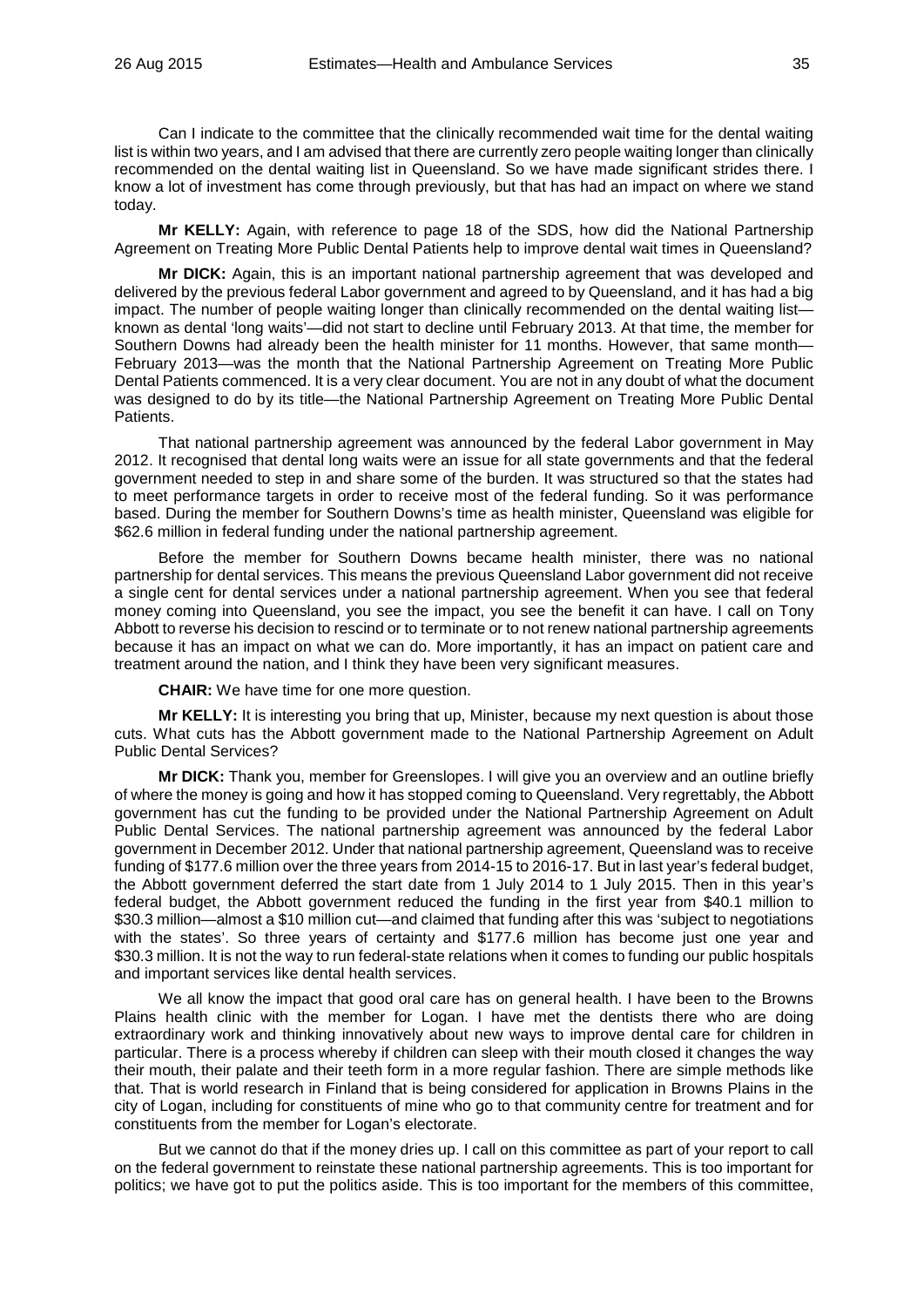including the LNP members, to let these issues slide because there will be a price to be paid by Queenslanders, including vulnerable Queenslanders who need health care. As a committee, that is what I am calling on you to support please.

**CHAIR:** Minister, thank you. The committee will now adjourn for lunch. The hearing will resume at 1.15 pm. The committee will continue examining the estimates for the Department of Health, health and hospital services, the Health Ombudsman, the Queensland Mental Health Commission and also the Queensland Institute of Medical Research.

#### **Proceedings suspended from 12.15 pm to 1.16 pm**

<u>ൈ</u> **[CHAIR:](http://www.parliament.qld.gov.au/docs/find.aspx?id=0Mba20150826_131543)** Welcome back, Minister and officials. The committee will continue its examination and also welcomes the chief executive officer and representatives from the Queensland Institute of Medical Research.

**Ms BATES:** My question is to the director-general. Earlier this year there was an incident in the Mental Health Unit at the Gold Coast University Hospital where a patient had fashioned a dinner plate into two shanks and threatened a staff member. Subsequently, the police and the Dog Squad were called and a police dog apparently subdued the patient. Are you aware of this incident?

**Mr Walsh:** Can I just clarify? The hospital and health services section of the day has finished. This is a question regarding a hospital and health service facility. We are not dealing with that question due to the time frame of the day. They were dealt with up to lunchtime.

**CHAIR:** Director-General, obviously as you are representing the Department of Health, if there is anything relevant that you have to add in response to that, you may. Otherwise I appreciate that it is related to hospital and health services and that they have departed the session.

**Mr Walsh:** No, I am not aware of that incident.

**Ms BATES:** This morning we discussed in detail code blacks and it was pretty obvious this morning that there was a deal of confusion about what constitutes a code black. This obviously would have come under Queensland Health's directions for a code black. I am informed that a code black was not called. I am also informed by the staff that there is a practice currently at the Gold Coast University Hospital where staff are discouraged from calling code blacks because it looks bad for the hospital. Are you aware of any direction or anything like that from the CEO or the director of nursing at the hospital?

**Mr Walsh:** The way that the legislation sets up the health system in Queensland is that the department is the system manager, so it ensures there are the structures, processes and funding agreements with hospital and health services, which are established as statutory bodies. The operational elements of health services are actually managed by statutory bodies that have a chief executive and a board. The department does not run the operational services within the Queensland health system. Therefore, the issues of what happens within a facility within a service are the responsibility of the chief executive and the board and, therefore, the board chair.

**Ms BATES:** Sure. So the director of nursing and the CEO do not have any line reporting to you as the director-general?

**Mr Walsh:** No, that is correct; they do not. There is a service agreement that is signed between the director-general and the chair of the board under which the board then discharges all of the service delivery responsibilities for the facilities in their hospital and health service.

**Ms BATES:** Who has the overall direction of code blacks in terms of reporting what happens to them? We had that discussion this morning about the data, that the data is actually available. From a Queensland Health perspective Queensland-wide, do you have reported to you major code black incidents where there would need to be a change in policy at a Queensland Health level?

**Mr Walsh:** As in the response to the previous question before lunch, the data about responding to incidents within hospitals is not reported centrally to the department. That is information that would be within the hospital and health service. The question of whether or not it is collated and reported within the hospital and health service is one for them.

**Ms BATES:** So all of the information ends up in the HHS and you as the director-general have no idea what is happening in the HHSs?

**Mr Walsh:** There is lots of information and data that is reported to the department. Most of that data gets reported in the SDS and other documents such as the annual report. That data, as you know from here, relates to financial arrangements, staffing arrangements, clinical safety, and quality and performance measures. The actual data around incidents is not.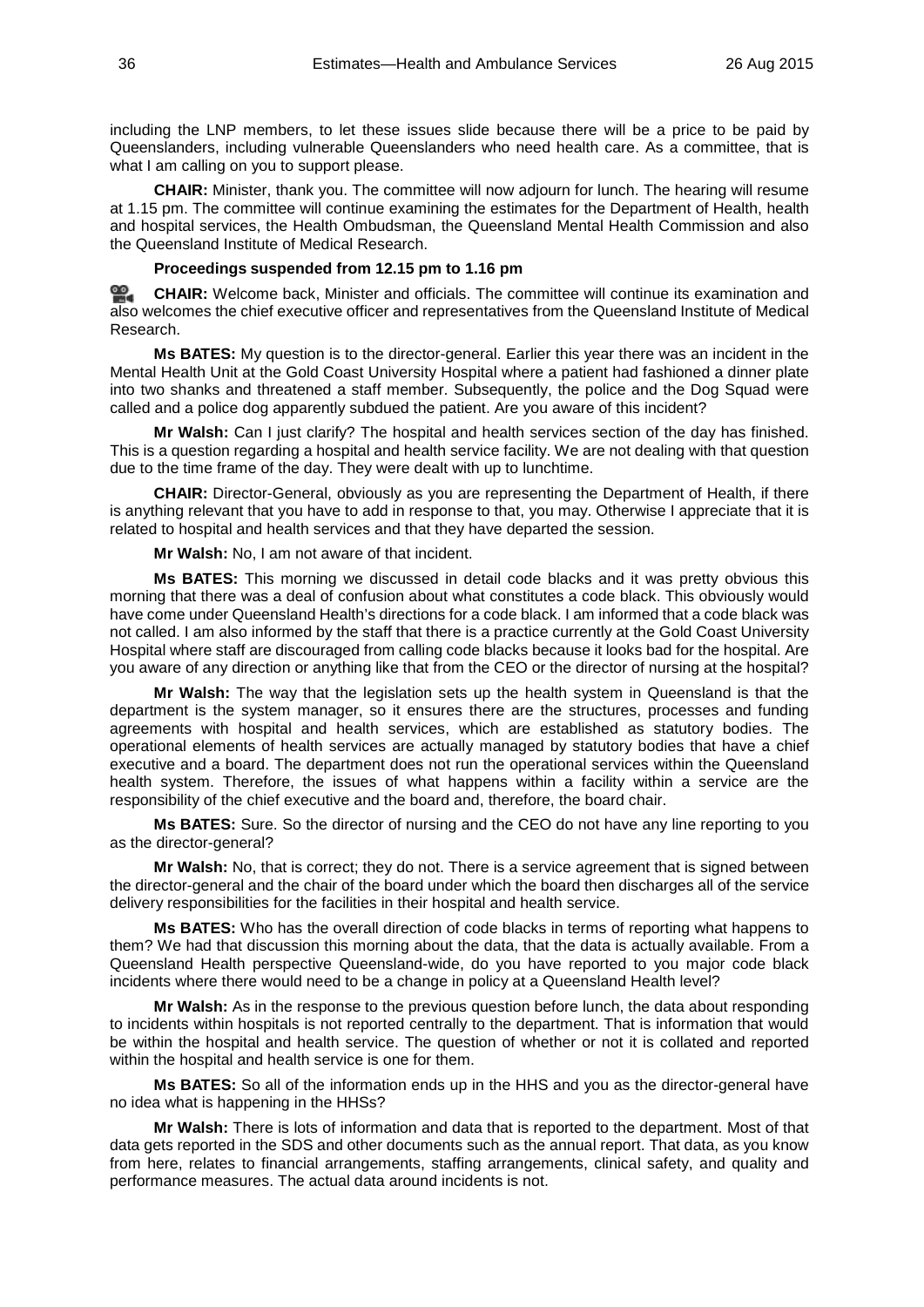**Ms BATES:** I am also informed that there was an investigation triggered by an email. It comes under safety and wellbeing and workplace health and safety. Do you have any jurisdiction over that as the DG?

**Mr Walsh:** Again, the operational matters within facilities that operate within a hospital and health service are the responsibility of the chief executive and the board of that service. They are a statutory body independent of the department and, therefore, that is an issue that they are responsible for dealing with. Not all matters that occur within a hospital and health service are required to be reported to the department. There is a whole lot of information that is reported to the department. Under the service agreement, we require certain information to be reported, and this is not one of the things that we require to be reported.

**Ms BATES:** Thank you. My next question is to the director-general. In the response to question on notice No. 17 about readmission rates at 48 hours back to ICU units, that they are not adopted as a marker for clinical performance and that the data is not readily available, are you aware of any data collected by Queensland Health in relation to readmissions to ICU? This is a patient who has been an ICU patient, has gone out to the ward and then within 48 hours has been readmitted to the ICU unit.

**Mr Walsh:** We do have readmission data that relates to patients once they are discharged from hospitals and whether it was a planned readmission or an unplanned readmission. In relation to the actual flow within a hospital, again there are elements of that flow which we report publicly. If we take the steps as to whether a person comes through the emergency department or they come through the elective surgery pathway, we report the waiting times that they have in the emergency department and flow into the hospital. In relation to elective surgery, we have the waiting time to get—

**Ms BATES:** I understand that, but it is from the ICU to the ward and back again. Do you have that data?

**Mr Walsh:** That information is not centrally reported. However, we do have, and have re-established, a Clinical Excellence Division within the department to actually strengthen the focus on patient safety and quality. I would anticipate that all of the flow steps that would be occurring in all hospital facilities—that they would be working with HHSs to actually identify issues and problems and how that would be resolved. Whether that included centrally reporting data—it may or it may not—the department certainly has a role working with HHSs about clinical activity.

**Ms BATES:** Are you aware that a readmission to ICU within 48 hours automatically triggers a reportable clinical incident and that this data about a reported clinical incident is also provided to the Australian and New Zealand Intensive Care Society under their unplanned admissions and readmissions back to ICU? You are already producing clinical incident reports for patients who have had to go back to ICU after being in the ward. Where the answer is that the data is not readily available, I would suggest to you that it is readily available under clinical incident reports. I would ask that you provide that data, particularly for the Gold Coast University Hospital.

**Mr Walsh:** If the data exists and is currently collected within the department, I am happy to make it available, absolutely.

**Ms BATES:** Thank you very much. My next question to the DG is—

**CHAIR:** Is the minister happy to take that? Essentially you are asking him to take that on notice.

**Mr DICK:** The director-general has said that if the information is available in the department he is happy to provide it.

**CHAIR:** So you are happy for it—

**Mr DICK:** If he is happy with that, I am happy with that.

**Ms BATES:** My next question to the DG is in relation to the high-dependency unit at the Gold Coast University Hospital. I have been informed that the unit was opened as a response to the lack of ICU beds and that high-risk surgical patients were intended to be nursed in that unit to take pressure off the intensive care unit. Are you aware of any staffing difficulties with this unit? Are you aware of any critical incidents which led to this HDU being closed down due to unsafe nursing practices that were operating there?

**Mr DICK:** On a point of order, Chair, it is quite clear under the legislation. You do not have to read far into the legislation. Section 8 of the Hospital and Health Boards Act sets out the responsibilities of the director-general and they are: statewide planning, managing statewide industrial relations, managing major capital works, monitoring service performance and issuing binding health service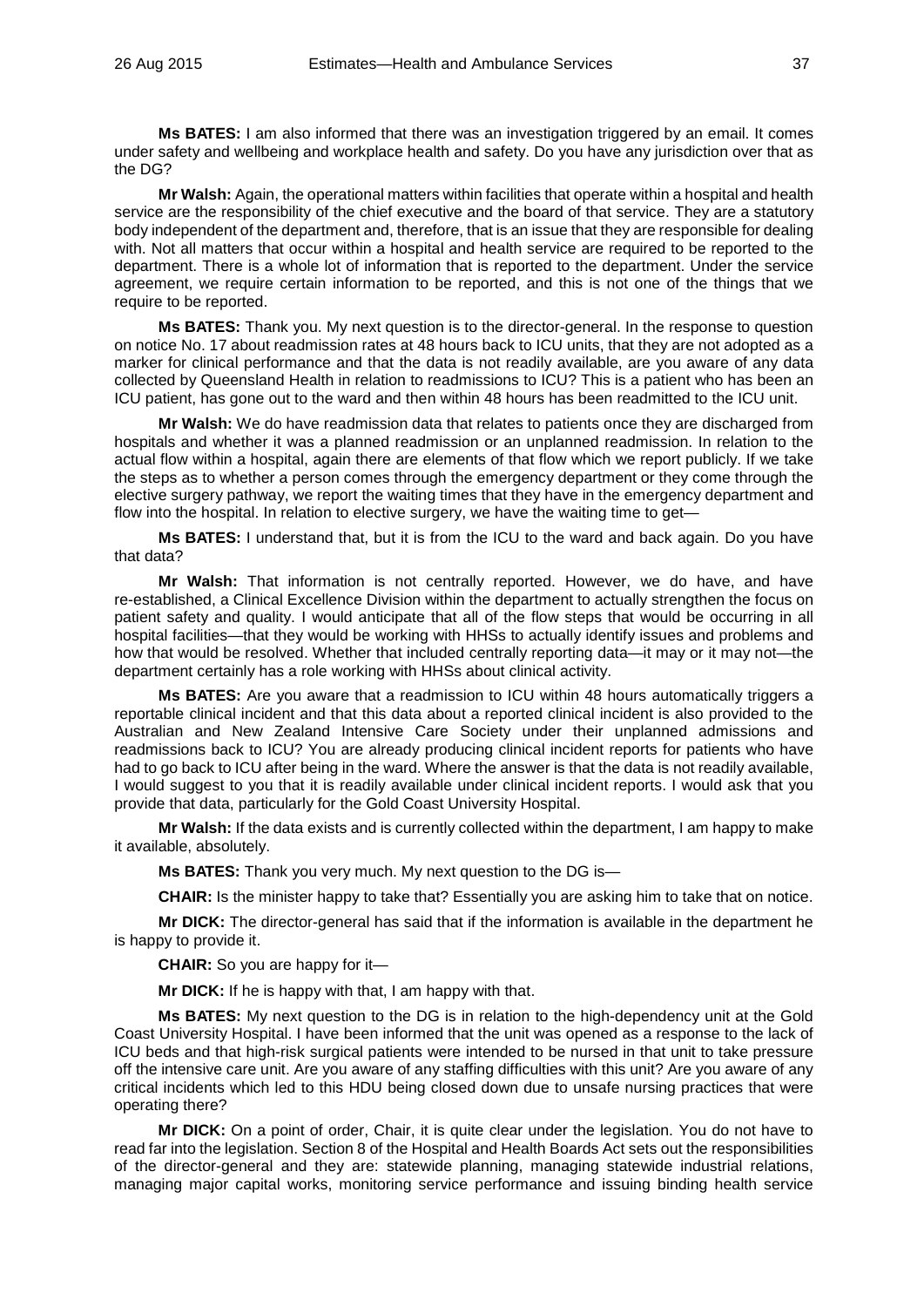directives to health services. So he is the overall systems manager. It is very difficult for the director-general to be asked specific questions about the operation, including staffing, of specific hospitals in specific hospital and health services. It is unfair to him.

**Ms BATES:** With all due respect, Madam Chair, the minister has just said that the DG is responsible for statewide planning. Statewide planning would include intensive care units and highdependency units. So it is a question related to the statewide planning of a relatively new hospital on the Gold Coast which obviously is having some teething problems.

**Mr DICK:** That is not what statewide planning is. I am asking for the committee to be fair to the director-general. I do not want it to be said that the director-general is not exercising responsibility or does not have understanding of these issues when, under law, he is no longer responsible for those issues. We have had four hours of opportunity—

**Ms BATES:** Minister, that is not my intent at all.

**Mr DICK:** Thank you. That is fine. I just wanted to clarify that.

**CHAIR:** Order! The minister has raised an objection about the scope of questions, as is his right. I would remind the member for Mudgeeraba that the director-general is able to answer questions that relate to his purview as the director-general of the Department of Health and that we are now considering matters that are related to the Department of Health, Office of Health Ombudsman, Queensland Institute of Medical Research and Queensland Mental Health Commission and that the hospital and health service boards have departed. Director-General, it is well within your rights to say, 'That is not relevant. I cannot answer that question.'

**Ms BATES:** Director-General, you are responsible for the staffing in Queensland Health; is that right?

**Mr Walsh:** In the legislation there is the provision to prescribe employers for all of the HHSs. At this point in time, out of the 16 hospital and health services eight are prescribed employers. Those eight prescribed employers are Children's Health Queensland, Gold Coast, Metro North, Metro South, North-West, Sunshine Coast, Townsville and West Moreton. The other eight HHSs—Cairns and Hinterland, Central Queensland, Central West, Darling Downs, Mackay, South-West, Torres and Cape, and Wide Bay—are currently being considered to be provided prescribed employer arrangements. Prescribed employer means that they take on responsibility for the employment of all the staff.

**Ms BATES:** I understand that. My question relates to—

**Mr Walsh:** I am answering the question, 'Do I have responsibility for employing staff at the Gold Coast Hospital and Health Service?' I understand that was the question, so I am providing the response to say—

#### **Ms BATES:** Is it a yes or a no?

**Mr Walsh:**—they are a prescribed employer. Therefore, they are responsible under the industrial relations statewide arrangements.

**Ms BATES:** As the director-general, if there was a major clinical incident that caused statewide planning to be changed—and I am talking about the high-dependency unit. My understanding is that a staff member cut off the top of a central line with scissors and the patient almost bled out. That is a major clinical incident, which I am pretty sure you would be aware of. As the director-general, can you tell me that that unit was closed down? If it was closed down, is it going to be reopened? My understanding is that the concern was the lack of training of the staff in that high-dependency unit and that the unit would be reopened when staff were suitably trained. Are you able to answer that question about the future of the high-dependency unit at Gold Coast University Hospital?

**Mr Walsh:** That is an operational question about the operations of the hospital which was for consideration up until lunchtime, and therefore this is a question that should have been asked of the chief executive of the operational service.

**Ms BATES:** I will move on. My next question is in relation to another patient at the Gold Coast University Hospital. This is about ICU beds and the lack of ICU beds, which has been a major concern for staff and obviously for planning. You need to look at where you need to put in new ICU beds, whether it is the Gold Coast University Hospital or the Robina Hospital. This is in relation to a patient who had a serious chest injury. He in fact had a fractured sternum, ribs and contusion to the lungs. There was no ICU bed for this patient, but he was admitted anyway into the cardiothoracic unit. Within six hours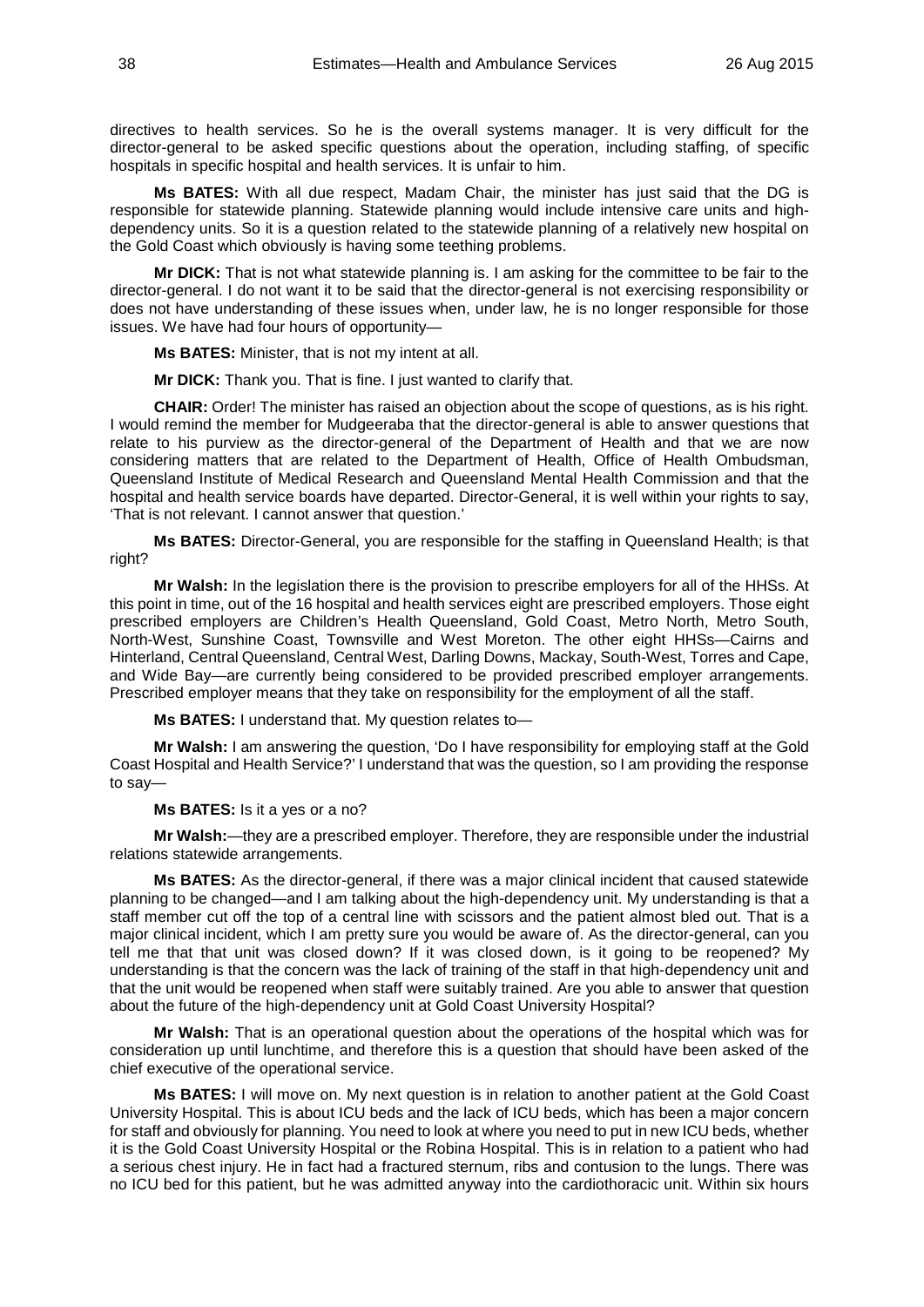of admission a MET call resulted in the staff believing that the staff had been narcotised and they turned his PC off and gave him some Narcan. In reality this patient was having a slow arterial bleed from his lungs, and subsequently a MET call happened again and he finally went to the OR. Luckily, he survived.

My understanding is that this incident has been investigated and a root cause analysis was done. I would like to know what the outcome of the analysis was and whether the investigation was transparent? This is a major clinical incident; you would have to be aware of this. As the Director-General overseeing Queensland Health, are you aware of incidents like this at the Gold Coast University Hospital and what is the outcome for patients in the future?

**Mr DICK:** On a point of order, Chair, this is exactly what I foreshadowed. The member for Mudgeeraba is saying, 'Of course you would know this as the Director-General.' It completely misconceives the statutory and operational arrangements for Queensland Health now which were implemented by the last Labor government and taken up and continued by the previous LNP government, of which the member for Mudgeeraba was a minister and then a member. To presuppose that the Director-General 'of course would know about it' begs the question that he did not know about it and he is not discharging his responsibility. That properly is not in his legislative responsibility now; that is how the system works.

I am not against those questions being asked. There is an appropriate authority to ask, and that is a hospital and health service. It seems a deliberate tactic by the member for Mudgeeraba to now ask these detailed operational questions of the director-general when she has had four hours to put them quite properly to chief executives. I want to ensure that the director-general is being treated fairly in this estimates committee hearing.

**Ms BATES:** I am happy to take the answers on notice.

**Mr DICK:** It is unfair to him otherwise and that should not be a basis of questioning.

**CHAIR:** The minister has raised an objection about the scope of questioning and I did rule on this before, Deputy Chair. You were asking questions of an operational nature of the director-general which is not in his purview. You could have asked them in the earlier session, at which it was decided by this committee who would be present. I ask you to move on to a new line of questioning which relates to the responsibilities of those present or we can move to another questioner.

**Ms BATES:** The government is apparently committed to strengthening the Queensland public healthcare system. I note that on page 119 of the SDS the target for the percentage of elective surgery patients treated within clinically recommended times has decreased. My question is to the director-general: why would the government want to reduce targets for the elective surgery waiting time for Queensland in the Gold Coast Hospital and Health Service area?

**Mr Walsh:** Can I just clarify that on page 119 we are talking about the category 1 percentage of elective surgery patients at the top of the page?

# **Ms BATES:** Yes.

**Mr Walsh:** Percentage of elective surgery patients treated within clinically recommended times, categories 1, 2 and 3. The target estimated in 2014-15 is different to the target estimated in 2015-16. The rationale for shifting the targets is that they are indeed a target. We are exceeding those targets currently and as you can see, the target previously was a fixed number. Now what we are asking all HHSs to work towards is not reaching a number such as 97 per cent, but to exceed a number such as 95 per cent and to get as much further beyond that as we can.

**Ms BATES:** That is explained in the SDS somewhere?

**Mr Walsh:** I do not believe that the explanation that I have just provided—

**Ms BATES:** That is the intention. That is not actually—

**Mr Walsh:** Correct. In actual fact, we want HHSs to have nobody not meeting these categories and by setting a target below that number, then we are saying that we are accepting there are going to be people who are not. These are the discussions, as you heard previously today, that we have with the chief executives. This is about striving for excellence. Hospital and health services are signed up to that and do everything they can to ensure that everybody makes the targets. By adjusting them we have said that you have to get beyond this, but you have to go for excellence in getting to everyone meeting the target.

**Mr HARPER:** I refer to page 5 of the SDS. How has the Abbott government cut federal funding for public hospitals in Queensland?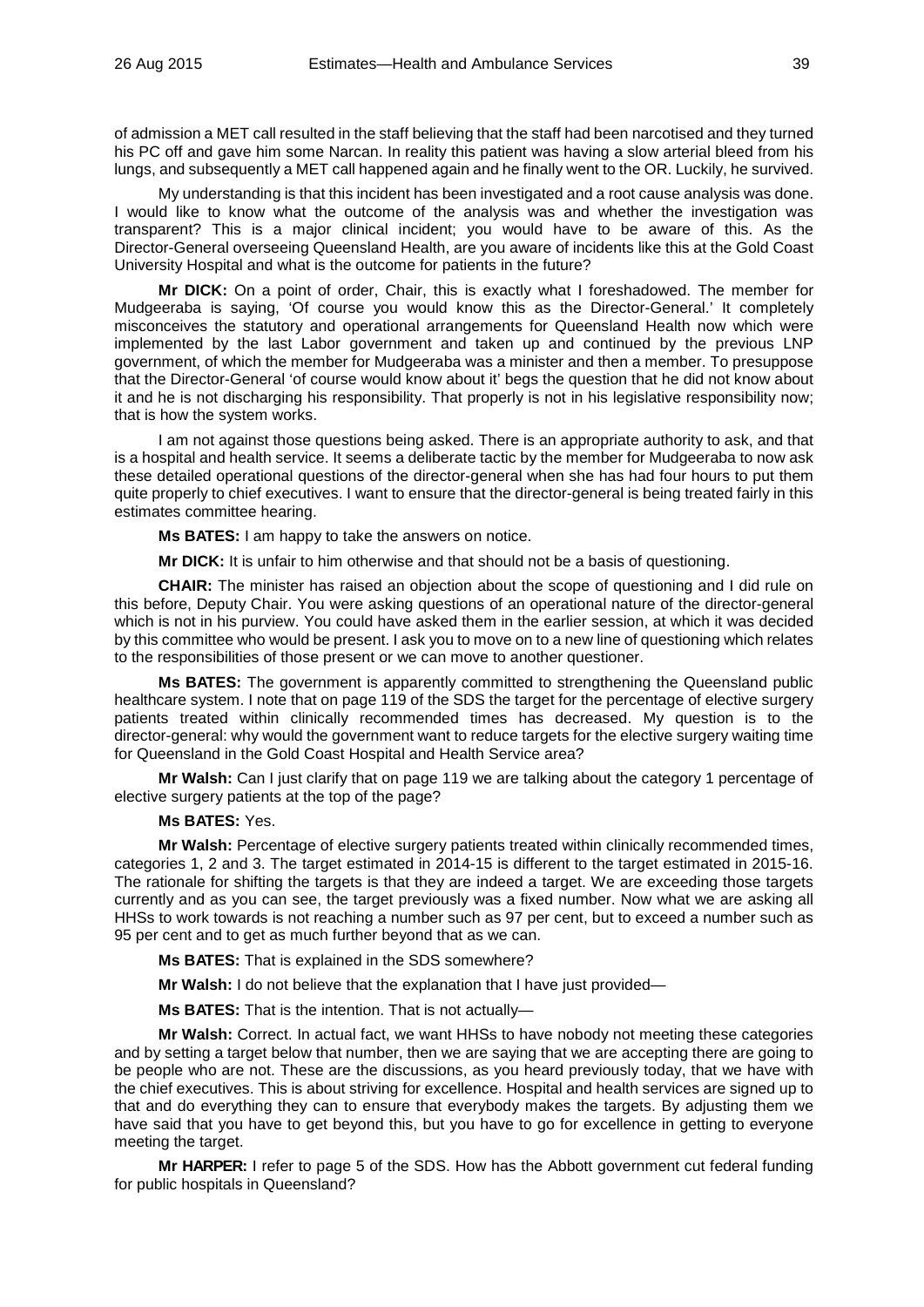**Mr DICK:** Thank you, member for Thuringowa. Queensland Health has a record budget this year of \$14.183 billion. That comprises Queensland government funding of \$9.293 billion, Commonwealth government funding of \$3.525 billion, user charges and fees totalling \$1.229 billion and \$136 million in other revenue.

In 2011 the historic National Health Reform Agreement changed the role of the Commonwealth as the big taxing government in the Commonwealth with significant taxing power and the significant ability to raise revenue which was to help fund efficient growth in public hospital services. The Commonwealth agreed to fund 40 per cent of efficient prices, as we have talked about earlier, increasing to 50 per cent from 2017-18. This was signed by all states and territories including Barry O'Farrell in New South Wales, Ted Baillieu in Victoria and Colin Barnett, who was still the Liberal Premier of Western Australia.

There was the promise of no cuts to Health which we heard many times before the last federal election. All I have ever asked of Tony Abbott is for him to do what he has asked of other people his entire political career, which is to keep their promises. He promised no cuts to Health, and of course in the first budget the federal government indicated that they would tear up that National Health Reform Agreement. From 2017-18 in his first budget he says that the Commonwealth government will only fund CPI plus inflation growth. That does not take into account the growth in the cost of technology, the ageing of the population or increased expectation of health service delivery. That is going to create a significant problem for us in the future.

The Commonwealth Treasury—not a state figure—says the changes will reduce federal funding for public hospitals by \$57 billion from 2017-18 to 2024-25, and it gets worse over time: \$1 billion in 2017-18, \$2 billion in 2018-19, \$4 billion, \$6 billion, \$7 billion, \$10 billion, \$12 billion and then finally \$15 billion over each of those years right up until 2024-25. On a state basis, on a population basis, that will be a cut to our state of \$11.8 billion in terms of what we would otherwise be anticipating.

**Mr HARPER:** What impact will these federal funding cuts have on services in Queensland hospitals?

**Mr DICK:** Thank you, member for Thuringowa. They are just not numbers in a spreadsheet; they actually impact on the real world and what we will be able to do for patients. We had a federal government that was genuinely committed to caring for all Australians and to improving health care, but if the Abbott government's cuts go through then we will lose all those gains. In Queensland we have modelled the numbers on a population basis. Based on the proportion of hospital and health services costs going to doctors, nurses and health practitioners, in the model that we have 16 per cent goes to doctors, 26.5 for nurses and eight per cent for health practitioners. The impact in 2017-18 would be 164 doctors, 580 nurses and 165 health practitioners who will not come into our system if that funding program does not continue. By 2024-25 the impact is around 1,500 doctors for that year, 5,300 nurses and around 1,500 health practitioners.

The average annual impact from 2017-18 to 2024-25 is 818 doctors which will not come into our health system in Queensland, 2,895 nurses and 824 health practitioners. In a state where our population is growing and ageing, we will not have the clinical staff we need. That will impact on service delivery, including all of those targets we have talked about today and how we achieve those targets.

**Mr HARPER:** Referring back to that subject, what cuts has the Abbott government made to the national partnership agreements? Can you articulate that further?

**Mr DICK:** We have discussed the Abbott government's cuts to the National Partnership Agreement on Adult Public Dental Services. In addition, he has cut potential reward funding in 2015-16 and 2016-17 for meeting elective surgery and emergency department targets under the National Partnership Agreement on Improving Public Hospital Services. It was agreed nationally that all states and territories would work towards achieving emergency department targets and elective surgery targets, and if you achieve that you get performance reward payments. That is going to go. There has been a \$3.2 million cut over two years for the National Perinatal Depression Initiative, which helps women who face depression or a serious mental health episode during pregnancy or immediately afterward, and they have terminated the National Partnership Agreement on Preventative Health. We know that if you get the money right in preventative health it can stop people from coming into the broader health system, but that is now gone.

In the financial years 2008-09 and 2013-14 the Commonwealth provided on average \$1.66 billion per year to the states and territories through health related national partnership payments. Based on current budget projections, national partnership funding declined significantly from 2014-15. The source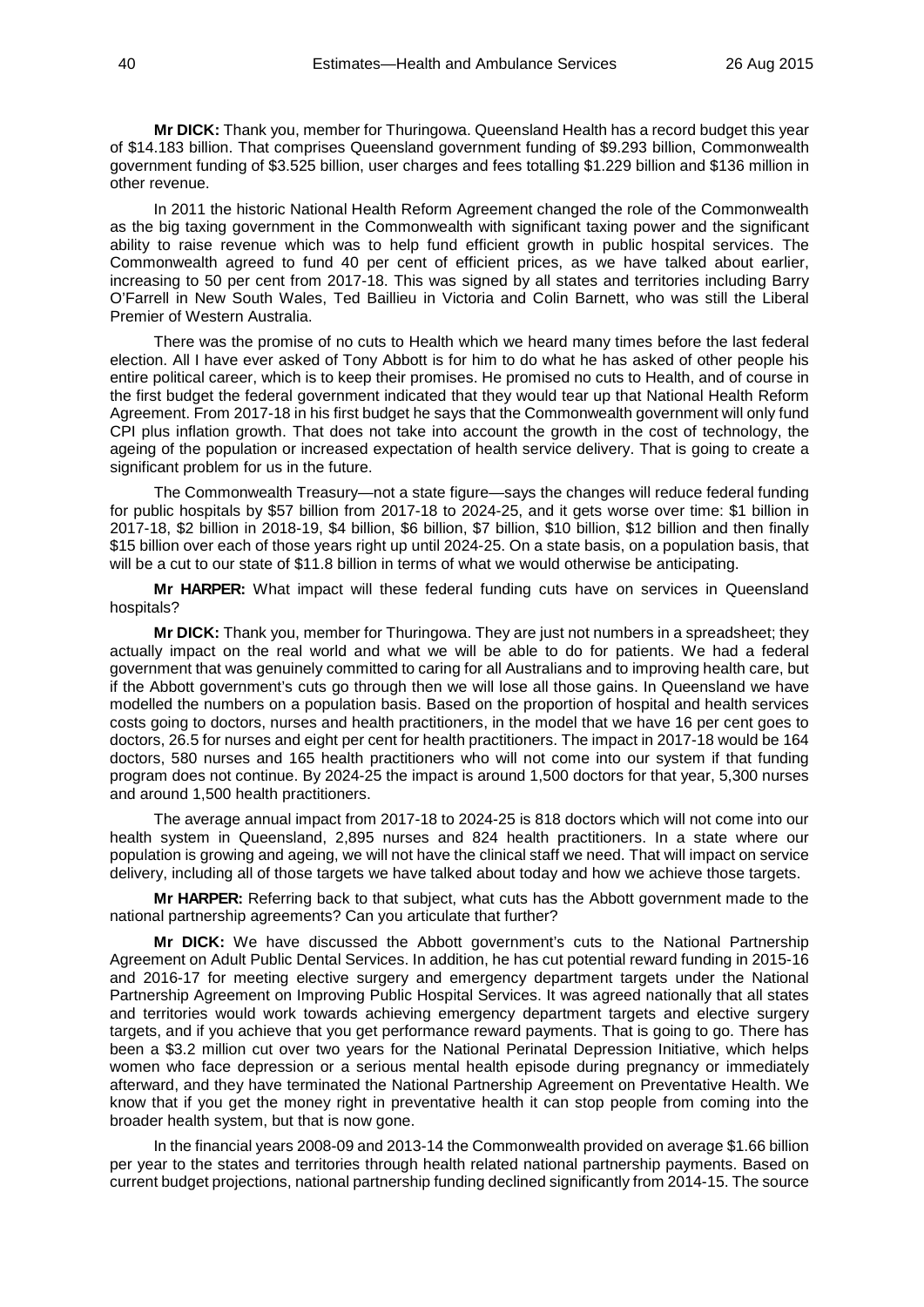of federal funding for states and territories falls to \$1.13 billion in 2014-15, \$604 million in 2015-16 and \$165 million in 2016-17. We are going from a place where the Commonwealth, through national partnerships, was putting in \$1.66 billion a year to \$165 million—a tenth of that—in 2017, during which time our population will age and grow. You can join the dots and you can understand the significant impact that will have.

**CHAIR:** I refer to page 7 of the SDS and the additional funding to restore services at the Biala sexual health service. What are the intended public health effects of this investment?

**Mr DICK:** Thank you, Chair. We know that the last Liberal National Party government in this state made some very bad decisions in its haste to supposedly save money, but the decision to shut down and downgrade the Biala sexual health clinic would rank as one of the most reckless in the terms of the health of Queenslanders. I know the previous minister liked to suggest that all of those services should be provided by GPs and the state had no role. That might be a great idea in principle, but in practice for sexual health that often does not work. There are a great many people who wish to remain anonymous when dealing with sexual health matters, and as an international city we have many visitors who need sexual health services that are not eligible for Medicare. It is in the interests of all Queenslanders for those people to receive treatment. We cannot afford to put the health of Queenslanders at risk to win an argument about who is responsible for primary care. That was the strength of the Biala clinic, which was a confidential service provided to people whether they had a Medicare card or not.

That is why the Palaszczuk Labor government's budget reinstates services at the public sexual health clinic at Biala to provide a full range of testing, counselling and information services to any person at risk of a sexually transmitted infection. There is a recognised need for at-risk population groups to have access to appropriate and comprehensive level of services for sexual health and HIV. The vision for this service within the Metro North Hospital and Health Service is to provide one that is centred on Biala and the CBD of Brisbane with outreach services to the northern parts of the hospital and health service in areas of need such as Redcliffe and Caboolture. Clinical staff and community partners have been consulted to develop the model of care and referral pathways, again consulting with the community about the best models of care and the best clinical pathways. I am hopeful that a revitalised Biala will ensure that service is provided in a contemporary manner in keeping with best practice. I think it is very important to have the appropriate skill mix of additional multidisciplinary staff so we have other people there as well working to help people in the community. I think that is an important initiative that our government will deliver.

**CHAIR:** Thank you, Minister. In a similar vein but a little more broad, with reference to page 7 of the SDS and the funding provided for a sexual health strategy, can the minister advise what are the goals of the strategy and how it will be developed?

**Mr DICK:** We have many very significant sexual health services throughout Queensland, but it is fair to say that many of those have developed organically in communities and in different ways across Queensland. There has never been a statewide plan to define what sorts of services should be provided. In fact, the department has investigated this matter and I am advised that no government in Australia has ever prepared a sexual health strategy, so this is another example of Queensland leading the way.

The goals of the strategy will be to outline the needs of different people in the population for sexual health services, look at where the gaps are and look at how we might reprofile or reorient services to deliver that for a changing health profile in Queensland. We need to outline what sorts of services should be provided by hospital and health services, what should be provided by primary health care and how we build linkages.

The sorts of areas it will look at include prevention, clinical service provision and community education to meet the needs of all Queenslanders, including specific population groups. The sexual health strategy is a significant opportunity to progress that work across our state. It is an important opportunity to elevate sexual health as a topic in its own right. Sometimes it is neglected and seen as a subset of infectious disease or only relevant to the gay, lesbian, bisexual, transgender or intersex community, but there is a lot more to it than that. It is equally not relevant to everyone, but it actually is something that all Queenslanders should have an interest in, whether they are straight or gay. We all have an interest in ensuring appropriate sexual health across Queensland, young or old.

We hope to complete that by 30 June 2016. We will consult broadly. We have representatives on the steering committee. Some of those include Professor Charles Gilks, Head of the School of Public Health at the University of Queensland; Professor Cindy Shannon, the well-known Pro-Vice-Chancellor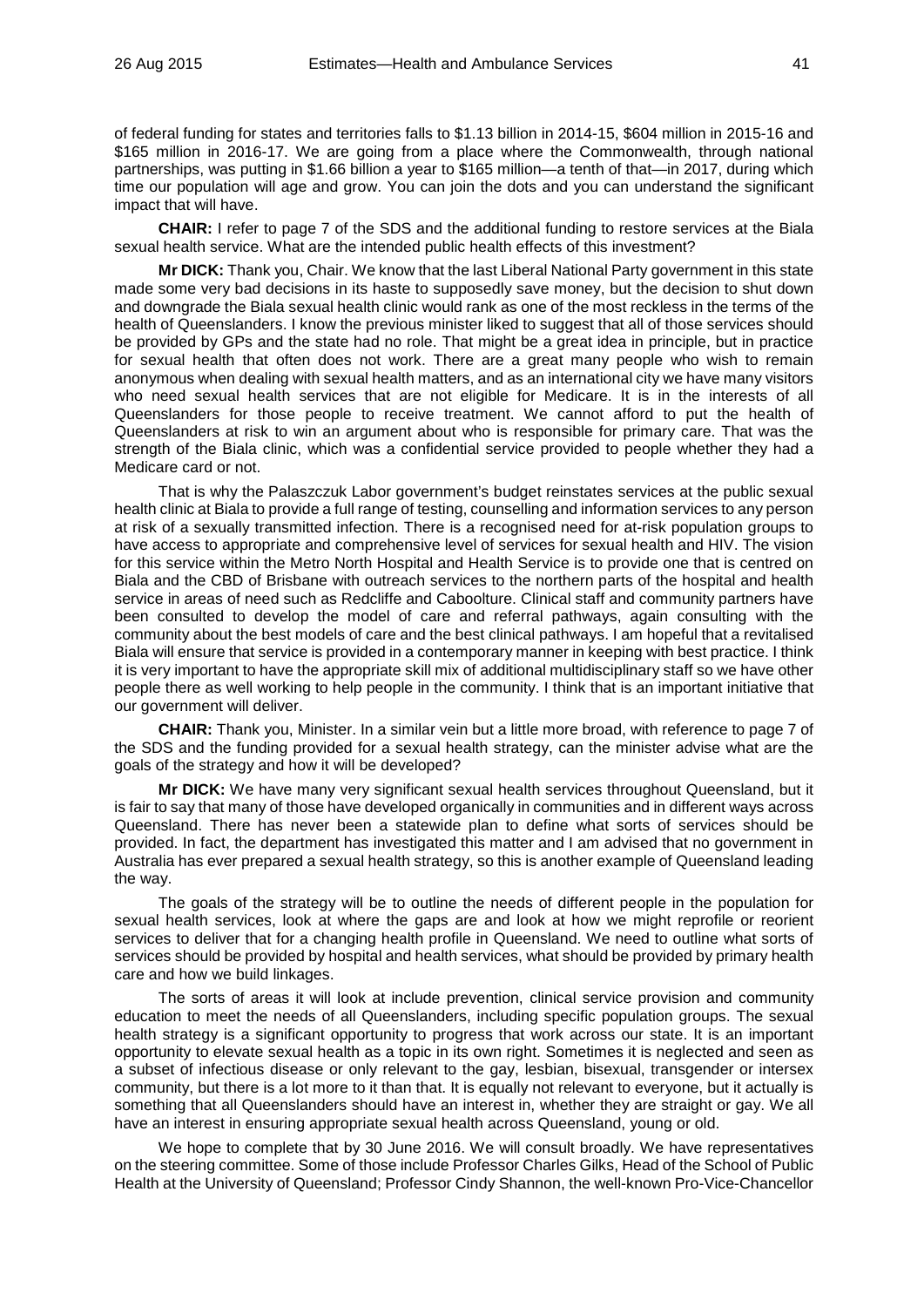of University of Queensland Indigenous Education; clinicians like Dr Darren Russell, the director of Sexual Health Service at the Cairns and Hinterland Hospital and Health Service; Dr Tony Allworth, the director of infectious disease at the Metro North HHS; and Dr Graham Neilsen, a general practitioner specialising in sexual health.

Consumer representatives are also really important such as Leah Hardiman, President of Maternity Choices, as are representatives across other government agencies such as Communities, Child Safety and Disability Services, Education and Training and Corrective Services. So that is a very important group that will help deliver that strategy. We have allocated \$5.3 million over four years so it gives us the capacity to improve services. We are looking forward to the development and the completion of that by the end of June 2016.

**Mr KELLY:** Minister, with reference to page 5 of the SDS, could you please provide additional information about the Nurse Navigator initiative, including the funding being provided, the distribution of the roles and a brief overview of how these positions will improve the health system experience for Queensland patients suffering from chronic diseases?

**Mr DICK:** As part of the government's determination to deliver the best health outcomes and the highest standards of patient safety, we have committed \$105 million over four years to delivering up to 400 nurse navigators to the Queensland health system over a four-year period. Those positions will help coordinate care, particularly for patients suffering from chronic illness, to ensure those in frequent contact with the health system are being directed to the appropriate centre of clinical service to address their needs. Our objective is to help people stay out of hospital and the emergency department by providing the kind of direct contact and follow-up care that the research tells us is fundamental in reducing the need for frequent recurrent bouts of hospitalisation and improving patient safety.

Nurse navigators are care coordinators who will ensure that at-risk patients have their needs met across the health network, delivering improved health outcomes and freeing up resources in tertiary care. The distribution of the nurse navigator positions will be according to identified need across Queensland and will be rolled out progressively over the next four years, and we think they will make a difference in the lives of Queensland patients.

**Mr KELLY:** Thank you, Minister. Further to your comments on the Nurse Navigator initiative, could you advise what measures have been put in place to ensure the 400 nurses to be allocated under this innovative program will not duplicate existing services and therefore ensure the best outcome for patients and value for money for Queensland taxpayers?

**Mr DICK:** That is a very good point and I thank you for the question. We want to deliver nation's best practice when it comes to health outcomes in Queensland. Our Nurse Navigator initiative draws on international research which, as I have already touched on, contends that care coordination of this type returns \$8 for every \$1 invested. Under our initiative our chronically ill patients will, for example, be identified and appropriate intervention strategies designed to help them get the optimum benefit out of their interactions with the health system. It is another example of a government with a bold and innovative plan when considered alongside our commitments to improve nurse-to-patient ratios and our Refresh Nursing and Nursing Guarantee to provide work opportunities to new graduates and our school-age nurse initiative, recognising the central role our dedicated nursing staff play in our health system.

It is fair to say that some care coordination services do already exist, especially in the area of cancer services—and you are probably aware of those, member for Greenslopes, from your previous experience as a nurse—but that is why we want to pursue staged implementation. We want to invest time and resources in the planning process. Certainly nurse-to-patient ratios have been implemented in other places around the world and they have not been implemented very effectively. We want to get that right. We will do it in a staged process and we will do the rollout of these other commitments in a staged way as well so they deliver benefits.

**Mr KELLY:** Thank you. You will not be surprised that I have more questions about nursing.

**Mr DICK:** I know it is a passion of yours.

**Mr KELLY:** Very much so. Could you please provide further detail around the government's school-age nursing initiative, including the areas in which these nurses will operate and the model by which the scheme will be implemented?

**Mr DICK:** I am delighted that our school-age nursing initiative will provide 20 nurses at a cost of \$11.4 million over three years to deliver additional nurses to help children from some of our most disadvantaged areas to get a healthy start to life. Work is currently being undertaken to map existing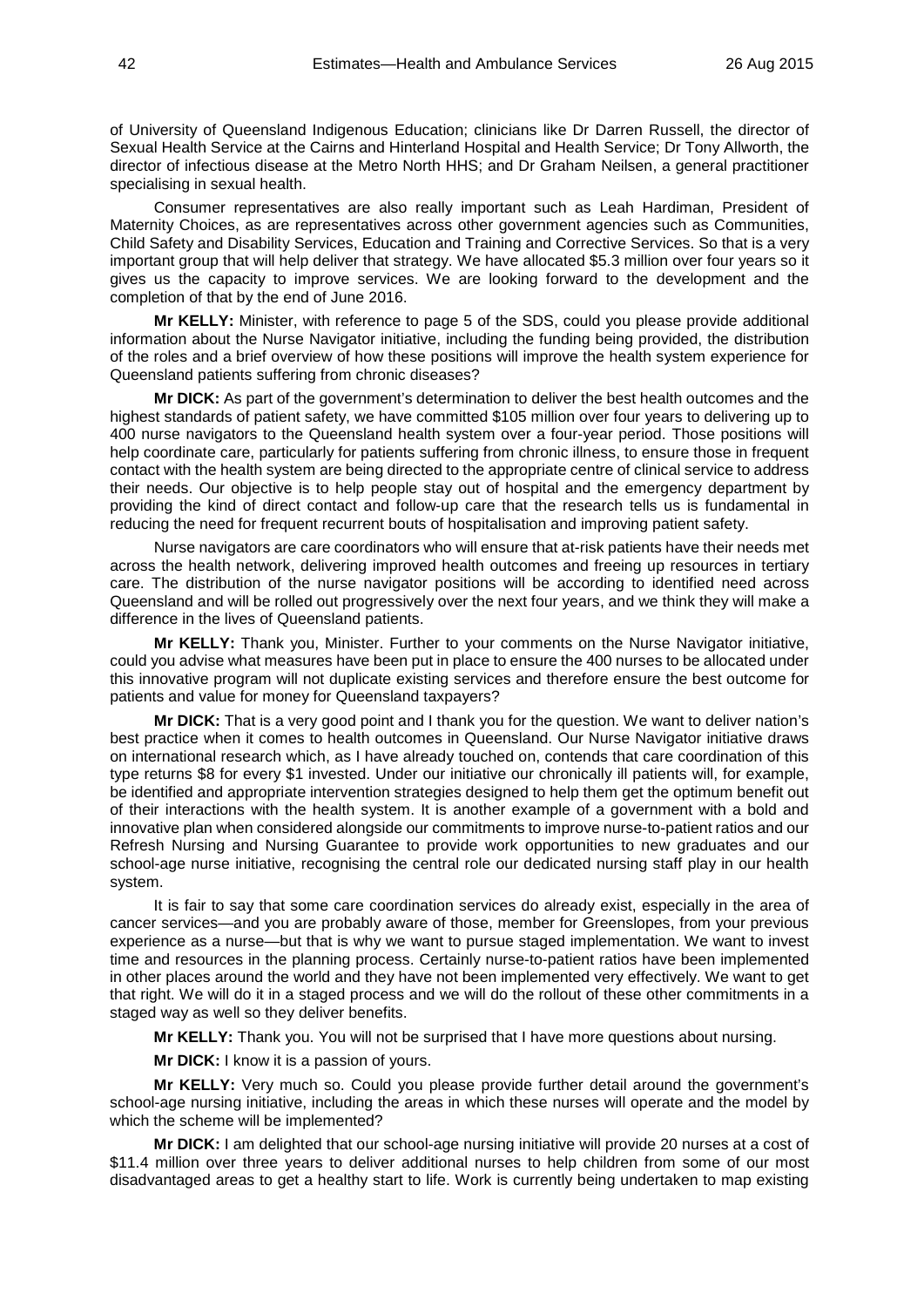services and identify those services where the greatest need exists and the greatest benefit can be delivered. After careful consideration we have decided to take a hub-and-spoke approach to the implementation of this program that would mean locating a hub of nurses within an identified location who would then branch out to school communities to deliver services. This will ensure there will be greater coverage and broader access than if nurses were stationed in individual schools and it will ensure the delivery of maximum benefit from the scheme and that it most efficiently delivers the health outcomes it was conceived to produce at the start.

**Mr KELLY:** Thank you. Could you please explain why improving the ratio of nurses to patients in acute wards will improve the health outcomes for Queenslanders?

**Mr DICK:** Thanks again, member for Greenslopes. You know that one of our key election commitments was to legislate nurse-to-patient ratios. This is no surprise—so surprised, it seems, was the member for Caloundra—because it is something that we developed in opposition and we announced to the world. In fact, it will come before this committee. We have been working with a range of stakeholders to develop the implementation of the policy, and that includes the Queensland Nurses' Union. Why? Because that is the peak industrial organisation that represents nurses in Queensland. There are 34,000 nurses that work across the Queensland health system and many of them—a very large number of them—are members of the Queensland Nurses' Union, and I make no apology for consulting broadly on this policy initiative and working very closely with the QNU and other stakeholders to make sure we get it right.

Our commitment to legislate in acute wards of one to four in the morning, one to four in the afternoon and one to seven overnight will be implemented by legislation. It is worthwhile noting that this enhances our original election commitment, which was one to four in the morning, one to four in the afternoon and one to eight in the evening. After consultation with some of the key stakeholders, that commitment was changed to one to seven to reflect best practice in patient care. We are doing that because patient safety is very important.

Research tells us that improving the ratio of nurses to patients has discernible benefits for the health outcomes of patients, with statistical reductions in both morbidity rates and the length of patient hospitalisations. That is why it is important, but we are going to have a staged rollout. It will start from 1 July next year and we will do it in 33 hospitals in acute wards that will cover the state. We will have hospitals in regional, rural and remote parts of our state as well as in large metropolitan centres that will be part of this. We need to get it right. We do not want to have the unintended consequences that came from other nurse-to-patient-ratio initiatives that have been implemented in other places around the world. We want to get this right and there will be capacity to consider where we go from there once we get this right and we implement it effectively. So it is complex and we think the work that we have done will help implement it in a phased way that will make sure it is effective.

**Mr KELLY:** With reference to page 5 of the SDS, could the minister please explain how the implementation of the government's Refresh Nursing program will create career opportunities for Queensland nursing graduates and help secure adequate coverage of the state's future nursing needs?

**Mr DICK:** The Refresh Nursing initiative is a program designed to help graduate nurses get a kick-start to their career by providing up to 4,000 places for newly qualified registered nurses in Queensland's health and hospital services over a four-year period. This initiative will help ensure we have a sustainable workforce plan in place that will help safeguard the health system against the unexpected workforce shortfalls as more experienced nurses move into retirement, and you will have experience of that from your professional experience of some of our older nurses now moving out of the system as they reach retirement age. We want to make sure we have young and committed nurses coming through the system as well. I think it will also help young nurses get a foothold in our system and gain valuable experience in preparation for what I hope is a long and caring career helping other Queenslanders. I think it is a great investment in Queensland's future and is an important component of our nursing strategy.

The distinction between this government and the previous government is very clear: where they cut nurses and midwives, we are seeking to restore those front-line services in hospitals. All of us are aware of how much pressure nursing and our valued nurses were placed under during the last government. We want to take that pressure off. We want to help them. We want to support them, and these initiatives that I have talked about—nurse-to-patient ratios, nurse navigators, nurse graduates and our school based nursing program—will not only help our nurses but more importantly help deliver better patient outcomes across Queensland.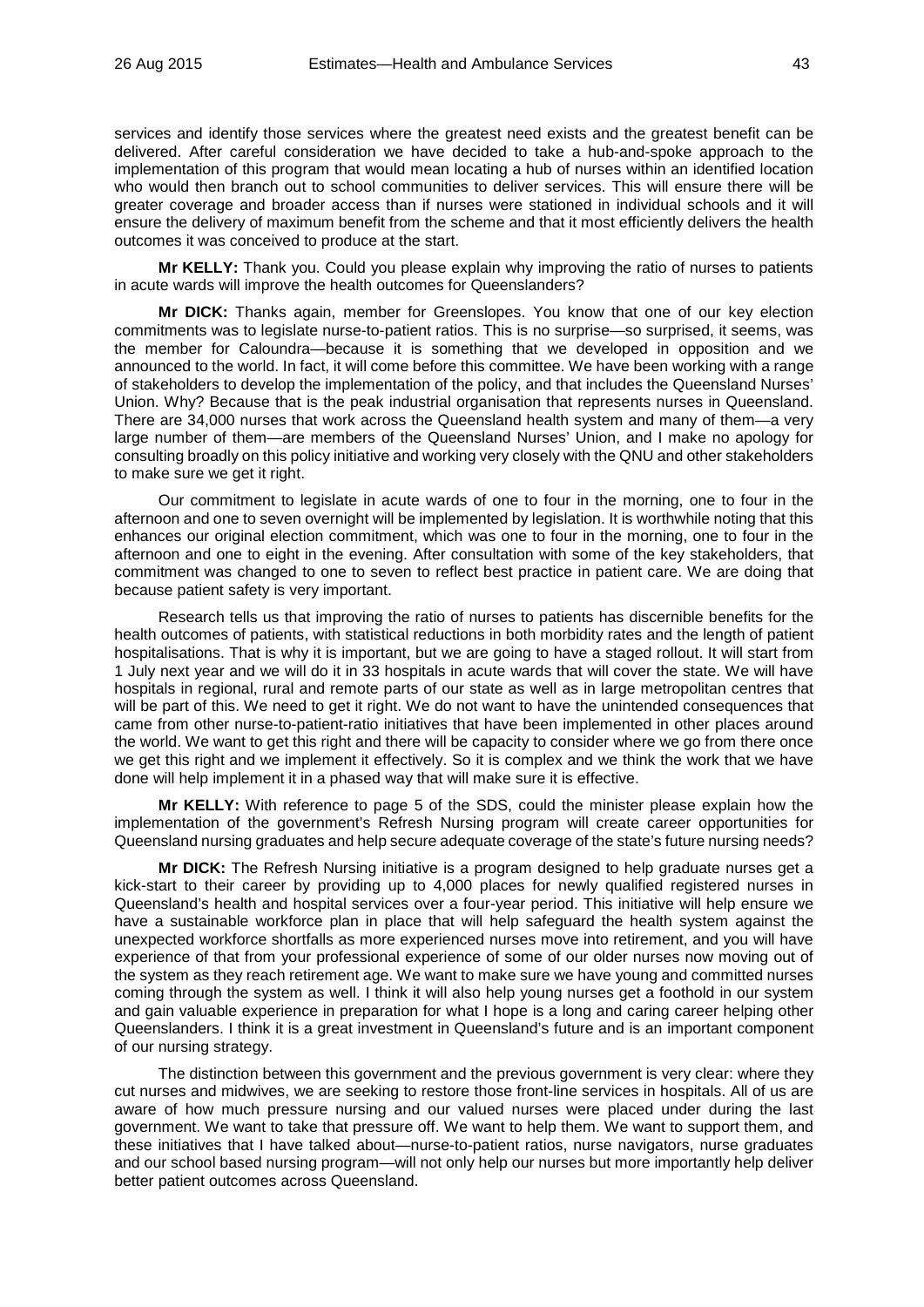**Mr DICKSON:** My question is to the director-general and it relates to page 4 of the SDS. Are there any concerns at the lack of planning investment by the Labor government to properly service the transport and traffic needs for the Sunshine Coast Public University Hospital and whether that will have a detrimental impact on the safe start-up and timely delivery of health services to the Sunshine Coast?

**Mr Walsh:** Not that I am aware of, no.

**Mr DICKSON:** Have you sought any advice from the department of main roads and transport on the effect that scrapping the \$440 million Mooloolah River interchange project will have on the timely delivery of health services by the new Sunshine Coast Public University Hospital? To make that point very clear, we are delivering the Royal Women's Hospital on the Sunshine Coast on a two-lane road and the Labor government has decided not to build the road network that is able to service that hospital. I would like a clear, lengthy explanation as to how that problem is going to be fixed before the end of next year.

**Mr Walsh:** In answer to a previous question, one of the things we identified was to ensure the implementation of projects successfully there needed to be a single point of responsibility for delivering a project such as the Sunshine Coast Public University Hospital. The person who is the single point responsibility is in fact the person who is going to be running the service, and that is the chief executive of the Sunshine Coast Hospital and Health Service. They have end-to-end responsibility to ensure that all of the initiatives to deliver the hospital successfully are identified, progressed, negotiated and, where necessary, to inform me if we need to work across government at director-general level in relation to that. The particular issue that you have raised around the road network has not been raised since I have been in the job for seven weeks.

**Mr DICKSON:** Director-General, just to make this point extremely clear: you are becoming aware of it for the first time today by the sounds of it, and I am very saddened by that because there have been questions asked in parliament. This has been an ongoing issue for many, many years after the hospital was relocated from the University of the Sunshine Coast to its present location. Who will take responsibility when this road network fails when the hospital opens—you, the minister or that person you spoke of earlier? What will be the consequences?

**Mr DICK:** I raise a point of order. Just by way of clarification, the member for Buderim says that questions have been asked in the parliament. I do not recall any question being asked of me about this issue in the chamber. The only other place it could have been asked is question time, so that is an unfair proposition to put to the director-general. Unless it is a rhetorical question that he asked himself—

**Mr DICKSON:** Through you, Madam Chair—

**Mr DICK:** So it is not fair to say that—

**Mr DICKSON:** I have asked the question of the DG—

**Mr DICK:**—and not fair to put that to the director-general.

**Mr DICKSON:**—and I am happy to move on to the next question. Obviously, there is not an answer to the question I have asked.

**Mr DICK:** No, no, I am just seeking clarification about that.

**Mr DICKSON:** Please take it on notice, because—

**CHAIR:** Member for Buderim, order! The minister was raising objection. We allow the minister to conclude the objection he is raising, and he did. Please move on.

**Mr DICKSON:** I would like to move on to the next question. This is to the director-general again. I welcome the focus on the delivery of ICT services to the Sunshine Coast university hospital in the wake of the calamitous Queensland Health payroll system debacle of the previous Labor government. I ask: where is the money reallocated from and what services will no longer be provided? Will any of the funding be outsourced or will this project be delivered internally? I am referring to page 8 of the SDS.

**Mr Walsh:** The funds that were allocated to the Sunshine Coast university hospital for ICT are additional funds. So they are not being reallocated from anywhere else; they are actually additional funds to the service.

**Mr DICKSON:** Thank you for that. What are the expected results of that \$9 million investment? What do you expect to get for that?

**Mr Walsh:** To ensure that the hospital is able to open and have the infrastructure—that is, the communications rooms, the servers, the network connectivity and all of platforms in place—to ensure that it can deliver the electronic systems that will be in operation at the opening of the hospital. That is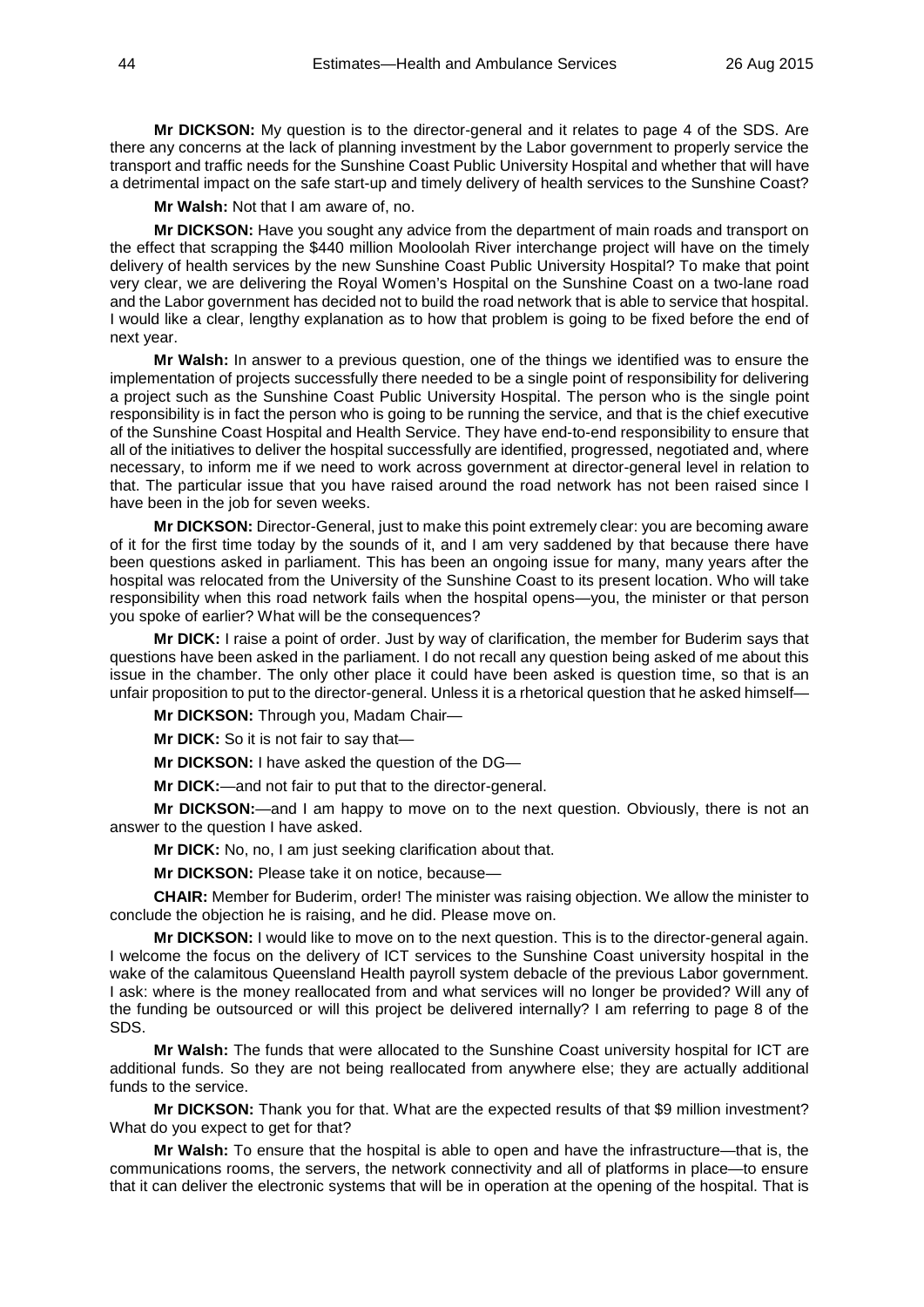what the additional funds are allocated for. Again, all elements of the project to deliver the Sunshine Coast university hospital, including the ICT components, including the workforce change, including the building, all sit under a single person responsible, which is, as I have indicated before in previous answers, leading practice in terms of how to deliver projects. You have a single point of accountability end to end so you do not have any elements of anyone saying, 'It is their responsibility or their responsibility,' and you cannot resolve it. The chief executive of the Sunshine Coast Hospital and Health Service is the single point of accountability. So in relation to ICT, it is additional funds that are being provided and it is to ensure that the hospital, when it opens, has the right ICT available to deliver the electronic systems that will be operating.

**Mr DICKSON:** Director-general, thank you. What I have ascertained from the last two questions that I have asked is that somebody else is responsible for the delivery of the \$2 billion hospital, the \$440 million roadwork and now the \$9 million investment in the ICT. This person must be extremely responsible and you must have so much faith in these particular people. I will leave that with you on notice.

**CHAIR:** Member for Buderim, do you have a question or are you just making a statement?

**Mr DICKSON:** I am making a point. I am happy to move on to the next question. I refer to the SDS—and this is to the director-general again—and the internal reallocation of \$2.7 million over three years, including \$1.1 million for the 2015-16 budget. The area that I am looking at is on page 7 of the SDS. I refer to the \$2.7 million to be spent on the communications strategy on the initiative by the Labor government to exclude children who are not fully immunised from child care. I ask: what specific service will no longer be provided to encourage child-care providers from excluding children from child care who are not fully immunised?

**Mr Walsh:** As you are aware, in terms of operating a service you are required to ensure that you have efficiencies that you can deliver without stopping or ceasing services. So the reallocation of \$2.7 million does not see a direct impact on any services. As you pointed out, the funding is there to support legislation in relation to children who are not vaccinated who will attend child care. So it is there to support the Public Health (Childcare Vaccination) and Other Legislation Amendment Bill 2015, which was introduced into parliament on 14 July 2015 and authorises an early childhood education and care service to refuse or cancel at their discretion the enrolment or attendance of a child whose immunisation status is not up to date. So the funding is identified out of efficiencies within the department. It is not actually reducing any services within the organisation.

The policy that it is supporting ensures that we promote immunisation and protect children, their families and those who work with children against vaccine-preventable conditions. Presently, the Public Health Act protects a child-care centre from liability where the centre excludes a child with a contagious condition; however, not if the child is not immunised, their immunisation is not up to date or if the child is at risk of contracting such a condition.

**Mr DICKSON:** Director-general, thank you for that. I do not want to take you into the bill either. I think we will skirt around the outside. What initiatives are in place to encourage Queensland families to immunise their children? Has funding been increased on communications and strategies that detail the benefits of immunisation throughout Queensland?

**Mr Walsh:** We have provided funding allocations to ensure that we are communicating to the public about immunisation and the benefits of immunisation and driving towards a 95 per cent rate of childhood immunisation for children at six months, 24 months and five years. The allocations from one year to the next are roughly equivalent to each other. This year we are allocating funds similar to last year to communicate to families about immunisation and other public health strategies. There is a range of public health strategies that we communicate with the public about, such as chronic disease, obesity, drug and alcohol abuse and so forth.

**Mr DICKSON:** I have another one for you, director-general. What measurements are being taken to close significant gaps between performance targets for non-Aboriginal and Torres Strait Islander patients as compared to Aboriginal and Torres Strait Islander patients?

**Mr Walsh:** Sorry, the question is?

**Mr DICKSON:** I am referring to pages 10 and 11 of the SDS under 'Service performance'. What measurements are being taken to close significant gaps in performance targets for non-Aboriginal and Torres Strait Islander patients as compared to Aboriginal and Torres Strait Islander patients?

**Mr Walsh:** There is currently a government strategy to halve the gap in children aged zero to five-year mortality rates by 2018. That is aimed to close the life expectancy gap for adults by 2033 in line with the Council of Australian Government's National Indigenous Reform Agreement. Queensland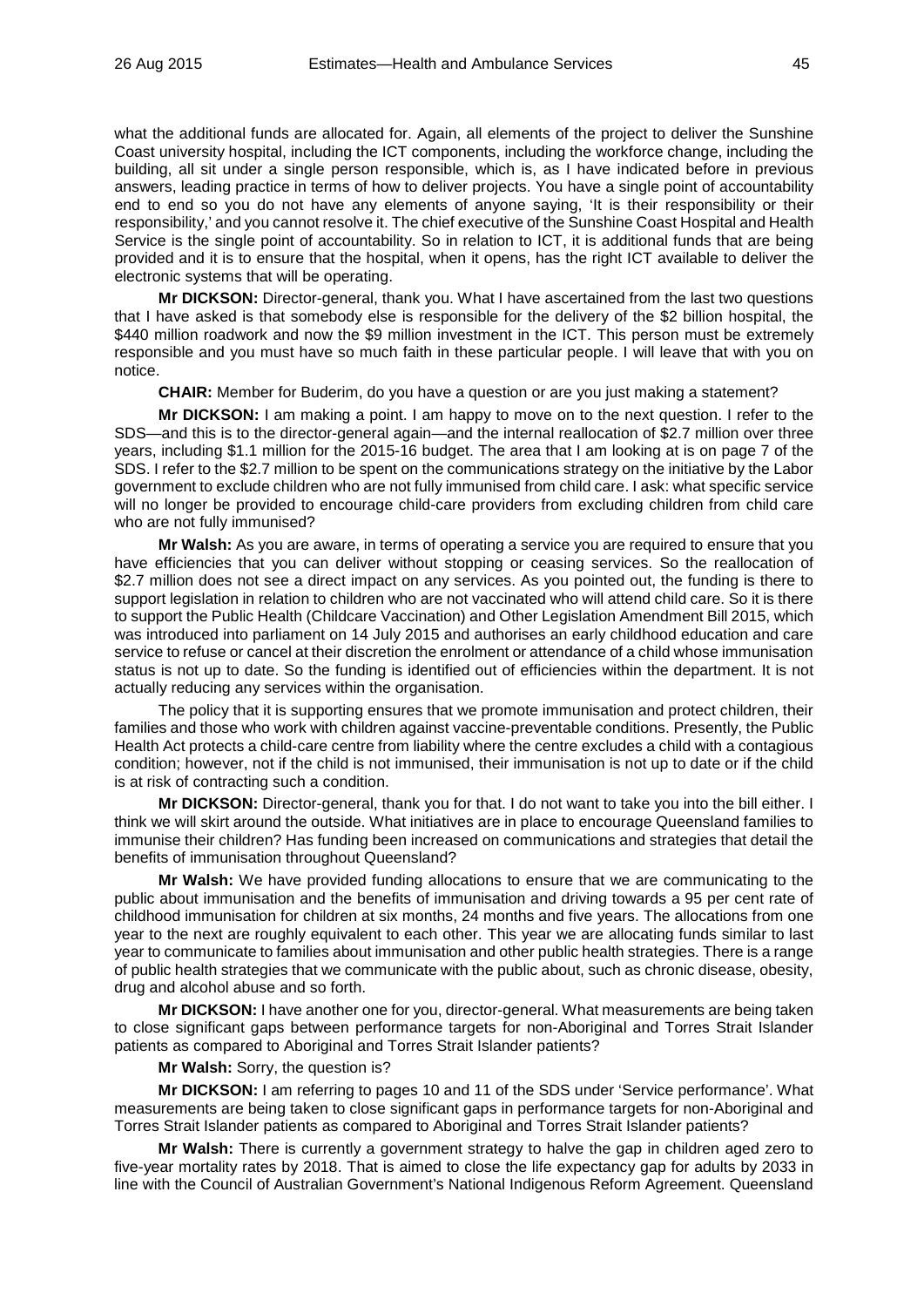is presently on track to achieve those National Indigenous Reform Agreement targets relating to child mortality rates and has made significant progress towards reducing the gap in relation to adult mortality rate trajectories. The commitment from the government to address Aboriginal and Torres Strait Islander health disparities is articulated in a recent publication. If the minister were okay, I would be happy to provide that document called *Making tracks* to the committee

**Mr DICKSON:** That is fine, director-general.

**Mr Walsh:** In that document we articulate a whole range of strategies, including an investment of more than \$200 million over three years towards closing the gap initiatives.

**Mr DICKSON:** Thank you very much.

**Mr Walsh:** These initiatives include—I thought the question was what initiatives are we—

**Mr DICKSON:** Director-general, you have covered the next one that I had ready to pass on to. I think you have covered it sufficiently for me. I appreciate that.

**CHAIR:** Point of order. Thank you, member for Buderim. The director-general can answer the question as he sees fit without you interjecting. If you had finished, move on.

**Mr Walsh:** I just had a little bit more. I do not believe I have answered the question about what strategies specifically. We have talked about the fact that we have a global—

**Mr DICKSON:** Director-general, if you give me the short version that would be great. I have another two questions for you.

**Mr Walsh:** Okay. I am happy to table the document.

**Mr DICKSON:** Go for it.

**Mr Walsh:** And for you to see them in the document. I am happy. The document will contain the strategies.

**Mr DICKSON:** Thank you so much. I would like to move on. This question is again to the director-general. I refer to the large gap in the percentages of males and females in Queensland who engage in levels of physical activity for health benefits. I ask: what programs and campaigns are in place to specifically encourage women and girls to live active and healthy lifestyles?

**Mr Walsh:** I am happy to take that question on notice—

**Mr DICKSON:** That would be great—

**Mr Walsh:**—and provide the committee with specific details.

**Mr DICKSON:** I will add a little bit more so you can take that with you as well. Any joint initiatives with the departments of sport and education—

**CHAIR:** Minister, you are nodding. Are you happy for that question to be taken on notice? Sorry, member for Buderim. As a matter of process, the minister is the only one who can take a question on notice. I am just confirming that he was happy to do so.

**Mr DICK:** There are a number of preventative health strategies and exercise strategies that we have developed. Our 10,000 steps—

**Mr DICKSON:** Madam Chair—

**Mr DICK:** We are happy to look at that.

**Mr DICKSON:** I am happy. I asked if the minister would take it on board—

**Mr DICK:**—And consider that. I will take it on notice. That is fine.

**Mr DICKSON:** Thank you, Minister. I greatly appreciate that. The add-on was relating to any joint initiatives from the departments of sport and education.

**Mr DICK:** I am not taking that on notice. I will take the first question on notice, which was what strategies are being implemented to make children more active.

**Mr DICKSON:** That is correct.

**Mr DICK:** Those other questions should properly be directed to other departments, but I will provide information about what Queensland Health is doing.

**Mr DICKSON:** You have answered it by not passing them on. I refer to the integrated mental health service, the Mental Health Alcohol Tobacco and Other Drugs Service. I ask the director-general: could you outline the priority areas of actions in the health department in the fight against Queensland's ice scourge?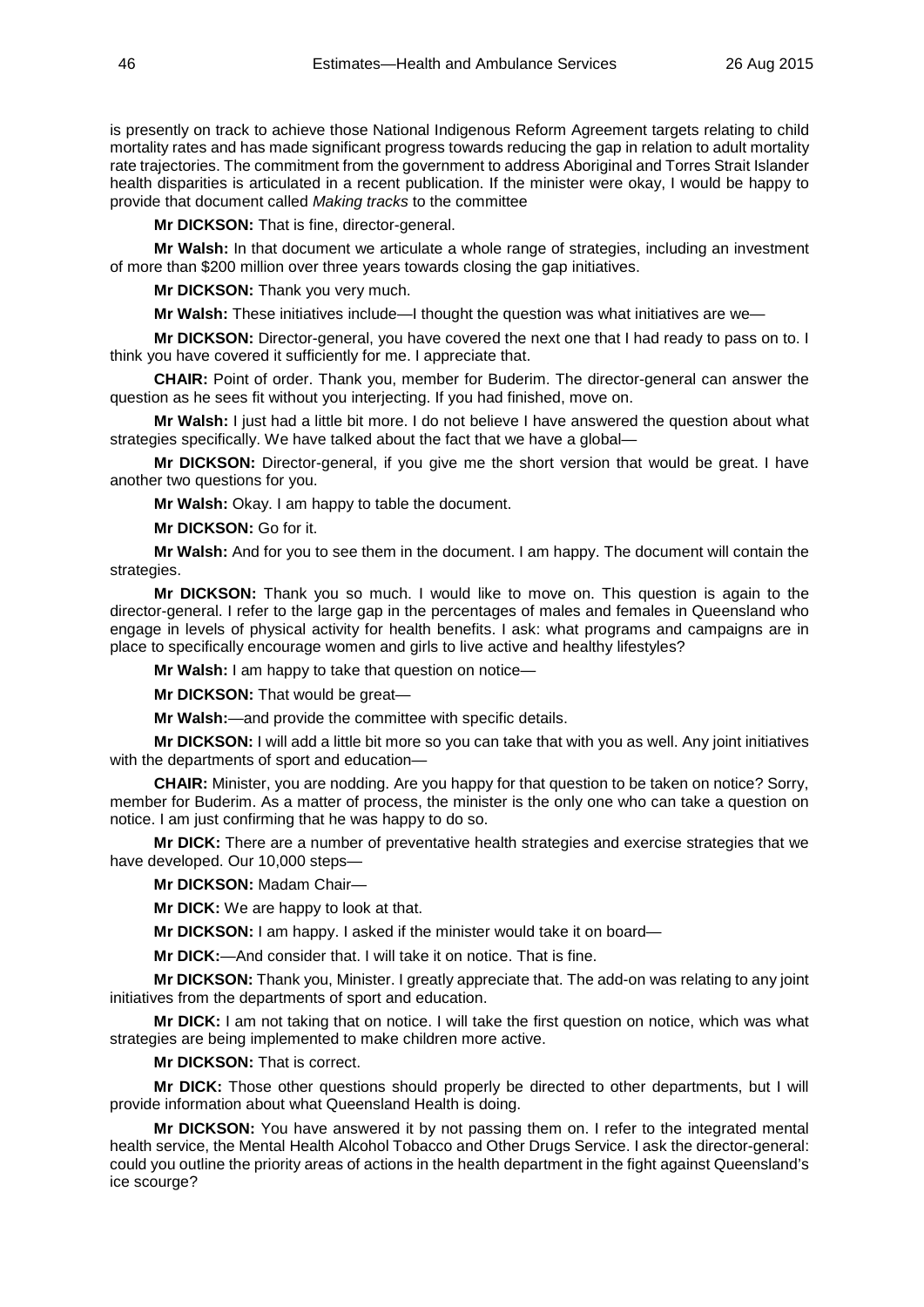**Mr Walsh:** I think we have had this question earlier. I am happy to provide further information around what is happening in relation to the department and the systems dealing with the ice issue. The first thing is that the ice issue is being progressed collaboratively across Australia through the COAG Health Council and then the Australian health ministers' advisory committee that sits under the COAG Health Council. We are collaboratively working on a task force that is looking at ice and its impacts. That task force has prepared a range of information that is currently being finalised to look at the impact and potential responses and strategies of how to deal with that.

As has previously been mentioned here, the use of ice among methamphetamine users has increased and that our front-line health services and drug and alcohol services are responding to those issues by ensuring that we have local strategies to respond to the local issues that occur on the ground. Hospital and health services receive funding to provide those services and have local consultation with the non-government organisations and other partners that they work with to ensure that the strategies meet the needs of the local community. The issues that might be occurring on the Gold Coast may be different from issues that are occurring on the Sunshine Coast, or in Cairns. So we set the system and the framework in place through ensuring that we have an overall strategy that sits within the drug and alcohol response strategy.

Our framework is a harm minimisation framework. It is a framework that is adopted by all Australian governments, including the federal government. It has three elements to it. First of all, it is about supply reduction. There are strategies to ensure that supply is reduced and they can be strategies that are undertaken by the Police Service or other services that—

**Mr DICKSON:** The VLAD laws are working very successfully. I am sure you would support that.

**Mr Walsh:** The second element is about demand reduction. The first one is supply reduction. The second one is demand reduction. That is ensuring that there are education strategies and local development strategies to discourage the use of ice, again, locally, through the local initiatives and local community groups that exist in an area as well as broader areas. The third and last component of the harm minimisation approach is in relation to harm reduction. If supply reduction and demand reduction do not successfully mean that people stop using an element such as ice, then we have to have treatment services available to ensure that we are able to respond to the health issues that may arise in relation to that. So the framework that we use and the funding that we provide to all of the hospital and health services ensures that they are working with their local partners around supply, demand and harm reduction strategies.

**Mr DICKSON:** The last question I have for you is earlier today I heard you talk roughly of 87,000 people who have become ice addicts in Queensland. What processes do we have in place to assist those people once they have become addicted to this drug? Is there anything that the health system is doing or are there any new initiatives that are on the books coming from other countries that can assist us in this massive problem that is facing us all in this country?

**Mr Walsh:** Yes. This is one of the issues that all Australian health services are grappling with at this point in time. Certainly, our initiatives are ensuring that, working through our drug and alcohol services, we are increasing the services available to methamphetamine users, including ice users. There are a whole lot of initiatives that hospital and health services are delivering around treatment services. So we have provided funding for hospital and health services to respond to local issues.

We are going to be considering the outcomes of the COAG Health Council methamphetamine ice task force, which should inform our further development so that we are able to provide additional services that are targeted towards initiatives that we know are the ones that are going to be the most successful. The task force is looking internationally to see what is leading practice in response to this issue and how best to deal with the impact on individuals, families and their friends and communities. So certainly we are supporting HHSs and in response to the task force we will be looking at additional support and additional services.

**Mr DICKSON:** Director-General, thank you very much for your fulsome answer.

**Dr ROWAN:** Director-General, in relation to new alcohol, tobacco and other drug services that are going to deal with those who are suffering with dependency across Queensland, specifically in the next 12 months where will new services be opened given that ice is a problem for urban, regional and rural Queensland?

**Mr Walsh:** What I would like to do in relation to the treatment services—I think it is probably best, rather than trying to list all the services here, because I am not actually sure that I have all of them—is take it on notice to give you a fulsome list.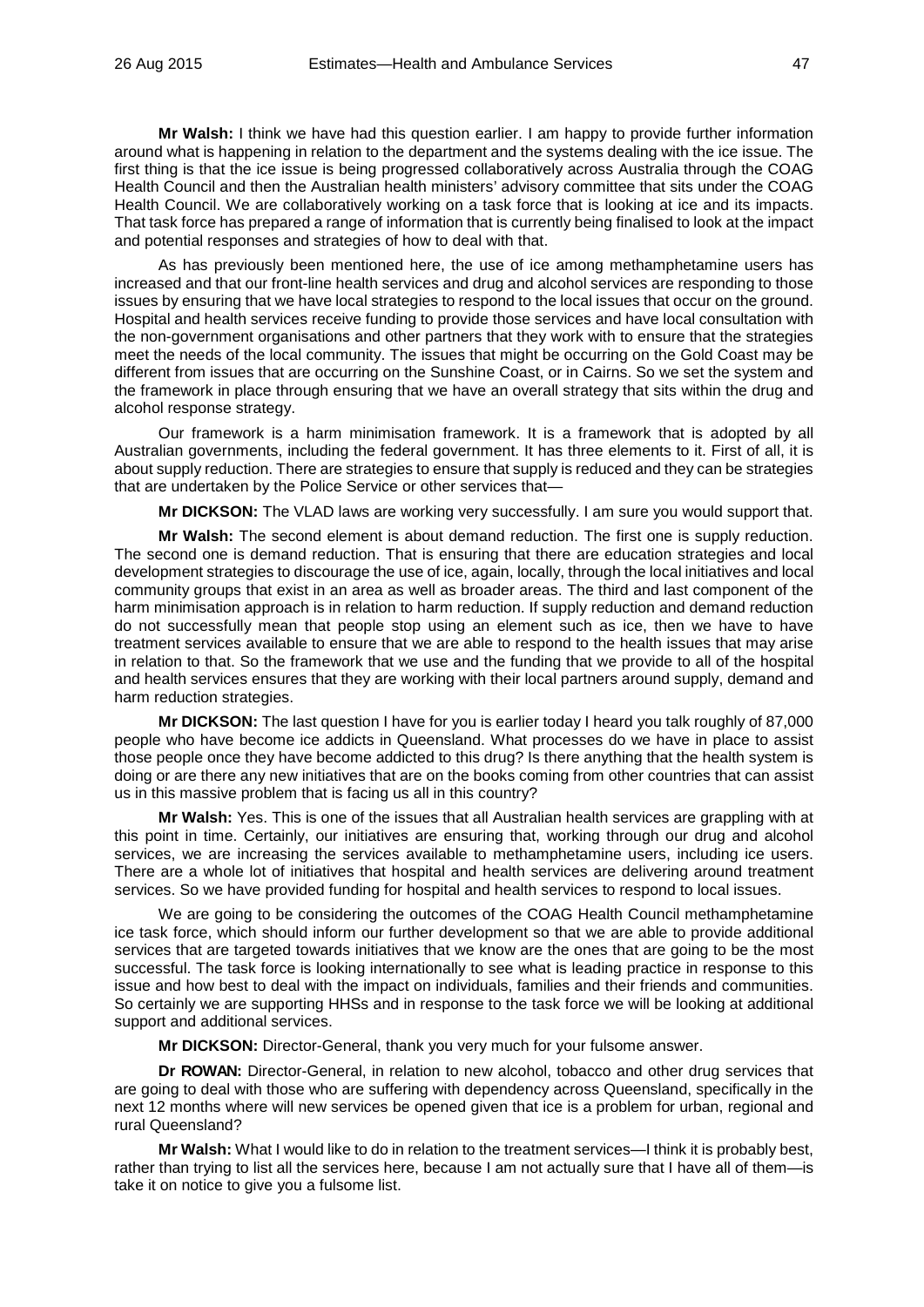**Dr ROWAN:** Sure. Further to that, is there a rough dollar amount that has been allocated in the budget for those things?

**Mr Walsh:** Again, I would like to include that in my response to your question.

**CHAIR:** Minister, you are nodding so you are happy for that to be the case?

**Mr DICK:** Yes, I am happy to do that, on the basis that ultimately it will be informed, and what further work we do will be informed, out of the national ice task force so there will be more to come. We will provide an answer, but I can assure you that there will be more to come.

**Mr KELLY:** Minister, I refer to page 18 of the SDS which has the target rates and actual rates of vaccination amongst Queensland children. Could you outline what proposed legal or other arrangements you will be implementing to achieve this?

**Mr DICK:** Immunisation, as you know well, is one of the most successful public health interventions introduced in Australia. Ninety-two per cent of Queensland children are fully immunised. The Public Health (Childcare Vaccination) and Other Legislation Amendment Bill 2015 was introduced into the parliament by me on 14 July and authorises an early childhood education and care service to refuse or cancel at their discretion the enrolment or attendance of a child whose immunisation status is not up to date. That bill supports the policy initiatives of the government to promote vaccination and protect children, their families and those who work with children against vaccine preventable disease.

Presently the Public Health Act 2005 protects a childcare centre from liability where the centre excludes a child with a contagious condition or if the child is at risk of contracting such a condition. A childcare centre is also free to exclude a child solely on the basis that they are not fully immunised. However, this is not covered by any legislative protection from liability. The bill does not require the centre to exclude a child. Instead the bill protects the centre from liability if, after following a prescribed process, a child's enrolment or attendance is refused or cancelled on the basis of their immunisation status. This process involves, as I have touched on earlier today, the centre requesting the parent provide an immunisation history statement for their child and giving the parent an opportunity to comply with the request.

**Mr McARDLE:** Point of order, if I may. For clarification, this is a bill before the House, as I understand it, at this point in time, and it would appear that the minister is actually debating the terms of the bill itself which should not occur in these circumstances. I just ask for a ruling on that point.

**Mr DICK:** I am happy to move on. I am not trying to bend the standing orders or anything.

**CHAIR:** Thank you, Minister.

**Mr DICK:** The director-general answered previously and the point was not taken so I thought I would provide that, but I am very happy for the committee to pursue that.

**CHAIR:** The member for Caloundra has raised a point of order under standing order 231 in regard to anticipation of discussion of a matter on the *Notice Paper*. That rule is relaxed in estimates hearings as it relates to the appropriation so, Minister, please continue.

**Mr DICK:** Thank you, Chair. I think I have touched on some of the highlights of the bill. The childcare centre can ask for that information to be provided—the immunisation history statement—but if the parent fails to provide that or the statement reveals the child's immunisation status is not up to date the centre may still enrol the child or allow the child to attend.

**Mr McARDLE:** I thought you ruled the point of order was a valid point of order.

**CHAIR:** Sorry, member for Caloundra, are you raising a new point of order?

**Mr McARDLE:** I am raising the point of order that I believe that you had ruled that my earlier point of order was a valid point of order, but the minister is still going on in relation to the terms of the bill.

**CHAIR:** The minister may answer the question in regard to the bill as long as it relates to the appropriation before the House.

**Mr McARDLE:** But he cannot debate the content of the bill. He is talking about the issue of a certificate that would allow an operator to make a determination whether to allow somebody to bring their child in or not. That is part of the bill, not the SDS.

**CHAIR:** Member for Caloundra, thank you. I have heard your point of order. I rule that the minister's answer is relevant. He is able to describe the policy which goes to the appropriation that we are here to hear today and the minister may continue.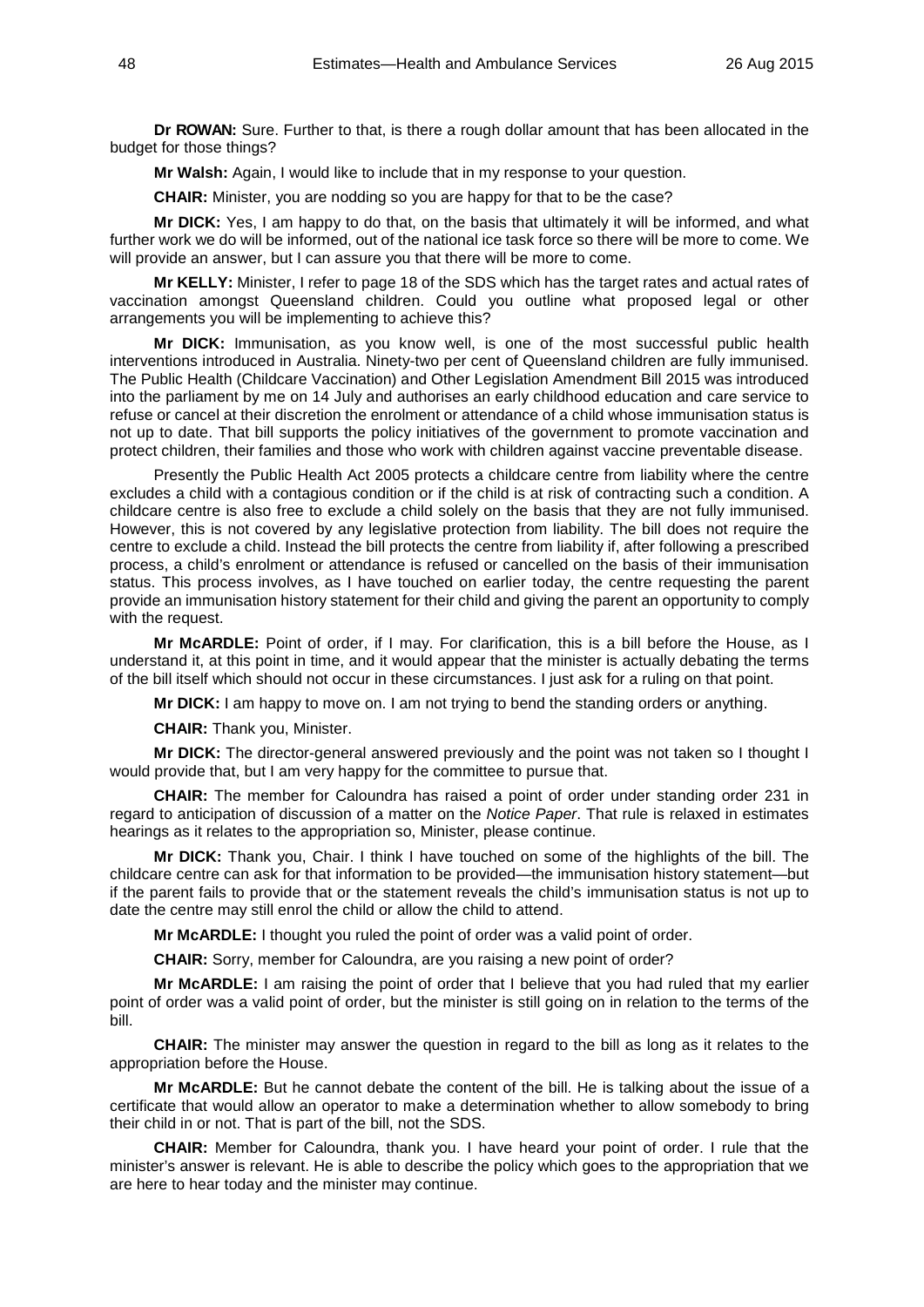**Mr DICK:** That is fine. I have touched on the highlights of the bill. I thought you said on the point of order that the standing orders relaxed that rule on anticipating debate for the purposes of examination of budget appropriations, provided it is relevant.

**CHAIR:** Correct.

**Mr DICK:** That is fine. That is why I continued, but I am happy to move on.

**Mr KELLY:** Thank you for taking immunisation so seriously. It is not something that we can ever relax on. Following up that question, I notice that on page 7 of the SDS an internal allocation of \$2.7 million will be made to support implementation. Could you advise the committee on how those funds will be spent?

**Mr DICK:** Thanks, member for Greenslopes. In the Queensland budget for 2015 the Service Delivery Statement for Queensland Health provides for an internal reallocation of \$2.7 million over three years—we have had that discussed earlier—including \$1.1 million in 2015-16 to implement the legislation. Part of that money will be to support some targeted advertising around vaccination.

There is a lot of discussion about this government repealing or throwing out things that were done previously. Well, things that were bad and were not good for Queensland, things where we promised to repeal, we have, but things like the advertising campaign for vaccination, including for adults, have been continued by this government. I was very happy to continue that. I thought it was a sensible initiative of the previous government, so that allegation does not hold water. When there are good things that have been done—the mental health plan—we are going to continue those sorts of things. We are going to put targeted money into advertising around vaccination. There will be several goals around that advertising, but I think an important goal is to use the passage of the legislation to cement social norms around vaccination—that it is a very important part of our public health system and it is something that all parents in particular should take very seriously.

A message we want to get out is that if you vaccinate your child in time you will have nothing to worry about, both in terms of child care and in terms of their health. One of the challenges with social media in recent years is that it has become a source of misinformation around vaccination, but social media cuts both ways. The Light for Riley phenomenon on social media has been an incredible campaign that has been led by the family of Riley Hughes, a little baby boy who died from whooping cough at just 32 days old. Over 75,000 Australians have signed up to support the Facebook page and to emphasise the importance of vaccination. I know that Riley's family are very passionate about championing the issue of vaccination across Australia. We want to support their message and, more broadly, get credible information into the public realm. We will be looking at a range of different media like TV and digital, YouTube, social media and so on.

The other aspect of the implementation will be spent supporting childcare centres to understand their new powers and protections so they can support vaccination. We will be working with the department of education. I have spoken personally with the education minister. We are working closely on this to develop some printed and electronic materials to provide to childcare centres so they have got information, information they can give to parents, which I think will be a very important point of contact. We will be working through childcare industry forums as well. We will also be providing a service to answer inquiries from childcare centres so that kindergartens, outside-school-hours-care centres and other entities that are covered by the legislation can contact us and get the information they need.

**Mr KELLY:** Thank you. With reference to page 18 again of the SDS, is the government pursuing any other strategies to raise the level of vaccination rates in Queensland?

**Mr DICK:** Thank you, member for Greenslopes. Today, just this morning, I announced a new vaccination drive, the Drive to 95, to achieve 95 per cent immunisation among young Queenslanders. Currently in Queensland 92.3 per cent of all children up to the age of five years are immunised. Some 92.3 per cent of children five years and under are vaccinated or immunised, but that is below the national state target of 95 per cent. Our estimate is that there are 35,000 children under five in Queensland who are either not vaccinated or behind schedule. With the federal budget changes, if they do not get vaccinated by 1 January those families may lose access to family tax benefit, so we want to help families get ready for those changes. This program means that the department will contact the parents of every five-year-old child in Queensland who is not up to date with their vaccinations using the 13HEALTH call centre. Families will be offered a referral to their local GP or to vaccination clinics to assist them to get up to date by 1 January 2016. We will be increasing vaccination clinics to ensure there is a greater capacity to help kids get vaccinated.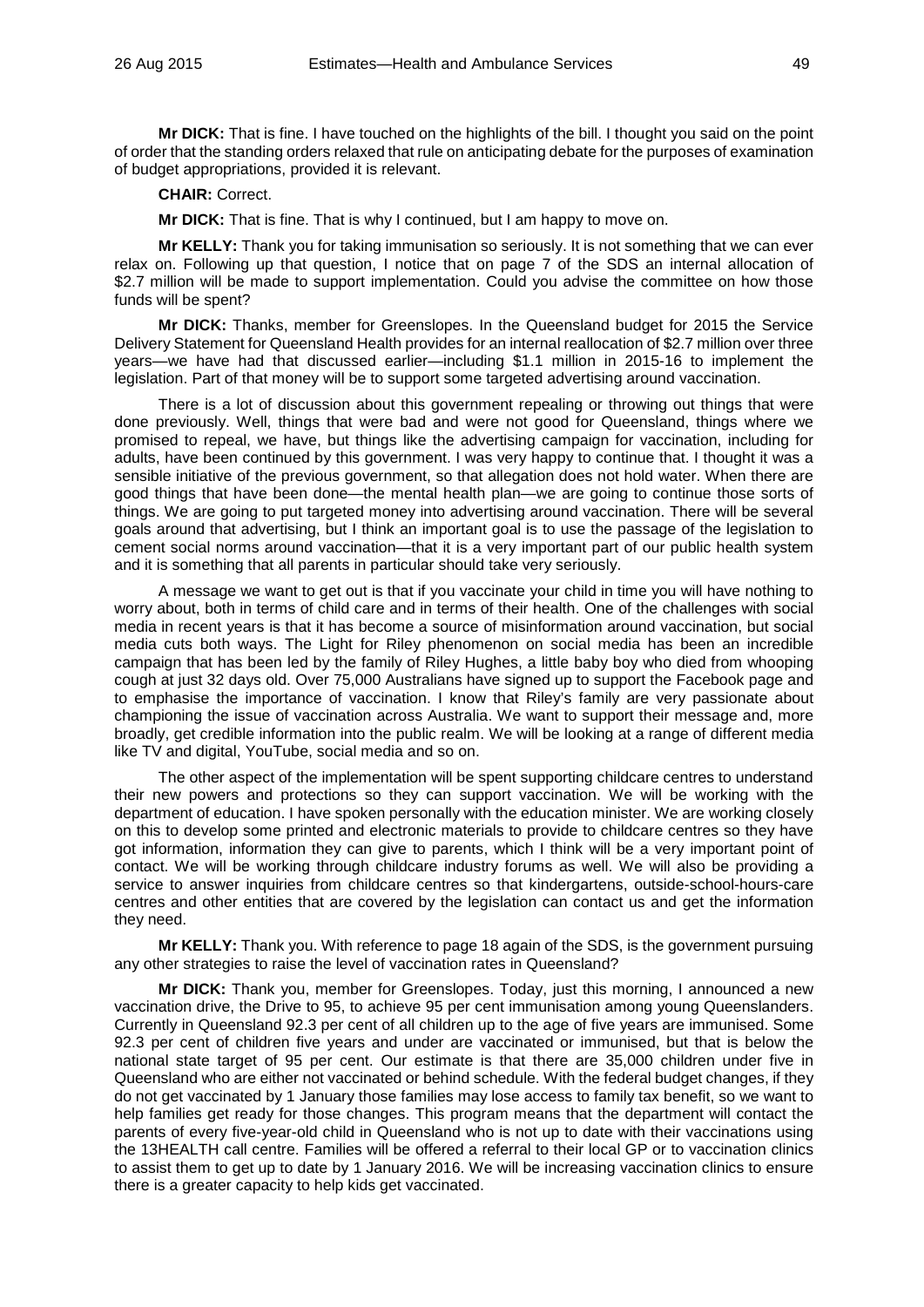We want to ensure that we get the maximum health benefits that come from vaccination out in the community. It is government being proactive, reaching out into the community, using that very important call centre that provides important health information to the community, using that to do outbound calls from 1 October. We are going to go through our data to make sure that our data is up to date and then from 1 October we will start the outbound calls. There will, of course, be people trained in that. We have a range of staff at the 13HEALTH centre who are experienced in providing health information so they will reach out to the community, connecting with GPs and vaccination clinics, to help the Drive to 95. I think it will be an important public health issue for our children in Queensland.

**Mr HARPER:** Minister, I refer you to page 16 of the SDS which outlines performance for mental health services. I understand that a range of services are delivered through a range of non-government organisations. Would workers in those organisations be the beneficiaries of the national partnership on pay equity?

**Mr DICK:** Thanks, member for Thuringowa. It is something that is not talked about very much, but the workers and employees in those important service delivery organisations need our support. One of the important reforms of the last federal Labor government, delivered through the states, was the national partnership on pay equity. That national partnership emerged from a decision of Fair Work Australia. It was handed down on 1 February 2012. That decision granted an equal remuneration order for the social and community services sector, workers and staff members who had historically been underpaid compared to their comparatives in other industries. The Commonwealth's commitment was providing funding for its share of the wage increases for in-scope programs funded through existing national specific purpose payments and national partnership agreements. It has principally had an effect on disability organisations. However, it also provided salary supplementation to organisations providing services under the National Partnership Agreement on National Mental Health Reform.

The type of services, and number of organisations, that were affected in the previous years leading up to this budget were: in 2012-13, around seven organisations were delivering housing and support packages under the national partnership agreement on mental health—these continued into 2014-15; in 2013-14, 22 organisations were funded to deliver on all service types under the NPA housing and support packages, the Mackay Transitional Recovery Service from 1 July 2013 and personalised support services from December 2013 and they continued into 2014-15; and in 2014-15, 26 organisations were funded to deliver on all service types under the NPA on mental health and I expect a similar number will be the beneficiary in this financial year. This is an important way to supplement and support wages for those important employees in the mental health sector.

**Mr HARPER:** Minister, could you please outline how funds have been and will be allocated to those organisations?

**Mr DICK:** Regrettably, member for Thuringowa, there appears to have been some problems in getting this funding out. I am advised that the national partnership agreement on pay equity was signed by the Prime Minister on 18 July 2013, but it was not signed by then Queensland premier Newman until 14 months later, on 10 September 2014. The delay in signing meant there had to be retrospective payments, so the Commonwealth paid Queensland the 2012-13 supplementation of \$308,630 in October 2014 shortly after the NPA pay equity agreement was signed. This was money to top up organisations for services that were meant to be provided under the mental health reform NPA in the 2012-13 year.

Out of that \$308,630 payment, I am advised only \$8,040 was actually paid to organisations for 2012-13 activity. That is because Queensland significantly underperformed against its estimated activity for 2012-13 in terms of actual service delivery. Then in the 2013-14 payment we had an allocation from the Commonwealth of over \$1 million—\$1,054,760—yet Queensland Health only paid \$350,480, about one-third of that, to the organisations, so we had an underspend of \$704,280. The 2014-15 payment was an allocation of \$1,308,200. Queensland Health paid only \$717,625 to the organisations, so there was an underspend of \$590,357. So now the Queensland government receives less money in future years to offset this and Queensland organisations miss out. What is worse, we have had fewer services out on the ground. This is what happens in mental health if you have a minister who does not pay attention. Mental health is often overlooked and so often it is the first place to go backwards if you have a minister who is not hands on and who is hands off and, as I have said previously, is not exercising the due care and diligence that you expect ministers to carry out. Thankfully, we are focused on it now. I have asked the deputy to focus on it and remain focused on it. I think 2015-16 will be the first financial year that Queensland Health actually spends the whole entitlement that those service providers are entitled to under the national partnership agreement.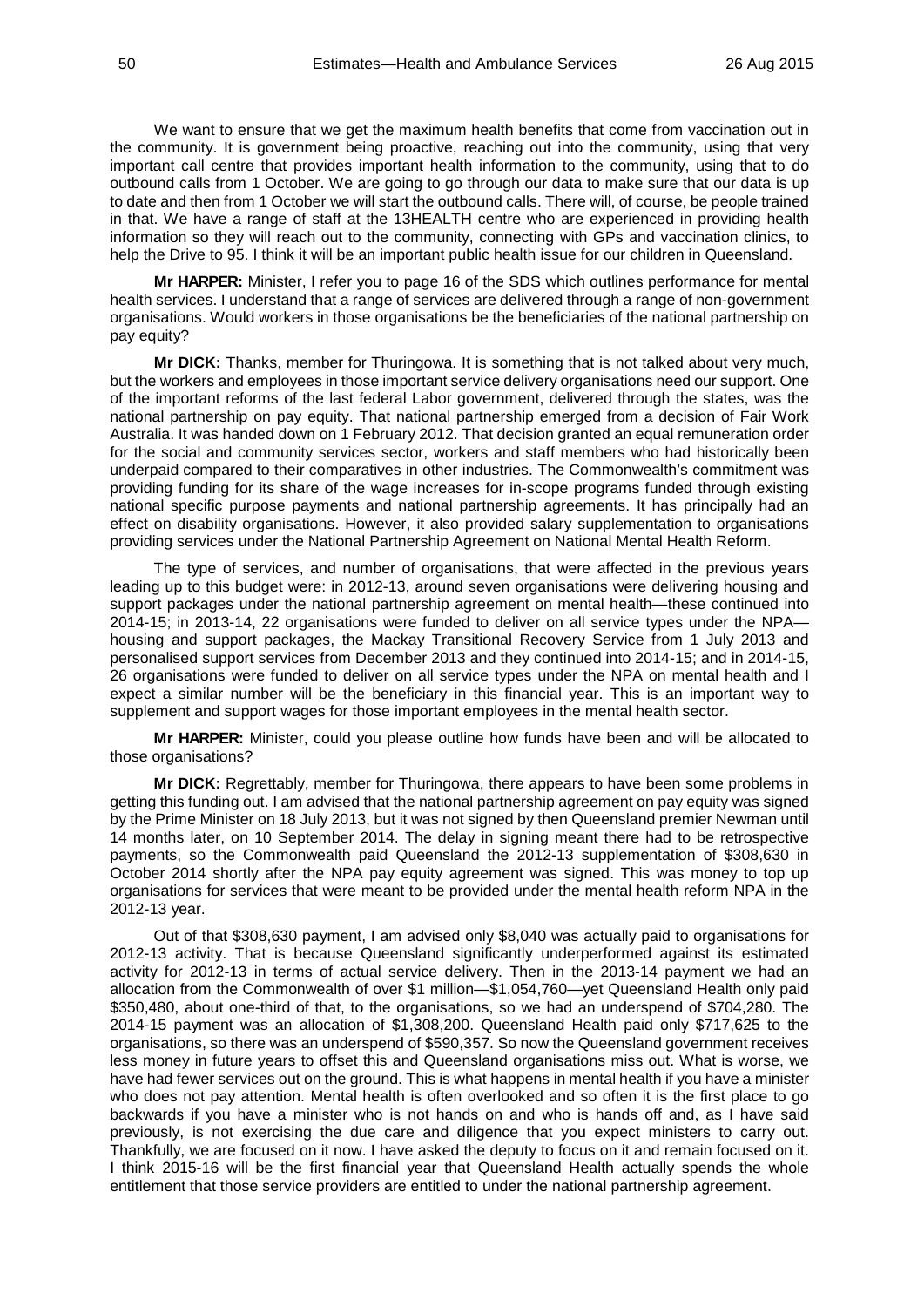**Mr KELLY:** Thank you, Chair. Minister, I refer to page 34 of the SDS. I note that Queensland Health Corporate and Clinical Support has the role of managing statewide industrial relations. Can the minister outline if any changes are planned to occur in this area?

**Mr DICK:** Queensland Health is one of our state's great institutions with a proud history of delivering quality health care whenever and wherever it is needed. Like so many Queenslanders, I grew up believing our public hospital system was among the best in the world. I and my family have strong personal and positive experiences of it. The LNP treatment of our senior doctors, forcing them onto, as I said earlier, their Work Choices style individual contracts was a significant shock to the community and to those doctors, and was felt much more broadly in the community as an unnecessary attack on working conditions. In a submission last year to the state government, the Australian Salaried Medical Officers' Federation Queensland indicated that over 70 senior doctors had resigned outright from Queensland's public hospitals as a direct result of the introduction of the Newman government's contracts.

Our government has restored the protections all government employees enjoy and moved quickly to rebuild the working relationship between those charged with managing the health system and those entrusted with the care of its patients, including senior doctors. As a government, we have restored fairness and independence in our industrial relations legislation, we have restored the right of Queensland doctors to bargain collectively, we have abolished statutory contracts that were forced onto doctors and we have allowed doctors the dignity of access to unfair dismissal laws. Doctors will now be able to do what they do best—that is, look after the people of Queensland without the constant threat of unilateral employment condition changes. We are committed to moving forward with our state's medical profession and to put the LNP debacle of doctors' contracts behind us.

**Mr KELLY:** Still on industrial relations, I note on page 32 there is reference to discussions with medical officers. Is there any outcome from those discussions?

**Mr DICK:** I can advise the committee that the government has reached in-principle agreement with the doctors' main bargaining bodies, the Australian Salaried Medical Officers' Federation Queensland as well as Together Queensland, about a new enterprise agreement. Under the proposed new certified agreement, doctors working in public hospitals will receive a wage rise of 2.5 per cent per annum for each of the next three years. The agreement allows for improved professional development for junior doctors, as well as a motor vehicle allowance for part-time doctors. We have had 15 meetings with representatives from ASMOFQ and Together Queensland. The spirit of those meetings has been cooperative and productive. I thank those organisations for the way that they have worked in good faith with the government. I thank our departmental staff in industrial relations who have worked very diligently on working forward on these complex issues and reaching agreement.

Doctors will shortly have the opportunity to vote on the offer, an offer that, combined with recent changes to legislation, delivers on our government's commitment to protect our doctors and partner with them to restore confidence in our health system. We want to send a clear signal to our workforce that we value them and their work. We will have differences from time to time with unions, but the important thing is that we keep consulting and that we keep talking to one another. As a government, we are committed to quality health care for Queenslanders. It is a commitment we share with our doctors and front-line staff and paramedics, in particular, amongst so many others in our health system. It is a commitment that we will deliver together.

There is still a ballot to be held and I am very respectful of that process that needs to be completed. I am proud of the way that the department has gone about delivering this significant positive change and I thank the officers, who I know personally have worked very hard to resolve issues in dispute between the representatives of doctors and the government to try to work through these things in good faith. That has been the characteristic of these negotiations: good faith, fairness and openness in our dealings with one another.

**Mr KELLY:** Going back to page 34 of the SDS, I am interested in hearing about developments in industrial relations for other professions. Could you please update the committee on the progress of the dental technicians and health professionals' agreement and any budgetary impacts?

**Mr DICK:** I am delighted to advise the committee today that the department has offered health practitioners and dental officers a 2.5 per cent pay rise and an extension of professional development entitlements as part of a new pay deal. As a government, we are committed to restoring fairness for our workforce and rebuilding the relationship with our people, which the previous government damaged through its ideological approach. The negotiations for a new agreement for health practitioners and dental officers began last year and were referred to arbitration when the parties could not agree.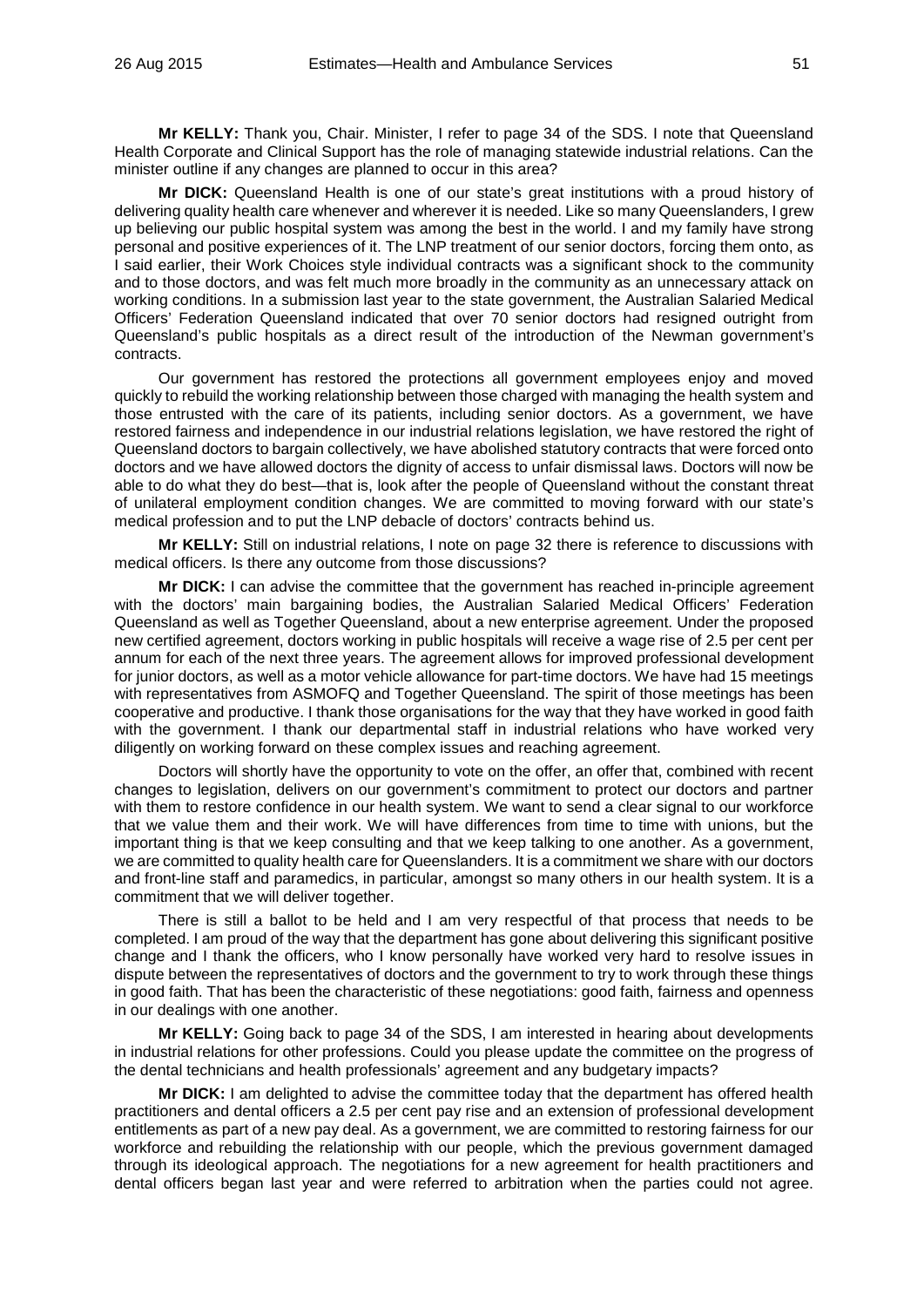Following the election in January, we restarted meetings with the relevant unions and these negotiations, I can say, were very productive and collaborative. We have now avoided expensive and antagonistic arbitration and, instead, have come up with a collaborative solution.

I advise the committee of the key elements, which include: a 2.5 per cent wage increase for health practitioners, effective from 17 October 2014, with a further 2.5 per cent increase from 17 October 2015; and a 2.5 per cent wage increase for dental officers, effective from 17 October 2015. The offer also includes an extension of the professional development entitlements to temporary staff and an increase to the current professional development allowances paid to health practitioners and dental officers, based on the proposed 2.5 per cent wage increases from 17 October 2014 and 17 October 2015. The cost has been factored into the existing budget and amounts to around \$94.158 million over the life of the agreement. It is a significant offer and I thank the parties for the way they have engaged in good faith again with that process.

**CHAIR:** Thank you, Minister. I call the member for Caloundra.

**Mr McARDLE:** My question is to the director-general. It has been 98 days since the House passed a motion requesting the elective surgery wait-time guarantee be put back in place and 82 days since low-level birthing services be put in place in Charters Towers, Yarrabah, Mossman and Cloncurry. Can you advise what steps have been taken by the Department of Health to comply with the parliament's resolutions?

**Mr Walsh:** In relation to birthing services, as you would know, the department has recently re-established birthing services at Beaudesert and Cooktown. As you have heard today in a previous question, Ingham has also been funded for the re-establishment of birthing services. The services in terms of Yarrabah, Mossman, Cloncurry and Charters Towers are actually under consideration. When you actually have to ensure that the service is safe—

**Mr McARDLE:** What does the word 'consideration' mean in the context of the motion agreed to by the House and by the government, as well?

**Mr Walsh:** If the services are safe to be provided—in other words, that there are no risks that cannot be mitigated and dealt with from a clinical perspective for the provision of those services, then they can be established and operated at the service.

**Mr McARDLE:** Let us get a time line. It has now been 82 days. What is your time line to determine if it can be achieved? You have Beaudesert, Cooktown and Ingham. You have precedent there to look back on past history. At what point in time will you say that Queensland Health should have the idea of it going ahead or not going ahead?

**Mr Walsh:** I think the issue here is that it should be established when it is safe.

**Mr DICK:** That is what I said.

**Mr Walsh:** To put in an artificial time line of when it will operate means that you are imposing potential risk to people, because it may not be safe on that time line. The issue is that the services will operate when it is safe, when we have people in place to be able to deliver them in the models of care and the surrounding support services that exist for that location. In all of these locations, we are looking at ensuring that it is actually low-risk births that can be provided—

**Mr McARDLE:** That is the motion.

**Mr Walsh:**—at those locations. Being able to ensure that we can assess the risk associated with a person's pregnancy to provide the antenatal and postnatal care that surrounds that and the staff that are available, trained and delivered to be able to—

**Mr McARDLE:** Of course. It was done in Beaudesert and Cooktown, so there are no qualms about that. Who is doing the consideration? Who in the department or which subsection of the department is doing that consideration?

**Mr Walsh:** The work to look at whether a service should be established and operating is done by the newly established Clinical Excellence Division within the department—

**Mr McARDLE:** Are they here today?

**Mr Walsh:** That division previously did not exist in the organisation.

**Mr McARDLE:** They are not here today? They are not here today, are they?

**Mr Walsh:** As you are aware, that new organisational structure came into place, as has previously been stated, in early August. They are the ones looking at the clinical safety and quality issues of ensuring whether or not a service can be operating in relation to a service.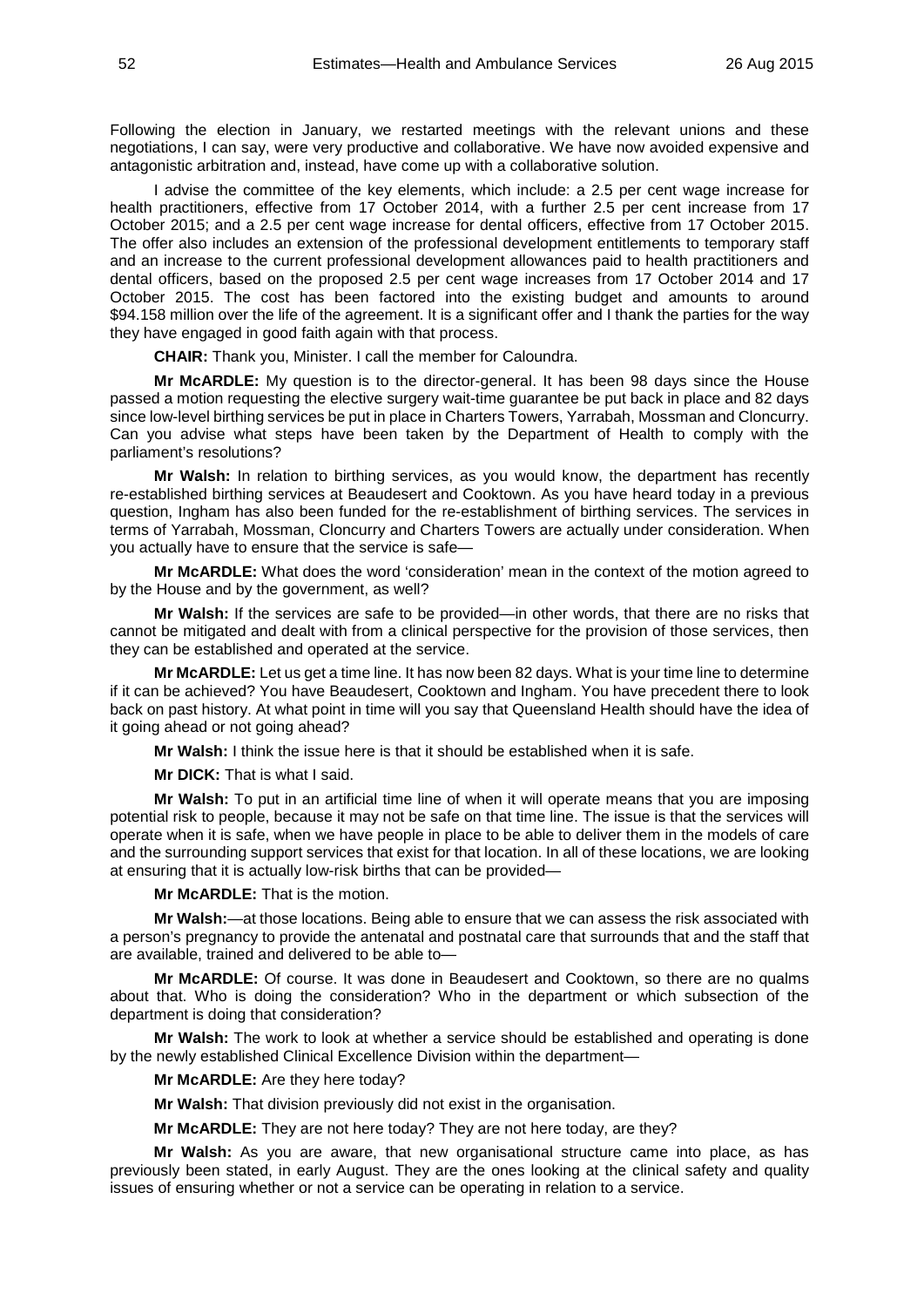**Mr McARDLE:** Are they here today? Is anybody from that division here in the chamber today? I request the minister—

**Mr Walsh:** I am not sure I understood the question about who is actually in the chamber. I do not—

**Mr McARDLE:** You have said that the Clinical Excellence Division is looking at this. If somebody is here to whom I can put the question directly, I will ask the minister if I can actually ask that person the question. If there is somebody here outside—

**Mr Walsh:** You can ask any question.

**Mr DICK:** You can ask the director-general or you can ask me. That is who you can ask. If we want someone else to answer it, we will ask them to answer it.

**Mr McARDLE:** If the division is looking after this, all I need to know is whether there is somebody here in the chamber today who could directly tell me—

**Mr DICK:** It is the minister and the director-general.

**Mr McARDLE:**—what they are actually doing?

**CHAIR:** Member for Caloundra, the question is not relevant to the appropriation. Can you put a question relevant to the appropriation?

**Mr McARDLE:** It is.

**CHAIR:** You are asking if particular people are here today. How is that relevant to the appropriation before the committee?

**Mr McARDLE:** Because the director-general cannot give me the answers that I want, so I was going to ask the minister if there was somebody in the chamber today I could ask the question of.

**CHAIR:** Member for Caloundra, you can certainly ask the minister and the director-general who are present here today.

**Mr DICK:** We are happy to answer the questions.

**Mr Walsh:** First of all, can I say that I believe I have answered your question in relation to birthing services—

**Mr McARDLE:** I do not think you have at all.

**Mr Walsh:**—in terms of what 'consideration' means.

**Mr McARDLE:** I can guarantee you have not.

**Mr Walsh:** It means that we are ensuring that the services can be provided safely—

**Mr McARDLE:** But you cannot tell me—

**CHAIR:** Member for Caloundra, with respect, this morning I spoke to you about interjecting. After everyone here has been polite enough to let you ask your question without constant interjections, I think it would be polite and appropriate that you allow the director-general or the minister or whomever is answering to respond to the question that you asked. It is obviously important enough for you to ask it; please allow them to respond.

**Mr Walsh:** In response to 'When will the services operate?', when it is safe for those services to operate. When all of the factors that need to be in place to ensure that they are safe, that assessments can be made, that the clinical services can be delivered, that responses and risks can be mitigated, that is when they will operate. I do not understand when you say that a service is going to be in a particular time frame.

**Mr McARDLE:** I asked you whether you could indicate a point in time when the department could decide if it was safe. Will it take you two years or 18 months? That is not an unreasonable question given the background of Beaudesert, Cooktown and Ingham. You have the precedent there. You know the demographics. You know the population. You know the population of women who are able to give birth at a given point in time. You are able to indicate quite clearly the clinical requirements for this to happen. There must be a time line you have in place. It would not be open ended, would it?

**Mr Walsh:** Every clinical service is unique to that location. The issues facing Charters Towers are different from the issues facing Cooktown, Ingham, Beaudesert or Yarrabah. Therefore, they are unique and are looked at individually in relation to how the service can operate, what distance exists in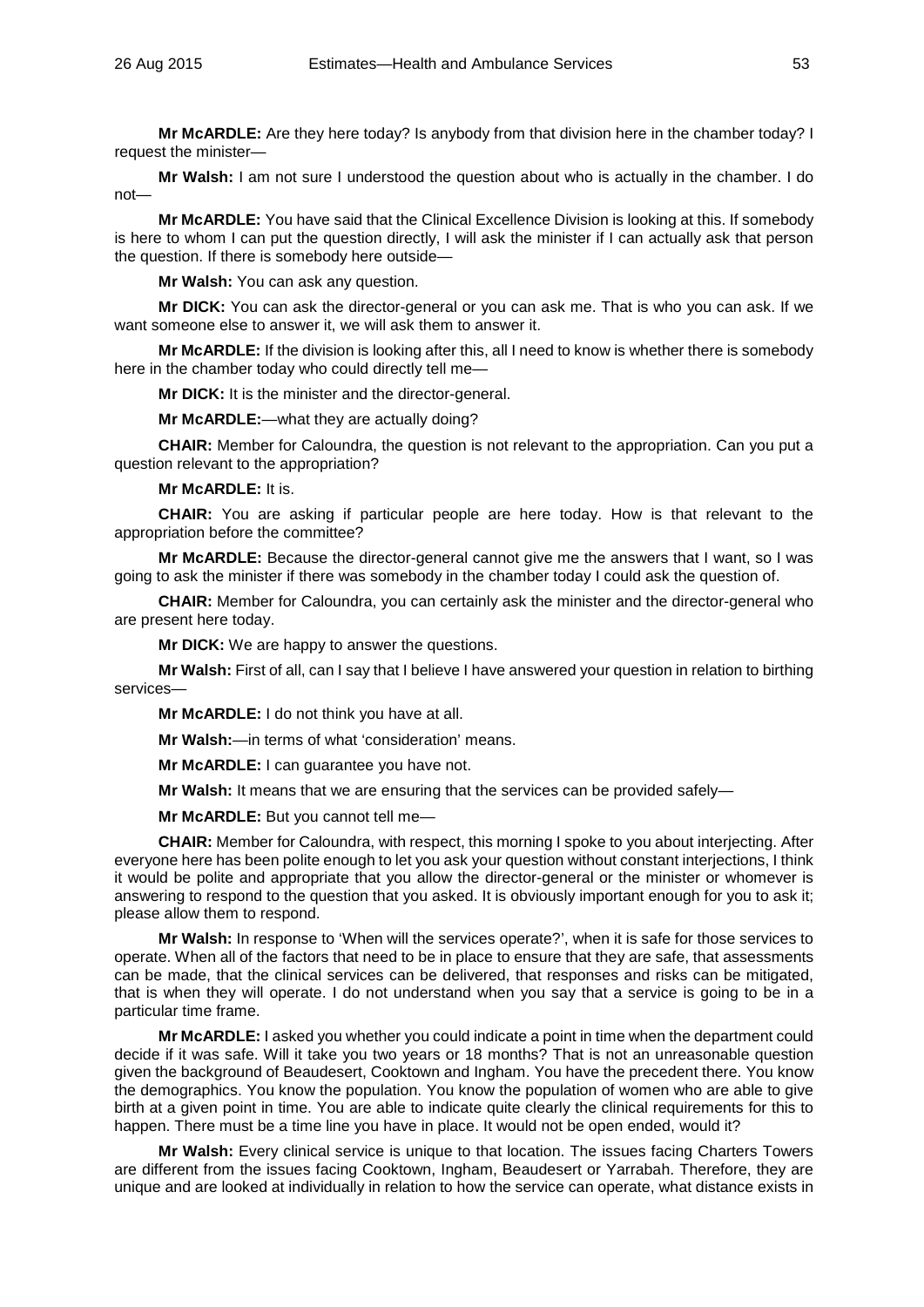relation to surrounding services and what other specialists need to be in place, recruited or additional, in order to achieve the service. Yes, all of those factors are looked at to ensure that when the service is safe to operate it will operate.

**Mr McARDLE:** Regrettably, you cannot give any indication of when that might happen?

**Mr Walsh:** The time frames are when it is safe to operate it.

**Mr McARDLE:** All right. As the surgery wait-time guarantee was passed 98 days ago by the House, has that progressed at all?

**Mr Walsh:** In terms of the wait-time—

**Mr DICK:** On a point of order, Chair. This has very little to do with the budget and, in any event, the member for Caloundra knows that a motion passed by the parliament is not binding on the executive. We have had a debate on that. The government's position is clear. If the member wants to ask me as a member of the executive about both of those motions, I am very happy to answer them, but the executive is responsible for the administration of departments of state. That is what I do every day for a living. If the member wants to ask me about the status of those motions, I am very happy to do that, but it is going in the back door to ask public servants directly about matters not binding on the executive to implement, as important as they are.

**CHAIR:** Thank you, Minister. Member for Caloundra, the minister is correct. I ask that if you are to pose such questions you pose them to the minister and not the director-general.

**Mr McARDLE:** Director-General, were you given instructions to put in place the notice of motion of 19 May 2015 reinstating the elective surgery wait-time guarantee as a consequence of the House passing that motion?

**Mr DICK:** On a point of order, the member is misrepresenting the motion. The motion did not say 'the' elective wait-time guarantee; the motion said 'an' elective wait-time guarantee. That is precisely what the government has done—99.9 per cent for category 1 and 99.9 per cent for category 3. We are delivering elective surgery to Queenslanders. That is what it says, and the member should not misrepresent the motion.

**Mr McARDLE:** On a point of order, that is not right at all and the minister knows that.

**Mr DICK:** That is not what the motion says. Read out the motion, then.

**Mr McARDLE:** The minister has no right to answer the question under standing orders. The question was very clear: has the director-general received instructions from the minister to implement the motion passed by the House on 19 May 2015? Yes or no?

**CHAIR:** Again, member for Caloundra, I ruled earlier that that is a matter for government. If you want to ask a question about a motion decided in the House, I ask that you ask the minister.

**Mr McARDLE:** It is not about the motion; it is about the operation of the motion. The motion is quite clear.

**CHAIR:** Perhaps the member could ask the minister whether he gave instructions, but ask the questions of the minister.

**Mr McARDLE:** No.

**Mr DICKSON:** He's covering it up.

**Mr McARDLE:** This is ludicrous.

**CHAIR:** I'm sorry, point of order—

**Mr DICK:** It is a non-binding motion, member for Buderim. You know that. Stop misrepresenting.

**CHAIR:** Order! I called order.

**Mr McARDLE:** Is it going to be simply a massive hide in regard to the motion of the House? Is the House of no consequence?

**CHAIR:** Member for Caloundra –

**Mr McARDLE:** Is the House of no consequence? That is the point.

**CHAIR:** Member for Caloundra, I am speaking. It has nothing to do with hiding, and I do not appreciate your language. It has to do with you not asking the question of the appropriate person who is present, and that is the minister. The issue is not the orders before the House. I have made a ruling. If the member is asking about the motion, please move on.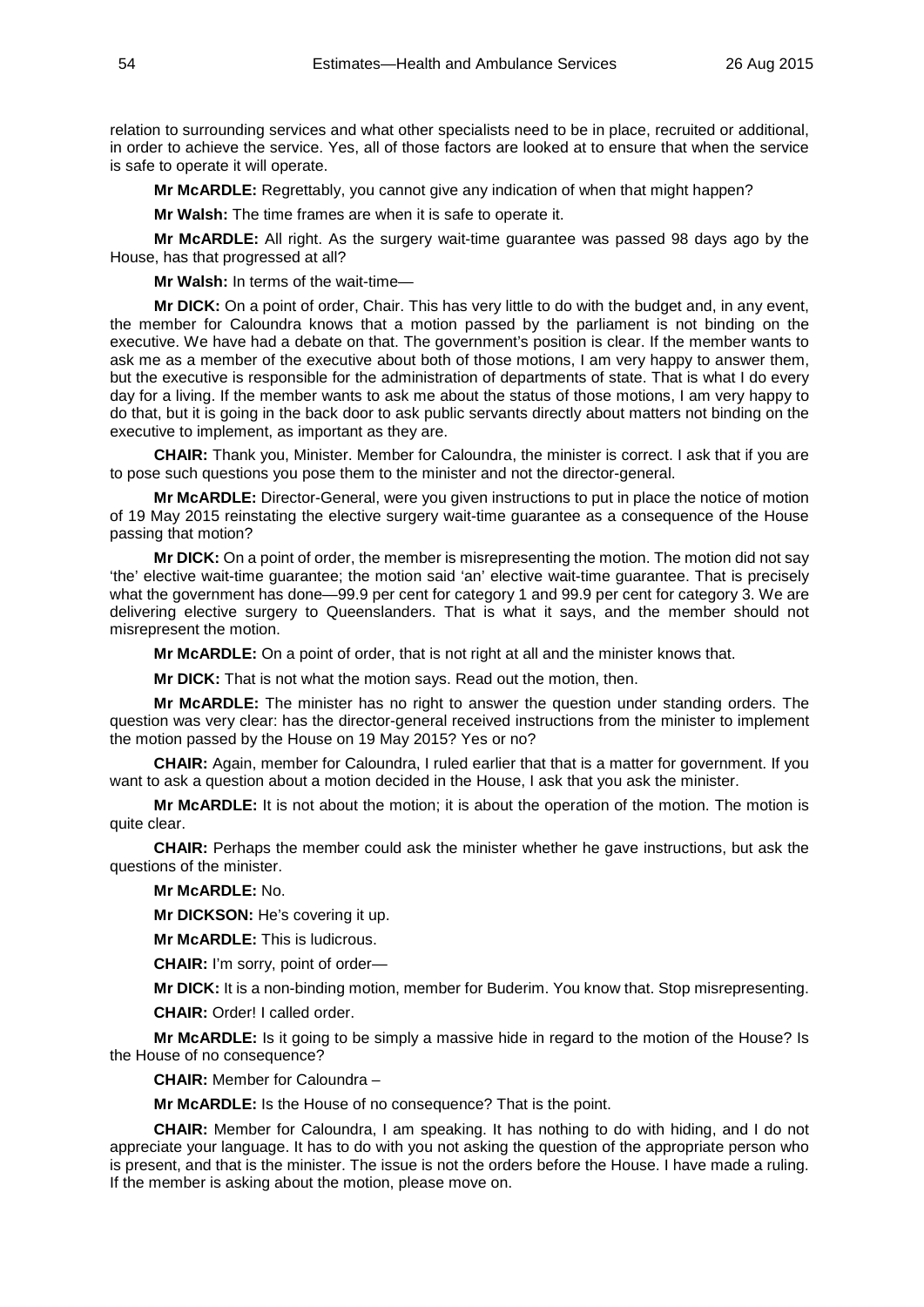**Mr McARDLE:** That is a legitimate question to ask the director-general, given this motion. There is nothing wrong with my asking if the director-general received instructions from the minister to put in place the motion. He is the head of the department and he would be the one person who would receive the directions. He can answer that question 'yes' or 'no'. It is the operation of the motion; it is not about the motion, per se.

**CHAIR:** As I understand, the motion is not binding; it is a decision for government. I have made a ruling in regard to that. If you wish to ask questions in regard to the motion, which is not binding, it is a matter for the minister to answer and not the director-general. I have clearly made a ruling, and if you wish to dissent from that ruling I ask you to tell me now.

**Mr McARDLE:** I am not going to dissent from the ruling.

**CHAIR:** Then I ask that you move on from the line of questioning or direct it to the appropriate person.

**Mr McARDLE:** He will not answer the question.

**CHAIR:** Member for Caloundra, I have a two-year-old and a four-year-old at home. I have endless patience. But I am saying to you: please stop interjecting and allow other people here—both me as chair and the minister or whoever is answering the question—adequate time to respond to your questions.

**Mr McARDLE:** I will move on. The point has been made. I ask Professor Frank Gannon, the director and CEO of QIMR, to come to the table, please. I have often heard the phrase 'if you think research is expensive, try disease'. You are head of one of the most important bodies in this state in regard to medical research. We are perhaps the first nation in the South-East Asian region in regard to clinical excellence across the region. Can you outline where we should be heading in regard to medical research so that we best encapsulate the universities, the research and the PhD students moving forward and where funding should be put to capitalise on the best outcomes clinically and also in the South-East Asian region? It is a lengthy question.

**Professor Gannon:** A lengthy question that could get a lengthy answer, so I had better be careful with myself. QIMR Berghofer—it has been in existence for 70 years now; this is its 70th birthday—is proudly part of Queensland Health's efforts to ensure the community has better health care generally. As a point of information, the funding we get from Queensland Health represents 17.5 per cent of our total expenditure, so we leverage the \$18.9 million that we gratefully receive from Queensland Health to over \$100 million through our efforts to attract external funding. In doing so, it is precisely to address the general point the honourable member makes. We are a medical research institute, not a research institute, and we are very clear in our minds that that means that our work must have an impact on the medical practice and on the medical wellbeing of people generally through avoidance. In doing so, we have stressed in our presentations at various stages the need to ensure that our work gets translated. 'Translation' is a word that was not around when we started. It is not a word that is in our title, but it is what we do every day.

The translation that we are involved in is perhaps best looked at by the outputs and the areas. A significant event in the last year was receiving certification from the TGA for our cellular therapy unit at QIMR Berghofer, and that has opened the way for greater clinical trials in areas of direct relevance to the public. In fact, in putting together the data for a meeting like this, it is intriguing that we are currently involved in 55 clinical trials. Five of those are new internally, 13 are ongoing internally and 37 are with individual groups outside. Very often you have a clinical research organisation that organises a trial in which we would be involved. These are in areas of direct importance, particularly cancer but also malaria and other areas that I will not have the time to go into. Those are two major ones.

In the cancer area we are having a direct impact on the disease burden. In leukaemia, our clinical trials are directed towards reducing the very high incidence of bad outcomes from grafts versus hosts in leukaemias. More generally, we have fantastic work going on in immunotherapy. I think immunotherapy is a word that will be on everyone's lips, because Jimmy Carter spoke about immunotherapy when he got melanoma and secondaries, and his secondaries are in glioblastoma in the brain. We also have clinical trials ongoing in glioblastomas, which are obviously a very severe disease which hits many people including those in this room and their families. The glioblastoma trial is now at phase 2, where we have taken our understanding of the immune system and how to stimulate it, to bring that to get patients' bloods, stimulate them in our facility, the Q-Gen facility to which I referred, and get them back into patients. In those areas we are having a very direct impact on reducing the burden.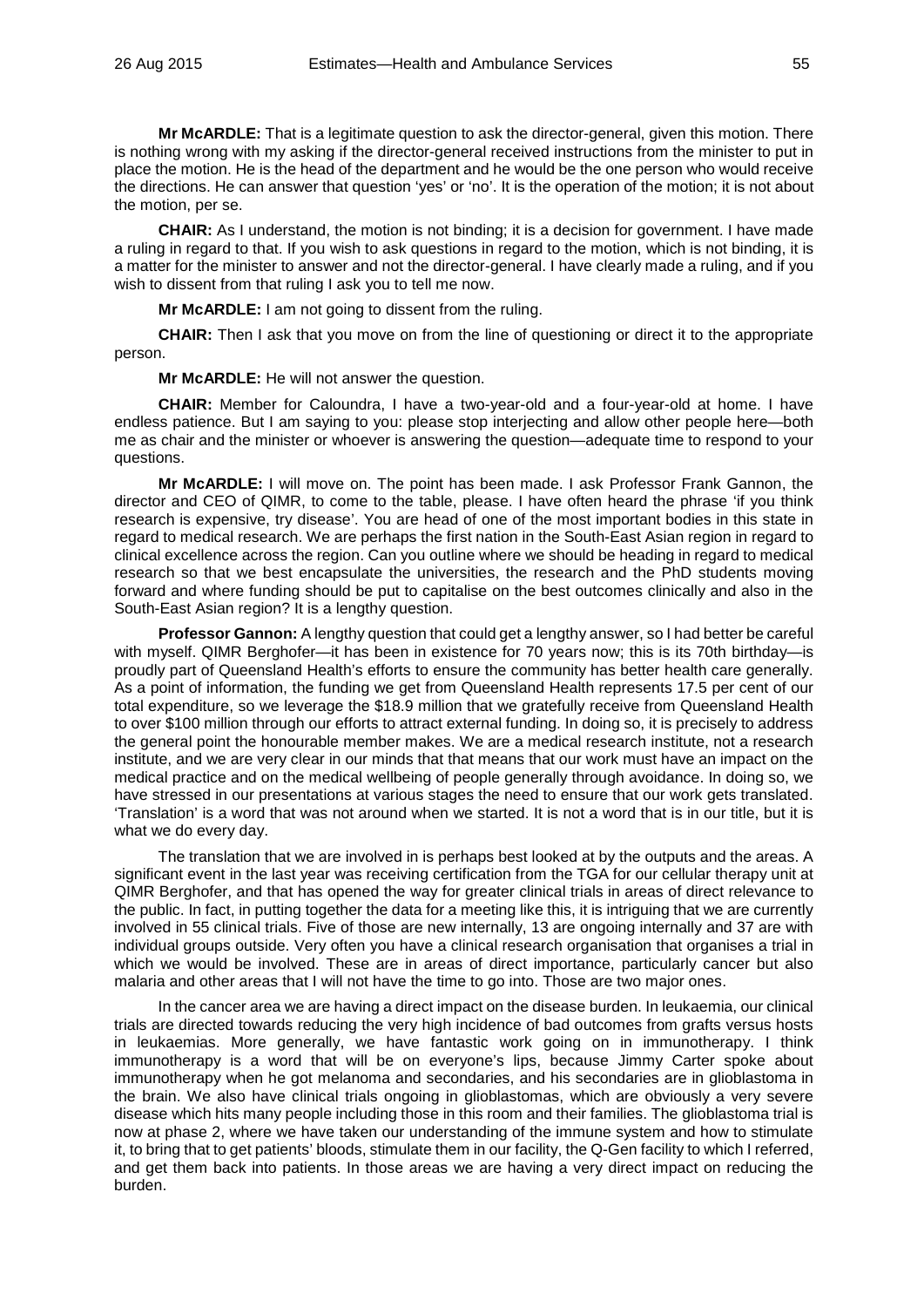Also in the area of malaria we are the go-to location for the Bill and Melinda Gates Foundation through MMV in Switzerland to carry out clinical trials with newest drugs that will alleviate disease, which is not our disease here but which is our responsibility and our responsibility to our neighbours. With climate changes and polar movements of disease, it could one day be our problem. We are working very heavily on that with, I think, 15 trials in that area. They bring the trials to us because we are the right place. The member did ask about the relevance, and I think this illustrates some of the relevant areas.

Another area which is very relevant to the burden of disease is dementia, depression and other mental health areas. We have been silently and quietly working on that. We are not usually shouted as being the leaders in this area and we do not shout about it until we have something that is factual and well based. The basis of being able to shout now is that there was a national competition for funding in the area of dementia organised by the National Health and Medical Research Council. We were the one in Queensland, of five total in Australia, that got significant funds to work on dementia—\$6.4 million. That is major funding, recognising what we have been doing all the more.

In terms of where the funding should go, there are two aspects to this. It is easy to think of disease end points, but we will not get there without the people. The biggest challenge we have now is the structure of our scientific community. Funding for scientists, those carrying out the work, is very precarious. In fact, I often liken it to the funding for a politician. Every few years you go up again, you get tried and, rightly or wrongly, change happens.

**Mr DICK:** I can assure you the funding stops sometimes, too!

**Professor Gannon:** You can understand our common shared interest. Those were the leaders. We are carrying out those trials to which I was referring on what we call 'soft money'. They get five years of a contract and then they have to reapply. There are very harsh conditions of funding in the NHMRC—10 per cent success rates for some funding areas, particularly those that affect the post docs and the teams. Wherever we can, we will have to shift our emphasis to ensure we have the right teams that are doing the right work and can continue to do so.

**Mr McARDLE:** Thank you very much. Much appreciated.

**Dr ROWAN:** I refer the director-general to Labor's previous very own triple-P program: the trifecta of the payroll fiasco, the fake Tahitian prince and the Patel saga. I refer to page 9 of the SDS where \$179 million is allocated to continue the statewide rollout of clinical and administration support systems and technology equipment replacements. I ask the director-general whether he will give a guarantee that there will be no other failed IT project and/or corporate system failures of the magnitude of Labor's previous failed payroll system?

**Mr Walsh:** I was asked previously today to give a guarantee. What I can guarantee is that everyone is working to ensure that the implementation of all initiatives, whether they be ICT or other initiatives, is successful and that we are implementing leading practice governance and implementation strategies to ensure that those people who are working very, very hard to ensure the success of the implementation of all the initiatives are supported with the policies, structures and procedures to ensure that their hard work and diligence will end in success. As I have talked about before with the committee, that is using the internationally recognised principles of managing successful programs and the PRINCE2 methodology. Both of those are publicly available to the committee in terms of applying the principles of ensuring a single point of accountability, clear governance structures and all the other elements that must go into a successful project. Yes, I can guarantee that everyone is working diligently to ensure the success of that and that the practices and processes we have in place to support that are the leading practice.

**CHAIR:** The committee will now adjourn for afternoon tea. The hearing will resume at 3.30 pm, when the committee will examine the estimates for the Queensland Ambulance Service.

## **Proceedings suspended from 3.00 pm to 3.31 pm**

**CHAIR:** Welcome back, Minister, and welcome, Commissioner Russell Bowles and officials from the Queensland Ambulance Service. I call the member for Caloundra.

**Mr McARDLE:** I would like to ask the commissioner some questions, if I may. I seek leave to table a document. I have a copy here for the commissioner as well.

**CHAIR:** There being no objection, leave is granted.

**Mr McARDLE:** Commissioner, the document is an ABC News report—therefore, it must be gospel. It refers to a document prepared by the National Coronial Information Service, or NCIS. That reference is located about two-thirds down the front page. It also refers to an intentional self-harm fact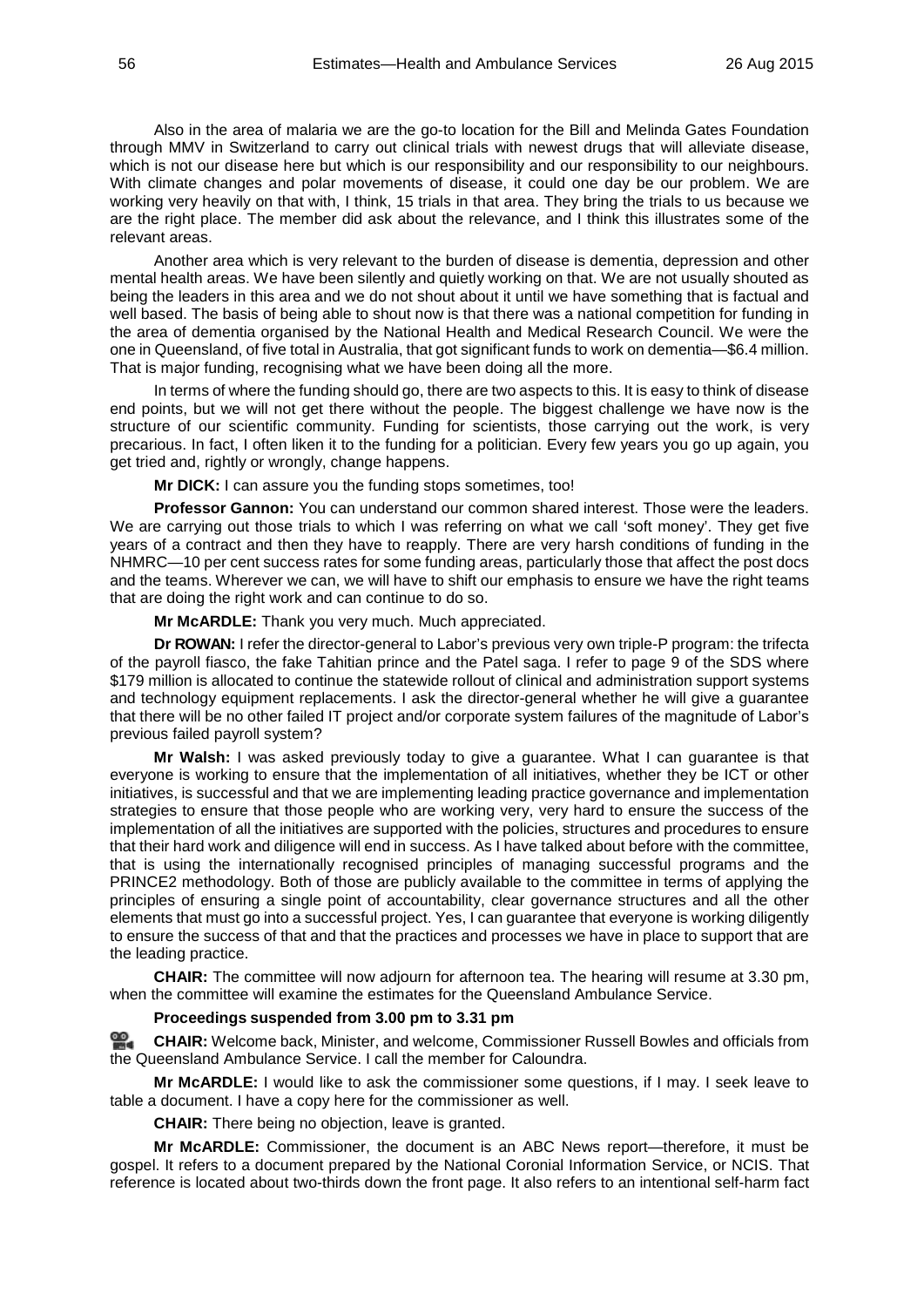sheet. The heading is quite clear. The article deals with the high suicide rate amongst emergency workers from PTSD. It says that between 2000 and 2012 there were 110 deaths involving police, paramedics and firefighters—26 of those were paramedics. It does not say, on my reading, that the suicide was as a direct result of working for the ambulance, but it implies a connection between PTSD and working for the ambulance and then taking what I would say is a very, very dramatic step for them and their family. Is there a record or a history of paramedics in this state taking their own lives?

**Commissioner Bowles:** The QAS is quite fortunate in this respect. Before I continue I should that one life lost through suicide in any workforce is a sad tragedy. For the last 23 or 24 years the Queensland Ambulance Service has had in place an employee support system called Priority One. It is a multilevel system that basically works around the fact that we have peers who are trained right throughout the state. So we have a network of peers and they are given initial training and then they are brought back. They are also mentored on an ongoing basis by a professional psychologist who we also contract to throughout the state and, as I say, it is a multitier system.

We have reviewed this system twice in the last 20 years. We reviewed it about 10 years ago just to see how well it was working, and either late the year before or early last year we reviewed the peer support services again. Professor Jane Shakespeare-Finch from the Queensland University of Technology, with Emeritus Professor Raphael—I think is their name; I will have to clarify that—from a notable Sydney university, also provided some oversight of the review. Basically this latest review found that our staff do have a tremendous ownership of the organisation, so they feel like they actually belong to the organisation and bond with the organisation. It also showed that they do have an in-built resilience.

In terms of numbers—and these are approximate numbers, but I think they are fairly close since 1991 the Queensland Ambulance Service has had approximately 11 suicides from staff. So in the last 24 and a bit years, there have been 11 suicides from our staff. I am led to believe by our Priority One manager that that is actually lower than the societal average, although 11 is still quite tragic. As far as post-traumatic stress disorder is concerned, I am also led to believe by the data that, due to the resilience that is built up but also through the efforts of our Priority One counsellors, who I put on record do a tremendous job, the numbers are actually less than the normal values in society.

**Mr McARDLE:** Sorry, I missed that last point. They are less than what?

**Commissioner Bowles:** They are less than the post-traumatic stress that you would see in society.

**Mr McARDLE:** The work of our paramedics and ambulance operators is, to say the least, traumatic—

**Commissioner Bowles:** Very much so.

**Mr McARDLE:**—because of some of the things that they do see being first responders, and also in regard to other incidents it is quite dramatic and traumatic. PTSD, I would have thought, would be an outcome over time—it would build up over time—of seeing so many incidents. I would have thought that there would be a number of people who would show or exhibit PTS symptoms. This paper refers to a psychiatrist Sam Harvey, who they say specialises in PTSD. He says that one in 10 emergency workers had symptoms consistent with PTSD. I cannot vouch for that or not, but I would suspect that, with the work that you and your men and women do, that is quite likely because they see things that I would never see.

**Commissioner Bowles:** There are a couple of components to that question. Unlike many other workforces, we psychometrically test our people before they come into the workforce for prevalence of suicidology, post-traumatic stress disorder and a range of other behaviours. So we have that net at the front. Obviously we will never catch everyone, but it is a significant factor. In fact, I saw some media articles in recent weeks from other ambulance services nationally that are going to go to a psychometric testing regime. That is something that the QAS has had in place now for many, many years, whereby there is a norm of the type of work that we do and people are tested psychometrically against that for their suitability to the role. So we do have that.

As I say, even the theory around post-traumatic stress has changed over recent times. It is now much more of an approach whereby our peer supporters and our psychologists recognise exactly what you say, that the role of a paramedic is a very stressful job. We see things that the rest of society do not necessarily have to see in their life. But, as I say, the key to the health of paramedics and first responders is effective mechanisms such as multilevel employee assistance schemes and also making sure that you get the right employee at the front end.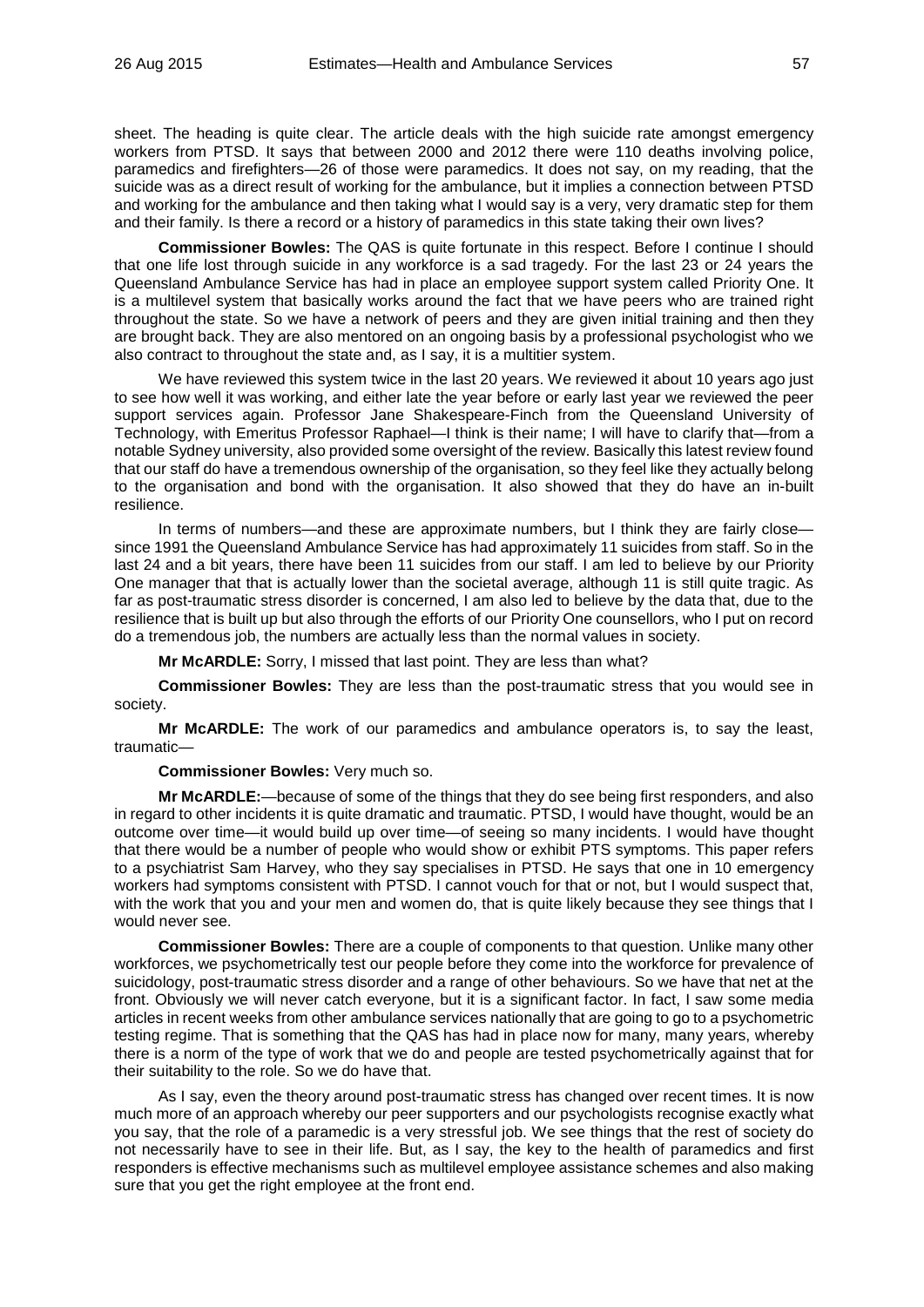**Mr McARDLE:** Commissioner, you record data such as lost time incidents, do you not?

**Commissioner Bowles:** Yes.

**Mr McARDLE:** One of the subcategories is psychological/mental stress. Do you know how many incidents occurred in the 2013-14 and 2014-15 years?

**Commissioner Bowles:** To put a little bit of context around that, lost time injury claims more broadly have been decreasing and have decreased over the last three years.

**Mr McARDLE:** No. This is lost time incidents, not days off. This is about recording the number of incidents. Do you know the number of lost time incidents relative to psychological or mental stress? They are incidents.

**Commissioner Bowles:** As I say, we do report on the data. We do actually have the data. From memory, it is fewer than 10 accepted claims in 2013-14 and 2014-15—that is, fewer than 10 accepted WorkCover claims for psychological injury.

**Mr McARDLE:** Do you know how many non-lost time incidents occurred in 2013-14 and 2014-15 in relation to psychological and mental stress?

**Commissioner Bowles:** Sorry, not off the top of my head.

**Mr McARDLE:** What does the term 'lost time incident' actually mean? I understand the word 'claim'. I understand the word 'accident' and 'days off' but what does 'lost time incident' mean?

**Commissioner Bowles:** It is called an LTIFR actually, which is lost time injury frequency rate. Basically that is the number of injuries per million hours worked of your workforce.

**Mr McARDLE:** Are you able to say in the last five years, by year, the number of paramedics who have been diagnosed with PTSD—it is a multibarrelled question but it is not difficult—the numbers of people so diagnosed who are paramedics who have been medically retired or those who have been diagnosed who have been redeployed to safer duties?

**Commissioner Bowles:** As I said before, in relation to accepted claims for psychological injuries—which is a broader category than post-traumatic stress disorder, but it is the catch-all of psychological injuries—in the last year I am fairly sure that there were fewer than 10 accepted claims. Over the last five years I think we have seen a decreasing claims history.

**Mr McARDLE:** Commissioner, I will repeat the question and I might ask the minister whether he would take it on notice. The question is this: in relation to the diagnosis of PTSD over the past five financial years, can the commissioner advise how many paramedics have been diagnosed with PTSD, how many have been retired medically because of that diagnosis and/or how many have been redeployed to safer duties over those past five years, with a yearly breakdown? I am just clarifying that for the commissioner.

**CHAIR:** Member for the Caloundra, could you clarify for the purposes of the committee the relevance of your question to the Appropriation Bill, please?

**Mr McARDLE:** Madam Chair, what I am trying to establish is this: one of the elements in relation to providing fit paramedics to undertake the tasks associated with taking patients to and from is the stress factors they are under—taking patients to and from an incident, to a home, to the hospital, to the ED. It is a KPI as to whether or not a person is fit and able to achieve that outcome. What I am simply asking is: can the commissioner perhaps take it on notice?

**Commissioner Bowles:** I can give you the last three years of accepted psychological claims, if that helps. In 2012-13, there were 10—and we are talking about a workforce of around 4,000.

**Mr McARDLE:** That is diagnosed cases?

**Commissioner Bowles:** That is the number of accepted claims of psychiatric or psychological injuries—so it is a broader category than post-traumatic stress disorder. There were 14 accepted claims in 2013-14 and there were 13 in 2014-15.

**Mr McARDLE:** So 10, 13 and 14, I think you said it was?

**Commissioner Bowles:** Ten, 14 and 13.

**Mr McARDLE:** My apologies; thank you for that. And those who may have been medically retired or redeployed to safer duties?

**Commissioner Bowles:** I could not tell you that off the top of my head—

**Mr McARDLE:** No, I appreciate that.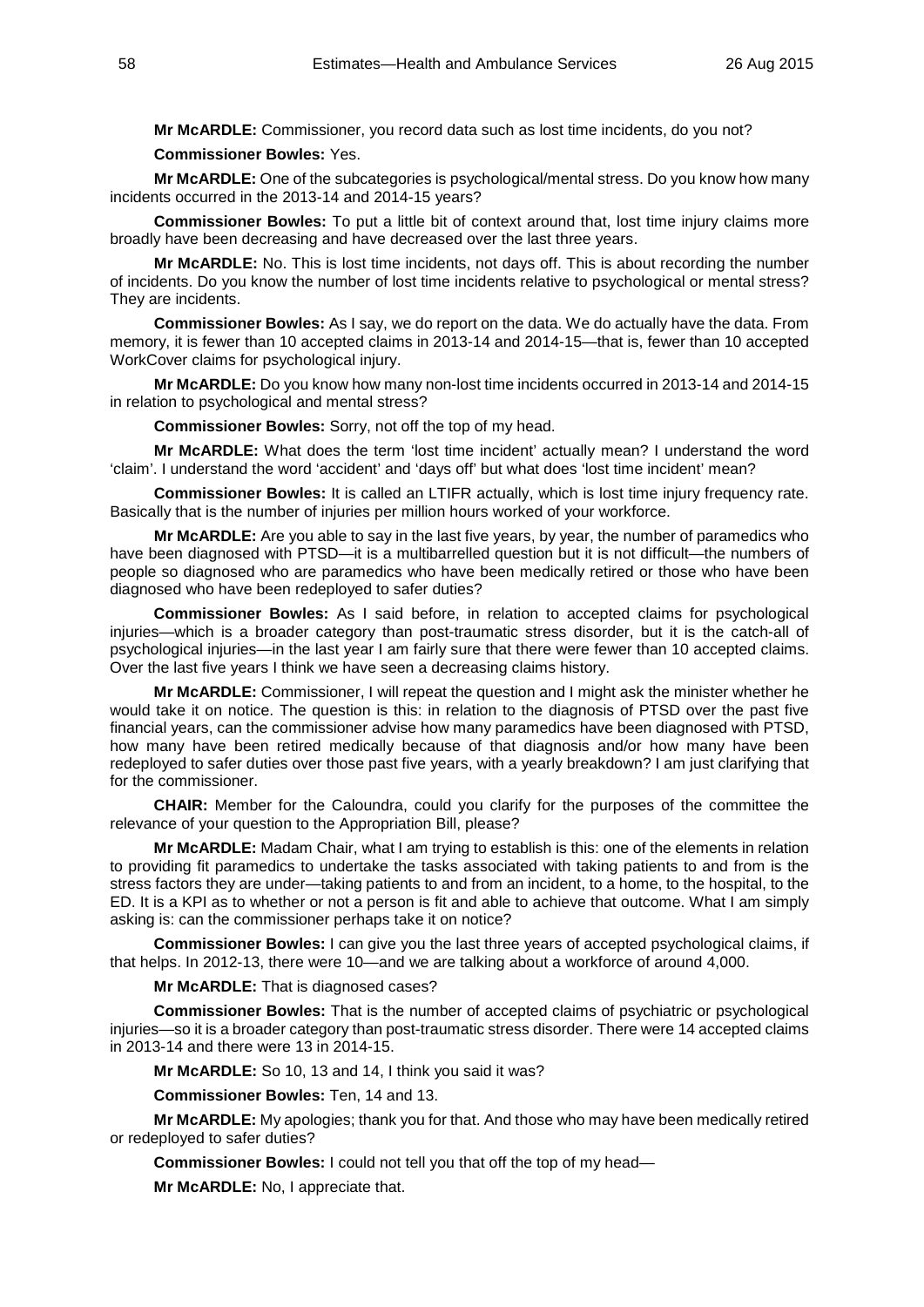**Commissioner Bowles:** What I would say is that I think we are a fairly caring organisation and in the first instance we would always try to redeploy within the workplace, but sometimes that is just not possible due to the nature of the injury or illness.

**Mr McARDLE:** Would that information be available?

**Mr DICK:** Is it available?

**Commissioner Bowles:** Yes, we would be able to find it, I would imagine.

**Mr McARDLE:** Would the minister consider taking that on notice?

**Mr DICK:** I am happy to take that on notice for the same time frame, the last three years.

**Mr McARDLE:** Commissioner, the LNP government moved to increase penalties in relation to assaults on what are termed public officers, of which paramedics and QAS personnel are a component, from seven to 14 years. Can you indicate in the 2014-15 financial year how many offenders were convicted of serious assaults of ambulance officers?

**Commissioner Bowles:** The number of offenders?

**Mr McARDLE:** Yes.

**Commissioner Bowles:** We had 170 physical assaults across the workforce—

**Mr McARDLE:** Is that for 2014-15?

**Commissioner Bowles:** Over 2014-15. Can I say that just one assault of a paramedic is one too many.

**Mr McARDLE:** I could not agree more. I think the minister would agree with that as well.

**Commissioner Bowles:** We also had 56 occasions of verbal assault. Whilst they were not physically assaulted, the paramedics were not feeling comfortable with the environment at the time. We encourage all staff to go to the appropriate service, being the Police Service, to report assaults. We send a supervisor to the individual who has been assaulted in the main. Sometimes there are some practicalities around that. We deliver services from 290-odd locations throughout the state, and some of those locations are very small towns with a population of only 250 people so it is quite difficult in those circumstances, but we make every effort to ensure that assaults are reported to the police. In relation to your question, the exact number of people who have been found criminally liable for assault escapes me at this point.

**Mr DICK:** On a point of clarification, Chair, we record datasets for officers reporting physical assault and reporting verbal assault, but we will not have the data on convictions. I do not think we capture that data. That could be asked of another minister.

**Commissioner Bowles:** And you would not know always.

**Mr DICK:** We would not necessarily have that, but those numbers are clear. I agree with the member for Caloundra and the commissioner that one assault is one assault too many.

**Mr McARDLE:** To clarify, there were 170 physical assaults in 2014-15 and 56 verbal assaults in 2014-15. I think they are the figures you gave to me.

**Commissioner Bowles:** That is right.

**Ms BATES:** My question is to the commissioner. Commissioner, you obviously have arrangements between EDs and the QAS dealing with patient flow. I have been able to find the Patient Access and Flow Health Service Directive Guideline for Capacity Escalation Response, which I am happy to table for the benefit of the committee. In that it has level 3.3.3, which is defined as the inability of ED clinicians and QAS to provide services within accepted time frames. This question may have to be taken on notice. How many instances of this particular code, where EDs are completely blocked, have occurred at the Gold Coast University Hospital and Robina Hospital? In a more broad sense, is it enacted on a regular basis or is it something that you strive to not have happen?

**Commissioner Bowles:** We do it very actively, to be quite honest. Do I have it down to each LASN in front of me right at this point? No, but it is something that we do keep. We take escalations very seriously, with the introduction of the Metropolitan Emergency Department Access Initiative. It gives QAS a say in hospital block. There are three levels of escalation, as you have just pointed out. The first level is dealt with in the ward. That is dealt with by the nursing sister in charge or with the local ambulance supervisor, but it is dealt with pretty much in the ward itself. If a level 2 escalation happens within the hospital, QAS has an opportunity to speak to the hospital executive to get access block resolved. Then there is level 3 where it becomes bigger than the hospital so we talk to the executive or their representative of the HHS.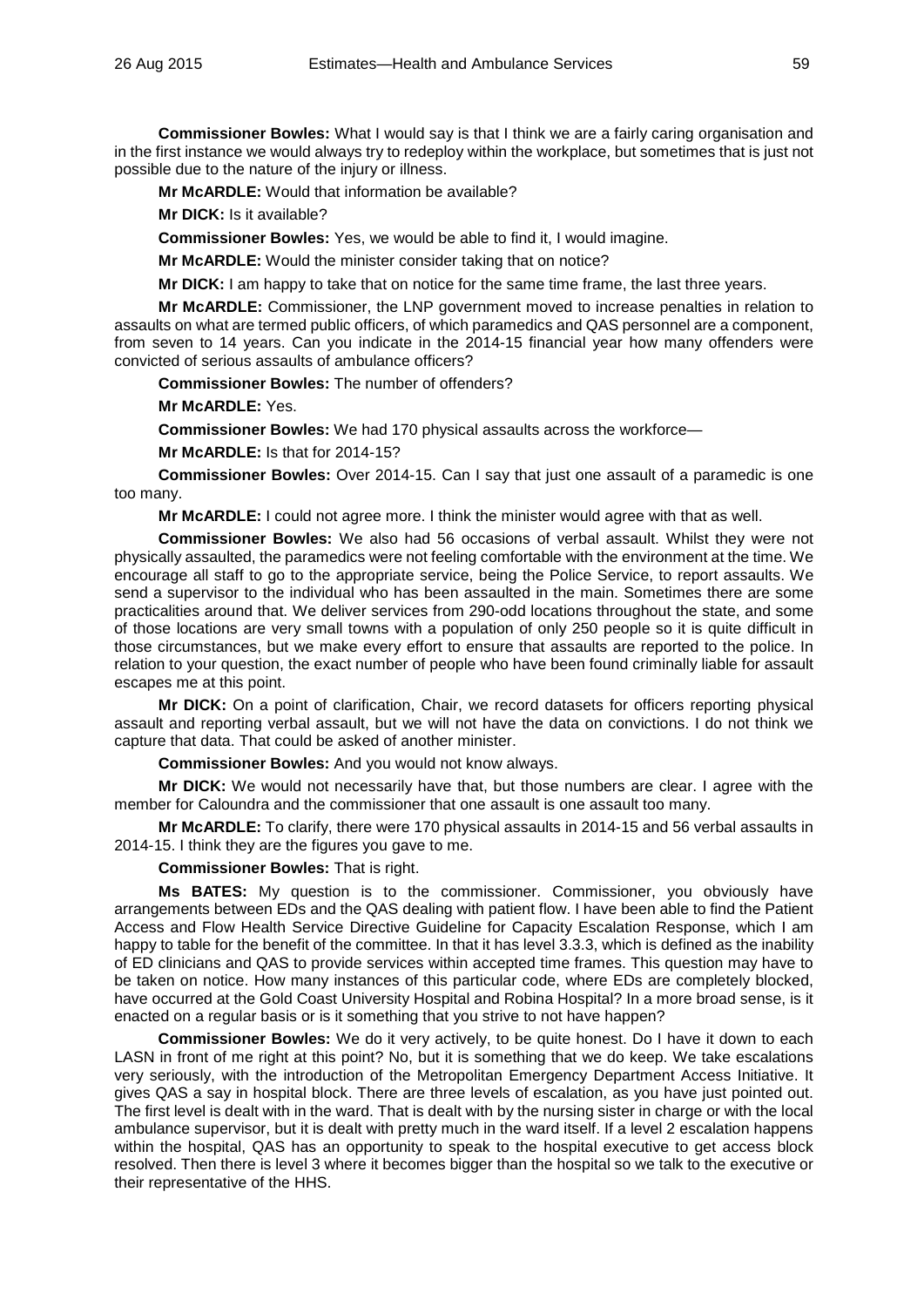**Ms BATES:** There are other levels of code yellow that I am aware of. Are you aware of code yellow 6.3?

**Commissioner Bowles:** They are internal escalations to Health, and that would be a much better question for a HHS.

**Ms BATES:** I have a question for the director-general. There are different codes, as in code black, code yellow, code red, code purple for a bomb and all those sorts of things. My understanding is that code yellow 6.3 is loss of essential services for staffing and overcrowding emergencies—

**CHAIR:** Member for Mudgeeraba, we are asking questions on the Queensland Ambulance Service at this point of time.

**Ms BATES:** I know, but this is to do with the Queensland Ambulance Service as well. We just talked about 3.3.3, which is blockage in an ED. I want to know how many instances there have been of loss of essential services where there has been no ICU capacity and the Ambulance Service has not been able to take a patient to a relevant ED—like a patient who requires ICU treatment but there is no ICU capacity. Are there instances of that at the Gold Coast University Hospital and Robina? Obviously you will have to get back to me with that on notice—

**CHAIR:** If it is relevant to the Queensland Ambulance Service then the commissioner can answer it. If it is not and he cannot answer it, then he does not.

**Ms BATES:** Let me clarify: have you had incidences, whether you call it a code yellow or whatever, where you have been unable to take a patient to an ED because there have been absolutely no ICU beds in that hospital?

**Commissioner Bowles:** It is very unlikely that we would be aware of the ICU capacity of each and every hospital, but one thing I will assure you is that if the patient is sick enough we will go to the closest, most appropriate hospital.

**Ms BATES:** My next question is—

**CHAIR:** Is it a similar line of questioning?

**Ms BATES:** Yes, it is.

**CHAIR:** Just one more.

**Ms BATES:** Have you had to bypass either the Gold Coast University Hospital or Robina Hospital due to a code black and the hospital being in lockdown? On how many occasions has that occurred?

**Commissioner Bowles:** We do over a million responses a year, and I have no doubt that the Gold Coast hospital has been on a code black, but we have what we call a patient safety distribution room which has oversight of the network in a live environment. This was one of the initiatives that came out of the MEDAI arrangements. Basically, it distributes patients. The responsibility went from the health system to the ambulance system to distribute amongst the ED network in the metropolitan area. We have some agreed-upon parameters with HHSs which are pretty much quantitative and clinical, so we take the right patient with the right illness to the right hospital, and we try to work to thresholds to even out the bumps, for want of a better word. One of the things that ambulance services, whether it is nationally or internationally, cannot do is control the input to the system. That is why the patient safety distribution room is so much more important in that broader network because, as I say, we can iron those bumps out and give you a better throughput. It is obviously a HHS thing, but it can reduce some of the back-end issues on the hospital if we get it right at the front end.

**Ms BATES:** Commissioner, are you notified by the relevant hospitals that they cannot take patients for whatever reason—whether they have no ICU beds or they are in lockdown because of a code black? For you to be able to make the determination to take a patient to another hospital, which I understand you would, how are you notified of that?

**Commissioner Bowles:** We have a system that is called iRoam. Basically all of our cars in the south-east of the state where these issues are, in the main, are satellite tracked. I can log on to an application at my desk and tell you that there are seven units at the royal Brisbane hospital and there are four on the way there or four requesting to go there. That gives us live visibility of all of our resources, and that allows us to distribute appropriately amongst the network

**Mr HARPER:** It would be completely remiss of me not to acknowledge Commissioner Russell Bowles, my former boss, who is here today. Not too many people have withstood the test of time, Commissioner. I know that you are very proud of the thousands of dedicated staff out there who deliver outstanding care right across Queensland. Welcome to the estimates. We welcome your contributions today. My first question is to the minister. I refer to page 49 of the SDS and I note the QAS commitment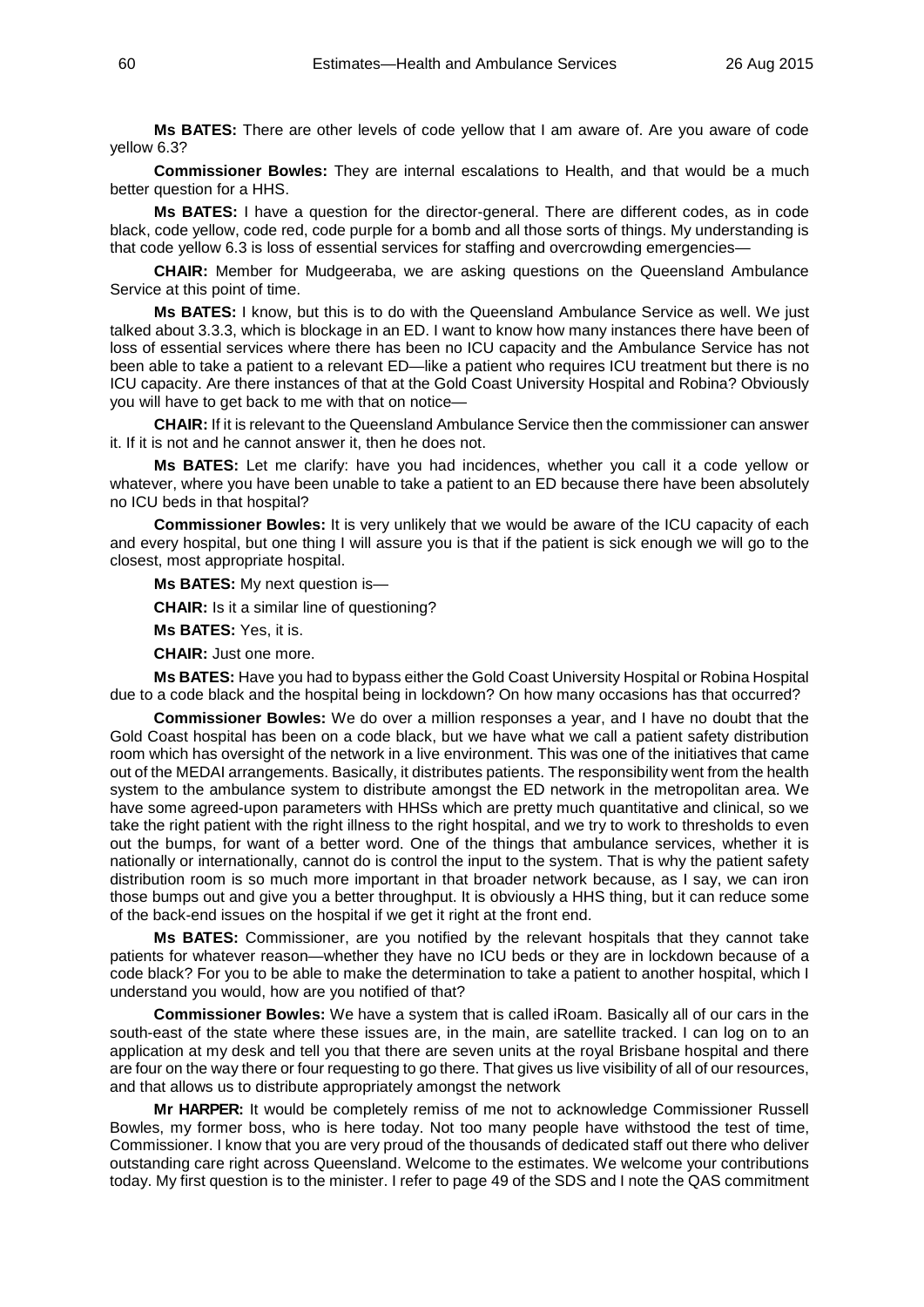to patient and staff safety. Following recent events where a Queensland paramedic was diagnosed with measles, can the minister outline the actions undertaken to protect staff and patients in the portfolio against preventable diseases?

**Mr DICK:** I say again that I take very seriously my responsibility to minimise the risk associated with preventable diseases to patients, staff and the community. On 20 May this year I announced in parliament my support of the QAS's plan to move from recommending vaccination to mandating vaccination for QAS operational employees. The QAS has an infection control framework in place to help protect employees from contracting preventable diseases and illnesses. Under this framework, all existing operational employees are eligible for reimbursement of immunisations and serology costs relating to a range of infectious diseases including measles and hepatitis B. Funding for these financial reimbursements is budgeted for as part of the Queensland Ambulance Service's local ambulance service network budgets.

QAS operational employees who have been engaged since 1 July 2015, however, are now required to be vaccinated against specified diseases as a mandatory condition of employment. Undergraduate students participating in clinical placements will also require evidence of immunisation status against those specified diseases from 1 January 2016, so we have moved forward on that. New employees from 1 July 2015 must be vaccinated and evidence must be provided for students on clinical placements from 1 January next year. New employees and students will be required to meet these costs. The new QAS mandatory vaccinations are diphtheria; tetanus; pertussis, which is whooping cough; hepatitis B; measles; mumps; rubella; varicella, which is chicken pox; influenza; and tuberculosis for selected individuals only based on risk criteria. So that is TB on the determination of risk criteria.

The department is also examining the prospect of a wider vaccination program amongst health workers. A steering committee has met twice and is developing a policy development paper on healthcare worker vaccinations. I think it is something important that we look at. A healthcare worker vaccination working group to sit under the steering committee will develop an implementation plan for this policy position, and it is expected that the working group will have developed an implementation plan within three months of the policy decision. That is a larger amount of work. There are many more staff in our system, but I think it is something we have to examine. We have to progress that. I have asked the department to do that in consultation with hospital and health services to look at how we might move that forward, but I think that is an important way to protect staff and to protect patients.

**Mr HARPER:** I refer to page 54 of the SDS which describes the income for the Queensland Ambulance Service. Can you please advise the committee of key initiatives that those funds will be used for?

**Mr DICK:** Thanks again, member for Thuringowa, for your question. The Palaszczuk government's record \$14.18 billion investment into the health of Queenslanders includes a significant boost, you will be pleased to know, for the Queensland Ambulance Service—a service that has supported the community well and played a significant role most recently in the incident that occurred at Ravenshoe. We are delivering a record \$633.3 million operating budget for the Ambulance Service in 2015-16. That is an increase of 7½ per cent, or \$44 million, on the 2014-15 operating budget, and an increase of \$39.2 million on the actual amount spent in 2014-15. This record budget allocation is great news for Queenslanders and for our hardworking paramedics, emergency medical dispatchers and patient transport officers. It will enable the Ambulance Service to keep pace with the ongoing growth in demand for services due to our growing and ageing population.

This funding increase will enable the Ambulance Service to recruit an additional 75 paramedics throughout the state in 2015-16—a 25 per cent increase on the 60 positions funded in 2014 in the last year's budget. This will provide the service with enhanced roster coverage to help meet the growth in demand for ambulance services. Paramedics are often, as you know, member for Thuringowa, the first point of call in our communities when we are in need, and there are myriad examples in recent months.

As a government, we are committed to making sure our front-line emergency services staff are supported. Key deliverables in this financial year include completing the statewide rollout of replacement defibrillators. I had the opportunity to see the new LIFEPAK at Whyte Island when I visited there with the member for Lytton. We looked at the fantastic training that happens for new paramedics with real-life scenarios, like problems in nightclubs—I still call them nightclubs—problems with the potential drowning of a child and road accidents. These are real-life scenarios for new paramedics to engage with. It was great. I saw the new LIFEPAK. It is much lighter and much smaller. It does not have paddles anymore, it is straight on to the chest. It is a very significant piece of equipment that I think will help paramedics. So that will complete that rollout.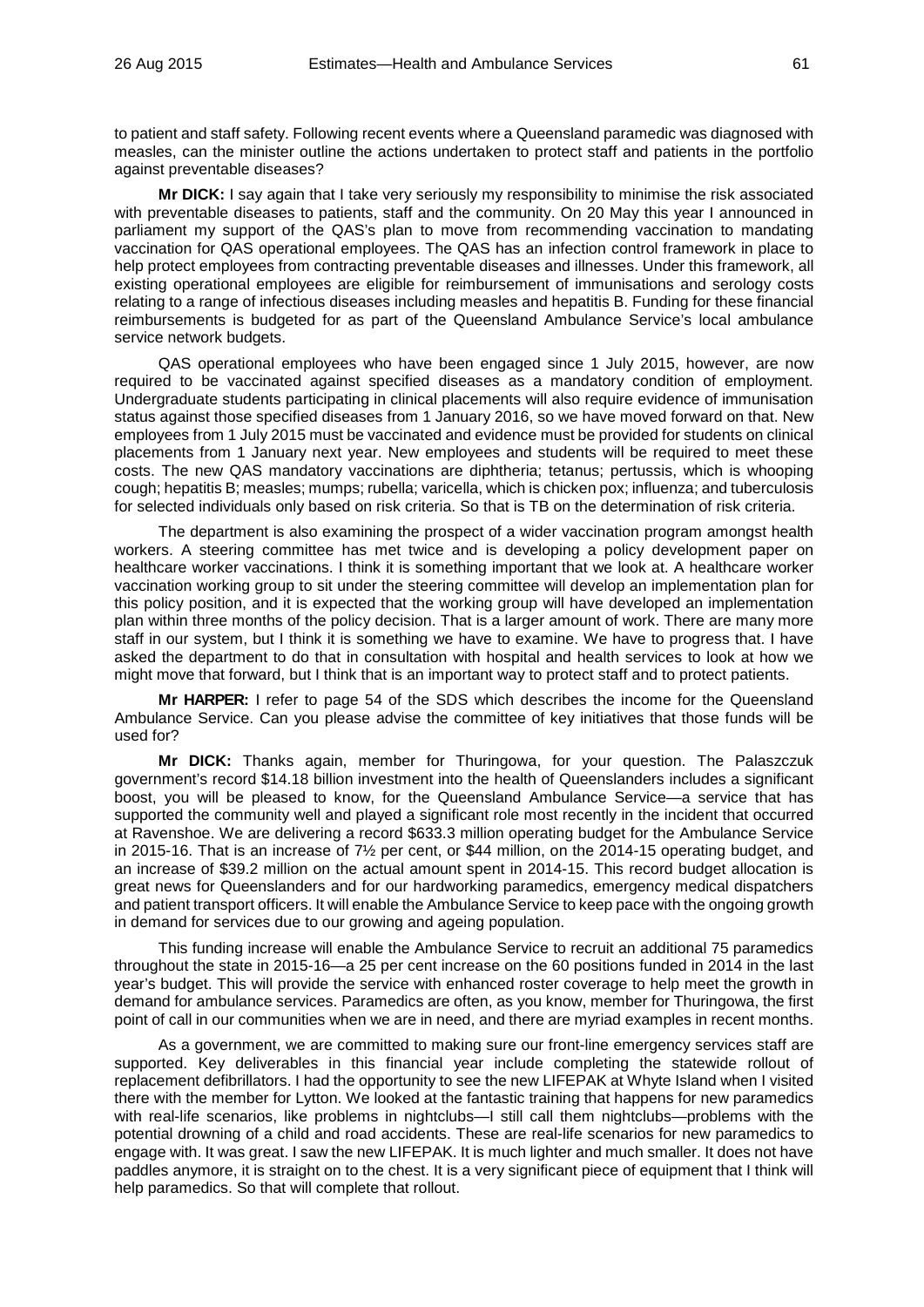Another key deliverable is expanding extended acute therapy for patients suffering the most serious form of heart attack. Previously, only critical care paramedics would deliver clot-busting drugs, thrombolysis, or refer patients directly to cardiologists in cardiac catheter laboratories. The QAS will extend this capability to all advanced care paramedics—approximately 92 per cent of the paramedic workforce—utilising a decision support model. The member for Thuringowa and I were at the Thuringowa station in the member's electorate to have a briefing by staff on those two decision pathways. It was great to participate in that and to see the high-level work that is being done in relation to cardiac arrest.

Another key deliverable is reviewing extended paramedic practice options to ensure the service complements the evolving needs of the community. That will ensure that lower acuity and chronic illness management are aligned to the patient's circumstances and are flexible enough to change as the patient's condition changes. This will involve working with the community and HHSs to identify alternative pathways of care better suited to a patient's need, rather than mandatory referral to an emergency department. So I think that lower acuity response trial has been very effective. It has my support and there is more work we will do there.

At the other end, another key deliverable is expanding the higher acuity response unit service. I launched the service on the Gold Coast. It is a 24-hour-a-day service to attend to patients with severe injuries. These are the highest level of paramedics, as you know, member for Thuringowa, administering anaesthetics, doing ultrasounds on accident sites and administering warmed bloods. The commissioner has briefed me on that. They will provide lifesaving services almost at the standard of an emergency department at a critical care incident and then will link back to emergency departments en route. I think it is a terrific initiative and I would like to see that expanded and I am glad it will be in this budget.

Then of course another key deliverable is finalising the rollout of operational iPads for paramedics as part of the QAS operational mobility strategy. That will help paramedics on the ground doing their work. Again, that is another initiative of the commissioner that I am very pleased to be able to support.

**Mr HARPER:** You have touched on a number of good things happening in the Queensland Ambulance Service. I refer to page 55 of the SDS and the balance sheet for the Queensland Ambulance Service. Can you please tell the committee about the Queensland Ambulance Service's capital program for the 2015-16 budget that may have an effect on the balance sheet?

**Mr DICK:** Thank you for the question. At the same time, the government needs to provide the Ambulance Service with the infrastructure, the bricks and mortar, they need to deliver improved services. A \$45.4 million capital budget for the QAS this year will fund a range of capital works including: the completion of replacement ambulance stations at Miriam Vale and Russell Island, including a residence at Russell Island; the completion of the design phase and the start of construction on new or replacement ambulance stations in Bundaberg, Collinsville and Birtinya on the Sunshine Coast; the continuation of planning works on the replacement ambulance station on Thursday Island, which includes relief quarters; and the start of design work for new ambulance stations at Rainbow Beach, Kenilworth and Yandina on the Sunshine Coast as well as a replacement ambulance station at Coral Gardens on the Gold Coast. The funding in the budget will enable the QAS to commission 155 new and replacement ambulance vehicles in 2015-16.

The QAS also recently commenced the rollout of the new power assisted patient stretchers. This is an important initiative. As you know from your experience, power assisted stretchers will provide an enhanced work platform for paramedics and greatly assist in improving patient and officer safety. They will ensure the QAS has the modern facilities and resources it needs to continue to deliver high-quality emergency care and patient transport.

Can I also add that there is \$13.9 million for capital and minor building works and strategic land acquisitions. That includes: \$8.4 million to plan or deliver new replacement, refurbished or redeveloped ambulance stations at the locations I have mentioned previously; \$2.5 million for strategic land acquisitions to secure suitable located sites for our forward Capital Works Program; and \$3 million for minor works to ambulance facilities. I know the minor work that can be done on ambulance stations can really improve that station's capacity to operate and it provides a better workplace for paramedics. That covers alteration, refurbishment and expansion of various ambulance stations across the state.

Capital works projects recently completed include the Injune Ambulance Station and the Pittsworth Ambulance Station. I was very pleased to go to Gladstone to open the new Gladstone Ambulance Station. It is a refurbished ambulance station that is making a really significant difference to the lives of those paramedics working in that community. It is one of the biggest and busiest ambulance stations in Central Queensland.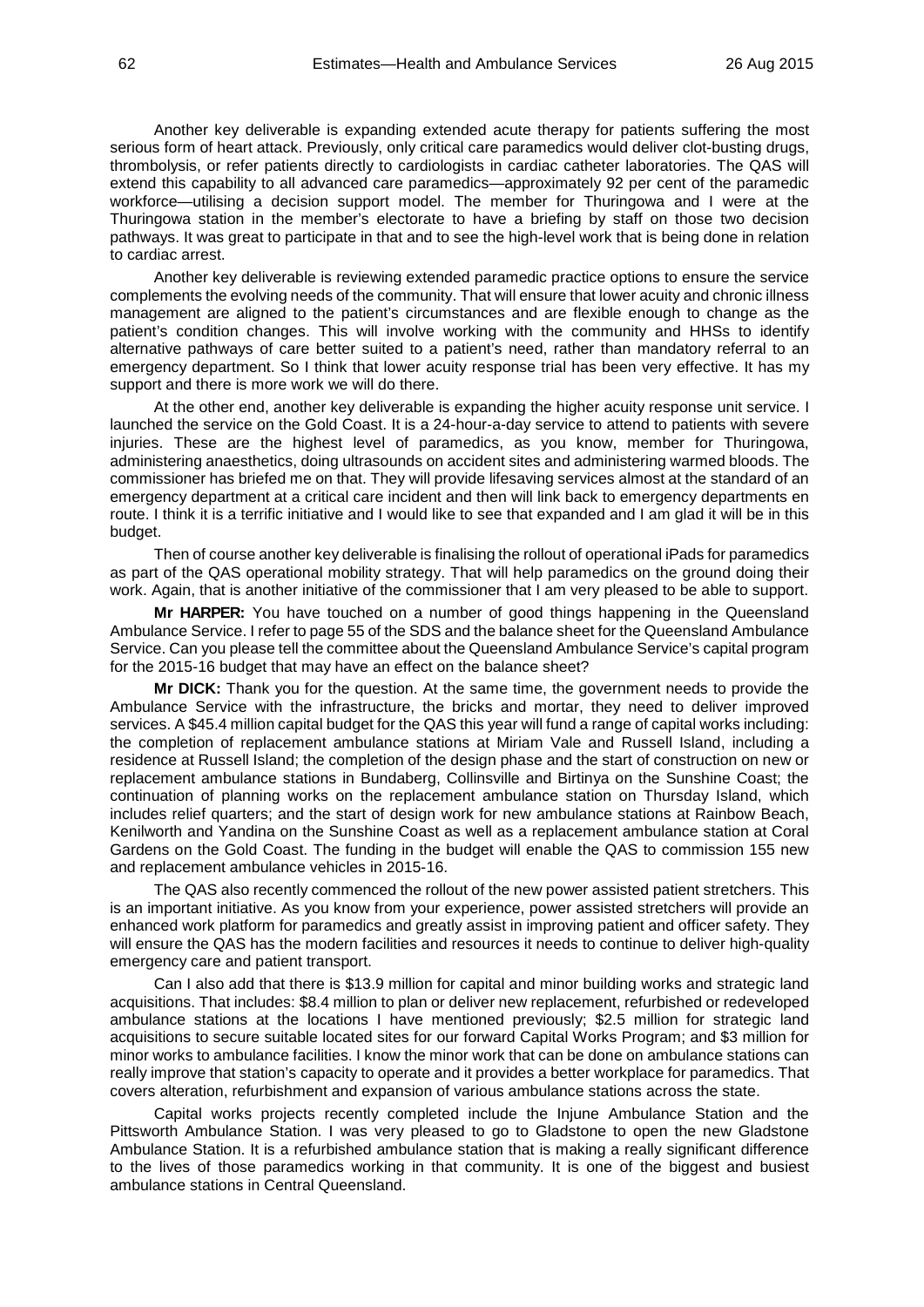**Mr HARPER:** Following on from that response on the capital program, are you able to provide more information about the new or replacement ambulance stations being planned?

**Mr DICK:** Thank you for your question. I will give you a bit of a breakdown of that \$8.4 million capital funding to commence or complete 10 new or replacement ambulance stations: \$600,000 for Russell Island to complete the replacement ambulance station and residence; \$2 million for Miriam Vale to complete the replacement ambulance station; \$1 million for Collinsville, this is for design and the start of construction, to commence construction on the replacement ambulance station; \$2 million in Bundaberg to commence construction of a new ambulance station as part of the proposed \$5 million colocation project with the Queensland Fire and Emergency Services; \$2 million for a new ambulance station at Birtinya in the \$6 million proposed colocation project with the new Sunshine Coast Public University Hospital, which will also include third party carers' accommodation units; \$100,000 to commence planning for a new ambulance station in Kenilworth; \$100,000 again for Yandina for the same thing; \$300,000 for the Rainbow Beach station to commence planning for a new ambulance station; \$200,000 to continue planning for a replacement ambulance station on Thursday Island; and \$100,000 to commence planning for the replacement ambulance station at Coral Gardens on the Gold Coast.

**Mr HARPER:** I refer to page 49 of the SDS. Can you please provide more information about the rollout of those new power assisted patient stretchers that you mentioned?

**Mr DICK:** Thanks again for that question. There is \$21 million over the next five years in the statewide rollout of the new Stryker Power-PRO stretcher. They have a load capacity of 318 kilograms and are proven to reduce the rate of manual handling injuries for paramedics. I recall a statistic that paramedics have a higher rate of workplace injury than officers in the Police Service, so that is an important thing we need to do. We need to work on that to reduce that, and providing this sort of equipment will do that. It will help with obesity in our community. We know that is an issue.

Can I provide some information to the committee. In 1980, only one in 10 people were overweight or obese, but two out of three Australians are now overweight or obese. As I said earlier, between 2000 and 2010, the injury rate for paramedics was more than two times higher than for police officers. About 44 per cent of serious injuries to paramedics involve muscular stress from lifting and carrying, so this is a very significant investment in trying to address those challenges.

I know there are a lot of other programs that the commissioner takes very seriously in relation to workplace health and safety. A safer workforce is a healthier workforce and a more productive one. The work paramedics have to do is hard enough as it is, let alone having to face the potential of injury through a range of challenging workplace incidents.

The Stryker Power-PRO incorporates a battery powered hydraulics system that lowers and raises the patient. There is less physical stress on paramedics. They are also faster to retract and load into the ambulance, meaning paramedic crews will be able to save that little bit of extra time on their way to hospital. There have been 32 stretchers rolled out, with another 153 planned by 30 June 2016. I think that is great news for paramedics, patients and the community.

**Mr HARPER:** With the announcement of the 75 additional paramedics, could you please tell us whereabouts through Queensland they will be located?

**Mr DICK:** I am very happy to announce where they will be located, and thank you for the question. I think it is a great thing for Queensland that our state, from the cape all the way through to Coolangatta, will benefit from increased staffing. Two Indigenous cadets will be placed in the community at Ravenshoe. This is a response from the call of the community in Ravenshoe for more staff following the incident up there. It is not just a response to that; it is a planning decision made by the commissioner about growing our staffing in the north of our state—the Far North of our state in that incident—and also providing training opportunities to Indigenous Queenslanders. I think that is a terrific initiative and I thank the commissioner for it.

In Cairns we will have the equivalent of 2.8 paramedics to meet increased demands, particularly for low-acuity cases, so to take the pressure off paramedics having to work in higher level incidents. There are two Indigenous traineeships to provide more frequent second officer response and improved officer safety and to support Indigenous employment in Ravenshoe. In Townsville, the Kirwan station will move to a six-line roster to enable consistent day, afternoon and night coverage. That is the equivalent of 2.6 paramedics.

In Central Queensland, we will have the equivalent of 1.3 paramedics at Biloela so the officer in charge can be off roster to provide better supervision to paramedics, and I think you know that that is an important thing. In Gladstone, we will have the equivalent of 1.3 paramedics. That is actually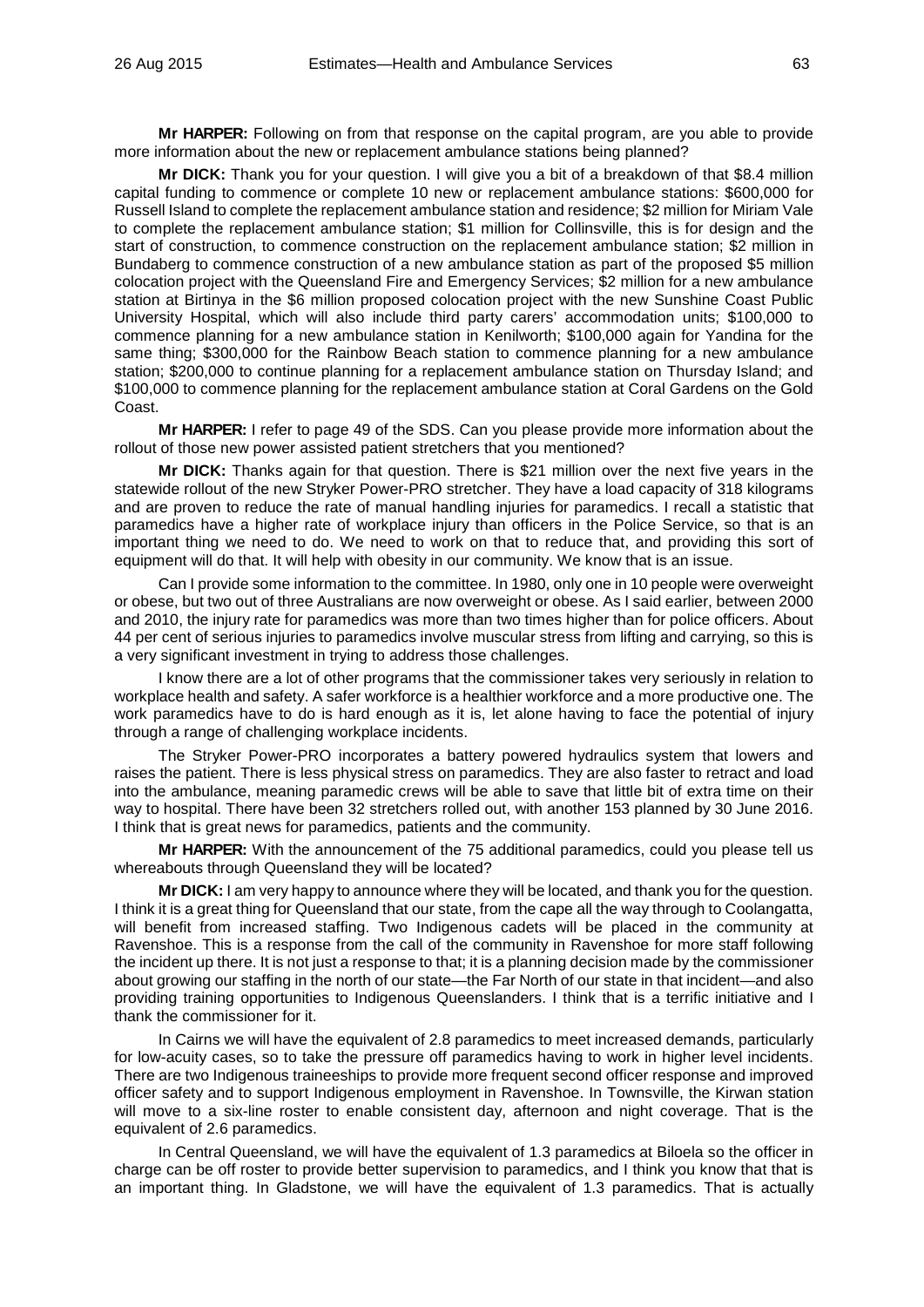operation supervisors, so that will be a senior operation supervisor to improve supervision in that area. As I said, Gladstone is one of the biggest stations responding in Central Queensland, so we are putting in a senior supervisor position to help support our on-ground paramedics. In the Wide Bay at Bundaberg, there are nine paramedics. That will provide additional day and afternoon shifts and two officers on that basis. We need a total of nine to staff there. Again, that is a growing part of our state in the Wide Bay.

In the south-west at Roma, we will have an operations supervisor. In the Darling Downs LASN, at Murgon there are five paramedics. We will upgrade the Murgon station from a category 4 to a category 5, providing two-officer day, afternoon and night shifts with continuation of on-call arrangements. At Oakey, a paramedic and officer in charge can be off roster again to provide better supervision.

At the Sunshine Coast at Birtinya, we will have the equivalent of 6.1 full-time equivalent paramedics to meet increased demand for acute services. The first allocation of staff will be towards the Birtinya station; however, they will be located in other stations over time until the station is completed—two crews, one day and one afternoon shift, seven days, 10-hour shifts. So that is a big resource commitment on the Sunshine Coast. Also on the Sunshine Coast, we will have the establishment of a low-acute response unit with the equivalent of 4.7 paramedics. There are 2.4 paramedics going into Maroochydore, clinical deployment supervisors to ensure optimal deployment and priority of dispatch.

In the West Moreton region, Ipswich and to the west, Rosewood gets upgraded from a category 3 to a category 4 station, with 3.3 paramedics there. In Ipswich, we will have a senior operations supervisor to improve supervision in that area—that is equivalent to 1.3 full-time equivalents. In Metro North at North Lakes, we will have a patient transport officer, with 4.7 equivalent full-time positions. There is increased demand for patient transport services. There are two paramedics going in at Kedron as part of the higher acute response unit. For the member for Greenslopes, in the South Brisbane station, patient transport officers will be increased by the equivalent of 4.7 full-time equivalents. That is to deal with increased demand for patient transport services.

At Cleveland station there are 7.8 full-time-equivalent paramedics. That is because of increased demand during the day. At the state operations centre in Brisbane there is the equivalent of 12 staff. They will be emergency medical dispatchers and supervisors to enhance our patient transport system and additional call taking, dispatch and supervision. So all parts of Ambulance—call dispatch, patient transport, on-the-ground paramedics—are benefitting across Queensland. That is a significant investment in staffing to improve our response and our service delivery to Queensland.

**Dr ROWAN:** Just to follow on from that, I want to come to the Queensland Ambulance Service Commissioner. I have heard the minister outline where those 75 additional paramedic positions are going to be placed in 2015-16. I want to confirm that there are not any additional paramedics planned for the next 12 months for the suburbs of western Brisbane, into ambulance stations there. Is that correct?

## **Commissioner Bowles:** That is correct.

**Dr ROWAN:** Can I clarify the opening hours of the Pinjarra Hills Ambulance Station? Is it open 24 hours a day, seven days a week?

**Commissioner Bowles:** No, it is staffed by 5.3, which is four paramedics and one officer-incharge, and there is a relief component in that also. Its workload is suitable to that level of coverage. You cannot forget that Kenmore is down the road and provides coverage into that area after hours.

**Dr ROWAN:** What are its current opening hours on a weekly basis?

**Commissioner Bowles:** It would be an eight-on six-off station. Basically, that means that you work eight 10-hour days and then you have six days off. That is the norm for that category of station.

**Dr ROWAN:** I refer the Queensland Ambulance Service Commissioner to page 6 of the SDS in relation to \$2.5 million over three years, including \$800,000 in 2015-16, to establish an agreement with Health Consumers Queensland to assist those advocating on behalf of patients. I ask: have you been consulted on this proposed agreement with Health Consumers Queensland? Will your paramedics and Queensland Ambulance Service officers be involved in its proposed implementation?

**Mr Walsh:** Are you talking about the third dot point?

**Dr ROWAN:** Page 6 of the SDS, where it references Health Consumers Queensland and the \$2½ million over three years, including \$800,000 in 2015-16.

**Mr Walsh:** Can I just clarify that that is the department, not the Queensland—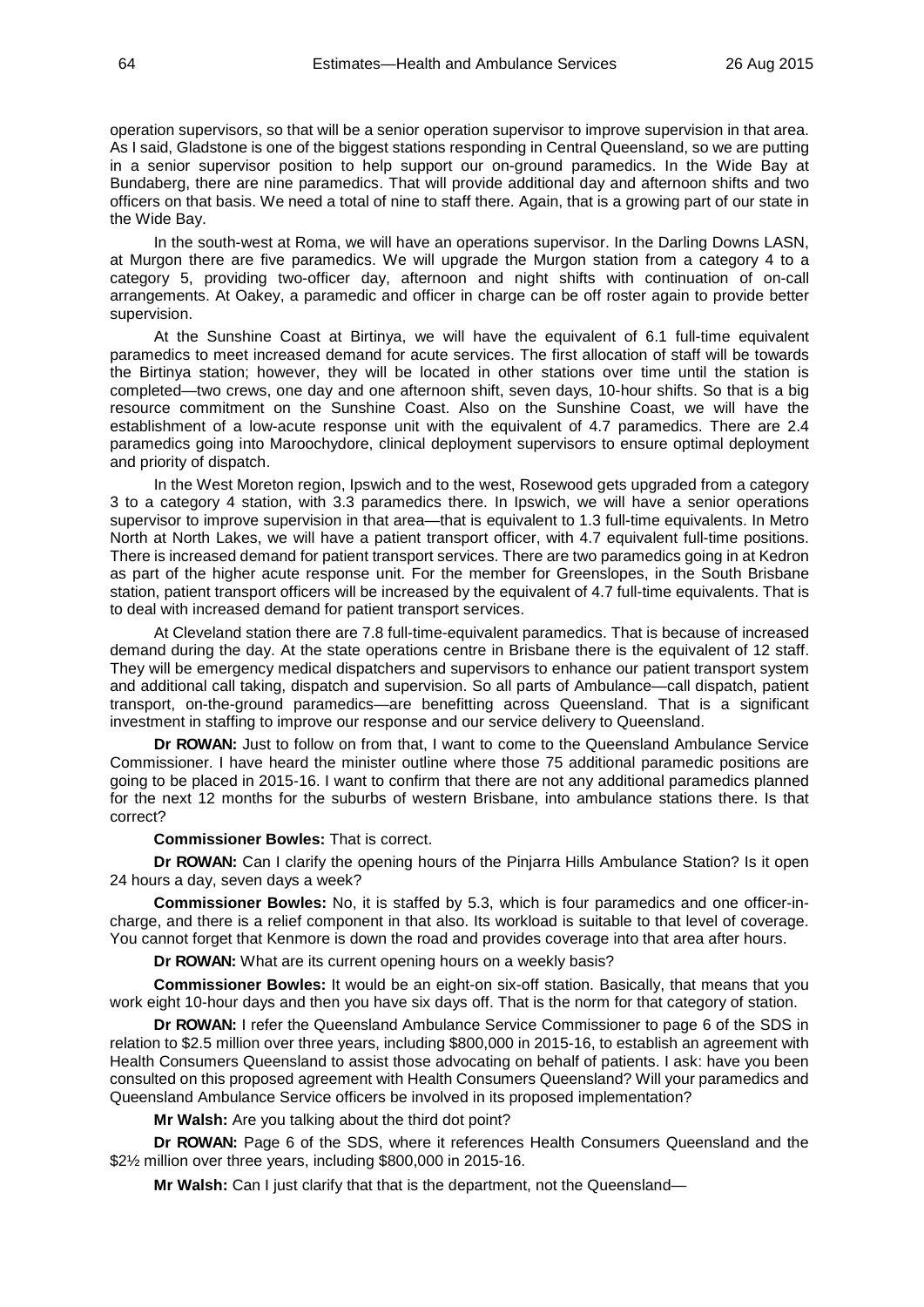**Dr ROWAN:** The specific question is: has the Queensland Ambulance Service Commissioner been consulted on the proposed agreement and will paramedics and Queensland Ambulance Service officers be involved in the proposed implementation given that it is health consumers across Queensland; it covers a broad range of people?

**CHAIR:** Sorry, my understanding of the question is that you are merely asking the commissioner if he has been consulted?

**Dr ROWAN:** Correct.

**Commissioner Bowles:** It formed part of the Department of Health. Do I have a specific recall of being consulted on that? No, but do not forget that the department is a big department and we also have executive managers that may well be talking on any subject at any time.

**Dr ROWAN:** Thank you. My final question, again to the Ambulance Service Commissioner, is in relation to Budget Paper No. 4, page 83—and I know we touched on this earlier—in relation to data that is captured as far as assaults are concerned in relation to paramedics and Queensland ambulance officers. Is there data related to recording the episodes of intoxication that are involved in assaults on ambulance officers and paramedics, not only in relation to alcohol fuelled events but also those related to substances, whether they be illicit substances that are involved, synthetic drugs or other things such as ice, for example? Is that specifically recorded as part of the assaults data that is captured by the Ambulance Service?

**Commissioner Bowles:** As you can imagine, the role of a paramedic in those circumstances is very challenging. To elicit the exact cause is not always possible. You can obviously draw conclusions from time to time as to whether it be alcohol or one shielding a drug issue or a whole range. Do we have exact data on the exact patient causation? No, because we treat patients symptom-wise, whereas at a hospital you would have toxicology and a whole range of other diagnostic things available to you that can actually give you a much more definitive picture. That is why paramedics treat symptomatically.

**Dr ROWAN:** That is why I wanted to come to that. In relation to emergency departments, where often these people are taken for clinical treatment and management, given some of the physical and psychological sequelae that are occurring, if emergency departments are capturing that data—and presumably they are—and there is some cross-reference back to the Ambulance Service, would that be helpful as far as systems are concerned, looking at assaults on ambulance officers?

**Commissioner Bowles:** We do share data and share a whole range of information.

**Dr ROWAN:** So that information would be of assistance? On the actual forms, which is data collected from the Ambulance Service, are there tick boxes on there if ambulance officers believe that alcohol or illicit substances such as ice are involved?

**Commissioner Bowles:** You can clearly make a notation about it, but is that a definitive list of what is wrong with a patient? No, and not everyone wants to tell people exactly how they have got to that state. That is why I say that a lot of the time we do just treat symptomatically. If we do know and someone comes and says, 'It is heroin,' we have things that can reverse the effects; we will again treat symptomatically.

**Mr DICKSON:** My question is to the commissioner. What population on projected sites is required for the establishment of ambulance stations, taking into account the soon-to-be established Yandina and Kenilworth sites? Has the department looked at growth areas such as Palmview and also Caloundra South? I do not want an ambulance station taken away from Kenilworth; please do not get me wrong. I want them everywhere, but what numbers have given you the motivation to put them in those particular areas when we have huge population growth in the other two areas I mentioned?

**Commissioner Bowles:** It is not always numbers and population growth. If I use the example of Gracemere outside of Rockhampton where I grew up, it has had a township there that is growing for some time but during the day everyone exits the town and either goes to the sector west of there or comes into Rockhampton. So the workload did not actually require a station, although the population was growing. It has only been in the last five years that we have actually put a station in a community like Gracemere.

There is a whole range of drivers that go into where you site an ambulance station. You mentioned Yandina, for example. Having worked on the Sunshine Coast—I was its area director from 1998 to 2003—I have a rough idea of the road network. Do not get me wrong: it has changed a lot since then. As you would know, Yandina is quite a strategic place in terms of where you can go. You can go over to the coast quite easily through the back way and through Coolum. You can go up into Nambour. You can go north into Eumundi or Noosa. You can pretty much go anywhere.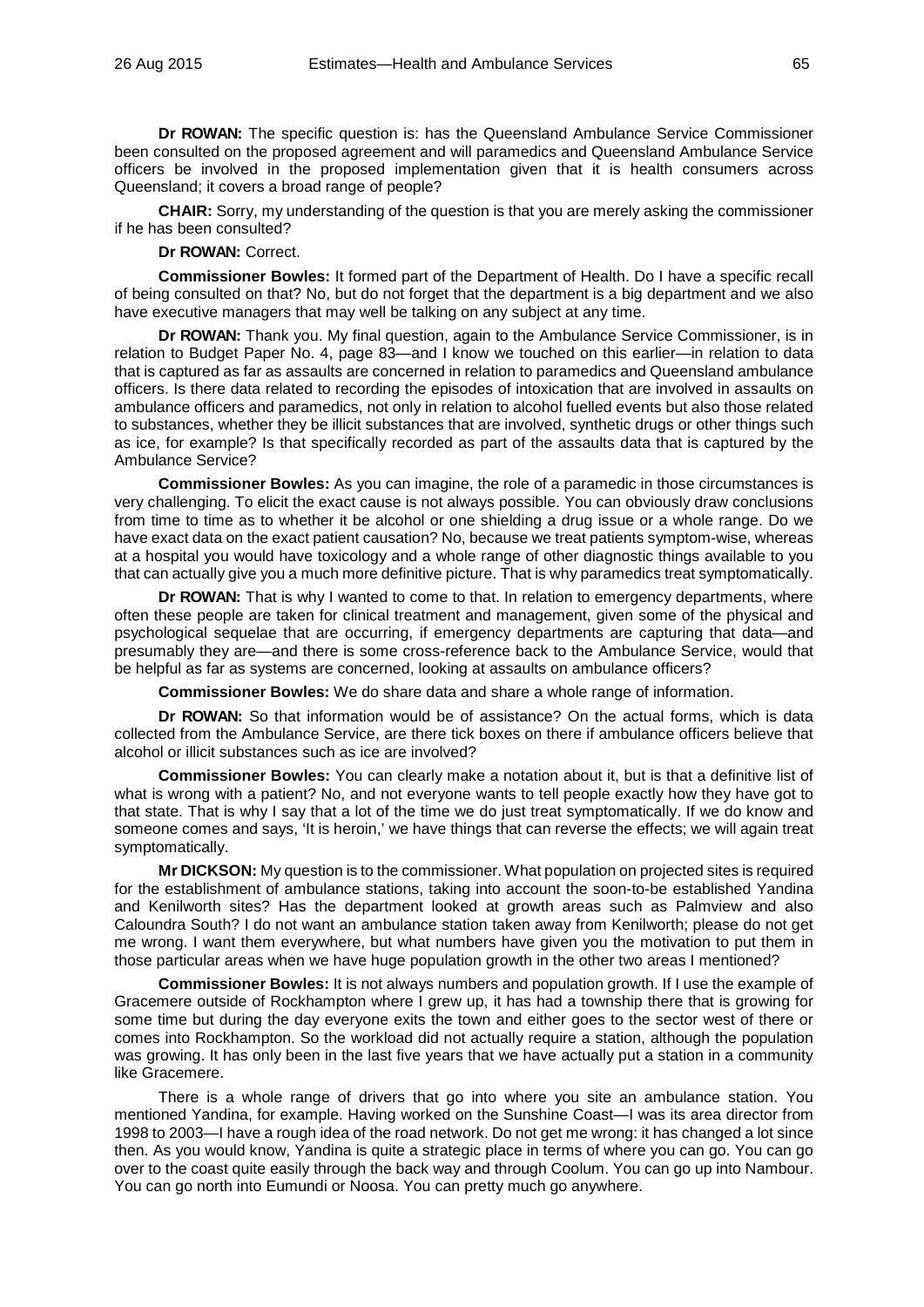**Mr DICKSON:** You could probably get to Kenilworth, too.

**Commissioner Bowles:** Yes, you probably could. We have first responders at Kenilworth. We have had first responders at Kenilworth now for—I was there when they were established. I cannot remember the exact date, but it would be about 1998, I would imagine, or around that period. We have members of the community who volunteer and basically run an ambulance service in Kenilworth. I cannot quite pull the numbers off the top of my head, but those first responders are busier than some of our permanent stations.

**Mr DICKSON:** Commissioner, I have the greatest respect for your organisation. Can you please take on board those two growth areas on the coast for future reference?

**Commissioner Bowles:** Will do. As I say in terms of Eudlo, Palmwoods and all those areas, we are constantly looking.

**Ms BATES:** My question is to the minister. You mentioned before that two out of three patients are now overweight or obese. Was that population in Queensland, or is that the population of people who use the Queensland Ambulance Services?

**Mr DICK:** Sorry, that is a general advice I got—the general population statistic as distinct from people using the Ambulance Service. It has increased significantly over 35 years. The data we have is that it increased from one in 10 to two in three in 35 years. The definition of obesity—it is not hard to be overweight, in a sense. It means that there is a significantly larger number of people who have developed obesity and weight conditions. It is not people using the Ambulance Service, per se. It is not a determination of them, but that impacts on the demand for the services (a) because of chronic illness that occurs from that and (b) there is a larger number of larger people with whom the Ambulance Service has to engage. I do not want to take up time, but I have a few other statistics. Are you interested?

**Ms BATES:** Obviously there is an increase in bariatric patients, and that is a cost to the health service, whether it be the ambulance or hospitals. Have you done any costing models into the future about what the impact of an increasing number of bariatric patients in the health system is going to cost governments into the future?

**Mr DICK:** I have not done that work. I am not aware of the work. There may be work that is happening within the department, particularly in that clinical excellence area and in the Ambulance Service, but it is impacting on how we do clinical service delivery and operational service delivery. Regrettably, it is becoming part of our system's design and delivery. Queensland has the highest rate of obesity in Australia. Sixty-five per cent of adults measured overweight or obese and 28 per cent of children. Over 90 per cent of Queensland adults and almost 95 per cent of children do not eat enough vegetables. Chronic disease—and this is the challenge; the challenge is the impact that weight has on the development of disease. Chronic disease causes about 80 per cent of deaths, hospitalisations and allocated expenditure in Queensland with its impact growing. That is the challenge. There is a very significant problem coming through with diabetes, cardiovascular disease and a range of other chronic illnesses because of obesity. If we can address that—I think to be honest there is a bipartisan view on that. We all have a challenge in the health space to take that message to the community.

**Ms BATES:** Unfortunately, the Gold Coast is in the unenviable position of having the fattest kids in the country in terms of childhood obesity. My next question is to the commissioner. Commissioner, you would be aware of a report from the Auditor-General last year which raised some issues that Queensland patients arriving by ambulance into our emergency departments are more acute than in any other state? I am not sure what the terminology is in Queensland, but in Victoria signal 1s are the most acute patients coming in by ambulance. The Auditor-General raised the fact that they are true signal 1s; they are not actually downgraded when they come into the emergency department. It is not like someone has graded them at this and then when the doctor sees them in the ED they downgrade them. They are actually coming in as the sickest of the sick. The Auditor-General had not further investigated as to what that cause may be. From an operational perspective, can you shed any light on that? Do you see that yourself, that the patients are more acute than you have had in the past?

**Commissioner Bowles:** I think it goes to basically the last question. I always used to say—I still say it; it is just that I have added one to it—that the only thing that has changed during my time in the Ambulance Service has been the patient, and it has changed quite significantly. If I use your area, look at the plus 75s; approximately six per cent of the population is older than 75 years but they consume 28 per cent of everything we do. You have a lot of growth in our different patient cohorts, whether they are obesity driven, comorbidity or the ageing population. Queensland is a place where people want to live. Wherever you have people who fall into those categories in a state like this, we are going to be taking those sick people to our accident and emergency departments.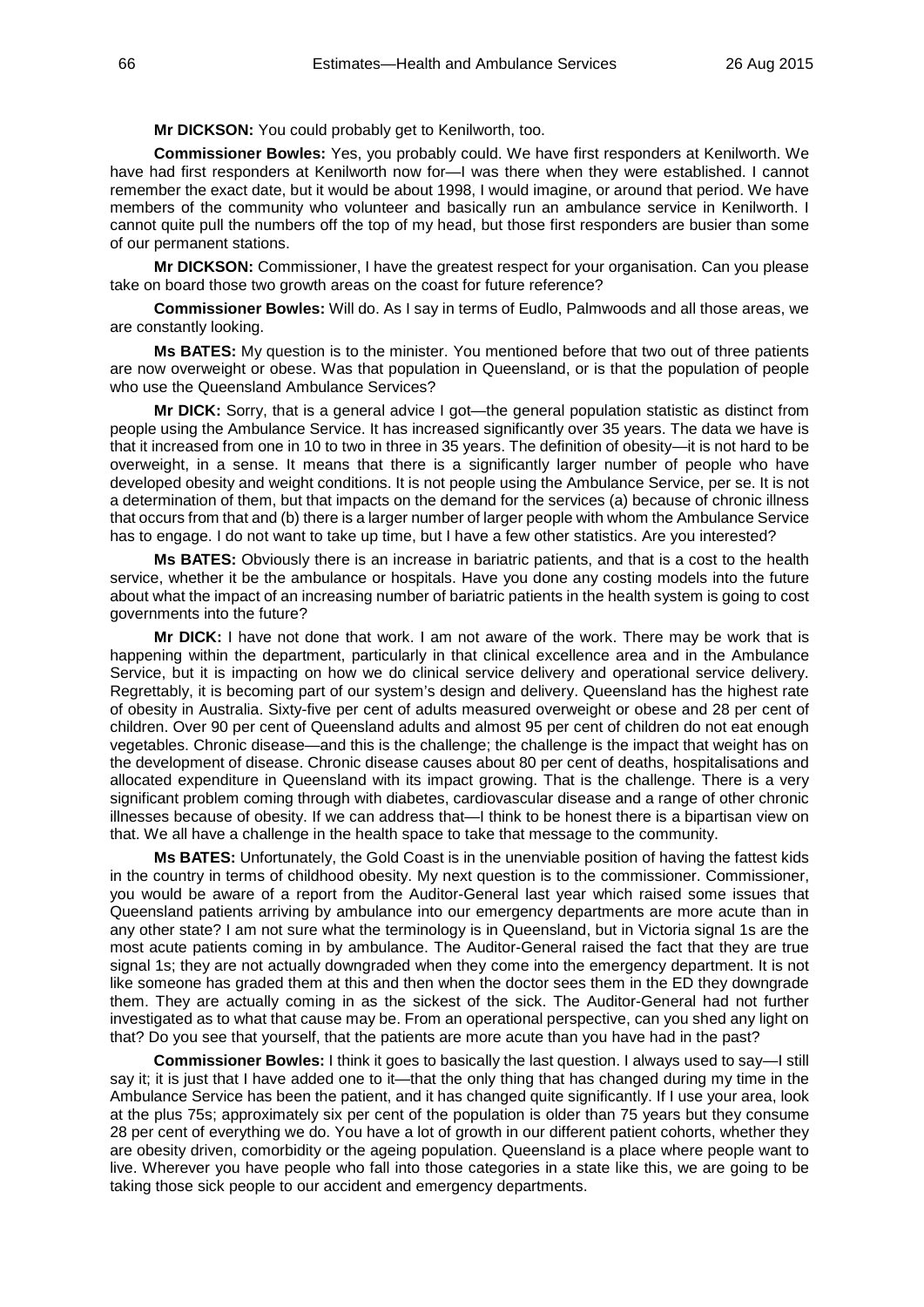**Ms BATES:** Are you saying that your budget might have to increase for more paramedics? If we have the sickest of the sick, we need to have the best of the best to look after them. Has that been factored into future service?

**Commissioner Bowles:** We have grown by 75 this year. If I can just add to that. When I say the only thing that has changed is the patient, the way in which we respond has to change too and it has. In the metropolitan areas we cannot keep sending two people out in a truck to each and every patient because patients are different. We have introduced low-acuity units, and we try to divert them away from EDs in the first instance and to make a relationship between the patient and a general practitioner or someone else who can help them. They are normally in unmarked Subaru type vehicles with one officer, although sometimes they are marked. There are a whole range of responses to this new patient that we as an ambulance service have to implement, and resourcing is just one of them.

**Dr ROWAN:** I want to ask a follow-on question regarding obesity. With reference to page 49 and the commissioning of new vehicles and power assisted stretchers, what proportion of your equipment has to be customised to deal with the obesity epidemic, given that hospitals themselves are having to invest in significant infrastructure when it comes to beds, chairs, wheelchairs and other equipment? Is the investment by the Queensland Ambulance Service matching the prevalence of the growth of obesity disorders in the community?

**Commissioner Bowles:** Yes, I suppose it is one of those how-long-is-a-bit-of-string questions. Out of the 155 new ambulances that were referred to, some are front-line operational response vehicles, some are patient transport and some are four-wheel drives for rural places. The practicality of the new type of stretcher may not be the right choice, but all of those vehicles with the correct components will be fitted with the new Stryker stretcher. What we have done over the last five years or so is we have had vehicles in places like in Northgate, Beenleigh, Toowoomba and around the state where we would have to drive long distances to repatriate patients. The new powered stretcher gives us the ability to do that in every new ambulance. As they roll out across the state we have options throughout the whole state, so our capacity just grows quite significantly across the whole state.

**Mr McARDLE:** Commissioner, you record data under the heading of 'Value for money', do you not?

**Commissioner Bowles:** We publish on our website a section entitled 'Value for money'.

**Mr McARDLE:** Do you have any idea of the meal overtime figure for 2014-15?

**Commissioner Bowles:** Roughly \$14 million to \$15 million for 2014-15, but that would be a ballpark figure.

**Mr McARDLE:** I think in late 2013 the QIRC looked at this and made a determination. Could you give me an update as to where the QAS is at in relation to this?

**Commissioner Bowles:** Yes. I think in November or December 2013 the QIRC put down a wages rate and said 2.2 over the next three years. They then released the determination in May or June 2014, I think.

**Mr McARDLE:** You are quite right.

**Commissioner Bowles:** That had a new meal management clause in it. Basically, it said that the current window is 2½ hours. It said extend it to four hours and a 4½ window, and that came out as part of the determination. I will give you a good rundown of where we are up to. We wanted to make sure that our paramedics—who, as you know, work really, really hard—get 2½ hour breaks before we remove the penalty. We think that is a fair approach. We want to make sure that before we widen the window, we make sure that people are getting the breaks that they need so that they can respond well.

Just to put that into some perspective, throughout the state on day shift at the moment we would have 300-odd crews from Thursday Island down to Coolangatta. The ones who are on 12-hour shifts, you have to put through a pretty small window or otherwise they meet a penalty clause. We want to make sure that we give them 2½ hour breaks, so we got in an IT expert basically to tell us where those 300 crews are in the spectrum of their day. We wanted a program that will go from green to orange to red to say that they are out of their meal window and they need to have a meal, and that is a tool that will help. As you can imagine, it is very difficult to make sure that everyone is getting their meal break when you are sitting in a busy communications room that takes 650,000-odd 000 calls and God only knows how many normal ones a year. So we wanted to build them a tool.

In December last year I sent out a letter to the entire workforce explaining that the approach we are going to take is to consult with staff, and we will continue on to develop this tool. I think it even said that we would hope to have a solution in 12 months. That was December 2014, so I suppose we would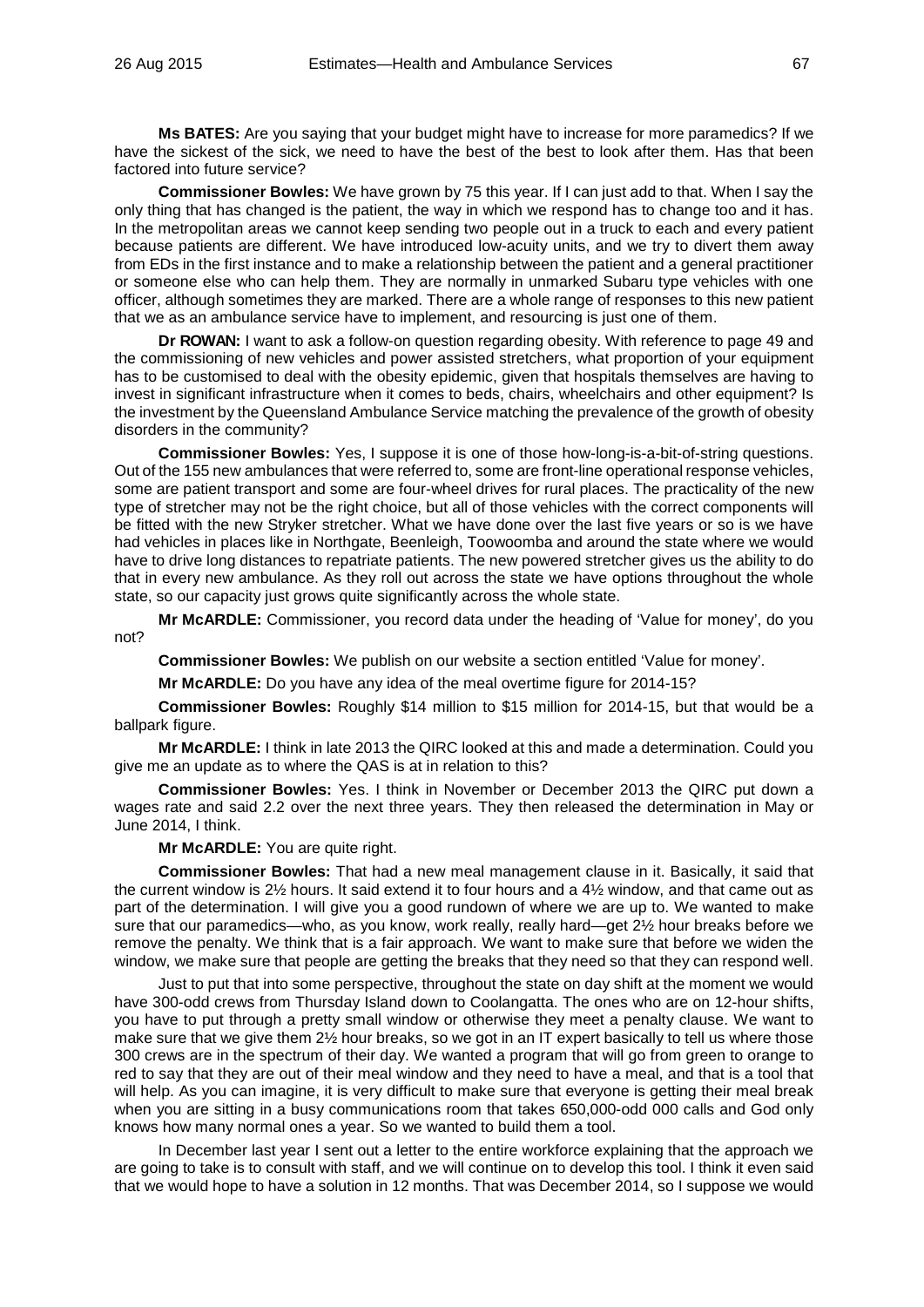hope to have a solution by December this year. The tool is now being trialled. It is in Townsville as we speak being trialled, and we are going to go to the Sunshine Coast, the Gold Coast and Brisbane very shortly with the tool. That is the electronic tool that I was referring to.

We have also attached a project person to it because, as I said, we want to consult widely. We went out to the staff and we asked if anyone was interested in how we can best resolve this issue. We were trying to get feedback on the ground, and I think we got about 70 applicants of which we accepted 12. That working group is now working with us as an organisation to find the best way forward to make sure that our paramedics get a break, but we have to give them the tools to do that and it is in train.

**CHAIR:** Thank you, Commissioner. Minister, you have taken a number of matters on consideration throughout the day. Are there any updates that you would like to provide to the committee at this time, bearing in mind that it is about 4.35 and it is close to the end of the hearing?

**Mr DICK:** There are a number of things I would like to go through with the committee, if I may, to address some of those issues. The first is the report prepared in respect of the commissioning of the Lady Cilento Children's Hospital.

On the matter of the report into the commissioning of that hospital, it was a report that was conducted independently of government. We had three highly skilled health professionals: Adjunct Professor Debora Picone AM, Chief Executive, Commission on Safety and Quality in Health Care and former director-general of two New South Wales government departments; Mr Mark Tucker-Evans, the chair of Health Consumers Queensland; and Mr David Roberts, Health Leader, Oceania, Government and Public Sector, Ernst & Young. I can inform the committee that I did not direct them on how to conduct their review. I did not interfere in anyway with their findings. I am advised that a draft report was provided to parties for factual review and submissions were provided back to the independent review panel. I did not see, nor ask to see, any of the submissions to the review panel. However, on the release of these documents I am advised that they may be subject to cabinet in confidence principles and rules that have been consistently applied by successive governments of all political persuasions. Further, the release of information is also a matter for the independent panel. I ask to take the matter on notice to further investigate these matters and consider the request and respond to the committee in accordance with standing order time lines.

In relation to the nurse-to-patient ratios issue, this morning we had questions from the committee on specific nurse-to-patient ratios currently operating in some nominated hospitals. The fact is that ratios vary between wards so it is very difficult to determine a set nominal figure that expresses a current single overall ratio in a particular hospital. The ratios are different for medical and surgical, different for cardiac and ICU, different for paediatrics and emergency departments; however, all nursing staffing requirements are regulated by the processes set out in the business planning framework.

The business planning framework assesses the number of full-time equivalent positions required against the number of occupied bed days expressed as patient hours per day. Following a baseline audit by the department, and in line with our commitment to phase in the implementation of nurse-to-patient ratios in acute wards in 33 nominated hospital and health facilities, we have identified our full-time equivalent gap of 247 at this time—that is an estimate—required to meet our commitment to legislated ratios of one to four in the mornings and afternoons and one to seven overnight. I table the business planning framework*,* fourth edition*,* for the consideration of the committee.

## **CHAIR:** Leave is granted.

**Mr DICK:** There were also questions about code black. I can inform the committee that emergency codes used in hospitals are nationally consistent and are set by Standards Australia. Standards Australia has released two Australian standards that define code blacks: AS 3745 and AS 4083. These standards set out standardised colour codes for notification, identification and response activation to be used in local emergency response procedures. The colour codes are: code red, fire and/or smoke; code purple, a bomb threat; code blue, a medical emergency; code black, a personal threat; code yellow, an internal emergency; code brown, an external emergency; and code orange, evacuation. In Queensland the hospital and health services are responsible for setting local procedures and guidelines. Hospital and health services use the above standardised codes to inform their local documents.

The Gold Coast Hospital and Health Service has a procedure code black, personal or facility threat, ID—I understand that is the document identification—PRO 1094 that describes the processes for ensuring the safety of all human and physical resources within the Gold Coast Hospital and Health Service. I seek leave to table that document *Code black: personal facility threat, Gold Coast Hospital and Health Service.*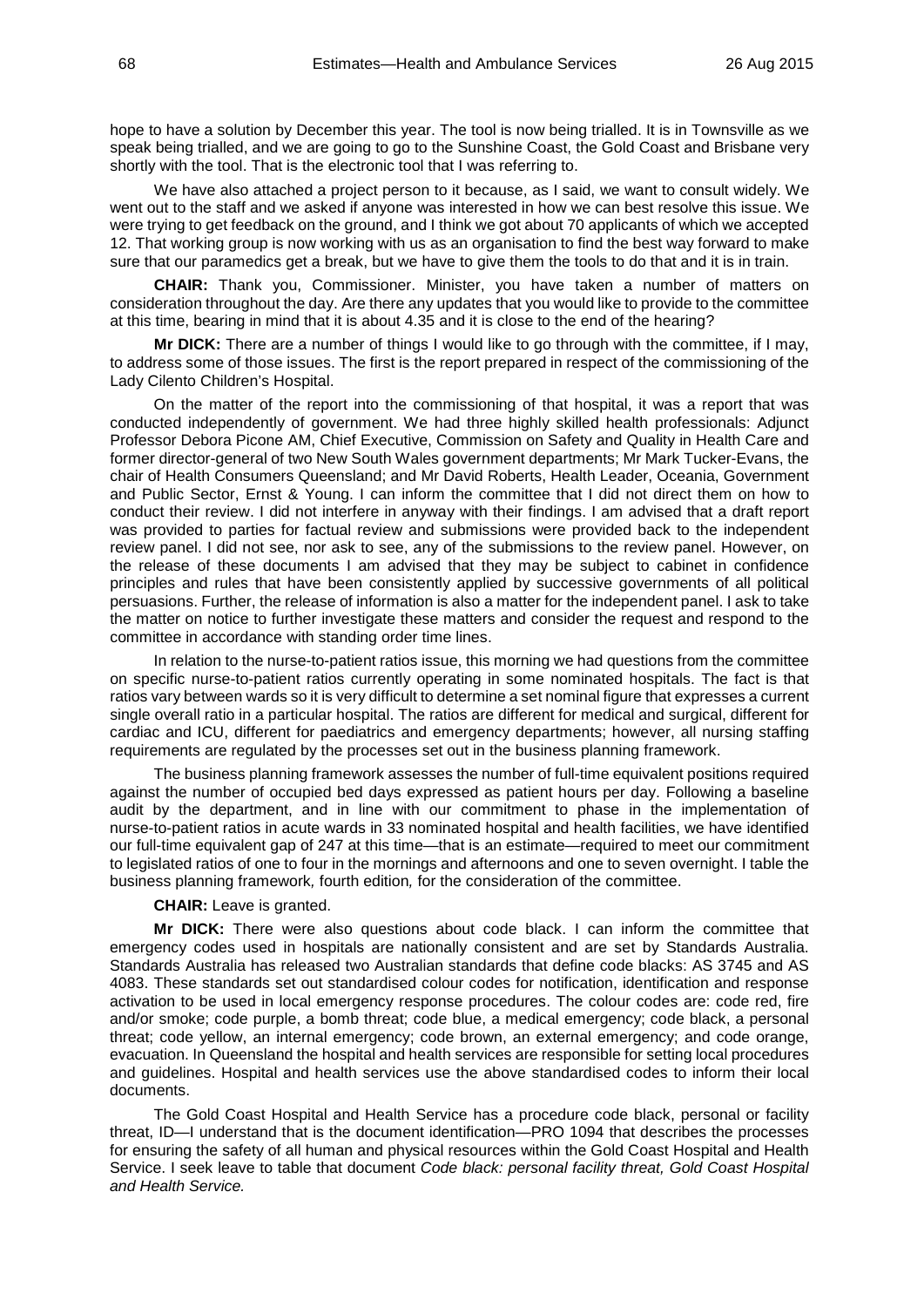#### **CHAIR:** Leave is granted.

**Mr DICK:** I am advised that this document was last updated on 24 January 2014. I am advised that the Gold Coast University Hospital has on average 62 code blacks per month.

I was asked about readmissions to hospitals in relation to intensive care units. I am advised that hospital and health service intensive care units provide data on patient readmission directly to the Australian and New Zealand Intensive Care Society, otherwise known as ANZICS. ANZICS is a national professional body and a leading advocate on all intensive care related matters. Information is sent from hospitals direct to ANZICS. ANZICS captures readmissions within 72 hours as a standard approach. This relates to the adoption of the Australian Council on Healthcare Standards indicators, including rapid response calls to adult patients within 72 hours of ICU discharge as a measure of safety, quality and performance.

Readmission rates at 48 hours have not been universally adopted as a marker of clinical performance, and data to reflect this outcome is not readily available. Extensive querying of the ANZICS database would be required to develop the requested report. We do not collect that information on a 48-hour basis.

The director-general undertook to table a copy of the Making Tracks Indigenous Health Policy. I seek leave to table two documents: the Making Tracks Policy and Accountability Framework and the Making Tracks Investment Strategy 2015-2018.

**CHAIR:** Leave is granted.

**Mr DICK:** There was discussion during the examination of the appropriation for the Health portfolio of the Mooloolah River interchange. When I met with the member for Nicklin, Peter Wellington, last week to tour the Nambour General Hospital, I also discussed this particular issue with the chief executive of the Sunshine Coast Hospital and Health Service and the project team involved in the construction of the Sunshine Coast Public University Hospital. I have asked the chief executive to ensure that any issues associated with traffic around the hospital are appropriately considered and raised with the relevant bodies.

However, on the matter of that road project itself, that project was announced by the former state government on 19 August 2014 as an unfunded commitment, with future funding to be provided through the asset sales plan. It is not often that I quote Jarrod Bleijie, the former attorney-general and member for Kawana—and I hope not to do it very often—but in a report published in the *Sunshine Coast Daily* on 25 October the then attorney-general and member for Kawana, Jarrod Bleijie, told a meeting of development industry figures that the \$440 million Nicklin Way-Sunshine Motorway-Mooloolah River interchange would be built only if the LNP state government was returned at the election. It was an unfunded election commitment. I seek leave to table that article. The article went on to say—

Under the Strong Choices campaign, only the LNP Government will deliver these vital pieces of infrastructure ...

That is the only way it would have been delivered. It was unfunded and cannot properly be represented as something in which a commitment has properly been made, other than by way of politics.

**CHAIR:** The minister sought leave to table that article. Is leave granted? Leave is granted.

**Mr DICK:** I have sought advice from the Minister for Main Roads about the current status of this project. The Department of Transport and Main Roads is finalising the planning phase for the Mooloolah River interchange project. TMR is preserving the planning corridor. Property owners within the planning corridor who wish to sell their properties may be eligible for purchase by TMR under the early acquisition policy. TMR is working with property owners in the planning corridor to advise them of their options under the policy. Early acquisition is not compulsory, and while the corridor is being preserved and the project remains unfunded for construction property owners are able to remain in their homes. On completion of planning and potential assessment by Building Queensland, timing for construction of the MRI project will be subject to competing priorities and available state funds.

I was also asked about the relevant physical activity programs for young girls and women. I want to provide an overview to the committee of those physical activity programs, and this is for a range of individuals including women and young children. The Department of Health works collaboratively with a range of partners to promote physical activity to children. There are a number of programs. The PEACH program delivered by the Queensland University of Technology across Queensland is a parent led, family focused healthy lifestyle program that supports parents and carers who are struggling to manage their child's weight. It offers families practical advice and information about healthy eating and ways to increase levels of physical activity over a six-month period.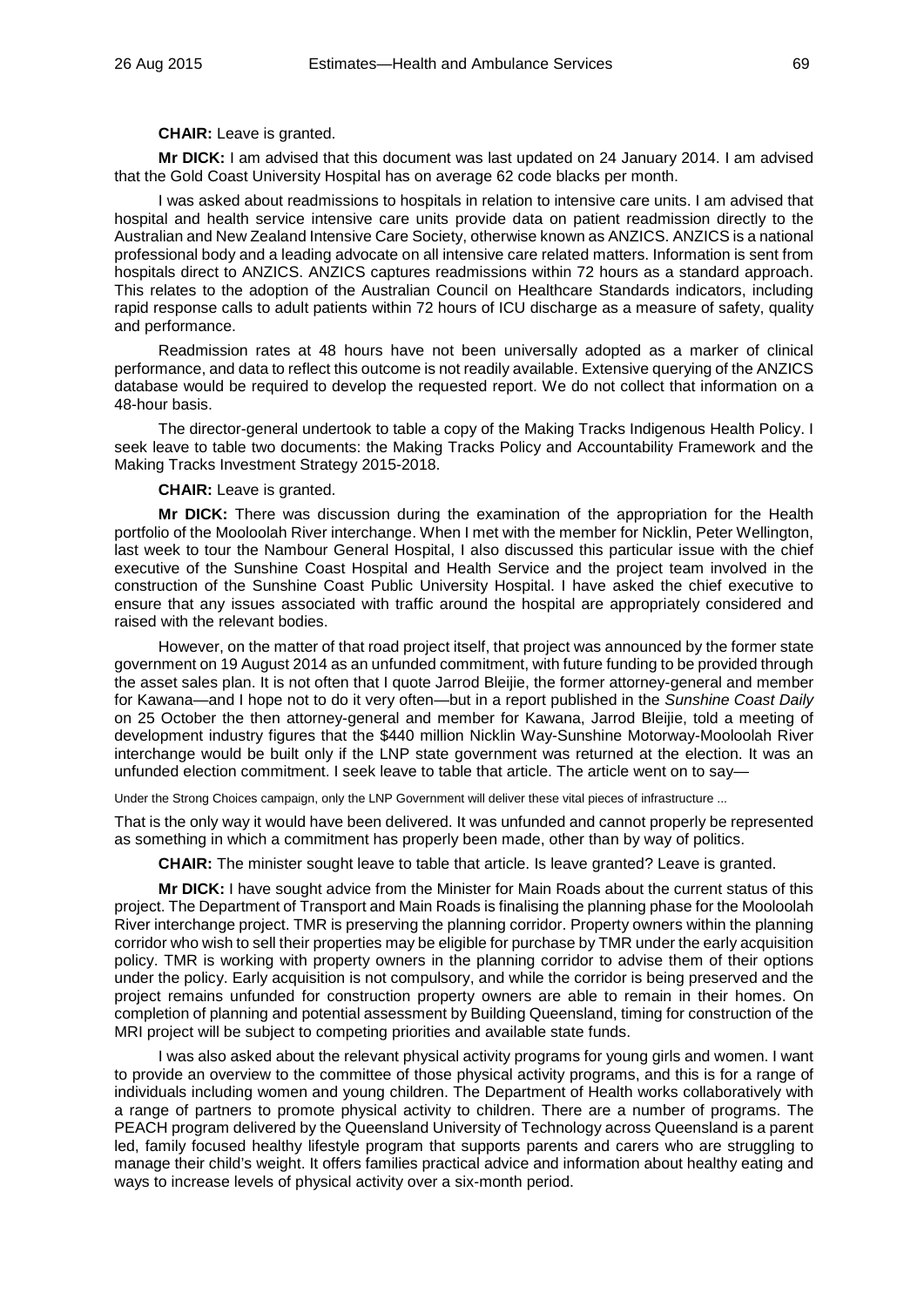The second program is Life Education. Life Education is a child focused health promotion charity dedicated to empowering children with the knowledge and skills to live healthier and safer lives. The Life Education program contains modules that include physical activity amongst other issues including smoking, sexual health, nutrition, cybersafety and alcohol. The program is delivered in primary schools across Queensland via mobile vans.

The Good Start Program—something I am proud of that is delivered in the Logan community and Logan City, including the electorate of Woodridge—hosted by Children's Health Queensland, provides culturally tailored healthy eating and physical activity messages to Maori and Pacific Islander children and their parents to reinforce health messages for the whole family. Multicultural health workers with knowledge and strong links with their local communities provide cross-cultural training to health professionals on how to work effectively with children and families of those target communities.

The fourth program is the Learning, Eating, Active Play, Sleep—otherwise known as LEAPS program. The LEAPS program is a professional development program delivered by QUT and NAQ Nutrition to early years educators. Participants learn to integrate the Australian government's national healthy eating and physical activity for early childhood guidelines into daily activities at their setting and convey messages to families and carers to promote healthy growth and development. The program is delivered face to face across Queensland and is also available online.

The fifth program is the Physical Activity Innovation with Schools project, which delivers creative new ways for children to be active as part of their school day. Funding for the Physical Activity Innovation with Schools program began in 2014 in two regions within the department of education and training and employment—Central Queensland and Darling Downs south-west. As the member for Buderim asked, there is a partnership across some agencies there, including Education. The project taps into the inherent expertise of school leaders and classroom teachers and develops trials and shares innovative ways to incorporate physical activity into school time.

The sixth program is Have Fun—Be Healthy. The Have Fun—Be Healthy program provided through Playgroup Queensland focuses on delivering fun, healthy eating and physical play sessions in playgroups for families with children under school age. The sessions are designed for parents to enjoy doing the activities with their children—it is an important thing for parents to be active with their children and to create an active culture—and to spread the message of healthy eating and physical activity through play.

The seventh program is the Healthy Active School Travel project. That project—I think a number of members of the committee and many members of the parliament are aware of that—encourages children to be more active by encouraging primary school students to cycle, walk and use public transport to and from school. It is operated in Cairns, Townsville, Ipswich and the Gold Coast.

In relation to adults, the department is developing or implementing strategies to encourage adults to be more active. The Department of Health is working collaboratively with a range of partners to promote physical activity to adults. Those programs include—and some of these are election commitments which we are now delivering—the 10,000 Steps program. This is a free program for individuals, workplaces and communities that encourages the use of step-counting pedometers to monitor daily physical activity levels. A lot of that is now online, so people can download an app they can use. It is delivered by the Central Queensland University and is available to all Queenslanders.

Another program is Heart Foundation Walking. Heart Foundation Walking is Australia's largest free walking network consisting of walking groups led by volunteer walk organisers through the Heart Foundation to all Queenslanders as well as a vital community of walkers who track their activity online. Again, we committed to funding the 10,000 Steps program for an additional period as well as Heart Foundation Walking and we will be doing that in this term of parliament.

There is also the Get Healthy Coaching and Information Service. The Get Healthy service is a free and confidential information and phone coaching service that provides information and support for Queenslanders to make healthy lifestyle changes, including being physically active. The Healthier. Happier campaign is a social marketing campaign designed to promote the benefits of leading a healthy lifestyle rather than focusing on weight or weight gain. It is positive and inclusive and encourages everyone to take small, incremental steps to improve their health regardless of their size. The website includes a series of fitness videos, fact sheets and general information to support adults to be more physically active. I think it was an initiative of the previous government and I support it.

The Health for Life! program is an important initiative of our government. The Health for Life! program is designed to identify Queenslanders at risk of developing diabetes, cardiovascular disease, obesity and some cancers and support them to maintain healthy choices. That will target 10,000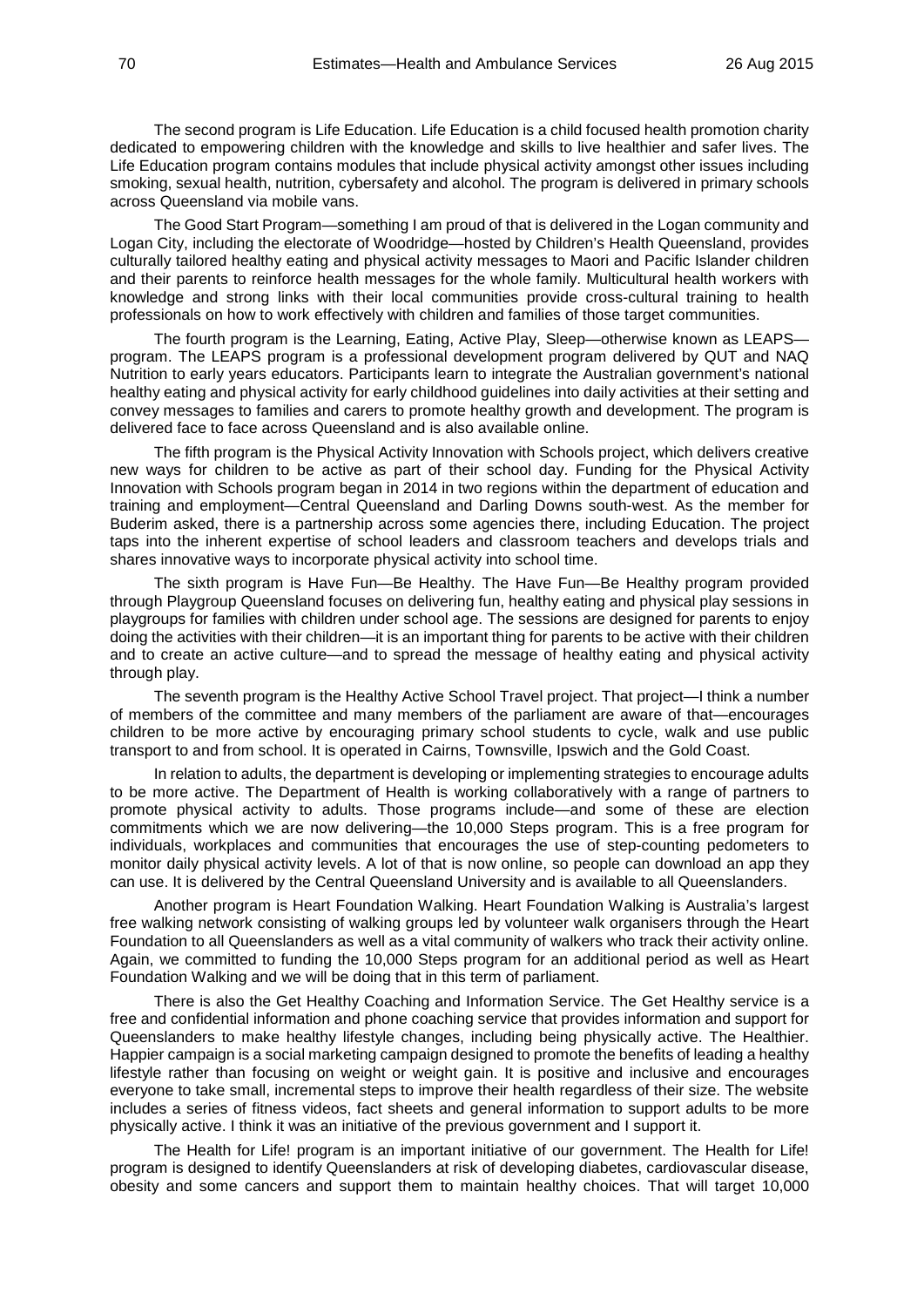Queenslanders. We will work closely with those 10,000 Queenslanders through a range of partners, both within government and external to government, including Diabetes Queensland and other organisations. We want to help target reducing risk factors by increasing physical activity, and that goes back to that issue we were talking about earlier in the committee of obesity. That is a targeted program looking at supporting 10,000 Queenslanders, and I look forward to that rolling out.

**CHAIR:** Minister, thank you. I thank you for the timeliness of your reporting back to the committee on those issues given consideration earlier.

**Mr HARPER:** Minister, I refer to page 49 of the SDS and the importance of investing in our workforces. Can you please tell the committee more about the Classified Officer Development Program and its continued operation in the QAS?

**Mr DICK:** The Classified Officer Development Program commenced in February 2014 as an internal QAS staff development initiative. Eight CODP courses were conducted in 2014-15, with 221 QAS officers in charge and supervisors participating in these courses. The CODP is a six-month, flexible program focusing on developing leadership skills and knowledge for OICs—that is, officers in charge—and supervisors to be well equipped, prepared and confident to deal with the challenges of their roles within the QAS both now and into the future. The program aims to build the confidence, leadership capabilities and behaviours of these officers to lead their teams in the delivery of front-line health services to the Queensland community. The CODP residential program is facilitated over four days and uses a blended model of delivery from external experts, QAS facilitators and specialist guest speakers. The web based sections of the QAS's collaborative online learning provide a wide variety of support and resources for CODP participants including links to contemporary best practice leadership and management materials.

OIC positions were initially identified to participate in the CODP. However, this has since been expanded to include other supervisory positions in the QAS. Scott Arbuthnot and Associates were engaged to facilitate the first three days of the four-day CODP conducted in 2013-14. During 2014-15, following a program review, Scott Arbuthnot and Associates were engaged to facilitate the first two days of the four-day CODP. The remaining two days were facilitated by QAS staff and specialist guest speakers. The Queensland University of Technology has been contracted to facilitate two days of the four-day CODP for a further six courses in 2015-16. There were 129 participants in 2013-14, 221 in 2014-15 and a projected 180 in 2015-16. So it is a way to improve capacity and develop skills of leaders and potential leaders in the Ambulance Service.

**Mr HARPER:** Thank you, Minister. I refer to page 49 of the SDS in relation to the operation of the QAS. Can you please update the committee on the rollout of the Government Wireless Network and its impact on the QAS?

**Mr DICK:** I can inform the committee that the Queensland government will be delivering digital voice radio and narrowband data technology to all public safety agencies in South-East Queensland, including the Queensland Ambulance Service. The Government Wireless Network is a fully managed service through Telstra and Motorola, and implementation is being led by the Department of Science, Information Technology and Innovation but has a number of direct impacts for the operation of the QAS. In 2015-16 the QAS, in partnership with the department, will finalise the rollout of the QAS component of the Government Wireless Network project across South-East Queensland. The GWN provides the state's public safety agencies with a fully integrated, secure digital radio communications network. The Government Wireless Network brings the QAS, QPS and QFES onto the same radio communications platform to assist in improving efficiency and effectiveness of front-line operations.

The Government Wireless Network replaces ageing analog based radio technologies that do not support cross-agency communication and are not secure. The Government Wireless Network is designed to maximise emergency response effectiveness through vastly improved radio coverage including significant in-building signal penetration, all delivered with impressive audio quality. The Government Wireless Network project will improve operational safety for paramedics by providing crisp, clear voice communication, encryption and increased radio coverage resulting in a reduction in radio black spots, portable and vehicle radio location services with global positioning system tracking, systems linked to operational centres and the availability of an emergency call duress button on portable radios, providing QAS officers with the ability to instantly call for emergency assistance. In respect of those assaults that we had discussed earlier in the hearing, I think that is an important capability that will be built into the system.

The Government Wireless Network will also provide three transportable radio transmission sites. These are fully deployable self-contained transmission sites with backup power and consumables that will provide up to 48 hours of unassisted operation in the case of an emergency such as a flood or